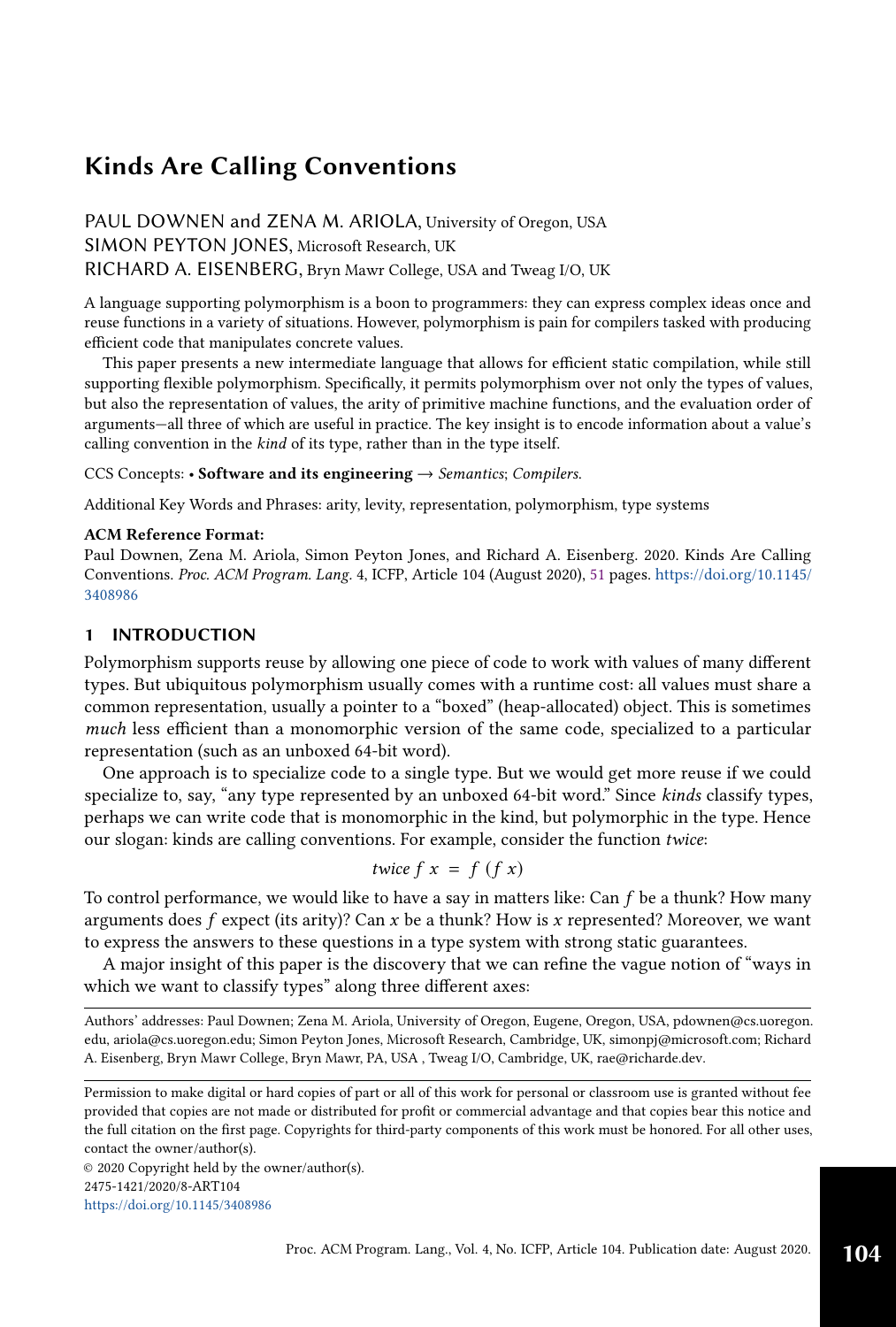- Representation. How is this argument represented at runtime?
- Levity. What is the evaluation strategy of this argument (e.g., call-by-value or call-by-need)?
- Arity. For functions, how many arguments are needed before its code can be executed?

Many functions can be polymorphic in some of these axes, but not in others.

Our focus is on an intermediate language. The programmer may write in a uniform language, but the compiler needs an intermediate language that can express low-level representation choices, and expose those choices to the optimizer. For example, the programmer might work exclusively with boxed integer values, say of type Int, but the intermediate language can have an unboxed type Int#, together with explicit operations to box and unbox integers. This allows the optimizer to eliminate many box-followed-by-unbox chains [\[Peyton Jones and Launchbury](#page-27-0) [1991\]](#page-27-0).

This paper builds directly on several earlier works that statically keep track of different representations [\[Eisenberg and Peyton Jones](#page-27-1) [2017\]](#page-27-1) and function arities [\[Downen et al.](#page-27-2) [2019\]](#page-27-2) within a type and kind system. Our new contribution is to bring them together into a single framework, more powerful and more precise than any of its predecessors. Specifically:

- We introduce a polymorphic intermediate language that statically captures calling conventions in kinds, and has polymorphism over the *representation*, levity, and arity of types (Section [4\)](#page-8-0).
- Our intermediate language is equally well-suited for *both eager and lazy* functional languages. Concretely we show how to compile two higher-level, polymorphic source languages—callby-name and call-by-value System F—to our intermediate language (Section [5\)](#page-17-0).
- We show how to compile our polymorphic intermediate language to a lower-level language with multiple representations  $(e.g.,$  pointers versus integers) and multi-arity functions, but not polymorphism (Section [6\)](#page-18-0). Compilation is driven by kinds and keeps type erasure and code reuse; typing restrictions ensures polymorphic code is compiled to monomorphic code.
- We provide evidence of correctness for the full compilation process (Theorems [1](#page-18-1) to [4\)](#page-23-0) from both call-by-name and call-by-value source languages to machine code.
- We describe a small extension to our intermediate language to allow for dynamic checks on the arities of closures, so that we can use the best arity available at runtime (Section [7\)](#page-23-1).

# <span id="page-1-0"></span>2 FUNCTION ARITY

We identify three axes of classification, above. Of these three, we peel off arity to explain it first; mixed representations and evaluation strategies have existed for longer and may be more familiar. This section gives a high-level overview of our approach; the details will be nailed down in Section [4.](#page-8-0)

## 2.1 What Is Arity?

What is a function's "arity?" In practical terms, the arity of a function determines what code a compiler will generate to call that function. All modern architectures support calling conventions that allow for efficiently calling subroutines by passing multiple arguments at once. If a function has arity  $n$ , then a call to that function will pass  $n$  arguments simultaneously.

In a naively compiled curried language, every function has arity 1. This implementation of functional languages is unacceptably inefficient. Instead, compilers must somehow map curried surface-language functions onto multi-argument machine-language functions.

To do this, we need two things. First, an arity analysis; and second, an intermediate language in which arity is explicit, so that we can express and memorialise the results of the analysis.

Arity analysis is not always straightforward. For example:

| $f_1, f_2, f_3 : \text{Int} \to \text{Int} \to \text{Int}$           |                         |
|----------------------------------------------------------------------|-------------------------|
| $f_1 = \lambda x \cdot \lambda y$ . let $z =$ expensive x in $y + z$ | $f_2 = \lambda x.f_1 x$ |
| $f_3 = \lambda x$ . let $z =$ expensive x in $\lambda y \cdot y + z$ | $f_4 = \lambda x.f_3 x$ |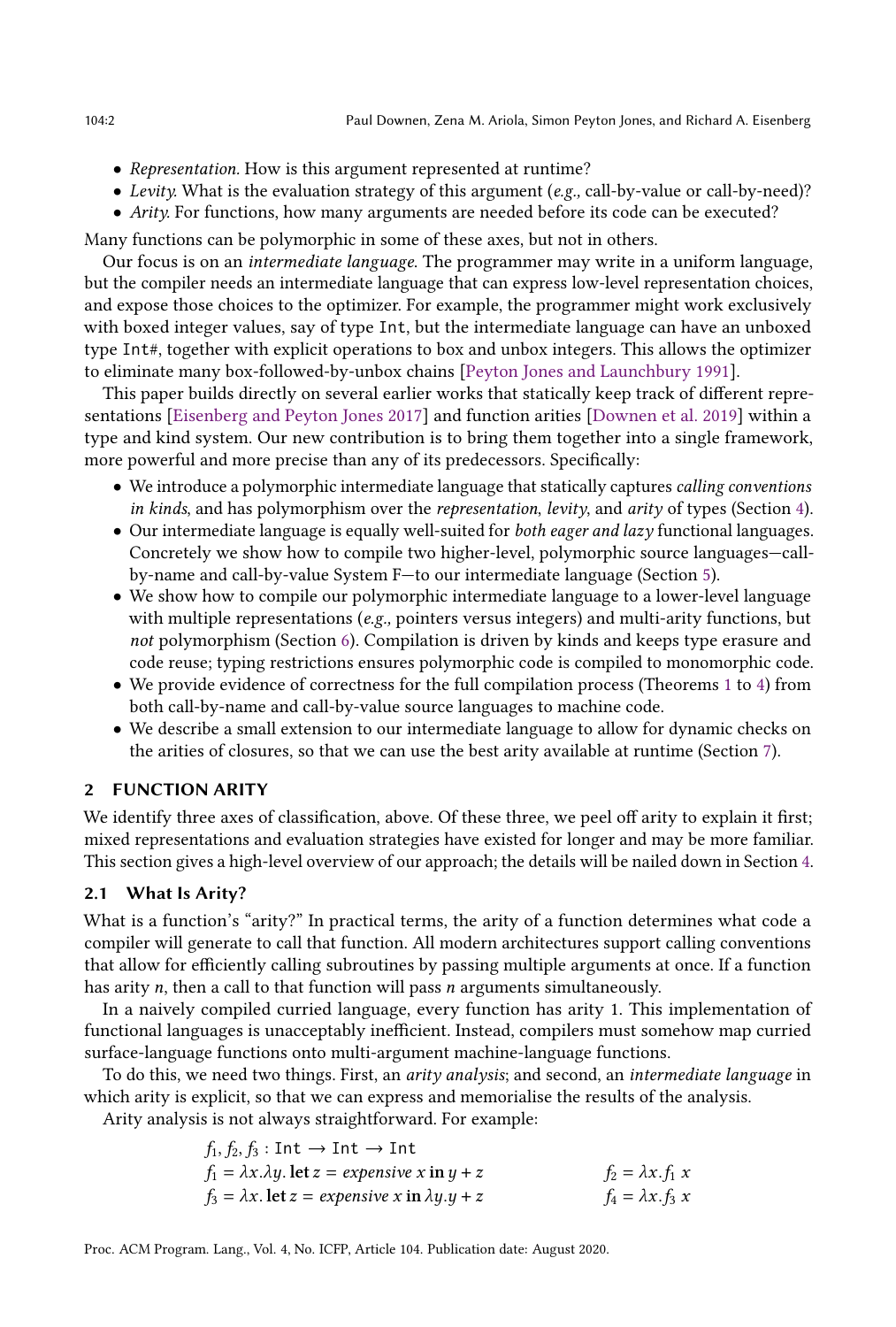Here,  $f_1$  clearly has arity 2 because it starts with two  $\lambda$ s: it takes two arguments before computing a result. Function  $f_2$  has only one  $\lambda$ , but still has arity 2, because we could safely  $\eta$ -expand it to have two  $\lambda$ s. In other words,  $f_2$  has arity 2, just like  $f_1$ , because it also requires two arguments before doing serious work. The function  $f_3$  has the same type as  $f_1$ , but it *must* take its arguments one at a time: in the call (map  $(f_3 100)$  xs) we expect (expensive 100) to be computed at most once, whereas the same call for  $f_1$  would recompute (*expensive* 100) for each element of xs. Similarly,  $f_4$  has arity 1: it cannot be  $\eta$ -expanded without the risk of computing (*expensive* 100) repeatedly.

These choices become particularly clear in a call-by-value language with side effects. For example, if (expensive 100) printed something on the screen, the fact that it is evaluated only once—rather than once for each element of xs—is a matter of semantics, not mere efficiency. Even in a pure language like Haskell, an optimizing compiler should still treat computation as a sort of effect; it must, for example, avoid changing the asymptotic efficiency of the program.

In light of these examples, here are two informal definitions of arity:

- An expression *e* has arity *n* when it can be soundly *n*-expanded to  $(\lambda x_1 \dots x_n \cdot e x_1 \dots x_n)$ . "Soundness" concerns semantics in an effectful language, but "only" efficiency in a pure one.
- An expression  $e$  has arity  $n$  when it does no "useful work" until it is applied to  $n$  arguments; hence those arguments can be passed simultaneously.

Since the type of a function does not describe its arity (compare  $f_1$  and  $f_3$  above), practical compilers like GHC perform arity analysis based on intensional properties: the form of the expression determines its arity. In its simplest form, we can just count  $\lambda$ s. Since that is pessimistic on examples like  $f_2$ , GHC uses a variety of simple static heuristic analyses [e.g., [Breitner](#page-27-3) [2014\]](#page-27-3). The focus of this paper is not on arity analysis, however, but rather on the intermediate language in which we can memorialise the results of that analysis.

# <span id="page-2-0"></span>2.2 Arity in the Intermediate Language

However arity analysis is done, we need a way to express its results in the intermediate language. In GHC, this is done through an informal decoration on each binder describing its arity.<sup>[1](#page-0-0)</sup> This turns out to be extremely unsatisfactory in practice: GHC has lots and lots of dark corners as a result of this rather squishy notion of arity.

It would be much better if arity were a solid, statically-checked part of the intermediate language. How is that possible? In the world of  $\lambda$ -calculi, we are familiar with calculi having unrestricted  $\beta$  and  $\eta$  rules (such as the call-by-name  $\lambda$ -calculus), as well as calculi having restricted  $\beta$  and  $\eta$ (such as the call-by-value [\[Sabry and Wadler](#page-28-0) [1997\]](#page-28-0) or call-by-need  $\lambda$ -calculus [\[Ariola and Felleisen](#page-27-4) [1997\]](#page-27-4)). The latter are often used as intermediate languages in compilers, to avoid recomputation of, say, integers. The exact restrictions depend on the language being compiled: its evaluation strategy, whether there are side effects, and so on. Our key idea, introduced by [Downen et al.](#page-27-2) [\[2019\]](#page-27-2), is this:

Define an intermediate language  $(\overline{I\mathcal{L}})$  that has unrestricted  $\eta$  expansion for functions, while allowing for restricted  $\beta$  reduction on other types of expressions.

This is an unusual choice, so we use a different notation for functions,  $\lambda(x:\tau) \cdot e : \tau \to \sigma$ , where the  $({\sim})$  arrow denotes the new primitive function type. Now arity can be read from types: you can freely  $\eta$ -expand *any* expression  $e : \tau \to \sigma$ , without reference to the form of e. The previous paper [\[Downen et al.](#page-27-2) [2019\]](#page-27-2) and this one are simply working out the consequences of this one idea.

## 2.3 Currying

If the primitive function type of our intermediate language allows unrestricted  $\eta$ -expansion, how can we express functions like  $f_3$  that intentionally use currying as a way to avoid work duplication?

<sup>1</sup>For aficionados, it is part of the binder's IdInfo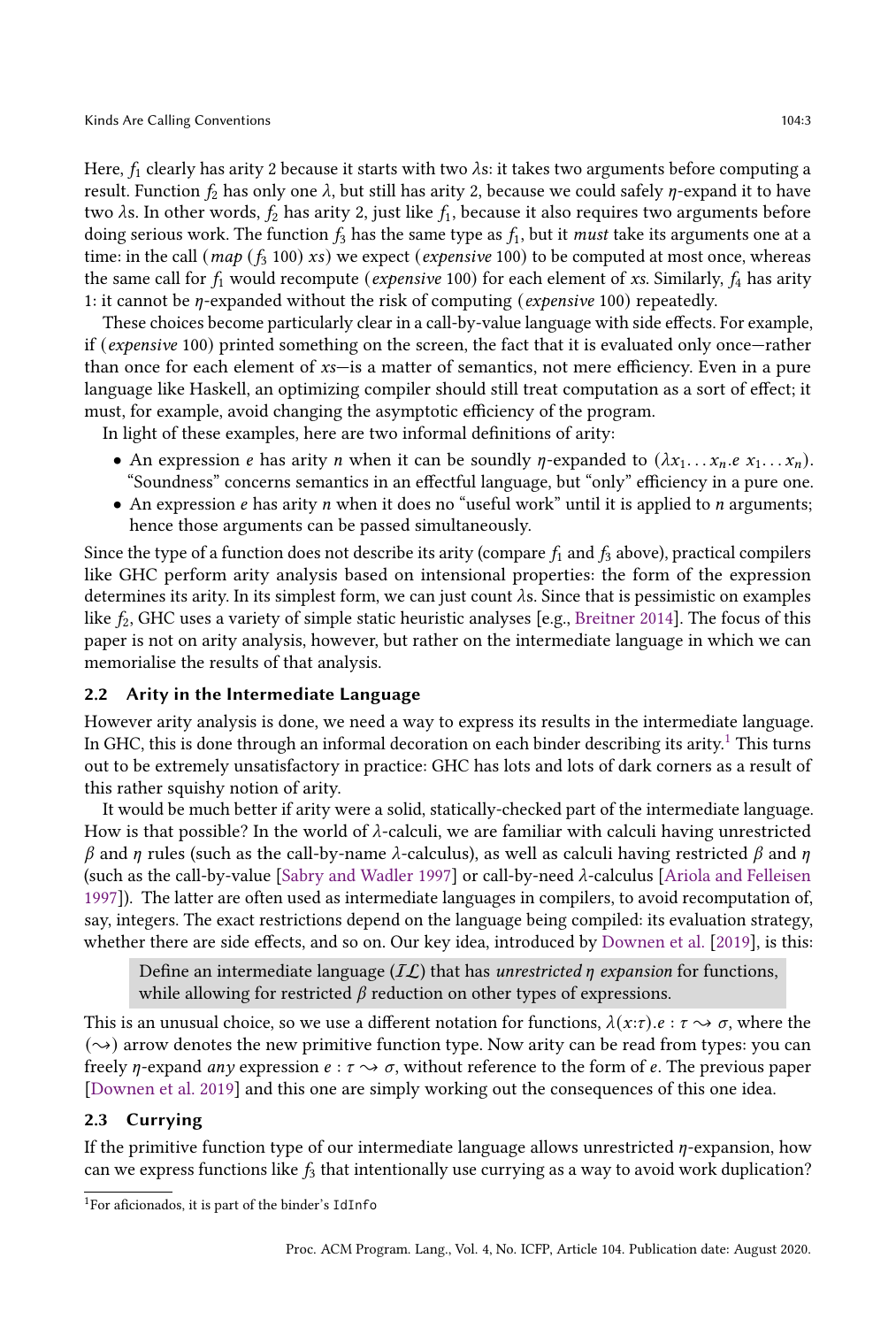We can do so like this:

$$
f_3
$$
: Int  $\sim$  {Int  $\sim$  Int}  
 $f_3 = \lambda x$ . let  $z =$  *expensive* x in Clos ( $\lambda y.y + z$ )

The type  $Int \rightarrow \{ Int \}$  makes explicit that  $f_3$  is an arity-1 function that returns a closure, denoted by the curly braces, inside which is another arity-1 function. In the term language,  $\lambda$  builds a *primitive function* of type  $\tau \rightarrow \sigma$ , while Clos builds a *closure* of type  $\{\tau\}$ . Here are the (slightly simplified) introduction (-I) and elimination (-E) rules:

| $\Gamma, x: \tau \vdash e : \sigma$ | $\Gamma \vdash e : \tau$ | $\Gamma \vdash e : \tau$ | $\Gamma \vdash e : \tau$ | $\Gamma \vdash e : \tau$ | $\Gamma \vdash \text{close} : \{\tau\}$ | $\Gamma \vdash e : \tau$ | $\Gamma \vdash e : \tau \rightarrow \sigma$ | $\Gamma \vdash e' : \tau$ | $\Gamma \vdash e : \{\tau\}$ | $\Gamma \vdash e : \{\tau\}$ | $\Gamma \vdash e e' : \sigma$ | $\Gamma \vdash e : \{\tau\}$ | $\Gamma \vdash \text{app} e : \tau$ | $\Gamma \vdash \text{app} e : \tau$ |
|-------------------------------------|--------------------------|--------------------------|--------------------------|--------------------------|-----------------------------------------|--------------------------|---------------------------------------------|---------------------------|------------------------------|------------------------------|-------------------------------|------------------------------|-------------------------------------|-------------------------------------|
|-------------------------------------|--------------------------|--------------------------|--------------------------|--------------------------|-----------------------------------------|--------------------------|---------------------------------------------|---------------------------|------------------------------|------------------------------|-------------------------------|------------------------------|-------------------------------------|-------------------------------------|

The App form unboxes the primitive function wrapped up by Clos.

Our plan, then, is to desugar the source-language function type  $\tau \to \sigma$  into the intermediatelanguage type as  $\{\tau \leadsto \sigma\}$ , adding the corresponding Clos and App constructs in the terms.<sup>[2](#page-0-0)</sup> Then we can perform arity analysis, and express its results by transforming the intermediate language program into one with fewer intermediate Clos nodes.

## <span id="page-3-0"></span>2.4 Functions Are Called, Not Evaluated

If we are able to freely  $\eta$ -expand, we must only evaluate functions when they are called. Consider:

 $x = \text{let } f : \text{Int } \rightarrow \text{Int } = \text{expensive } 100 \text{ in } \dots f \dots f \dots$ 

When might expensive 100 be evaluated? In a strict language, it is evaluated right away, so the value (some first-class function) can be bound to  $f$  before continuing with the body of the let. In a lazy language like Haskell, *expensive* 100 might be forced long before  $f$  needs to be called, as in seq  $f$  y or with a strict pattern. But in both cases, evaluating  $f$  without calling it violates the unrestricted  $\eta$  we desire. After all, the definition of  $x$  is  $\eta$ -equivalent to:

$$
x' =
$$
let  $f :$  Int  $\sim$  Int =  $\lambda y$ .*expensive* 100  $y$  in ...  $f ... f ...$ 

After  $\eta$ -expansion, the only way to evaluate *expensive* 100 is to *call f* with an argument. Unrestricted  $\eta$  means that x and x' must be the same-in both semantics and asymptotic cost.

Unrestricted  $\eta$ -expansion requires a matching evaluation order for function bindings; the evaluator must treat every expression  $e : \tau \rightarrow \sigma$  the same as  $(\lambda x. e x)$ . Yet, we do not want to change the evaluation order for expressions of other types, like Int. Thus, our language's semantics becomes type-directed: it is only the type of f (in this case, Int  $\sim$  Int) that tells us not to evaluate the right-hand side. In a precise sense (spelled out formally in Section [4\)](#page-8-0), we cannot evaluate functions (e.g., due to strictness, seq, etc.); functions can only be called. Furthermore, we will see in Section [3.7](#page-7-0) that functions are, in fact,  $\eta$ -expanded during compilation to a lower level. So a semantics that prematurely evaluates functions before they are called is not supported by our machine language.

#### 3 WHY KINDS ARE CALLING CONVENTIONS

So far we have reviewed the ideas of [Downen et al.](#page-27-2) [\[2019\]](#page-27-2). We are now ready to introduce the problem we tackle in this paper, and our solution to it.

Previous research asserted types are calling conventions [\[Bolingbroke and Peyton Jones](#page-27-5) [2009\]](#page-27-5). We respectfully disagree, instead claiming that kinds are calling conventions. As we shall see, this principle offers a unified framework combining several previous works on representations

Proc. ACM Program. Lang., Vol. 4, No. ICFP, Article 104. Publication date: August 2020.

 $^2$ In [Downen et al.](#page-27-2) [\[2019\]](#page-27-2), the intermediate language itself had *two* arrows,  $(\to)$  as well as  $(\sim)$ , but we have found it clearer to have only one arrow for primitive functions plus the closure type  $\{\tau\}$ .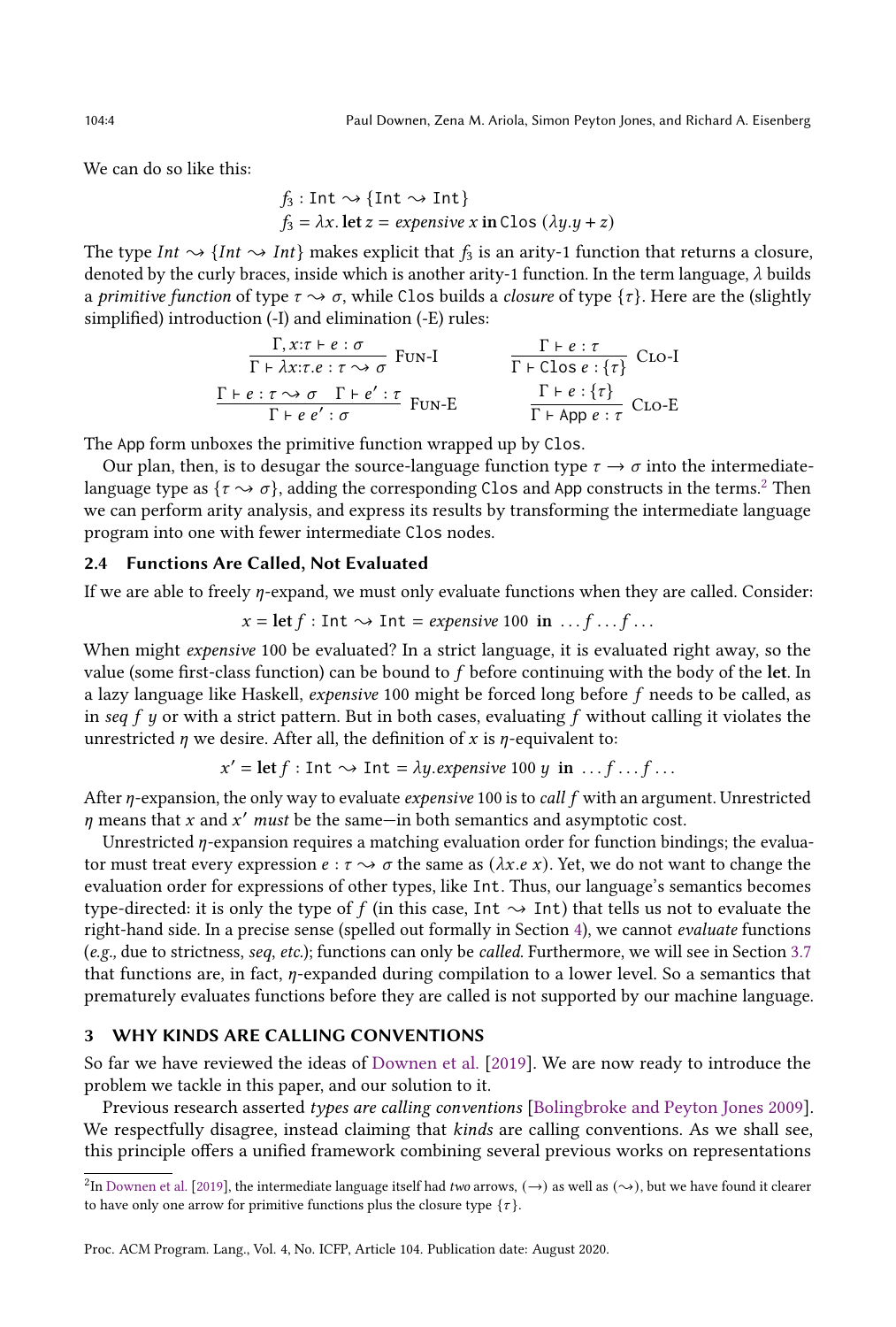[\[Eisenberg and Peyton Jones](#page-27-1) [2017;](#page-27-1) [Peyton Jones and Launchbury](#page-27-0) [1991\]](#page-27-0), arity [\[Bolingbroke and](#page-27-5) [Peyton Jones](#page-27-5) [2009;](#page-27-5) [Downen et al.](#page-27-2) [2019;](#page-27-2) [Marlow and Peyton Jones](#page-27-6) [2004\]](#page-27-6), and mixed evaluation strategies [\[Downen and Ariola](#page-27-7) [2018\]](#page-27-7) in intermediate languages. Specifically, we provide a type system in which the kind  $\kappa$  of a type  $\tau : \kappa$  classifies all the intensional properties needed to compile an expression of type  $\tau$ , namely its *representation*, *arity*, and *levity*.

## <span id="page-4-0"></span>3.1 Why Polymorphism Is a Problem

Consider this example of a polymorphic definition, in our intermediate language

$$
poly: \forall a. (\text{Int } \rightsquigarrow \text{Int } \rightsquigarrow a) \rightsquigarrow (a, a)
$$
  

$$
poly = \Lambda a.\lambda(f: \text{Int } \rightsquigarrow \text{Int } \rightsquigarrow a). \text{let } g: \text{Int } \rightsquigarrow a = f \text{ 3 in } (g \text{ 5}, g \text{ 4})
$$

What is the arity of  $f$  and  $q$ ? With "arities in the types," we count the arrows, and answer 2 and 1 respectively. But what if a were instantiated by Bool  $\sim$  Bool? Then suddenly the answers become 3 and 2 respectively. Yikes!

One solution is to monomorphize the entire program, creating type-specialized versions of each polymorphic function. This is patently unsatisfactory. First, it is a whole-program transformation. Second, some languages (including Haskell and OCaml) support polymorphic recursion, which makes static monomorphization impossible. Third, there is a risk of creating many copies of essentially the same function, many of which wastefully compile to identical machine code.

Instead, we retain the traditional type-erasure model: each polymorphic function is compiled to a single chunk of machine code that works the same no matter how its type is specialized. Under this model, our function poly above is problematic. To compile code we must know the arity of every function we call (because its arity determines its calling convention, and thus, what code to generate), but in *poly* we do not know a stable arity of  $f$  or  $g$  for every instance of  $a$ .

## <span id="page-4-1"></span>3.2 Nonuniform Representations and Polymorphism

Interestingly, this exact same problem has arisen before, in the context of unboxed data types. A contribution of this paper is to show that both can be solved with the same idea.

Nearly thirty years ago, GHC introduced the idea of distinguishing boxed and unboxed data types in its intermediate language [\[Peyton Jones and Launchbury](#page-27-0) [1991\]](#page-27-0). They introduced two distinct types for integers: Int# for primitive, unboxed machine integers; and Int for boxed integers, represented as a pointer to a heap-allocated object and defined as:

#### data  $Int = I# Int#$

The (sole) goal of distinguishing these two types is efficiency. If we had only boxed integers, then even simple addition would be forced to evaluate and unbox each argument, then box up the result. By making boxing and unboxing explicit we expose much more low-level information to the optimizer, and can eliminate lots of intermediate boxes. For example, assume we have plus# and minus# primitive operations, both of type  $Int# \rightarrow Int# \rightarrow Int#,$  and consider:

| <i>plus, minus</i> : Int $\rightarrow$ Int $\rightarrow$ Int                                    | sumFrom | : Int $\rightarrow$ Int               |
|-------------------------------------------------------------------------------------------------|---------|---------------------------------------|
| <i>plus</i> $(I \# x) (I \# y) = I \# (p \text{lus} \# x y)$ <i>sumFrom</i> $(I \# 0) = I \# 0$ |         |                                       |
| minus $(I# x) (I# y) = I# (minus# x y)$ sumFrom x                                               |         | $= plus x (sumFrom (minus x (I# 1)))$ |

This definition is wasteful; each recursive step allocates several new boxes on the heap only to be immediately used by *plus, minus, and sumFrom.* Instead, as [Peyton Jones and Launchbury](#page-27-0) [\[1991\]](#page-27-0) show, the recursive function can be optimized using the worker/wrapper transformation, like so:

 $sumFrom$  : Int  $\rightarrow$  Int sumFrom  $(I# x) = I# (sumFrom# x)$  $sumFrom\#$  : Int#  $\rightarrow$  Int#  $sumFrom# 0 = 0$ sumFrom#  $x =$  plus#  $x$  (sumFrom# (minus#  $x$  1))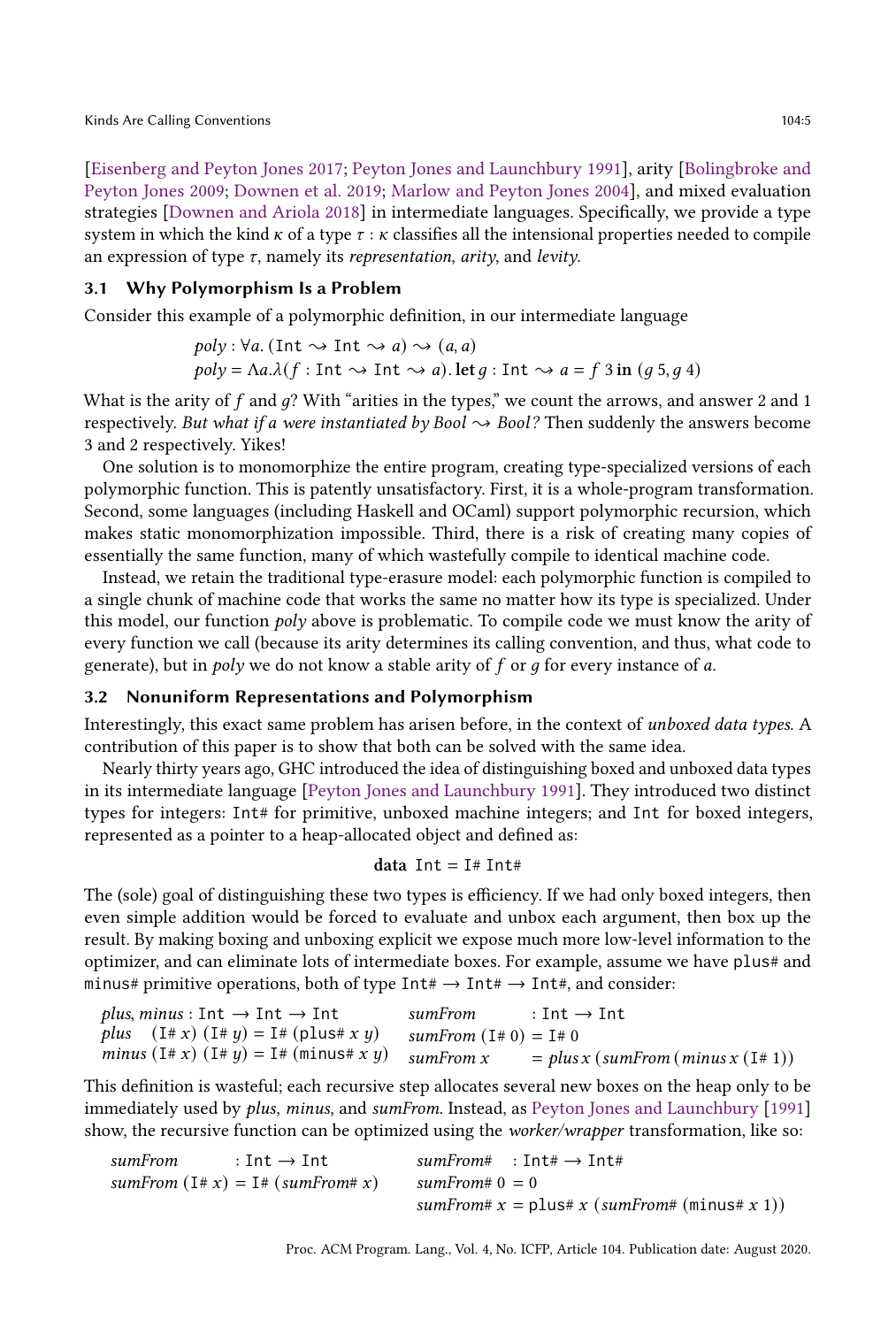Now, the recursion is done by the more efficient  $sumFrom#$  function which works directly on machine integers; no boxes are allocated or consumed, and so  $sumFrom\#$  can be compiled with no intermediate allocations.  $sumFrom$  becomes a wrapper around  $sumFrom\#$ , just handling the issues of boxing and unboxing. This is a huge gain in both time and space.

Notice the similarities between this work on unboxed data types and the earlier discussion about arity. In both cases, we make  $I\mathcal{L}$  expose more primitive, but less convenient, types of values (primitive functions and unboxed integers respectively), along with a way to explicitly "box" them into a more convenient form (using Clos and I# respectively) and later "unbox" them (using App and pattern matching on I# respectively). Making these boxing and unboxing operations explicit in the syntax of  $IL$  programs makes them accessible to the optimizer.

Alas, unboxed types cause trouble with polymorphism. For example, consider the generic, higherorder binary application function:

$$
binapp: \forall ab \ c. (a \rightarrow b \rightarrow c) \rightarrow a \rightarrow b \rightarrow c
$$
 *binapp f x y = f x y*

To compile *binapp* to a single piece of code, we cannot expect the calls *binapp plus* and *binapp* plus# to both work; *binapp* would somehow have to handle arguments  $x$  and  $y$  with different representations (perhaps stored in different registers) to pass them along to plus versus plus#.

Notice that this is the *exact same problem* that we had with *poly* in Section [3.1:](#page-4-0) the code we compile for *binapp* depends on how the type variables  $a$  and  $b$  are instantiated.

# 3.3 A Stop-Gap Solution

Because of the difficulty with polymorphism, unboxed types were originally introduced with a draconian restriction on polymorphism: *polymorphic type variables (like a, b, c in binapp)* cannot be instantiated with unboxed types (like  $Int$ ) [\[Peyton Jones and Launchbury](#page-27-0) [1991\]](#page-27-0). The mechanism for enforcing the restriction was the *kind system*: Int has kind  $\star$  (the kind of ordinary data types), but Int# has a different kind # (the kind of unboxed data). GHC then required that the kind of a quantified type variable *t* could be  $\star$  or, say, ( $\star \rightarrow \star$ ), *but never* #.

Since this is the same problem as the one we encountered for arity, in function poly in Section [3.1,](#page-4-0) we might expect the same solution to work. And indeed that is the approach adopted by [Downen](#page-27-2) [et al.](#page-27-2) [\[2019\]](#page-27-2): type variables cannot range over arrow types  $\tau \rightarrow \sigma$ , whose kind is different from  $\star$ .

While this approach has served GHC well for nearly three decades, it has two major inadequacies:

(1) Too restrictive. Consider the error function, which prints a message and prematurely ends the program. It can have the type  $\forall t$ . String  $\rightarrow t$ . Because error never returns a value, it doesn't matter how  $t$  is represented; truly the same code can be used no matter if  $t$  is boxed or unboxed. But the draconian restriction on unboxed types rejects this kind of polymorphism. Instead, specialized versions are needed, like *errorInt#* : String  $\rightarrow$  Int#, even though the compiled code is identical. For error we would prefer to be able to say that the representation of  $t$  doesn't matter.

(2) Kind polymorphism. In a language with kind polymorphism, we can write a term with type  $\forall k.\forall (a:k)$ . Here, a can have any kind k, including #. We have now lost our ability to prevent quantifiers over #-types, and need a new solution to the problem of uncompilable polymorphism.<sup>[3](#page-0-0)</sup>

 $^3\rm{A}$  particularly knowledgeable reader might be aware that GHC supported kind polymorphism and restricted quantification for a few years. This worked because a type like  $\forall k(a:k) \ldots a \rightarrow a$  is ill-kinded; the  $\rightarrow$  type former puts requirements on a. However, with kind equalities [\[Weirich et al.](#page-28-1) [2013\]](#page-28-1), a type variable  $a : k$  can be cast to a more specific kind, causing chaos. In fact, this interaction originally spurred the development of [Eisenberg and Peyton Jones](#page-27-1) [\[2017\]](#page-27-1).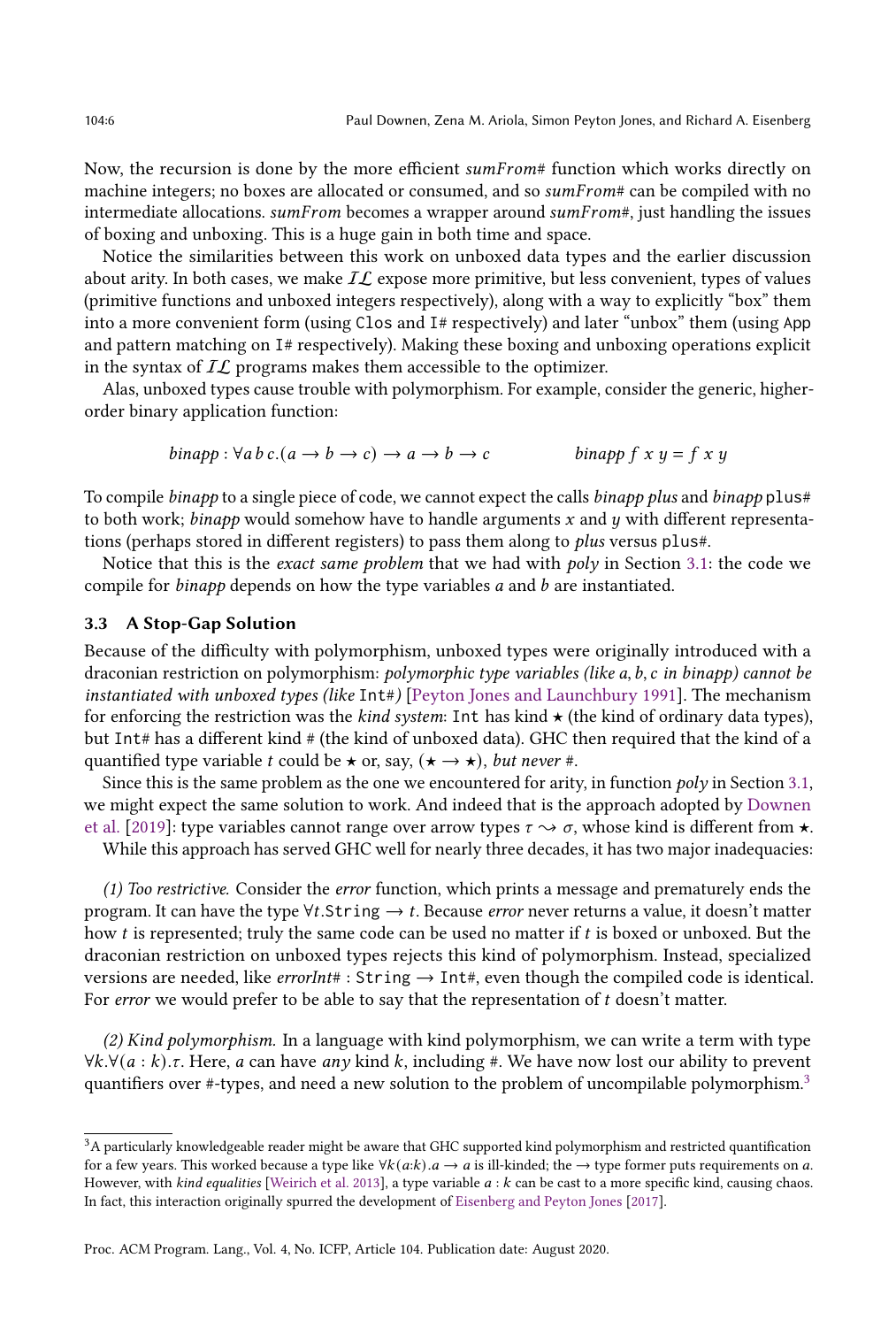Kinds Are Calling Conventions **104:7** and the set of the set of the set of the set of the set of the set of the set of the set of the set of the set of the set of the set of the set of the set of the set of the set of the

## 3.4 A Better Way: Look to the Kinds

Fortunately, both (1) and (2) can be solved, by using. . .more polymorphism. Let's start with repre-sentation polymorphism, using the approach of [Eisenberg and Peyton Jones](#page-27-1)  $[2017]$ .<sup>[4](#page-0-0)</sup> We give Int and Int# these more refined kinds:

Int : TYPE PtrR Int# : TYPE IntR

where TYPE : Rep  $\rightarrow \star$ , and P<code>trR</code>, <code>IntR</code> : Rep. $^5$  $^5$  The idea is that, given  $\tau$  : TYPE  $r$ , values of type  $\tau$  have a runtime representation described by r. Now we can quantify over types represented by a heap pointer with  $\forall (a : \text{TYPE} \text{ PtrR}).\tau$ . But we can *also* define representation-polymorphic functions—like error:  $\forall (r : \text{Rep})(a : \text{Type } r)$ . String  $\rightarrow a$ —solving problem (1).

What of problem (2)? Instead of limiting how type variables can be instantiated (which is incompatible with full kind polymorphism), we instead add side conditions to the typing rules for abstraction and application, excluding uncompilable programs like so:

$$
\frac{\Gamma, x{:}\tau \vdash e : \sigma \quad \Gamma \vdash \tau \text{ mono-rep}}{\Gamma \vdash \lambda x{:}\tau.e : \tau \leadsto \sigma} \quad \text{Fun-I} \qquad \frac{\Gamma \vdash e : \tau \leadsto \sigma \quad \Gamma \vdash e' : \tau \quad \Gamma \vdash \tau \text{ mono-rep}}{\Gamma \vdash e e' : \sigma} \quad \text{Fun-E}
$$

The  $\tau$  mono-rep caveat says  $\tau$ 's kind must be representation-monomorphic; that is, it can be TYPE PtrR; or TYPE IntR; but not TYPE  $r$ . For example, we might try to give *binapp* this type

binapp :  $\forall (r_a, r_b, r_c : \text{Rep})(a : \text{TYPE } r_a)(b : \text{TYPE } r_b)(c : \text{TYPE } r_c)(a \rightarrow b \rightarrow c) \rightarrow a \rightarrow b \rightarrow c$ binapp  $f x y = f x y$ 

But that should be rejected because we cannot compile the call  $(f \times y)$  without knowing how x and  $y$  are represented (and thus, how to retrieve them and pass them to  $f$ ). Indeed, it is rejected (by both Fun-I and Fun-E). On the other hand, perhaps surprisingly, this type for binapp is fine:

 $\phi$  binapp :  $\forall (r_c : \text{Rep})(a : \text{TYPE} \text{PtrR})(b : \text{TYPE} \text{ptrR})(c : \text{TYPE} \text{Fr}_c) \cdot (a \rightarrow b \rightarrow c) \rightarrow a \rightarrow b \rightarrow c$ 

Notice that  $binapp$  can be representation-polymorphic in the return type  $c$ . Because our compiler supports tail-call elimination,  $f$  is the one to return a value of type  $c$  to the caller, not *binapp*.

# <span id="page-6-0"></span>3.5 Arity Polymorphism

Arity and representations share problems (1) and (2), and thankfully, they share solutions, too. We add a second parameter to TYPE that describes the arity of the function, like this: $6$ 

 $poly : \forall (a : \text{TYPE} \text{ PtrR Call}[2])$ . (Int  $\leadsto \text{Int} \leadsto a) \leadsto (a, a)$  $poly = \Lambda(a : \text{TYPE} \text{ PtrR Call}[2]).\lambda(f : \text{Int} \rightsquigarrow \text{Int} \rightsquigarrow a)$ . let  $q : \text{Int} \rightsquigarrow a = f 3$  in  $(q 5, q 4)$ 

Here,  $a$ 's kind says that it only ranges over arity-2 types, of kind TYPE PtrR Call[2], while  $f$ 's type Int  $\rightsquigarrow$  Int  $\rightsquigarrow$  a has kind TYPE PtrR Call[4], hence f has arity 4 in total. Similarly, g: Int  $\rightsquigarrow$  a of kind TYPE PtrR Call[3] has arity 3. In short, the calling convention of a function (how many arguments to pass simultaneously) is described by its kind. Of course, this meant that we had to choose a particular arity for  $a$ , just as we had to choose a particular representation for the  $a$  and  $b$ in binapp's type. We enforce this "particular arity" constraint not at the point of abstraction, but at the point of application. Here is the augmented Fun-E rule:

$$
\frac{\Gamma \vdash e : \tau \leadsto \sigma \quad \Gamma \vdash e' : \tau \quad \Gamma \vdash \tau \text{ mono-rep} \quad \Gamma \vdash \tau \text{ mono-conv}}{\Gamma \vdash e \ e' : \sigma} \text{ Fun-Em
$$

where the new side condition  $\tau$  mono-conv ensures TYPE's second parameter is statically known. Preparing an argument of function type is precisely the point at which a compiler must compile

<sup>4</sup>The paper Levity Polymorphism in fact describes representation polymorphism. For levity polymorphism, see Section [3.6.](#page-7-1)

<sup>&</sup>lt;sup>5</sup>GHC classifies representations like PtrR, IntR, etc., as RuntimeRep; here, we shorten the name to just Rep.

<sup>6</sup>These kinds are somewhat simplified; the full story is in Section [4.](#page-8-0)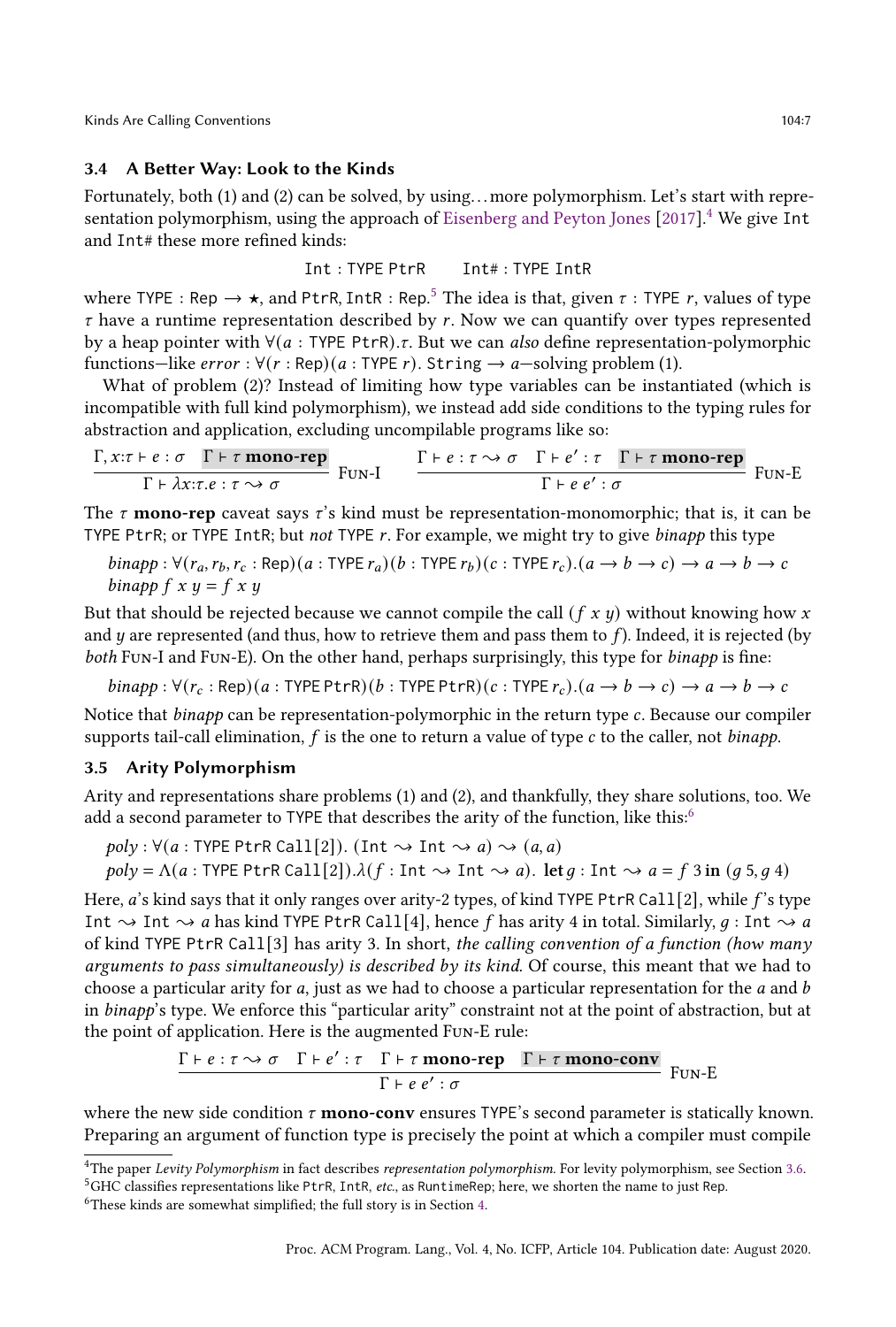code for that argument that actually takes the number of arguments specified by its kind. Requiring the calling convention be monomorphic fixes that number statically; it can't be a type variable, say.

# <span id="page-7-1"></span>3.6 Evaluation Strategy and Levity

We have discussed *arity* and *representation*, two of our three design axes. But what of *levity*?

When compiling a function call  $f(1 + 1)$ , we must know the evaluation strategy to use: do we evaluate  $(1 + 1)$  before calling f or after, on-demand? Programming languages typically commit to a choice here, which is usually to evaluate  $(1 + 1)$  before the function call—the eager, call-byvalue strategy. Haskell makes the opposite choice, implementing the lazy, call-by-need strategy;  $(1 + 1)$  is evaluated only when its value is needed, and only once. But regardless of a language's choice of evaluation strategy, some scenarios require the opposite. Programmers in eager languages sometimes use constructs like Delay and Force [\[Wadler et al.](#page-28-2) [1998\]](#page-28-2) to embed lazy evaluation, and programmers in lazy languages manually introduce strictness (such as Haskell's seq) to force eager evaluation. So a compiler's intermediate language should support both lazy and eager evaluation, and ideally without favoring either over the other.

We can use types (or, more precisely, their kinds) to control evaluation order. For example, suppose we have types  $Int^L$  and  $Int^U$ , where the L stands for "Lifted" (the type has an extra bottom element, ⊥, denoting divergent computation) and U for "Unlifted" (the type has no extra bottom element). Operationally, a value of lifted type must be represented as a pointer to a heap-allocated object because it may be an unevaluated thunk; a value of unlifted type may well still be represented by a pointer, but to the value itself, not a thunk. Variables of unlifted types cannot be bound to (divergent) computations, so they must be evaluated eagerly at binding-time; variables of lifted types may be bound to any unevaluated computation, so those bindings may be evaluated lazily. The types of an eager language (like OCaml) are all unlifted, whereas the types of a lazy language (like Haskell) are all lifted. But our  $I\mathcal{L}$  supports both, and hence can be a target for both.

Once again, we can track levity in the kinds, like this:

```
Int<sup>L</sup>: TYPE PtrR Eval<sup>L</sup>
                                                 Int^{\textsf{U}} : TYPE PtrR Eval^{\textsf{U}}Int#: TYPE IntR Eval<sup>U</sup>
```
The levity of a type is all about its evaluation strategy. We already know primitive functions cannot be evaluated without calling them (Section [2.4\)](#page-3-0), and thus a type has either a levity or an arity. We accordingly re-use the second component of the kind TYPE, which in Section [3.5](#page-6-0) described the arity of a primitive function, using  $\text{Eval}^{\perp}$  and  $\text{Eval}^{\perp}$  to classify lifted and unlifted data types respectively. Reflecting this dual use, we describe the second argument of TYPE as the kind's convention, connoting "calling convention" for functions and "evaluation convention" for data.

Once again, we can be polymorphic in both levity (Section [4.4\)](#page-12-0) and convention (Section [4.5\)](#page-13-0). And we still keep the program compilable despite type erasure using suitable side conditions (Section [4.6\)](#page-13-1). In the case of levity, the **mono-conv** premise in Fun-E (recall Section [3.5\)](#page-6-0) is exactly what is needed to specify whether to compile this application using call-by-need or call-by-value.

# <span id="page-7-0"></span>3.7 From  $IL$  to  $ML$

Returning to arities, how can *poly* in Section [3.5](#page-6-0) be compiled? In particular, since  $q$ 's kind specifies that it has arity 3, we must compile  $q$  to code that takes three arguments. So, before generating code, we  $\eta$ -expand q. But apparently we can't, at least not in the confines of  $IL$ 's type system, because  $a$  is not an arrow type!

To have any hope of solving this problem, we must do more than say  $a$  is an arity-2 type. We must also spell out the representations of its two arguments, so that we can generate code for passing the  $\eta$ -expanded function arguments. In *poly*, the explicated calling convention looks like:

$$
poly = \Lambda(a : \text{TYPE PtrR Call[PtrR, IntR]). }\lambda(f : \text{Int } \sim \text{Int } \sim a).
$$
  
let  $g : \text{Int } \sim a = f \cdot 3 \text{ in } (g \cdot 5, g \cdot 4)$ 

Proc. ACM Program. Lang., Vol. 4, No. ICFP, Article 104. Publication date: August 2020.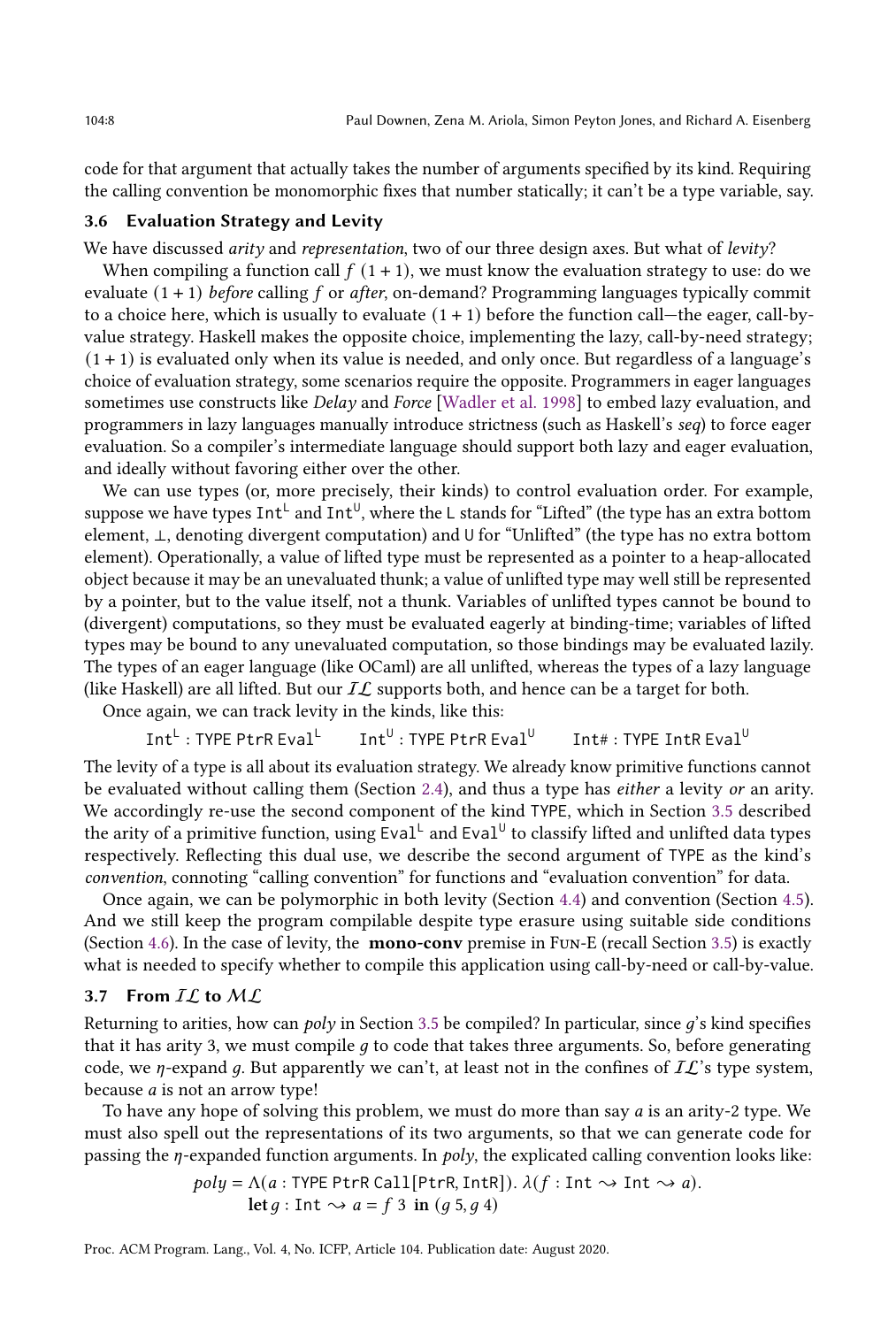Kinds Are Calling Conventions **104:9** 104:9

<span id="page-8-1"></span> $Kind \ni \kappa ::=$  TYPE  $\rho$  v  $Type \ni \tau, \sigma ::= t \mid T_p \mid T_d \mid \tau \rightarrow \sigma \mid$ <sup>y</sup>  $TyVar \ni \chi ::= t:\kappa | r | q | n$ Representation  $\exists \rho ::= r \mid \text{PtrR} \mid \text{IntR} \mid \dots$  PrimType  $\exists T_p ::= \text{Int#} \mid \dots$ Levity  $\exists$   $\gamma ::= g \mid L \mid U$  DataType  $\exists$   $T_a ::= \text{Int}^{\gamma} \mid ...$ Convention  $\exists v ::= n | \text{Eval}^{\gamma} | \text{Call}[\alpha]$  $Arity \ni \alpha ::= \rho, \alpha \mid \varepsilon \mid arity(v)$  $\textit{Expr } \ni e ::= x \mid c \mid \textit{I#Y } e \mid \textit{case } e \textit{ of } \textit{I#} x \rightarrow e' \mid \lambda x : \tau.e \mid e \mid e' \mid \textit{Clos}^{\gamma} e \mid \textit{App } e \mid \Lambda \chi.e \mid e \phi$  $Const \ni c ::= i \mid op$   $PrimOp \ni op ::= error \mid ...$ Answer  $\ni A ::= x \mid c \mid I \#^Y A \mid \text{Clos}^Y$  $Erasable \ni \phi ::= \tau \mid \rho \mid \gamma \mid \nu$ 

Fig. 1. Syntax of  $IL:$  An intermediate language with levity, representation, and arity polymorphism

The Call [PtrR, IntR] in  $a$ 's kind describes the representation of its two arguments.

Before code generation, we compile from  $I\mathcal{L}$  into a lower-level representation  $\mathcal{ML}$  (suggesting "machine language").  $ML$  is still statically typed, but much more coarsely:  $ML$ 's types correspond to representations and calling conventions. So compiled polymorphic code might look like:

 $poly = \lambda(f:PrR)$ . let  $q:PrR = \lambda(x:PrR, y:PrR, z:IntR)$ .  $f(3, x, y, z)$ in  $(\lambda(y:PrR, z:IntR), q(5, y, z), \lambda(y:PrR, z:IntR), q(4, y, z))$ 

In  $ML$  the functions are uncurried, and specify all their arguments and their representations. As such, every function is fully  $\eta$ -expanded, and every call is fully saturated. This representation is less convenient for the optimizer (for which we use  $I\mathcal{L}$ ), but is just right for the code generator. We discuss  $ML$ , and the lowering transformation from  $IL$  to  $ML$ , in Section [6.](#page-18-0)

# <span id="page-8-0"></span>4 THE INTERMEDIATE LANGUAGE  $(I\mathcal{L})$

Our intermediate language, which we call  $IL$ , is an explicitly-typed  $\lambda$ -calculus based closely on System F, with its syntax (Fig. [1\)](#page-8-1), formation of types (Fig. [2\)](#page-9-0), and type system (Fig. [3\)](#page-10-0). We cover the kind system of  $IL$  in more detail in Sections [4.2](#page-11-0) to [4.7.](#page-15-0)

The syntax for expressions  $e$  is given in Fig. [1,](#page-8-1) and includes the following forms.

- Variables  $x$ , and constants  $c$ .
- $\bullet$  Primitive integers have type Int#: TYPE IntR Eval<sup>U</sup>, and are represented by a machine integer (hence IntR in the kind). There are numeric constants,  $i : Int\#$ , and primitive functions ( $op$ ) that operate over Int#, such as plus# : Int#  $\sim$  Int#  $\sim$  Int#.
- Boxed integers have type Int<sup>y</sup>: TYPE PtrR Eval<sup>y</sup>, where the levity  $\gamma$  can be L, U or a levity variable g. A data-constructor application  $I#Y e$ : Int<sup>y</sup> allocates a box containing the value of  $e$  (see Section [3.6\)](#page-7-1). Such I# boxes are unpacked by a pattern-matching case.
- Primitive functions are introduced and eliminated with the familiar forms  $\lambda x$ : $\tau$ .e and  $e$  e'. As discussed in Section [2.2](#page-2-0) we use a wavy arrow ( $\tau \rightarrow \sigma$ ) to remind ourselves that in this  $\lambda$ -calculus functions have some unusual behavior: they enjoy unrestricted  $\eta$ -expansion. Multiple arguments, even though they are curried, are always passed simultaneously;  $e.g.,$  if  $f:$  Int#  $\sim$  Int#  $\sim$  Int#  $\sim$  Int#, then f is always called with all three arguments.
- $\bullet$  Function closures are introduced and eliminated with the forms Clos<sup>y</sup> e and App e, respectively. Similar to boxed integers, Clos<sup>y</sup> e allocates a new closure containing e, where  $\gamma$  records the levity of the computation responsible for that allocation, just as with  $I#Y$ .
- Type abstraction  $\Lambda \chi$  and application  $e \phi$ , have the same meaning as in System F. While their operational interpretation in  $IL$  is analogous to  $\lambda x$ :  $\tau$ .  $e$  and  $e$   $e'$ , these abstractions and applications are fully erased by compilation to a lower-level representation. The only new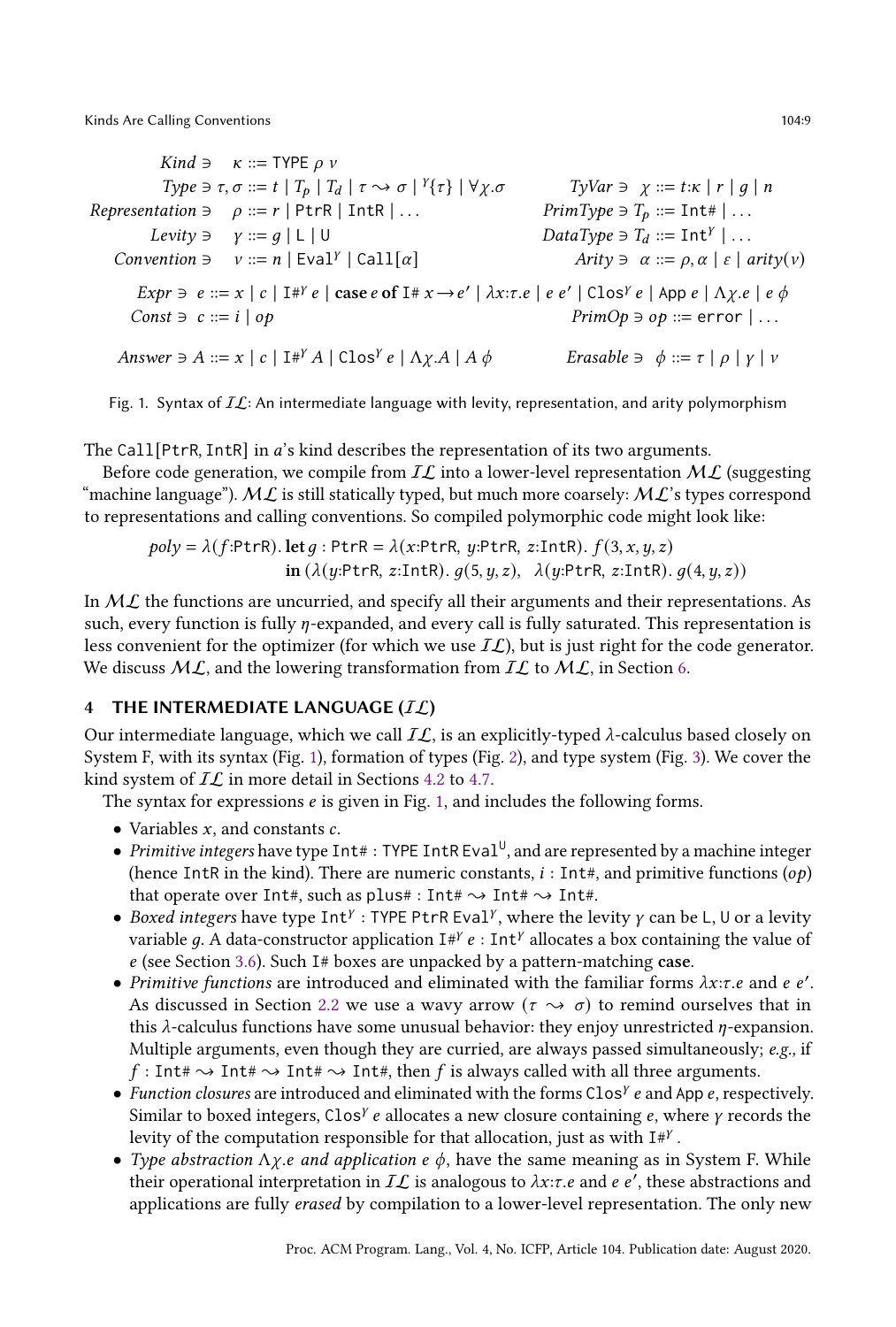Formation rules for kinds, levities, representations, conventions, arities:

<span id="page-9-0"></span>

Fig. 2. Kind and levity system of  $IL$ 

addition here is that binders  $\chi$  and arguments  $\phi$  range over four different sorts of type-level variables and arguments (all erasable). The expressiveness and restrictions on these different kinds of polymorphism are detailed in Sections [4.3](#page-12-1) to [4.8.](#page-15-1) Type binders are annotated with their kinds, and other binders are distinguished by their naming convention; we use a Latin name for type-level variables and the corresponding Greek name for the syntactic category. For clarity, we sometimes state the sort of variable being quantified ( $r:Rep, g:Lev$ , or  $n:Conv$ ).

A subset of these expressions are Answers (denoted by  $A$ , Fig. [1\)](#page-8-1), meaning that they are possible results of evaluation. This classification accounts for the eventual type erasure mentioned above. The apparent redex  $(\Lambda \chi \cdot A) \phi$  is an answer, because it is erased to A at compile-time. Answers include *closures* Clos<sup>Y</sup> e as usual, but not primitive functions  $\lambda x$ :*t.e*; recall that functions are *called* instead of evaluated, and thus cannot be answers of evaluation (Section [2.4\)](#page-3-0).

The rules for well-formed types and kinds are given in Fig. [2,](#page-9-0) and include type variables  $t$ , primitive types  $T_p$  (of which we supply one, Int#), algebraic data types  $T_d$  (of which we supply one, Int), polymorphic types  $\forall \chi. \sigma$ , primitive function types  $\tau \rightarrow \sigma$  and a closure type  $\gamma_{\tau}$ .

 $IL$ 's type system given in Fig. [3](#page-10-0) ensures the following guarantees for well-behaved programs:

- Static Compilation: Every well-typed program can be compiled to a lower-level representation for a monomorphic machine, which models details such as specialized registers (for integers versus pointers) and function calls with multiple arguments (Theorem [3\)](#page-22-0).
- Type Safety: If a well-typed program is equal to a number (as per Section [4.9\)](#page-16-0), then its compiled code computes that number (Theorem [4\)](#page-23-0). In particular, executing well-typed programs never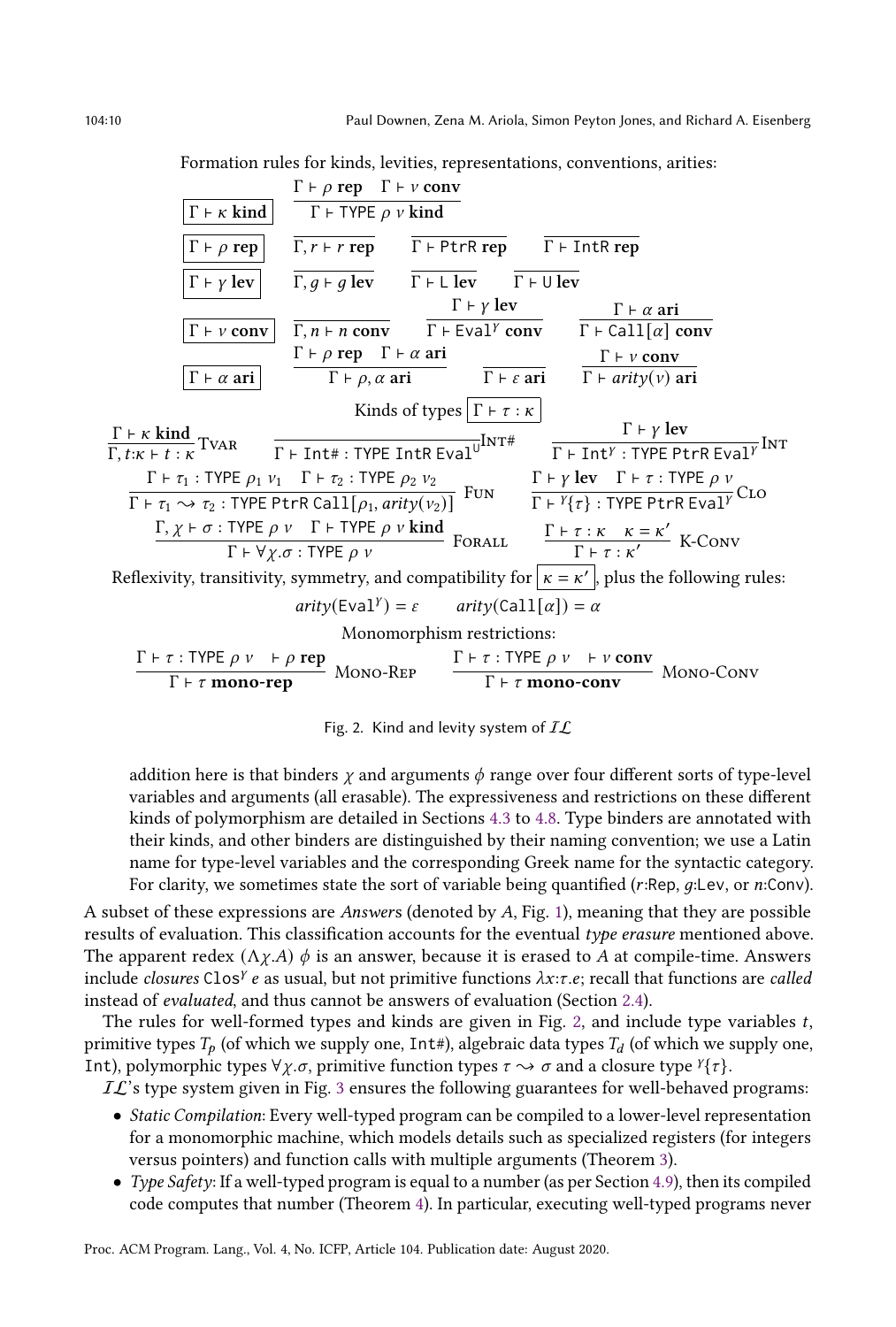<span id="page-10-0"></span>

Fig. 3. Type system of  $IL$ 

gets stuck, because the correct kind of register is used to store each value, and primitive functions are always called with the correct number and kind of arguments.

Static compilation requires some typing rules in Fig. [3](#page-10-0) to explicitly refer to the kinds of types, as described in Fig. [2,](#page-9-0) that can be assigned to certain expressions. This shows up in the occasional  $\tau$  mono-rep and  $\tau$  mono-conv side conditions, which we elaborate in Section [4.6.](#page-13-1) Intuitively,  $\tau$  mono-rep captures the fact that  $\tau$  has a statically-known, monomorphic representation, and  $\tau$  mono-conv says that  $\tau$  has a statically-known, monomorphic convention.

#### <span id="page-10-1"></span>4.1 Simplifying Assumptions

To maintain a minimal presentation of  $IL$ , we make many simplifying assumptions that reduce its number of features to a small representative core illustrating our main objectives. A realistic implementation will include more features, which can either be added as an extension to  $IL$ , or encoded in terms of the features shown here. Our simplifying assumptions are as follows:

- Higher kinds (e.g.,  $\star \to \star$ ) are not included, but are a standard extension orthogonal to  $IL$ .
- Int# is the only exemplary primitive unboxed type, which introduces the only non-pointer representation IntR. Other atomic unboxed types and representations—say, for floating-point numbers, characters, arrays, etc.—can be added straightforwardly, as can primitive operations on these types, like plus# and minus# of type Int#  $\sim$  Int#  $\sim$  Int#. Unboxed tuple types  $(\text{#}\tau_1, \ldots, \tau_n\text{#})$  are an extension that introduces a compound representation roughly dual to the calling convention of functions: Call $[\rho_1, \ldots, \rho_n]$  describes the representations of values that a function needs to consume, while  $\text{Tuple}[\rho_1, \ldots, \rho_n]$  [\[Eisenberg and Peyton Jones](#page-27-1) [2017\]](#page-27-1) describes the representations of values that a tuple has within it.
- $\bullet$  Int<sup>y</sup> serves as the only example of an algebraic data type, which happens to be parameterized by a levity  $\gamma$  specifying whether the result of the constructor is evaluated eagerly (U) or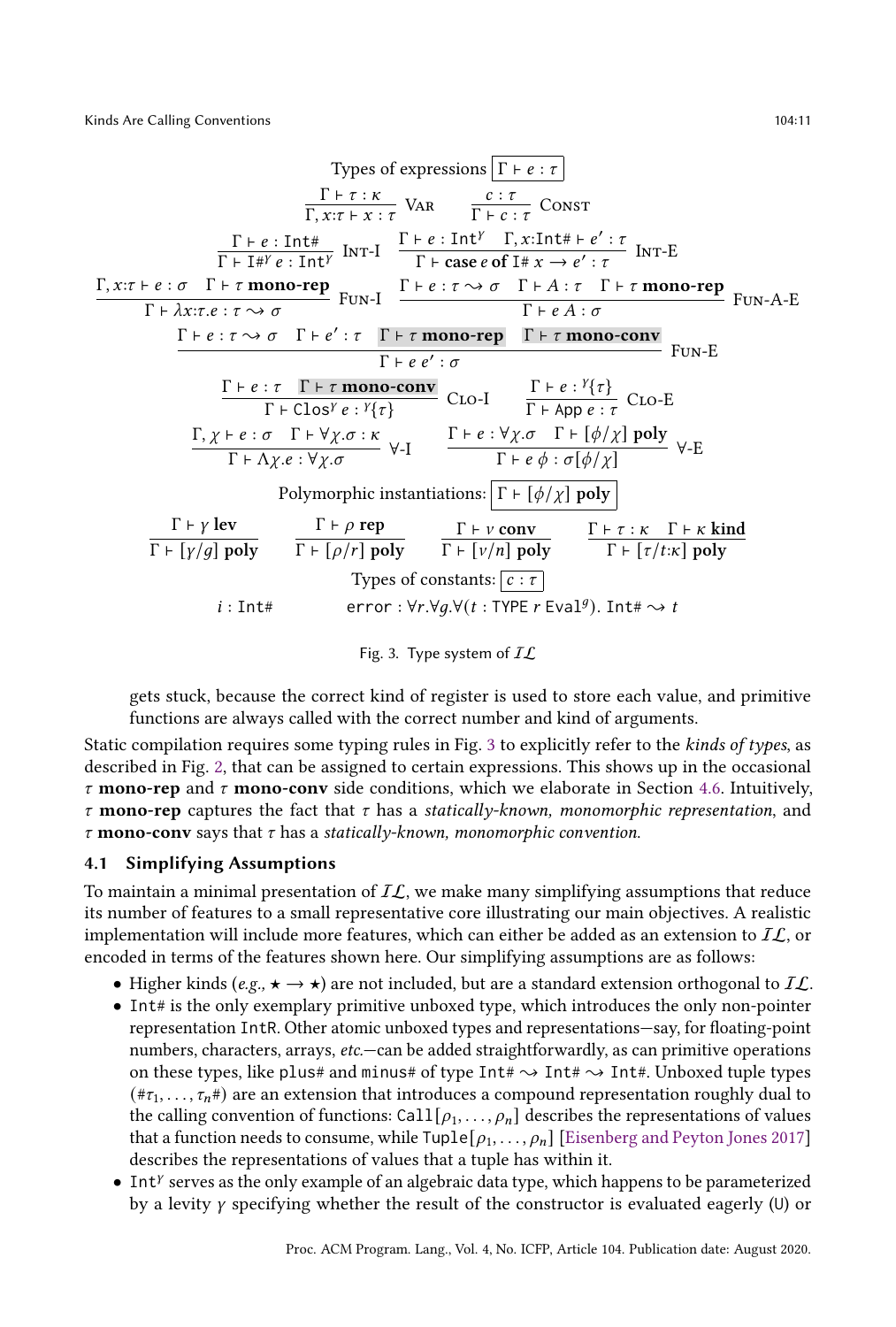lazily (L). In general, there should be a way to declare new user-defined algebraic data types. These need not be levity polymorphic (i.e., have a  $\gamma$  parameter), but  $I\mathcal{L}$  makes it possible to combine levity polymorphism with user-defined data types; see Section [4.8.](#page-15-1)

- There is no built-in let-binding construct but, as usual, a non-recursive let can be regarded as shorthand for  $\lambda$  and application: let  $x:\tau = e$  in  $e' \triangleq (\lambda x:\tau,e')$  e. The typing rules for let-bindings can be derived from the rules for primitive function types  $\tau \rightarrow \sigma$ . As such, let-bindings inherit similar side conditions on the type of the bound variable; see Section [4.6.](#page-13-1)
- error is the only source of computational effects in  $IL$  as presented here. Recursive letbindings, which are essential for practical functional programming, can be added straightforwardly, as can other computational effects, such as printing and state as in OCaml, with additional primitive operations.
- Because error is the only side-effect in  $IL$ , call-by-name and call-by-need evaluation always give the same result [\[Ariola and Felleisen](#page-27-4) [1997\]](#page-27-4). So in  $IL$ , we interpret "lifted" (L) as call-byneed for operational concerns, and as call-by-name for equational reasoning. To accommodate richer side-effects, the choice should instead be made explicit. This can be done directly in  $IL$  by further dividing L into separate levities for call-by-name (CBN) and call-by-need (Need) evaluation. For example, evaluating let x:Int<sup>y</sup> = (print "bye "; I#<sup>y</sup> 0) in (print "hi "; x; x) prints: "bye hi " with  $\gamma = \cup$ , "hi bye bye " with  $\gamma = CBN$ , and "hi bye " with  $\gamma = N$ eed.

# <span id="page-11-0"></span>4.2 Kinds, Representations, Levities, and Conventions

A kind  $\kappa$  has the form TYPE  $\rho$  v, where  $\rho$  describes the *representation* of the type, and v describes its convention, that is, what operations are allowed on that type. Suppose  $x : \tau : \text{Type } \rho y$ ; that is, x is a term variable of type  $\tau$ , whose kind is TYPE  $\rho$  v. The representation  $\rho$  specifies the runtime representation of the value of x. Referring to Fig. [1,](#page-8-1)  $\rho$  can be:

- PtrR, meaning that  $x$  is a pointer into the garbage-collected heap.
- IntR, meaning that  $x$  is a machine integer (not a pointer).
- $r$ , a representation variable bound by a  $\forall$ ; that is, we support representation polymorphism [\[Eisenberg and Peyton Jones](#page-27-1) [2017\]](#page-27-1).

The convention  $\nu$  describes the allowed operations on  $x$ , *i.e.*, how it can be consumed.  $\nu$  can be:

- Eval<sup>U</sup>, meaning that x cannot be bound to a computation like  $\perp$  (hence U for "Unlifted"). This kind is used for primitive values, and heap pointers that point directly to the value itself (such as a heap-allocated array).
- Eval<sup>L</sup>, meaning that x may be bound to a computation like  $\perp$  (hence L for "Lifted"). This kind is used for thunks, which might need evaluation to get its value, and might diverge doing so.
- Eval<sup>9</sup>, where *g* is a levity variable bound by  $\forall$ ; that is, we support levity polymorphism.
- Call[ $\alpha$ ], meaning that x is a primitive function (not a thunk) with an *arity* described by  $\alpha$ . The arity of an IL primitive function might be a fixed non-empty list  $\rho_1, \ldots, \rho_m$ , so x takes precisely  $m \geq 1$  arguments,<sup>[7](#page-0-0)</sup> with representations given by  $\rho_i$ . Otherwise, the arity is  $\rho_1, \ldots, \rho_m$ , arity(v), meaning that x takes at least m arguments with the listed representations, followed by possibly some more arguments given by the arity of  $\nu$ .
- $n$ , a convention variable bound by  $\forall$ ; that is, we support convention polymorphism.

The kind TYPE <code>PtrR</code> Eval $^{\mathsf{L}}$  expresses the uniform representation of a value in a lazy language: a pointer to a lifted (i.e., possibly a thunk) object stored in the heap. Because this kind is so common,

<sup>&</sup>lt;sup>7</sup>There is no type in  $IL$  with the convention Call [], but it can easily arise in extensions of  $IL$ . In practice, unboxed tuple arguments are passed simultaneously in several registers. So the type (# Boo1, Int#, String #)  $\sim$  Int<sup>L</sup> can be given the kind TYPE PtrR Call[PtrR, IntR, PtrR]. The nullary case of unboxed tuple arguments,  $(\# \#) \sim \text{Int}^{\mathbb{L}},$  can then be given the kind TYPE PtrR Call[ ].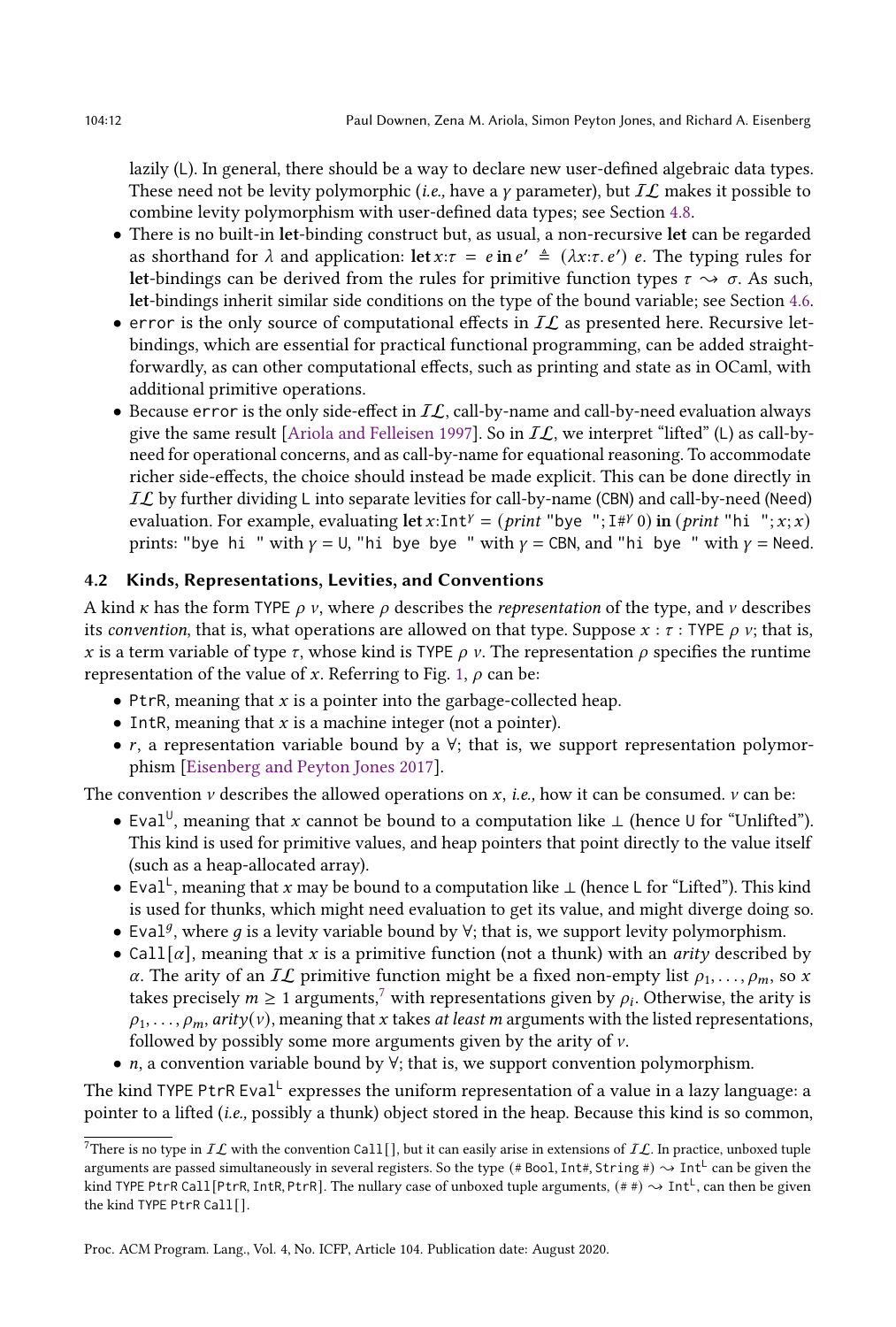we often abbreviate it to  $\star$  for the default kind. In a call-by-value language we would instead define the default kind  $\star$  as TYPE PtrR Eval<sup>U</sup>, and Eval<sup>L</sup> would be used sparingly, if at all.

# <span id="page-12-1"></span>4.3 Calling Conventions in Kinds

We track the arity of a function type in its kind, as described in Sections [3.5](#page-6-0) and [3.7.](#page-7-0) For example:

```
Int# \rightsquigarrow Int# : Type PtrR Call[IntR]Int# \rightsquigarrow Int# \rightsquigarrow Int# : TYPE PtrR Call[IntR, IntR]
Int\# \rightsquigarrow Int^{\mathbb{L}} \rightsquigarrow Int\# : TYPE PtrR Call[IntR, PtrR]
```
The convention of each of these primitive function types has the form Call[ $\alpha$ ], where the arity given by  $\alpha$  describes the arguments needed to fully call functions of that type.

The formation rule for  $(\tau_1 \rightsquigarrow \tau_2)$  keeps track of these arities. Looking at rule Fun in Fig. [2,](#page-9-0) we see the kind of ( $\tau_1 \rightarrow \tau_2$ ) has a calling convention of Call[ $\rho_1$ , arity( $\nu_2$ )]. Two special cases are:

$$
\frac{\Gamma \vdash \tau_1 : \text{TYPE } \rho_1 \vee \Gamma \vdash \tau_2 : \text{TYPE } \rho' \text{Call}[\rho_2, \dots, \rho_m]}{\Gamma \vdash \tau_1 \leadsto \tau_2 : \text{TYPE } \text{PtrR Call}[\rho_1, \rho_2, \dots, \rho_m]} \quad \frac{\Gamma \vdash \tau_1 : \text{TYPE } \rho_1 \vee \Gamma \vdash \tau_2 : \text{TYPE } \rho' \text{Eval}^{\gamma}}{\Gamma \vdash \tau_1 \leadsto \tau_2 : \text{TYPE } \text{PtrR Call}[\rho_1]}
$$

The representation of the first argument  $(\rho_1)$  is that of  $\tau_1$ . The rest of the arguments come from the convention  $v_2$  of  $\tau_2$ , via the type-level operation *arity*, as defined in Fig. [2.](#page-9-0) It returns the arity  $\alpha$ of Call[ $\alpha$ ]; and the empty arity in the case of Eval<sup>y</sup>. But  $v_2$  might also be a variable *n*, and then  $arity(n)$  is stuck; that is why  $arity(v)$  is part of the syntax of  $\alpha$  in Fig. [1.](#page-8-1) Rule K-Conv allows calls to *arity* to be calculated whenever desired.<sup>[8](#page-0-0)</sup>

## <span id="page-12-0"></span>4.4 Polymorphism in Levity and Representation

We are used to polymorphism over types, but we can gainfully employ polymorphism over levities, representations, and conventions, which is extremely useful in practice. For example, levity polymorphism lets us write some functions that work uniformly over both strict and lazy values. Adding two boxed integers can be defined as

$$
plus : \forall g_1. \forall g_2. \forall g_3. \text{Int}^{g_1} \rightsquigarrow \text{Int}^{g_2} \rightsquigarrow \text{Int}^{g_3} \qquad plus (\text{I} \# x) (\text{I} \# y) = \text{I} \# (\text{plus} \# x \ y)
$$

which is short-hand for the following definition in  $IL$ :

*plus* : 
$$
\forall g_1 \ldotp \forall g_2 \ldotp \forall g_3
$$
. Int<sup>g\_1</sup>  $\sim$  Int<sup>g\_2</sup>  $\sim$  Int<sup>g\_3</sup>  
*plus* =  $\Lambda g_1 \Lambda g_2 \Lambda g_3 \Lambda(x':\text{Int}^{g_1}) \Lambda(y':\text{Int}^{g_2})$ . case  $x'$  of  $\text{I# } x \rightarrow \text{case } y'$  of  $\text{I# } y \rightarrow \text{I#}^{g_3}$  (plus#  $x y$ )

Notice that in this definition, the levities  $q_i$  of the argument and return types are statically unknown, so we must be able to pattern-match on and return values with unknown levities. Specifically, rule INT-E in Fig. [3](#page-10-0) allows a case-expression to scrutinize an integer of arbitrary levity  $\gamma$ . Operationally, a levity-polymorphic case has to test the scrutinee to see if it is a thunk (in case the levity variable is instantiated to L), and if so evaluate it. In essence, we can interpret a case on an unknown levity as a lifted one because a case is always strict and, if it happens that  $q$  is U, the branch for handling a thunk is simply dead code.<sup>[9](#page-0-0)</sup>

Similarly, suppose we had a primitive type of arrays,  $Array#Y$ , with kinding rule

$$
\frac{\Gamma\vdash\gamma\;lev\quad\Gamma\vdash\tau:\text{TYPE PtrR}\; \nu}{\Gamma\vdash\text{Array}\;\#\gamma:\text{TYPE PtrR}\;Eval^{\gamma}}
$$

<sup>&</sup>lt;sup>8</sup> Alternatively, we could require  $arity(v)$  to be fully calculated in the Fun kinding rule. This would let us remove  $arity(v)$ from the grammar of arities, but also forces an additional restriction on the formation of types and expressions, specifically Fun and Fun-I, to rule out arity (n). Such a restriction comes with the cost of breaking a pleasant property of  $IL$ : except for the ∀ quantifier, any type made from well-kinded types is itself well-kinded.

 $9$ We assume that the concrete, runtime representation of values (not thunks) is the same for both eager and lazy evaluation. This is true in GHC and seems likely in other systems supporting laziness, but it may not hold in some systems.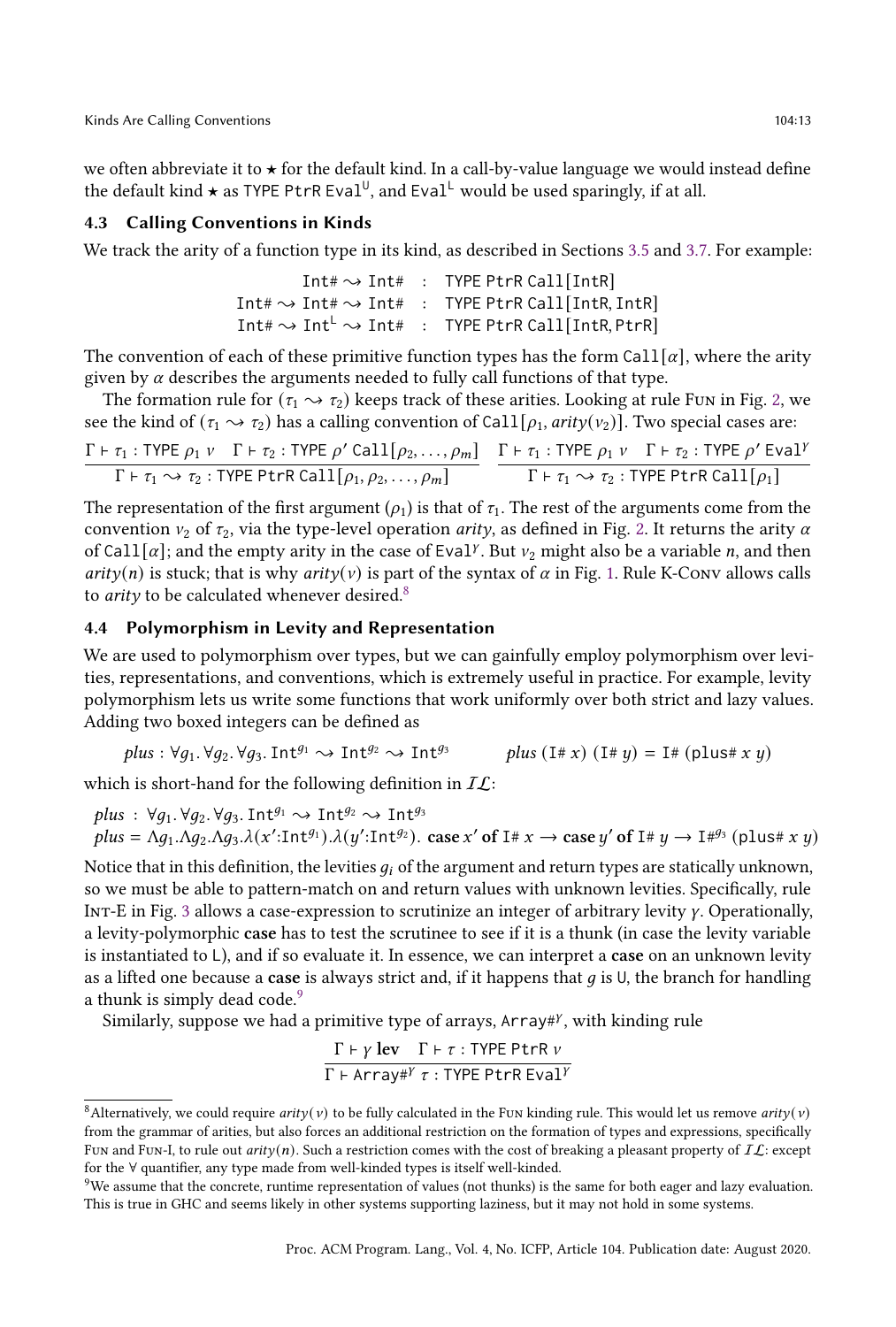From a representation point of view, an  $Array\#Y$  is represented by a pointer and contains pointers. The array itself can be lifted or unlifted, and (independently) can contain lifted or unlifted values. For example, the type Array#  $($  Array# $^{\text{U}}$  Int $^{\text{U}}$ ) is a lifted array of pointers, each of which points directly to an array of pointers to (boxed) integers. The ability to exclude the possibility of intermediate thunks in this data structure is very valuable in high-performance code, as a recent spate of GHC proposals shows [\[Eisenberg](#page-27-8) [2019;](#page-27-8) [Graf](#page-27-9) [2020;](#page-27-9) [Martin](#page-27-10) [2019a,](#page-27-10)[b](#page-27-11)[,c;](#page-27-12) [Theriault](#page-28-3) [2019\]](#page-28-3).

# <span id="page-13-0"></span>4.5 Polymorphism in Convention

We may also be polymorphic in conventions. Consider the reverse-apply function

$$
revapp x f = f x
$$

For now, suppose that it returns  $Int$ #. What type should  $revapp$  have? Here are two possibilities:

(1) 
$$
revapp : \forall (t : \text{TYPE } \text{Ptr } \text{Eval}^{\perp}) \text{ . } t \rightarrow (t \rightarrow \text{Int#}) \rightarrow \text{Int#}
$$

(2)  $\text{revapp}: \forall (t : \text{TYPE} \text{ Int } \text{Eval}^{\text{U}}). t \rightsquigarrow (t \rightsquigarrow \text{Int#}) \rightsquigarrow \text{Int#}$ 

We want to compile a function like revapp to a single block of efficient machine code. To do so, we must know the representation of  $x$ , because we have to generate instructions to move  $x$  around. If  $\dot{x}$  is represented by an integer, it will be passed in one sort of register; if a float, in another; if a pointer then yet another.<sup>[10](#page-0-0)</sup> So we can choose (1) or (2), but not both.

On the other hand, consider these other possible types:

(3)  $\textit{revapp}: \forall (t : \text{TYPE} \ \text{Ptr}\ \text{Eval}^{\text{U}}). t \rightsquigarrow (t \rightsquigarrow \text{Int#}) \rightsquigarrow \text{Int#}$ (4)  $revapp : \forall (t : \text{TYPE} \text{ PtrR Call}[\text{IntR}]). t \rightarrow (t \rightarrow \text{Int#}) \rightarrow \text{Int#}$ 

Since we are simply moving  $x$  around, but not otherwise acting upon it, we can simultaneously allow  $(1)$ ,  $(3)$ , and  $(4)$ . That is, we can be completely polymorphic in its convention *n*, thus:

(4) revapp:  $\forall (n : Conv)$  (*t*: TYPE PtrR *n*).  $t \rightsquigarrow (t \rightsquigarrow \text{Int#}) \rightsquigarrow \text{Int#}$ 

What about the return type of  $f$ ? The code for *revapp* does not manipulate  $f$ 's return value at all (it does not even move it around, thanks to tail-call elimination), so it can be completely polymorphic in the representation or  $t_2$ , giving this type:

(5) *revapp*: 
$$
\forall
$$
(*n*:Conv) (*r*:Rep) (*g*:Lev) (*t*<sub>1</sub>:TYPE PLTR *n*) (*t*<sub>2</sub>:TYPE *r* Eva1<sup>g</sup>). *t*<sub>1</sub>  $\rightarrow$  (*t*<sub>1</sub>  $\rightarrow$  *t*<sub>2</sub>)  $\rightarrow$  *t*<sub>2</sub>

But notice that, unlike the argument type  $t_1$ , revapp cannot be polymorphic in the convention of  $t_2$ , because a compiler needs to statically know the arity of the  $\lambda$ -bound argument f to generate code for  $(f \, x)$  inside *revapp* (Section [4.6\)](#page-13-1). It can, however, be evaluated with any levity.

## <span id="page-13-1"></span>4.6 Restrictions on Polymorphism

Of course we have the usual restrictions on polymorphism,<sup>[11](#page-0-0)</sup> but  $IL$ 's polymorphism introduces some new issues. We have already seen how unrestricted polymorphism is incompatible with efficient static code generation<sup>[12](#page-0-0)</sup> in Section [4.5,](#page-13-0) where we cannot allow *revapp*'s type argument  $t_1$ to have a representation-polymorphic kind. A second restriction is demonstrated by:

$$
twice\, f\, x = f\, (f\, x)
$$

Should  $(f \, x)$  be eagerly or lazily evaluated? If it has a lifted type, then we can build a thunk for it, and pass that thunk to f. Otherwise, we must evaluate it before the call—remember, variables of

<sup>&</sup>lt;sup>10</sup>Even if pointers occupy the same sort of register as integers, they are treated quite differently by the garbage collector, so the code generator treats them differently.

<sup>&</sup>lt;sup>11</sup>E.g., every free variable (of every sort) that appears anywhere in the type checking judgment  $\Gamma \vdash e : \tau$  must be bound by  $\Gamma$ .

 $12$ Runtime code generation would allow the system to clone fresh code for each representationally-distinct instantiation of a function. But this is a pretty big hammer: only .NET does this. To keep things simple, we assume static code generation.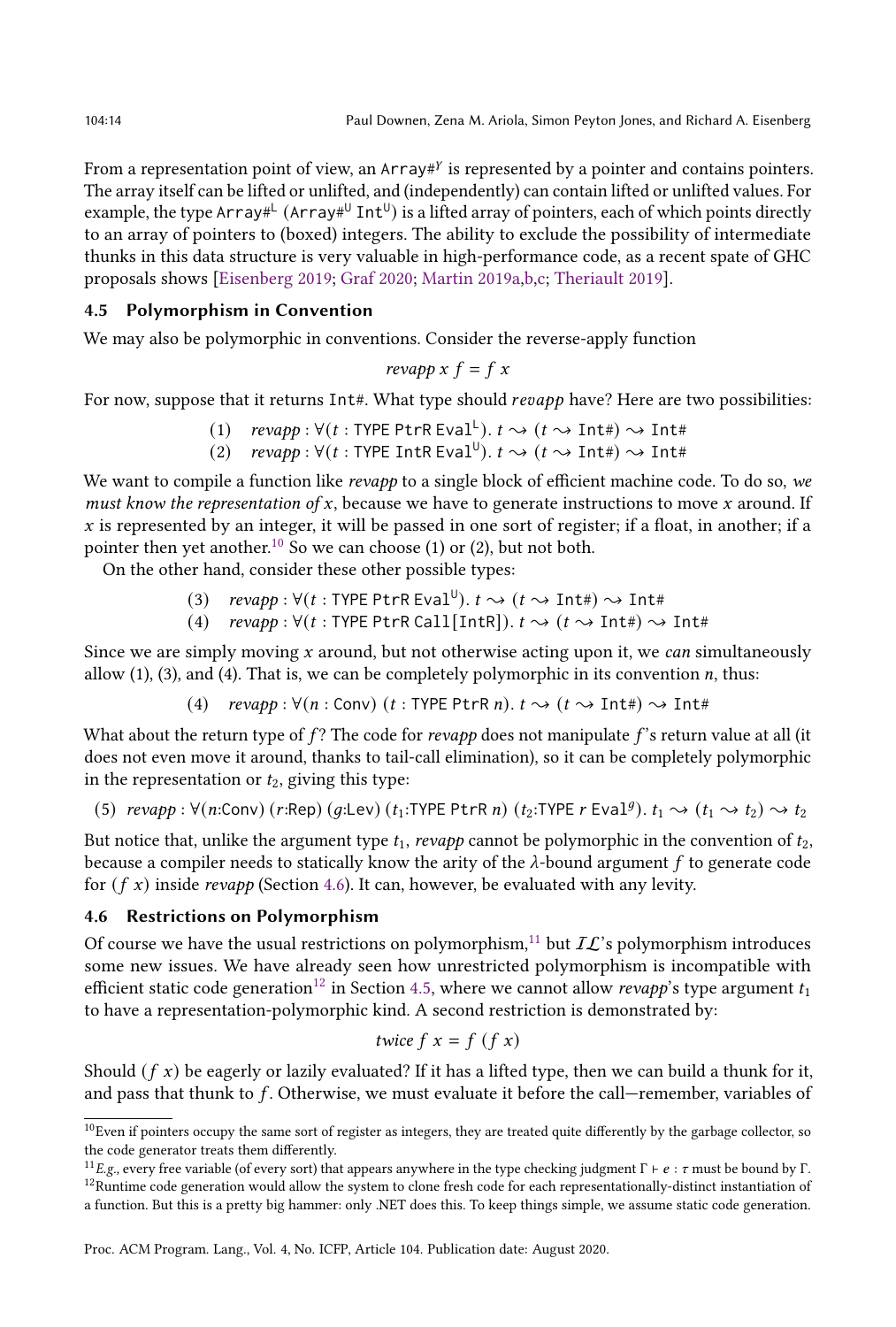unlifted types are always bound to values, never thunks. So we can give twice either of these types:

(1) twice :  $\forall$ (t:TYPE PtrR Eval<sup>L</sup>).  $(t \rightsquigarrow t) \rightsquigarrow t \rightsquigarrow t$ (2) twice :  $\forall$ (t:TYPE PtrR Eval<sup>U</sup>).  $(t \rightsquigarrow t) \rightsquigarrow t \rightsquigarrow t$ 

but we must choose: unlike revapp, twice cannot be polymorphic in  $t$ 's convention.

The restrictions on polymorphism used to ensure static compilability are embodied in the shaded premises in the type system of Fig. [3.](#page-10-0) The judgment  $\Gamma \vdash \tau$  **mono-rep**, defined in Fig. [2](#page-9-0) checks that the representation of  $\tau$  is monomorphic; that is, that it mentions no variables. This is ensured by the empty context in the second premise of rule Mono-Rep. There is an equivalent judgment  $Γ$  + τ mono-conv for conventions. Now returning to Fig. [3](#page-10-0) we see the shaded premises:

- Rule Fun-E: for a general application, the argument type must be monomorphic in both the representation (so that we know how to store it while passing), and convention (so that we know when to evaluate it, or for first-class primitive function arguments, how to create it).
- Rule Fun-A-E: in the special case where the argument syntactically has the form of an answer, we can allow the argument type to be levity-polymorphic, since in this case there is no distinction between lazy or eager. If the application is lazy, then the argument does not need to be evaluated anyway. If application is eager, then the argument is already a value (or a variable that must be bound to a value), and again, does not need to be evaluated.
- Rule CLO-I: this rule boxes a primitive function so, just as in Fun-E, we must know that function's arity statically, so we can compile code for it that starts by taking the correct number of arguments.

We can justify these restrictions intuitively, but how do we know that these are the "right" re-strictions? To answer that question we will show, in Section [6,](#page-18-0) how to compile  $I\mathcal{L}$  into our lower level  $ML$ . In the translation from  $IL$  to  $ML$  in Fig. [8,](#page-21-0) we need exactly the shaded monomorphic restrictions of Fig. [3.](#page-10-0) If any of these restrictions were removed, then there would be expressions that are well-typed, yet uncompilable.

Our rules also include two additional, unshaded, monomorphism restrictions, in the Fun-I and Fun-A-E rules. These restrictions enforce an extra invariant on the environment Γ: every variable in  $\Gamma$  has a monomorphic representation. Besides making intuitive sense, this invariant could be necessary in a compiler accounting for more low-level details like storing free variables in a closure; doing so certainly requires knowing their representation. However, perhaps shockingly, the compilation scheme we give in Section [6](#page-18-0) does not require any monomorphism restrictions in Fun-I and Fun-A-E: they could be deleted and yet all closed, well-typed expressions could still be compiled. This example suggests different compilers might need different restrictions on polymorphism. And from the reverse standpoint, other compilation schemes might allow for new and more adventurous possibilities for levity, representation, and convention polymorphism.

As an example of why different restrictions are needed for the Fun-E and Fun-A-E rules, recall the encoding of let-bindings from Section [4.1,](#page-10-1) which gives us the typing rules

$$
\frac{\Gamma + e : \tau \quad \Gamma, x : \tau + e' : \sigma \quad \Gamma + \tau \text{ mono-rep} \quad \Gamma + \tau \text{ mono-conv}}{\Gamma + \text{let } x : \tau = e \text{ in } e' : \sigma} \text{LET } \frac{\Gamma + A : \tau \quad \Gamma, x : \tau + e : \sigma \quad \Gamma + \tau \text{ mono-rep}}{\Gamma + \text{let } x : \tau = A \text{ in } e : \sigma} \text{LET-A}
$$

derived by composing Fun-I with Fun-E or Fun-A-E, respectively. That is, in general a let can bind a variables to expressions with both a monomorphic representation and convention; but convention-polymorphic answers can also be bound. Neither typing rule is more general than the other: LET-A only applies to some bound expressions (pre-evaluated answers), whereas LET only applies to bindings of some types (ones with statically-known conventions).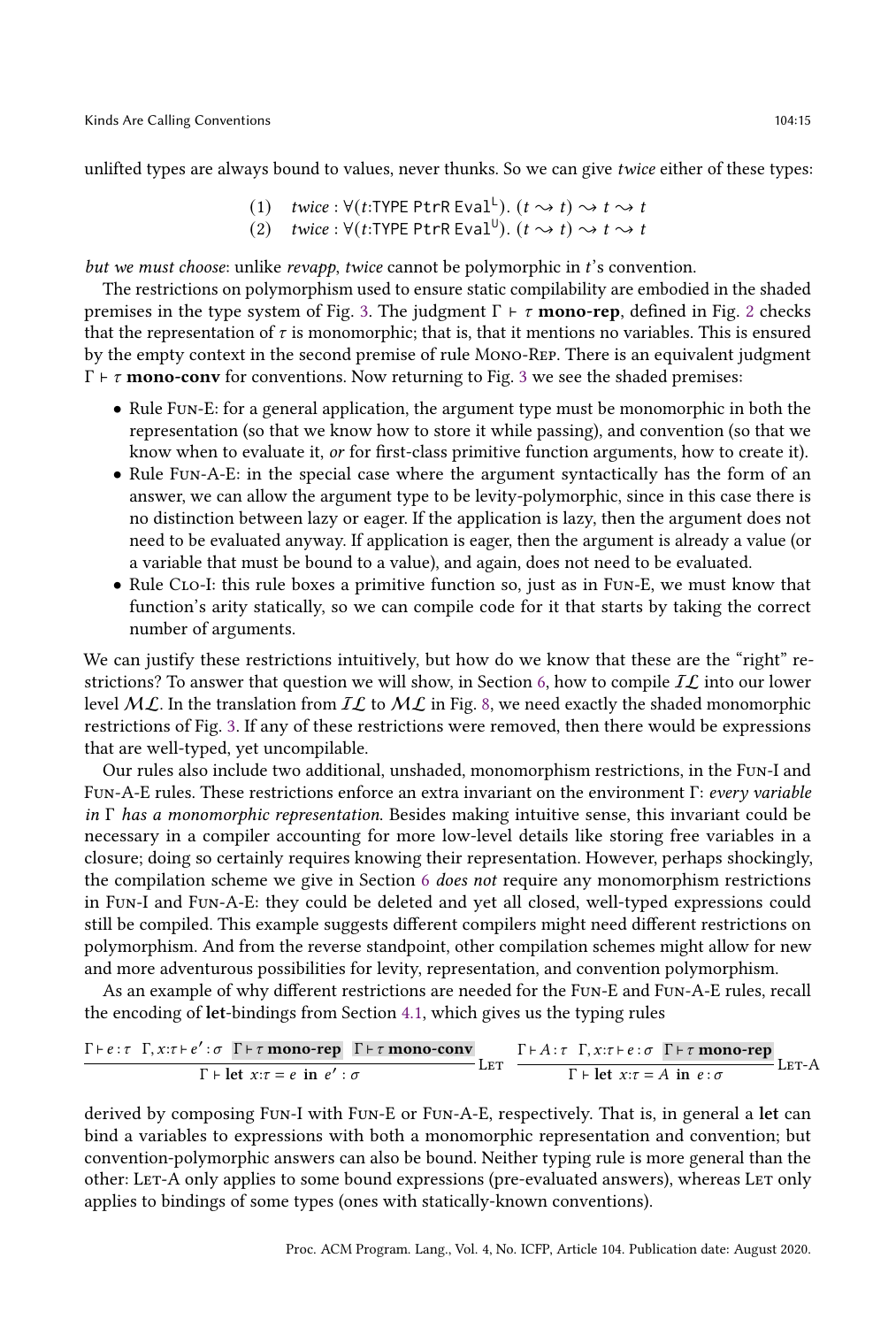Now, consider these let-bindings, which follow the restrictions of either LET or LET-A above:

(1)  $\text{let } x : \forall q \text{.} \text{Int}^g$  $x = \Lambda g$ . I#<sup>9</sup> 0 in ... (3) let  $x : \forall n. \forall (t : \text{TYPE} \text{ PtrR } n).t$  $x = y$  in ... (2)  $\text{let } x : \text{Int}^{\perp}$  $x = plus \text{LL} (\text{I}^{\#L} 1) (\text{I}^{\#L} 2) \text{ in} ...$ (4) let  $x : \forall q$ . Int<sup> $\mathcal{Y} \rightarrow \text{Int}^g$ </sup>  $x = \Lambda g \cdot \lambda (y : \text{Int}^g)$ .  $f(f' y)$  in ...

Both (1) and (3) bind  $x$  to syntactically manifest answers with convention-polymorphic types  $(\forall g.\text{Int}^g : \text{TYPE} \text{ Ptr } \text{R} \text{Eval}^g \text{ and } \forall n. \forall (t:\text{TYPE} \text{ Ptr } \text{R} n). t : \text{TYPE} \text{ Ptr } \text{R} n, \text{ respectively}), \text{ which is well-}$ typed by LET-A. In contrast, (2) and (3) bind x to non-answer expressions, so x needs a conventionmonomorphic type (here,  $Int^{\downarrow}$ : TYPE PtrR Eval<sup>L</sup> and  $\forall g$ . Int $\overline{g} \rightsquigarrow$  Int $\overline{g}$ : TYPE PtrR Call[PtrR], respectively) in order to be well-typed by the LET rule.

# <span id="page-15-0"></span>4.7 The FORALL Rule

The polymorphic quantifier  $\forall t:\mathbf{x}.\sigma$  has no impact on a type's kind: it just inherits the kind of  $\sigma$  (rule FORALL in Fig. [2\)](#page-9-0). Intuitively, this is because these quantifiers will be totally *erased* by compilation, and have no impact on the final runtime code; the ∀ is "invisible" to the lower-level machine.

However, now that variables may appear in kinds, we must be careful they do not escape their scope. For example, the following type is not well-kinded:

$$
\forall r. \ \forall (t: \mathsf{TYPE}\ r \ \mathsf{Eval}^{\perp}), \ t \rightsquigarrow t \quad :? \quad \mathsf{TYPE}\ \mathsf{Ptr}\ \mathsf{Call}[r]
$$

Here the representation  $r$  of the first parameter escapes in the calling convention of this primitive function type, because  $r$  is meant to be local to the type itself. This nonsense is prevented by the second premise of rule FORALL in Fig. [2](#page-9-0) and the second premise of rule ∀-I in Fig. [3.](#page-10-0)

# <span id="page-15-1"></span>4.8 User-Defined Types and Code Reuse

As we have seen, polymorphism over these type descriptors—representation, convention, and levity increases the opportunities for code reuse. We can even have data types that are polymorphic over these descriptors, although this is beyond the scope of the  $IL$  we formally describe here. For example definition of boxed integers (given in Section [3.2\)](#page-4-1) might be generalized to

# data Int  $(q : \text{Lev})$ : TYPE PtrR Eval<sup>9</sup> where I# : Int#  $\rightsquigarrow$  Int q

Now, the Int type is parameterized by a chosen levity  $(q : \text{Lev})$ , which determines whether or not the boxed integers are evaluated eagerly or lazily.

Polymorphism over a constructor's arguments and result can be combined within a single definition. For example, here is a further generalized definition of lists whose spine can be either eagerly or lazily evaluated  $(q)$ , and containing elements of any arity or evaluation strategy  $(n)$ :

data List 
$$
(g : \text{Lev})
$$
  $(n : \text{Conv})$   $(t : \text{TYPE } \text{PtrR } n)$ : \n $\text{TYPE } \text{PtrR } \text{Eval}^g \text{ where }$ \n $\text{Nil} : \text{List } g \text{ nt}$ \n $\text{Cons} : t \rightarrow \text{List } g \text{ nt} \rightarrow \text{List } g \text{ nt}$ \nOutput:

\nOutput:

\n $\text{This is a set of the set of vertices in the image.}$ 

Despite restrictions on polymorphism, we can define some levity-polymorphic functions over this type. For example, we could write the following polymorphic definition which is capable of summing up a list of integers with any combination of levities:

```
sum : \forall g_1 \ g_2 \ g_3. List g_1 Evalg_2 (Int g_2) \rightsquigarrow Int g_3sum Nil = I# 0
sum (Cons (I# x) xs) = case sum xs of I# y \rightarrow I# (plus# x y)
```
sum's caller chooses the levity of the list's spine  $(q_1)$ , the list's elements  $(q_2)$ , and the result  $(q_3)$ . This is possible because sum is completely strict anyway; if it is given an evaluated list or an unevaluated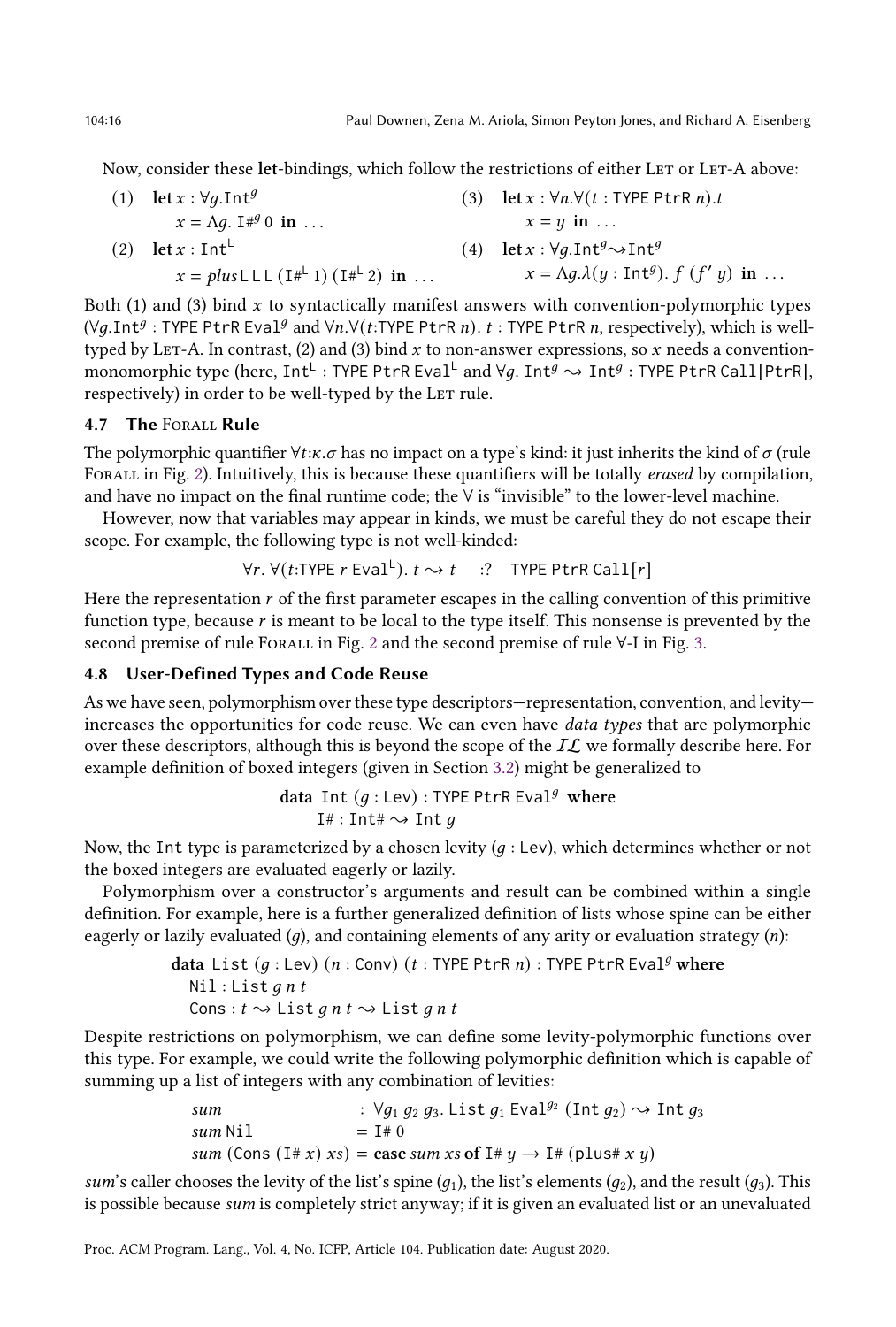Type-based definition of substitutable values:  $\Gamma \vdash e$  subst

<span id="page-16-1"></span>

|                         | $\Gamma \vdash e : \tau \quad \Gamma \vdash \tau : \text{TYPE} \; \rho \; \text{Eval}^{\perp}$ |                       |                           | $\Gamma \vdash e : \tau \quad \Gamma \vdash \tau : \text{TYPE} \; \rho \; \text{Call}[\alpha]$ |
|-------------------------|------------------------------------------------------------------------------------------------|-----------------------|---------------------------|------------------------------------------------------------------------------------------------|
| $\Gamma \vdash A$ subst | $\Gamma \vdash e$ subst                                                                        |                       | $\Gamma \vdash e$ subst   |                                                                                                |
|                         | Equational axioms (in each rule, assume that $\Gamma \vdash S$ subst):                         |                       |                           |                                                                                                |
| $(\beta_{\sim})$        | $(\lambda x:\tau.e) S = e[S/x]$                                                                | $(\eta_{\infty})$     |                           | $\lambda x : \tau \cdot (e x) = e : \tau \rightarrow \sigma$                                   |
| $(\beta_{\forall})$     | $(\Lambda \chi \cdot e)$ $\phi = e[\phi/\chi]$                                                 | $(\eta_{\forall})$    |                           | $\Lambda \chi.(e \chi) = e : \forall \chi. \sigma$                                             |
| $(\beta_{\{\}})$        | App $(\text{Clos}^{\gamma} e) = e$                                                             | $(\eta_{\{1\}})$      |                           | Clos <sup>Y</sup> (App S) = $S:$ <sup>Y</sup> { $\sigma$ }                                     |
| $(\beta_{\text{Int}})$  | case $I#^{\gamma} A$ of $= e[A/x]$                                                             | $(\eta_{\text{Int}})$ |                           | case e of $= e : Int^{\gamma}$                                                                 |
|                         | $I# x \rightarrow e$                                                                           |                       | $I# x \rightarrow I#^y x$ |                                                                                                |

Plus closure under reflexivity, transitivity, symmetry, and compatibility.

Fig. 4. Equational theory of  $IL$ 

thunk, the entire thing will be added together before a value is returned. Therefore, the same code can be used for any combination of eager or lazy evaluation.

Other functions, such as the standard definition for mapping over a list:

 $map f$  Nil = Nil map  $f$  (Cons  $x$   $xs$ ) = Cons  $(f x)$  (map  $f xs$ )

cannot be so levity polymorphic. That's because the order of evaluation in Cons  $(f x)$  (map  $f xs$ ) depends on the levity of  $(f x)$  and the recursive call  $(map\ f xs)$ . We can give this type assignment to map that specifies its result should be lazy, like in Haskell:

 $map: \forall g \; n \; (a:\text{TYPE} \; \text{PtrR} \; n) \; (b:\text{TYPE} \; \text{PtrR} \; \text{Eval}^{\perp}). \; (a \leadsto b) \leadsto \text{List} \; g \; n \; a \leadsto \text{List} \; \text{Eval}^{\perp} \; b$ 

Note that the input list can store values of any convention at all, and like with sum, it can be either spine-strict or spine-lazy; map is strict in its second argument either way. Other evaluation orders for map can be specified by replacing one or both of L in (List L Eval<sup>L</sup> b) with U. Although the definition of *map* appears the same in  $IL$ , this change will compile to very different machine code.

## <span id="page-16-0"></span>4.9 Equational Theory

The equational theory for  $IL$ , as defined in Fig. [4,](#page-16-1) gives us a framework to reason about equivalent IL expressions. We use this as the basis for correctness of compiling a high-level language to  $I\mathcal{L}$ (Theorem [2\)](#page-18-2) and further on to a low-level language (Theorem [3\)](#page-22-0). The rules for function closures (namely  $\beta_{\Omega}$  and  $\eta_{\Omega}$ ) and boxed integers ( $\beta_{\text{Int}}$  and  $\eta_{\text{Int}}$ ) are unsurprising, as are the rules for erasable abstractions ( $\beta_{\rm V}$  and  $\eta_{\rm V}$ ). More distinctive is  $\eta_{\sim}$ , which (as discussed in Section [2\)](#page-1-0) allows unrestricted  $\eta$  in either direction for *any* expression of a primitive function type  $\tau \rightarrow \sigma$ .

That leaves the reduction rule  $\beta_{\sim}$ . As is usual in a call-by-value  $\lambda$ -calculus, only some expressions called *substitutable values*, denoted by the metavariable *S*-can be passed to a primitive function and substituted for its formal parameter by the  $\beta_{\sim}$  rule. The  $\beta_{\sim}$  rule only fires if the argument of the application is substitutable. Unlike most systems—using a purely syntactic definition of substitutable values— $I\mathcal{L}$  identifies these expressions by their type and kind, as defined by the rules for the  $\Gamma \vdash e$  subst judgment. Using the type and kind of the argument to define substitutability, rather than only its syntax, allows us to integrate several different evaluation orders (call-by-value, call-by-name, etc.) within the same language.

Consider the rules for the  $\Gamma \vdash e$  subst judgment. Firstly, we designate all *answers* A to be substitutable. Notice that, up to type erasure, each answer is considered a value in the call-byvalue  $\lambda$ -calculus. In other cases, the criteria for substitutability of a typed term  $e : \tau$  depends on the convention of  $\tau$  rather than the syntax of  $e$ . For example, in a call-by-name setting, every expression can be substituted for a variable. So in  $IL$ , all lazily-evaluated arguments—which have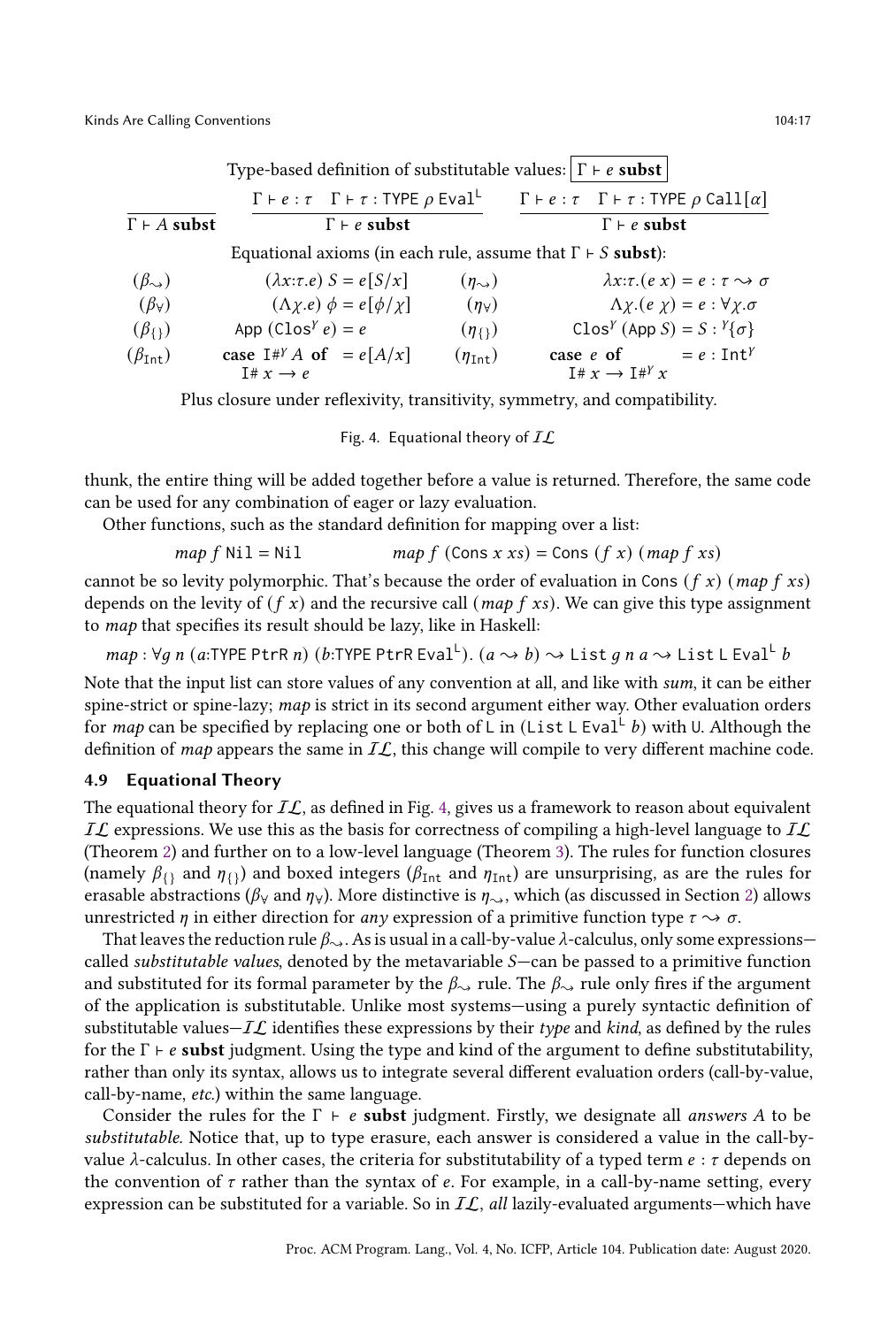the convention Eval<sup>L</sup>—are substitutable values, and hence allow  $\beta_{\sim}$ , to fire. In contrast, the only values in call-by-value languages are answers (A), so variables of type Eva $1^\text{U}$  can only be substituted with answers. More generally, answers are always substitutable in all of the evaluation strategies we are interested in here, so we can say something more:  $A$  is substitutable for all conventions. This extra step is helpful in case we are dealing with an expression—like x or I#9 *i*—which has an unknown convention but will inevitably be substitutable in any case.

For example, consider the different evaluation orders of a function call with lifted or unlifted arguments. On the one hand, we can express a lazy call to  $plus$  (Section [4.4\)](#page-12-0) such as

$$
(\lambda x:\text{Int}^{\perp}.e) \ (plus \ \text{L} \ (1^{\#^{\perp}}\ 1) \ (1^{\#^{\perp}}\ 2)) =_{\beta_{\sim}} e[\text{plus L} \ (1^{\#^{\perp}}\ 1) \ (1^{\#^{\perp}}\ 2)/x]
$$

which substitutes the unevaluated argument for the parameter x right away according to  $\beta_{\infty}$ . This is possible because the argument has the type  $Int^L :$  TYPE PtrR Eval<sup>L</sup>, and so it is substitutable by virtue of its type. On the other hand, the corresponding eager call would be

$$
(\lambda x:\text{Int}^{\cup}e) \ (plus \cup (\text{I}^{\#^{\cup} 1}) \ (\text{I}^{\#^{\cup} 2})) = (\lambda x:\text{Int}^{\cup}e) \ (\text{I}^{\#^{\cup} 3}) =_{\beta_{\sim}} e[\text{I}^{\#^{\cup} 3}/x]
$$

Here, we cannot apply the  $\beta_{\sim}$  directly as before, because the argument is not substitutable: it has the type Int<sup>U</sup>: TYPE PtrR Eval<sup>U</sup> but is not an answer. Instead we must first evaluate the argument; the result is the answer (I#<sup>U</sup> 3), and  $\beta_{\sim}$  can now fire.

# <span id="page-17-0"></span>5 COMPILATION TO IL FROM A HIGHER LEVEL

 $I\mathcal{L}$  is, by design, a fairly low-level language making fine distinctions about representation, calling conventions, evaluation orders, and so on. This makes it a target for *both* eager and lazy languages. To see how, we now give translations for call-by-name and call-by-value System F into  $IL$ .

# 5.1 Call-by-Name System F to  $IL$

To translate call-by-name System F into  $\mathcal{IL}$ , we begin by picking a single "uniform"  $IL$  kind  $\star$  that captures all the types of the source language, namely  $\star$  = TYPE PtrR Eval<sup>L</sup>. Each source-language type  $\tau$  translates to an  $\mathcal{IL}$  type  $\llbracket \tau \rrbracket$  of kind  $\star$ ; that is, a pointer to a lifted value, perhaps a thunk.

Fig. [5](#page-18-3) gives this type translation. To get the correct call-by-name semantics for numbers, we use the boxed integer type  $Int^{\perp}$ , which happily has the correct kind. However, even though the primitive function type  $\llbracket \tau \rrbracket \rightarrow \llbracket \sigma \rrbracket$  has the correct call-by-name semantics, it has the wrong kind TYPE PtrR Call [PtrR], so the translation coerces Call [PtrR] to Eval<sup>L</sup> with a closure type. Polymorphic type abstraction is unchanged, only clarified that bound type variable ranges over ★.

To compile expressions, we only need to expand out the additions prescribed by the translation of types. Numeric constants need to be boxed, functions and their calls need the explicit coercions to and from closures, and bound type variables are annotated with their uniform kind.

## 5.2 Call-by-Value System F to  $IL$

We can compile a call-by-value version of system F using virtually the same procedure as above. Again, we need to decide on a uniform kind that is suitable for each source-level type, which is  $\star$  = TYPE PtrR Eval<sup>U</sup> for call-by-value evaluation. As before, we can compile source-level types following the invariant that  $\llbracket \tau \rrbracket : \star$ , as again shown in Fig. [5.](#page-18-3)

Note that we still compile integers to a boxed type, so that all values are represented uniformly by a pointer, but this time we make it unlifted to reflect the call-by-value semantics. Function types are still wrapped in a closure, as in the call-by-name case, but this time unlifted ones.

The translation of polymorphism is more complex, however, due a mismatch with the semantics of call-by-value System F. With call-by-value evaluation, the abstraction  $\Lambda t$ . $\perp$  is a value, even though  $\perp$  diverges, whereas in call-by-name they would be  $\eta$ -equivalent. We need to make sure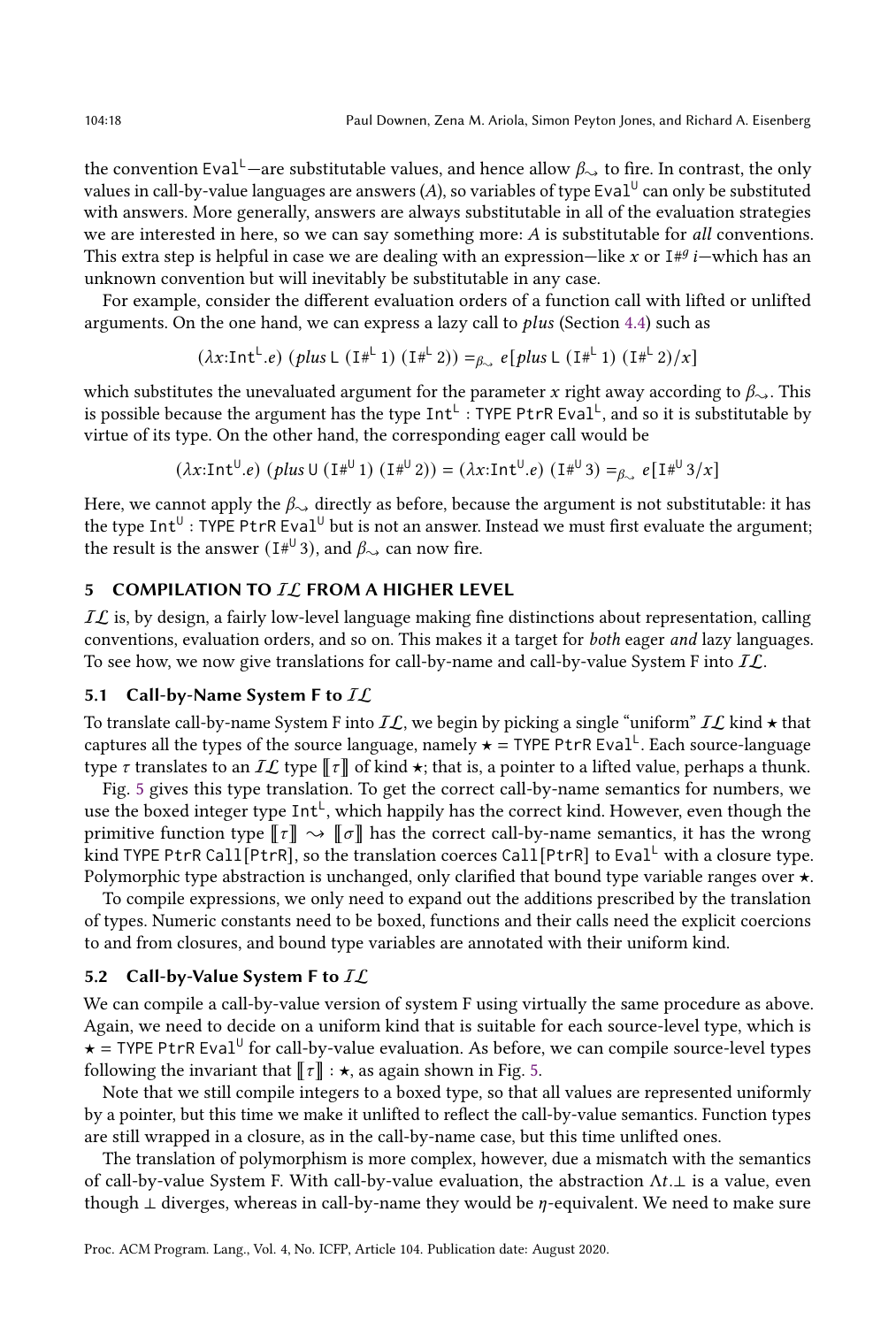<span id="page-18-3"></span>Call-by-name where  $\star$  = TYPE PtrR Eval<sup>L</sup>  $\llbracket \text{Int} \rrbracket \triangleq \text{Int} \llbracket t \rrbracket \triangleq t$   $\llbracket x \rrbracket \triangleq x$   $\llbracket i \rrbracket \triangleq \text{Int}$  $\mathsf{L}_i$  $\llbracket \tau \to \sigma \rrbracket \triangleq \{ \llbracket \tau \rrbracket, \llbracket \sigma \rrbracket \} \quad \llbracket \lambda x : \tau.e \rrbracket \triangleq \text{Clos}^{\perp}(\lambda x : \llbracket \tau \rrbracket . \llbracket e \rrbracket) \quad \llbracket e e' \rrbracket \triangleq (\text{App } \llbracket e \rrbracket) \llbracket e' \rrbracket$  $\llbracket \forall t. \tau \rrbracket \triangleq \forall t: \star. \llbracket \tau \rrbracket$   $\land$   $\llbracket \Lambda t. e \rrbracket \triangleq \Lambda t: \star. \llbracket e \rrbracket$   $\llbracket e \tau \rrbracket \triangleq \llbracket e \rrbracket \llbracket \tau \rrbracket$ Call-by-value where  $\star$  = TYPE PtrR Eval<sup>U</sup>  $\llbracket \text{Int} \rrbracket \triangleq \text{Int}^{\cup}$   $\llbracket t \rrbracket \triangleq t$   $\llbracket x \rrbracket \triangleq x$   $\llbracket i \rrbracket \triangleq \text{I#}$  $\mathsf{U}_i$  $\llbracket \tau \to \sigma \rrbracket \triangleq \mathbb{V} \llbracket \tau \rrbracket \sim \llbracket \sigma \rrbracket$   $\rrbracket$   $\llbracket \lambda x : \tau e \rrbracket \triangleq \text{Clos}^{\text{U}}(\lambda x : \llbracket \tau \rrbracket \cdot \llbracket e \rrbracket)$   $\llbracket e e' \rrbracket \triangleq (\text{App } \llbracket e \rrbracket) \llbracket e' \rrbracket$  $\llbracket \forall t. \tau \rrbracket \triangleq^{\cup}$  $\llbracket \Lambda t.e \rrbracket \triangleq \text{Clos}^{\text{U}}(\Lambda t: \star \llbracket e \rrbracket)$  $\llbracket e \tau \rrbracket \triangleq (\text{App } \llbracket e \rrbracket) \llbracket \tau \rrbracket$ 



<span id="page-18-4"></span>Call-by-name substitutable values:  $V ::= e$ Call-by-value substitutable values:  $V ::= x \mid \lambda x : \tau.e \mid \Lambda t.e$ Equational axioms (for both call-by-name and -value definitions of  $V$ ):  $(\beta_{\rightarrow})$   $(\lambda x:\tau.e)$   $V = e[V/x]$   $(\eta_{\rightarrow})$   $\lambda x:\tau.(V x) = V : \tau \rightarrow \sigma$ (β<sub>V</sub>)  $(\Lambda t.e) \tau = e[\tau/t]$   $(\eta_V)$   $\Lambda t.(V t) = V : \forall t.\sigma$  $(name) \qquad (\lambda x{:}\tau.e \ x) \ e' = e \ e'$ 

# Fig. 6. Equational theory of System F; call-by-value and call-by-name

that this abstraction is still a value even after the polymorphic  $\Lambda$  is erased. For that reason, we must introduce the additional call-by-value closure which is preserved to runtime.

The compilation of call-by-value expressions is nearly the same as call-by-name expressions. Besides swapping L for U, the only difference is in for polymorphic abstractions and instantiations. These have an extra closure that signifies call-by-value evaluation and, more importantly, makes sure that the value Λt. $e$  in System F compiles to a value, namely C $\text{los}^\textsf{U}(\Lambda t\star\bar{\star}$  [e]]), which is essential when side effects or non-termination enters the picture. For example, evaluating  $\Lambda t$  error t i returns immediately in call-by-value System F, but the corresponding  $\Lambda t$ : $\star$ .error PtrR U t i causes an error in  $IL$ . Intuitively, the explicit closure and application serve to codify the standard definition of type erasure for call-by-value System F, which traditionally erases  $\Lambda t.e$  into  $\lambda(.).e$ .

# 5.3 Correctness of Source-to- $IL$  Compilation

Compiling call-by-name and call-by-value System F into  $I\mathcal{L}$  are both correct: type checking and equalities are preserved by translation. We assume the standard type system for System F and semantics in Fig. [6.](#page-18-4) Note that the name axiom, which gives a name to the argument of a function, corresponds to a right-to-left evaluation order for the call-by-value semantics, and is a consequence of  $\beta_{\rightarrow}$  in the call-by-name semantics. The preservation of types is straightforward, where the compilation of a typing environment  $\llbracket \Gamma \rrbracket$  is defined pointwise.

<span id="page-18-1"></span>**Theorem 1** (Type Preservation). If  $\Gamma \vdash e : \tau$  is derivable then so is  $\llbracket \Gamma \rrbracket \vdash \llbracket e \rrbracket : \llbracket \tau \rrbracket$ .

<span id="page-18-2"></span>Theorem 2 (Soundness and Completeness).  $\Gamma \vdash e = e' : \tau$  in call-by-name System F if and only if  $\llbracket \Gamma \rrbracket \vdash \llbracket e \rrbracket = \llbracket e' \rrbracket : \llbracket \tau \rrbracket$  via call-by-name compilation, and likewise for call-by-value.

# <span id="page-18-0"></span>6 COMPILATION FROM IL TO A LOWER LEVEL

In order to illustrate how our levity-polymorphic intermediate language  $I\mathcal{L}$  might be compiled to a more conventional, lower-level language, we introduce an abstract machine that supports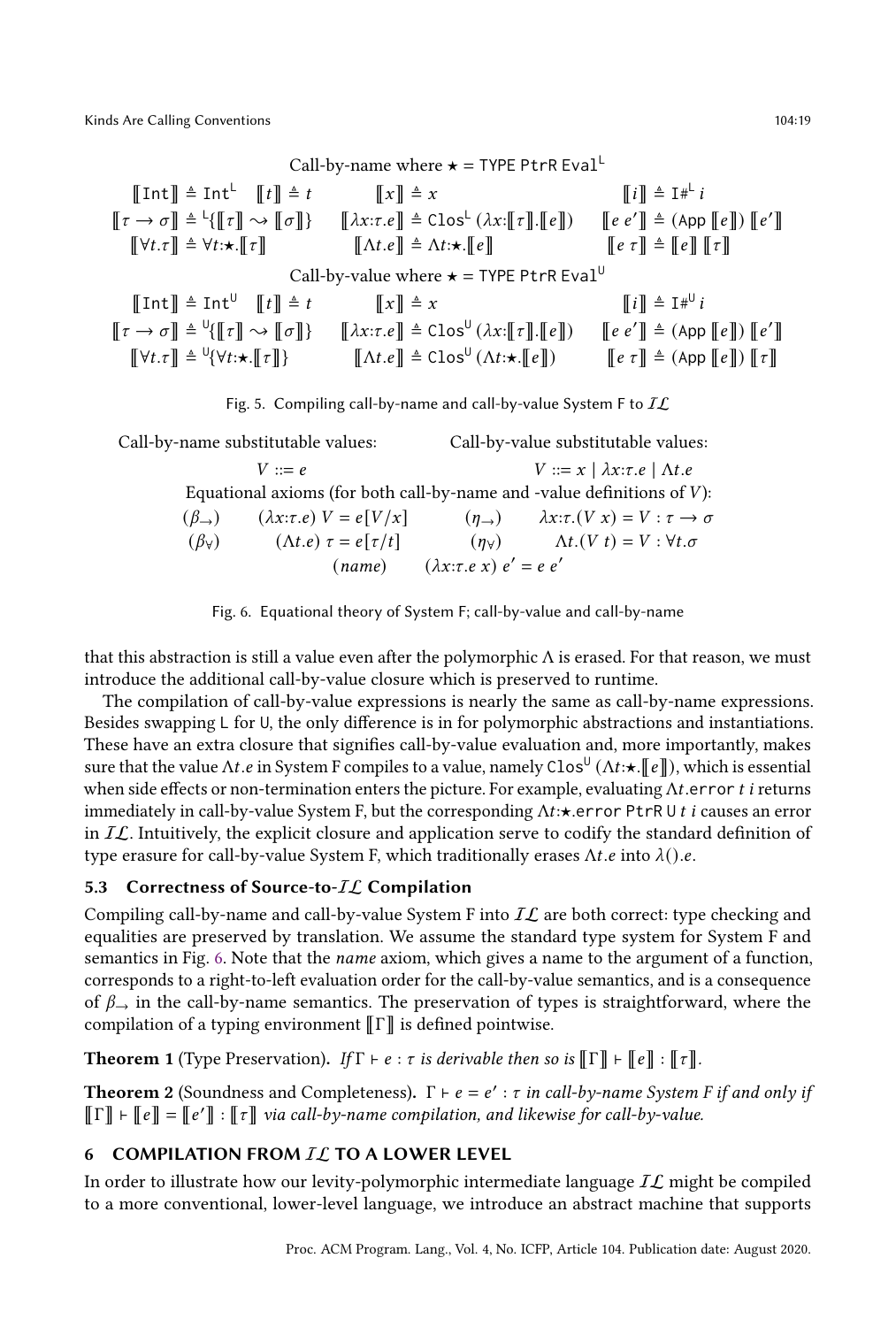<span id="page-19-0"></span> $\mathit{PrimRep}\ni\pi::=\mathsf{PtrR}\mid\mathsf{IntR}\quad\mathit{Strictness}\ni\psi::=\mathsf{L}\mid\mathsf{U}\quad\mathit{KnownConv}\ni\eta::=\mathsf{Eval}^\psi\mid\mathsf{Call}[\overline{\pi}]$  $\textit{Expr } \ni e ::= W \mid W(\overline{a}) \mid \text{App } e(\overline{a}) \mid \text{case } e \text{ of } \text{I#}(x_{\text{Intr}}) \rightarrow e' \mid \text{let } x^{\psi}_{\pi} = e \text{ in } e'$  $Reference \ni R ::= \mathbb{I} \#(a) | \mathbb{C} \log^n W | \lambda(\overline{x_{\pi}}).e$ Value  $\Rightarrow V ::= c | \text{I} \#(a) | \text{Clos}^n W$  WHNF  $\Rightarrow W ::= R | a$  Arg  $\Rightarrow a ::= c | x_{\pi}$  $StackCont \ni K ::= \varepsilon \mid \text{App}(\overline{a}); K \mid \text{case I#}(x_{\text{Int}R}) \rightarrow e; K \mid \text{let } x_{\pi} \text{ in } e; K \mid \text{set } x; K$ Store  $\ni H ::= \varepsilon \mid [x := R]H \mid [x := \text{memo } e]H$  $MachineState \ni m ::= \langle e | K | H \rangle \mid error(n)$  Final  $\ni Fin ::= \langle V | \varepsilon | H \rangle \mid error(n)$  $(PshApp)$   $\langle App \ e(\overline{a}) | K | H \rangle \mapsto \langle e | App(\overline{a}); K | H \rangle$  $(PshCase)$   $\langle \text{case } e \text{ of } \text{I} \#(x_{\text{IntR}}) \rightarrow e' | K | H \rangle \mapsto \langle e | \text{case } \text{I} \#(x_{\text{IntR}}) \rightarrow e'; K | H \rangle$  $(PshLet)$  $\mathcal{L}_{\pi}^{\mathsf{U}} = e$  in  $e' | K | H \rangle \mapsto \langle e | \det x_{\pi}$  in  $e' ; K | H \rangle$  $(LAlloc)$  $L_{\text{ptrR}} = e'$  in  $e \mid K \mid H$   $\rangle \mapsto \langle e[y_{\text{ptrR}}/x_{\text{ptrR}}] \mid K \mid [y := \text{memo } e']H \rangle$ (Call)  $\langle (\lambda(\overline{x_{\pi}}).e)(\overline{a}) | K | H \rangle \mapsto \langle e[\overline{a/x_{\pi}}] | K | H \rangle$  $(Apply)$   $\langle \text{Clos}^n W | \text{App}(\overline{a}); K | H \rangle \mapsto \langle W(\overline{a}) | K | H \rangle$   $(if n = |\overline{a}|)$  $(Unbox)$   $\langle I \#(a) | \text{case } I \#(x_{\text{Intr}}) \rightarrow e; K | H \rangle \mapsto \langle e[a/x_{\text{Intr}}] | K | H \rangle$ (*Move*)  $\langle c | \text{let } x_{\pi} \text{ in } e; K | H \rangle \mapsto \langle e [c / x_{\pi}] | K | H \rangle$ (SAlloc)  $\langle R | \text{let } x_{\text{PtrR}} \text{ in } e; K | H \rangle \mapsto \langle e [y_{\text{PtrR}} / x_{\text{PtrR}}] | K | [y := R] H \rangle$  $(Fun)$   $\langle \psi_{\text{PrrR}}(\overline{a}) | K | [\psi := R] H \rangle \mapsto \langle R(\overline{a}) | K | [\psi := R] H \rangle$  $(Look)$   $\langle y_{\text{ptrR}} | K | [ y := R] H \rangle \mapsto \langle R | K | [ y := R] H \rangle$ (Force)  $\langle y_{\text{PtrR}} | K | [y := \text{memo } e] H \rangle \mapsto \langle e | \text{set } y; K | [y := \text{memo } e] H \rangle$  $(Memo)$   $\langle R | \text{set } y; K | [y := \text{memo } e] H \rangle \mapsto \langle R | K | [y := R] H \rangle$  $(\text{Error}) | K | H \rangle \mapsto \text{error}(n)$ 

Fig. 7. Syntax and semantics for  $ML$ 

non-uniform representations and function arities, both of which must be monomorphic. The idea is to model a realistic machine architecture with multiple basic kinds of data representations (e.g., pointers vs. integers), and where primitive functions are passed multiple arguments but are otherwise first order (though primitive function pointers may be passed as arguments and invoked). The syntax of this language, which we call  $ML$ , is given in Fig. [7,](#page-19-0) along with its abstract machine.<sup>[13](#page-0-0)</sup>

The syntax of  $ML$  is restricted from the more  $\lambda$ -calculus-inspired  $IL$  in several ways:

- Expressions follow the A-normal form (ANF) convention [\[Sabry and Felleisen](#page-28-4) [1993\]](#page-28-4): all arguments *a* are either variables or constants. To support ANF,  $ML$  has a let construct.
- Primitive functions  $(\lambda(\overline{\eta_{\pi}}).e)$  and calls  $(W(\overline{a}))$  have an explicit arity and pass multiple arguments at once, but cannot be partially applied.
- An applied function cannot be an arbitrary expression; it must be a weak head-normal form, namely a reference to a  $\lambda$ , variable, or constant. Every application  $W(\overline{a})$  can be resolved in at most two steps: lookup W if it's a variable, then apply W if it's a  $\lambda$  or constant (like error).

As such, it is impossible to chain several calls in a row. For example,  $f(1)(2)$  is not a legal expression in  $ML$ . If f is an arity 2 primitive function, it must be called as  $f(1, 2)$ ; if it is an arity-1 primitive function returning a closure of an arity-1 primitive function, it must be called as  $(\text{App } f(1))(2)$ .

<sup>&</sup>lt;sup>13</sup>For aficionados of GHC,  $IL$  is like GHC's Core language, while  $ML$  is like the STG language [\[Peyton Jones](#page-27-13) [1992\]](#page-27-13).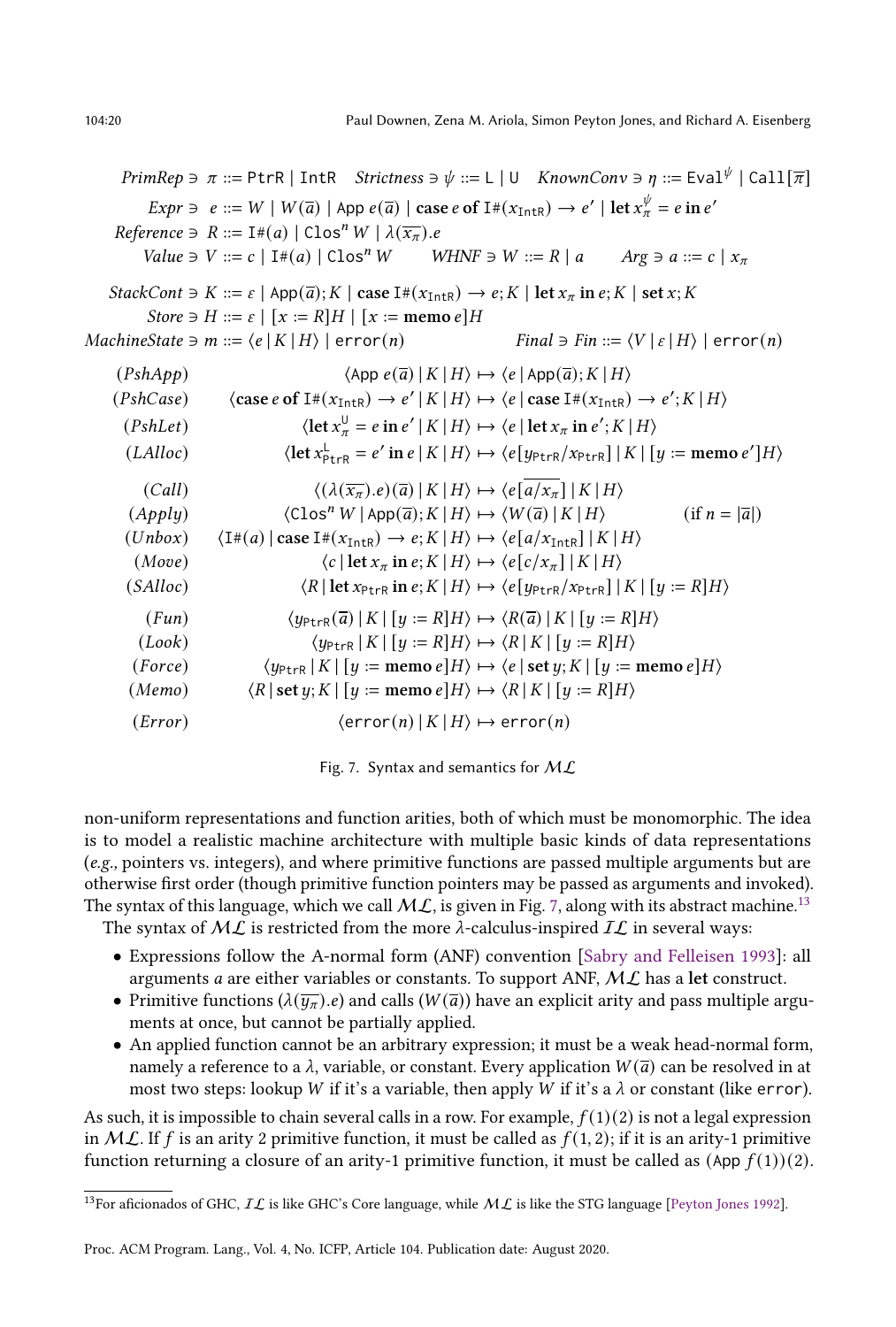The number of arguments passed at once is explicitly fixed in each  $\lambda$ -abstraction and call site. In other words,  $ML$  does not support polymorphism of function arity.

 $ML$ 's syntax includes annotations that make the semantically important information in types explicit, so the syntax of programs makes it clear how they are executed. In particular, each variable is annotated with its representation  $\pi$ , which must be either a pointer (PtrR) or integer (IntR), corresponding to an assignment to an appropriate register. In other words, all variables are permanently assigned a representation—intuitively, stored in either an integer or address register. By design,  $ML$  does not support polymorphism over these representations because the different types of machine registers are distinct, and the choice made is fixed in the code.

Additionally, each let binding is annotated as either eager (U) or lazy (L). This controls whether the right-hand side of the let is evaluated first before being bound to the variable, or bound first and evaluated later as needed. Again, this decision about evaluation order must be statically chosen for each let, so  $ML$  does not support polymorphism over evaluation order.

#### 6.1 The Semantics of  $ML$

Executing an  $ML$  program involves a machine configuration of the form  $\langle e | K | H \rangle$ , where e is the expression being evaluated,  $K$  is the *continuation* or *call stack* of evaluation, and  $H$  is the heap for storing allocated memory. Heaps may contain both values ( $[x := V]$ H) or unevaluated thunks ( $[x := \text{memo } e]$ H). Both call stacks and heaps are conventional, except that a stack may contain an application of many arguments in a single stack frame, like  $App(\overline{a}); K$ . The other cases of stack frames include a case, a strict let binding, and a set construct to memoize thunk evaluation.

Many of the steps of the machine are also conventional, including those for pushing stack frames (PshApp, PshCase, PshLet) and allocating memory (LAlloc, SAlloc), but note that we include cases for both lazy bindings (LAlloc) and strict ones (PshLet, SAlloc). Next we have the rules for performing interesting reductions.  $Apply$  resolves the application of a closure by extracting the primitive function it contains, and Call calls a primitive function directly. Note that  $Apply$  can check that the number of arguments matches the arity of the closure at runtime (and potentially respond appropriately if they do not match, as we do later in Section [7\)](#page-23-1). Instead, *Call* is merely undefined when the arguments don't match the bound parameters, representing a type or memory unsafe error. In addition, we have Move for moving a constant into an appropriate variable (corresponding to a register) and  $Unbox$  for extracting the contents of a boxed integer. Finally, we have the rules for handling pointer variables at runtime. Fun expects a function pointer to map to a value. For other pointers, we have to check if it is evaluated, to either Look up values or else Force thunks.<sup>[14](#page-0-0)</sup> When a forced thunk returns a value, it is *Memoized* to share the result on future uses.

#### 6.2 Compilation

Compilation from  $IL$  to the low-level machine language  $ML$  is given in Fig. [8.](#page-21-0) The top-level translation is  ${\cal E}_{\nu}[\![\ell]\!]_{\theta}^{\Gamma},$  which compiles a typed expression  $\Gamma$  ⊦  $e$  :  $\tau$  given  $\tau$ 's convention is v. The environment  $\theta$  is a mapping from IL variables to ML arguments (either constants or representation-annotated variables) written as  $[a_1/x_1] \dots [a_n/x_n]$ .

A key part in understanding the compilation in Fig. [8](#page-21-0) is to remember the distinction between calling and evaluating. In our system, only expressions with types like Int#, Int<sup>y</sup>, and  $Y\{\tau\}$  can be evaluated. In contrast, expressions with types like  $\tau \rightarrow \sigma$  can only be called. Implementing this distinction is the main role of  $\mathcal{E}_{v}[[e]]_{\theta}^{\Gamma}$ , which takes into account the convention v of e: if it is Eval<sup>y</sup>

<sup>&</sup>lt;sup>14</sup>Note that this uniform check on pointers  $y_{\text{ptrR}}$  is needed to support levity polymorphism for types like Int<sup>g</sup> and  $^g{\{\tau\}}$ . In a more practical compiler, we could have specialized code that avoids a check when it is statically known, due to type checking that  $\psi_{\text{trR}}$  must be unlifted, so that the *Look* step always applies without a dynamic check. Thus, a language which is call-by-value by default does not have to pay the runtime penalty for thunks unless they are actually being used.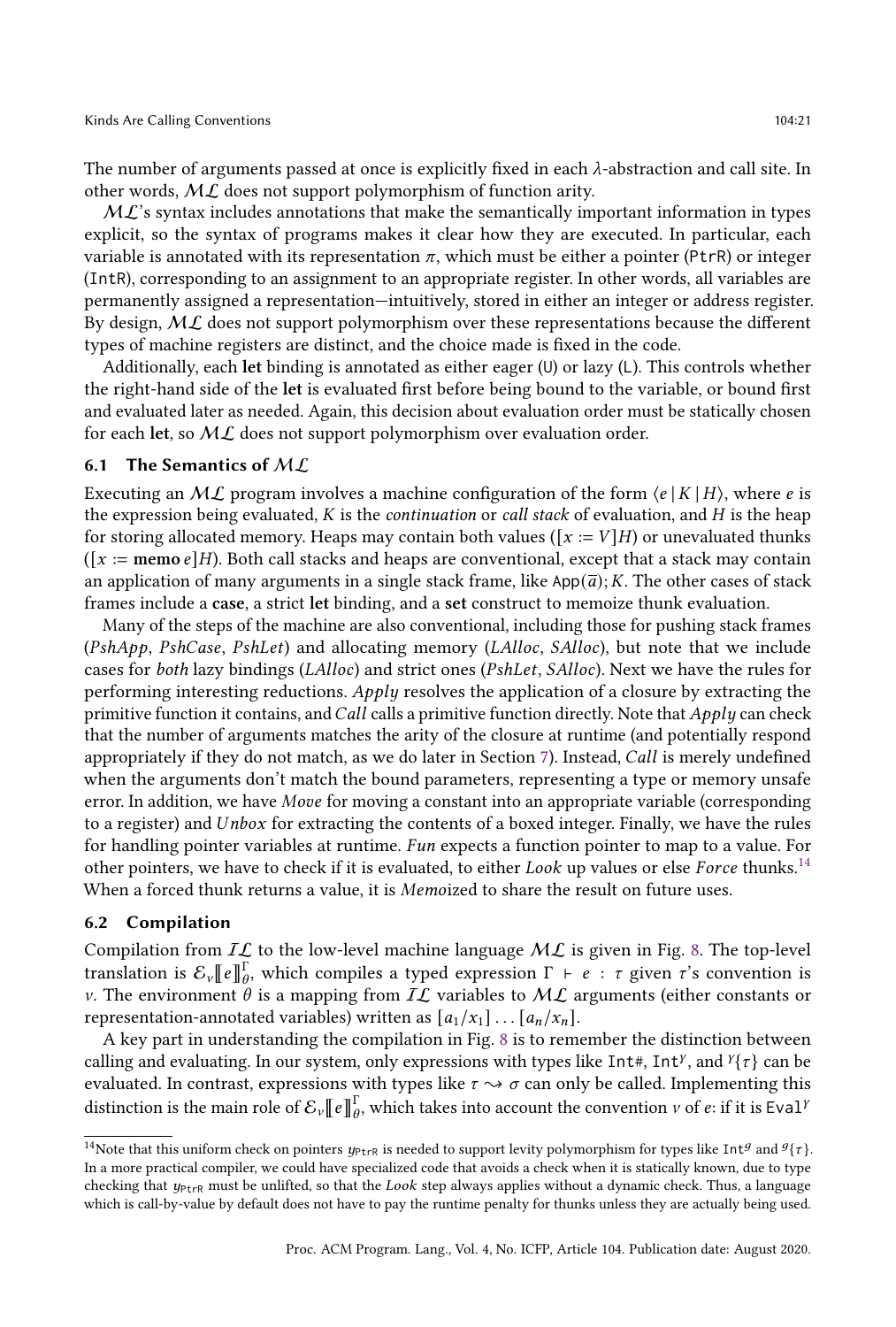# <span id="page-21-0"></span>In the following, all equations are tried left-to-right, top-to-bottom. Top-level eta expansion:  $\mathcal{E}_{\nu}\llbracket A\rrbracket_{\theta}^{\Gamma} \triangleq \mathcal{A}\llbracket A\rrbracket_{\theta}^{\Gamma} \qquad \mathcal{E}_{\text{Eval}^{\gamma}}\llbracket e \rrbracket_{\theta}^{\Gamma} \triangleq C\llbracket e \rrbracket_{\theta}^{\Gamma}(\varepsilon) \qquad \mathcal{E}_{\text{Call}\llbracket\overline{\pi}\rrbracket}\llbracket e \rrbracket_{\theta}^{\Gamma} \triangleq \lambda(\overline{x_{\pi}}).C\llbracket e \rrbracket_{\theta}^{\Gamma}(\overline{x_{\pi}})$ Constants and variables:  $C[[i]]_\theta^{\Gamma}(\varepsilon) \triangleq i$   $C[[x]]_\theta^{\Gamma,x:\tau}(\varepsilon) \triangleq \theta(x)$   $(i\text{f }\Gamma \vdash \tau \stackrel{conv}{\leadsto} \text{Eval}^{\psi})$  $C[\![\text{error}]\!]_{{\theta}}^{\Gamma}(a) \triangleq \text{error}(a) \quad C[\![x]\!]_{{\theta}}^{\Gamma,x:\tau}(\overline{a}) \triangleq ({\theta}(x))(\overline{a}) \quad (\text{if $\Gamma \vdash \tau \overset{conv}{\leadsto} \text{Call}[\overline{\pi}]$})$ Applications (the following equations are tried top-to-bottom):  $C[\![ \text{App } e \!]\!]_{\theta}^{\Gamma}(\overline{a}) \triangleq \text{App } (C[\![ e ]\!]_{\theta}^{\Gamma}(\varepsilon))(\overline{a})$  $C[\![e\phi]\!]_{{\theta}}^{\Gamma}(\overline{a}) \triangleq C[\![e]\!]_{{\theta}}^{\Gamma}(\overline{a})$  $C[\![e\ A]\!]_{\theta}^{\Gamma}(\overline{a}) \triangleq C[\![e]\!]_{\theta}^{\Gamma}(\mathcal{A}[\![A]\!]_{\theta}^{\Gamma})$  $\overline{a}$ ,  $\overline{a}$ ) (if  $\mathcal{A} \llbracket A \rrbracket_{\theta}^{\Gamma} = x_{\pi}$  or  $\mathcal{A} \llbracket A \rrbracket_{\theta}^{\Gamma} = c$ )  $C[\![e\ A]\!]_{{\theta}}^{\Gamma}(\overline{a}) \triangleq \textbf{let } x_{\text{ptrR}}^{\text{U}} = \mathcal{A}[\![A]\!]_{{\theta}}^{\Gamma} \textbf{in } C[\![e]\!]_{{\theta}}^{\Gamma}(x_{\text{ptrR}},\overline{a})$  $C \llbracket e \, e' \rrbracket^{\Gamma}_{\theta}(\overline{a}) \triangleq \text{let } x \frac{lev(\eta)}{\pi}$  $\frac{lev(\eta)}{\pi} = \mathcal{E}_{\eta}[[e']_{\theta}^{\Gamma} \text{ in } C[[e]]_{\theta}^{\Gamma}(x_{\pi}, \overline{a}) \text{ (if } \Gamma \vdash e':\tau, \Gamma \vdash \tau \leadsto \pi, \text{ and } \Gamma \vdash \tau \leadsto \eta)$ Boxing and unboxing:  $C[\![\mathbf{I} \#^{\gamma} A \!]\!]_{\theta}^{\Gamma}(\varepsilon) \triangleq \mathcal{A}[\![\mathbf{I} \#^{\gamma} A \!]\!]_{\theta}^{\Gamma}$  $C[\![\mathbf{I} \#^{\gamma} e]\!]_{\theta}^{\Gamma}(\varepsilon) \triangleq \mathbf{let} x_{\text{Intr}}^{\mathsf{U}} = C[\![\![e]\!]_{\theta}^{\Gamma}(\varepsilon) \mathbf{in} \mathbf{I}^{\#}(x_{\text{Intr}})$ C[[case e' of I #  $x \to e \cdot \int_0^{\Gamma} (\overline{a})^{\Delta} \triangleq$  case  $C \cdot \int_0^{\Gamma} e' \cdot \int_0^{\Gamma} (\overline{e})^{\Delta} f(x) dx \to C \cdot \int_0^{\Gamma} e \cdot \int_0^{\Gamma} f(x) dx$  $\frac{\Gamma, x: \text{Int}\#}{[x_{\text{IntR}}/x]\theta}(\overline{a})$ Abstractions:  $C[\![\lambda x:\sigma.e]\!]_{{\theta}}^{\Gamma}(a',\overline{a}) \triangleq C[\![\![e]\!]_{{\lceil a'/x \rceil}{\theta}}^{\Gamma,x:\sigma}(\overline{a})$  $C[\![\Lambda \chi \cdot e]\!]_{\theta}^{\Gamma}(\overline{a}) \triangleq C[\![e]\!]_{\theta}^{\Gamma,\chi}(\overline{a})$  $C[\![\mathsf{Clos}^{\gamma} e]\!]_{\theta}^{\Gamma}(\varepsilon) \triangleq \mathcal{A}[\![\mathsf{Clos}^{\gamma} e]\!]_{\theta}^{\Gamma}$ Type erasure of answers:  $\mathcal{A}[\![c]\!]_{\theta}^{\Gamma} \triangleq c$   $\mathcal{A}[\![x]\!]_{\theta}^{\Gamma} \triangleq \theta(x)$   $\mathcal{A}[\![I\#^{\gamma}A]\!]_{\theta}^{\Gamma} \triangleq I\#(\mathcal{A}[\![A]\!]_{\theta}^{\Gamma})$  $\mathcal{A} \llbracket A \phi \rrbracket_\theta^\Gamma \triangleq \mathcal{A} \llbracket A \rrbracket_\theta^\Gamma \quad \mathcal{A} \llbracket \Lambda \chi . A \rrbracket_\theta^\Gamma \triangleq \mathcal{A} \llbracket A \rrbracket_\theta^\Gamma$  $\mathcal{A}[\![\texttt{Clos}^y \, e]\!]_{{\theta}}^{\Gamma} \triangleq \texttt{Clos}^{|\textit{arity}(\eta)|} \mathcal{E}_{\texttt{Call}|\textit{arity}(\eta)} [\![e]\!]_{{\theta}}^{\Gamma}$ (if  $\Gamma \vdash e : \tau$  and  $\Gamma \vdash \tau \stackrel{conv}{\leadsto} \eta$ ) Calculating known representations and conventions, and the levity of a known convention:

$$
\frac{\Gamma \vdash \tau : \text{TYPE } \pi \vee \pi \in \text{PrimRep}}{\Gamma \vdash \tau \leadsto \pi} \qquad \frac{\Gamma \vdash \tau : \text{TYPE } \rho \eta \quad \eta \in \text{KnownConv} \qquad \text{lev}(\text{Eval}^{\psi}) = \psi}{\Gamma \vdash \tau \leadsto \pi} \qquad \frac{\Gamma \vdash \tau : \text{TYPE } \rho \eta \quad \eta \in \text{KnownConv} \qquad \text{lev}(\text{Call}[\overline{\pi}]) = \psi}{\Gamma \vdash \tau \leadsto \pi}
$$

Fig. 8. Compiling  $IL$  to  $ML$ 

then we can evaluate the result of  $e$  directly by the main compilation translation, otherwise if it is Call $[\overline{\pi}]$  then e must be called (not evaluated). To make sure that the definition and call sites of a primitive function match, we always fully  $\eta$ -expand these expressions when they are defined: either on the right-hand side of lets or in the body of Closures. Because of  $\eta$ -expansion, this step of compilation is only defined when the calling convention is statically known ( $e.g.,$  it is not a variable *n* or partially-defined like Call $[r_1, r_2, arity(n)]$ ). In any case, we next move to the main work-horse of compilation,  $C[\![e]\!]_{\theta}^\Gamma(\overline{a})$ , that produces  $\mathcal{ML}$  code to evaluate the result of  $e$  applied to the arguments  $(\overline{a})$ . Again, there are invariants to this translation that we will enumerate shortly.

For  $C[\![e]\!]_{{\theta}}^{\Gamma}(\overline{a})$ , literal constants are just passed through, but compiling a call to error assumes precisely one argument. What if the user has written a partial application of error? Such partial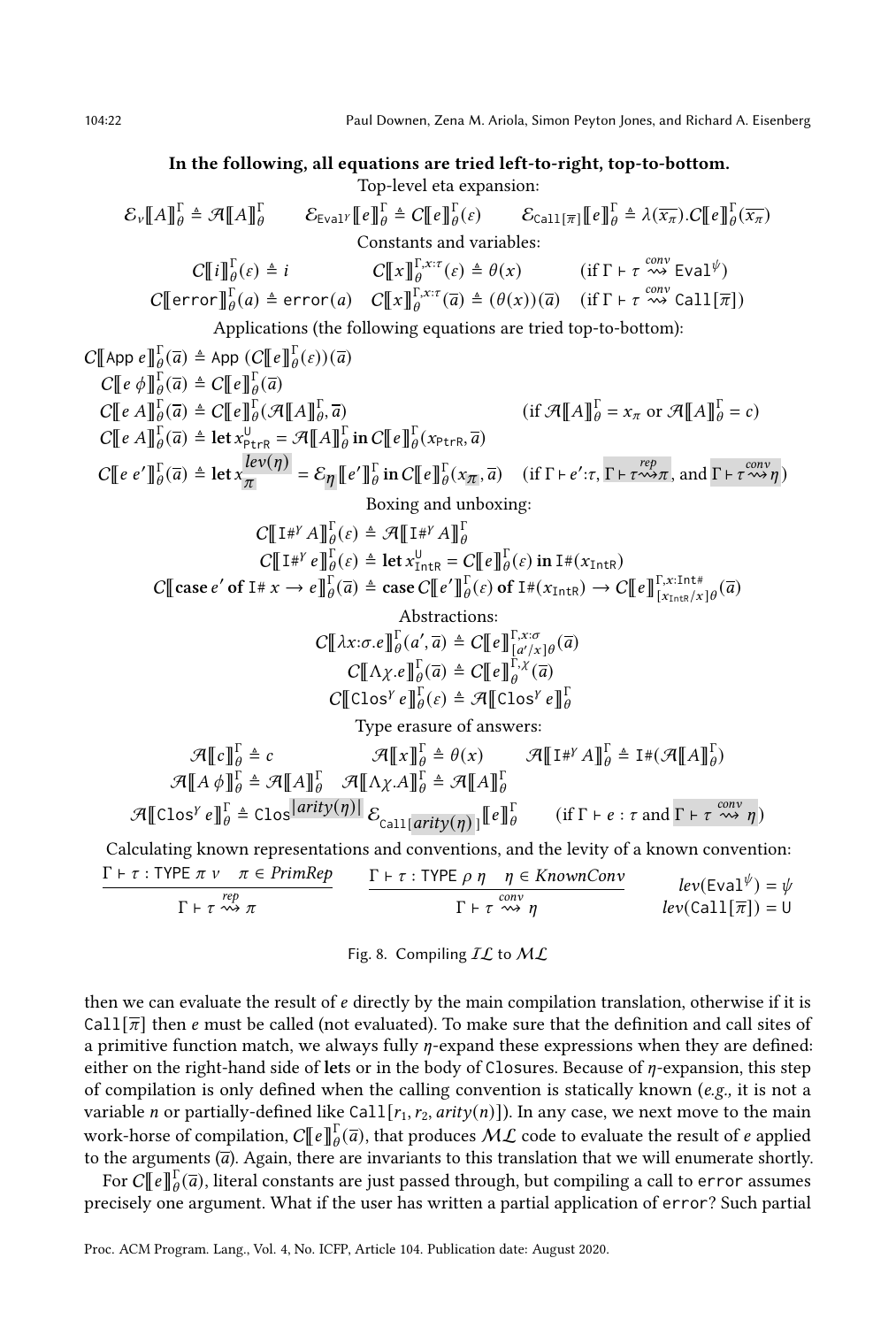applications are  $always\eta$ -expanded to be fully saturated, satisfying the requirement here. Compiling a variable x looks it up in the environment  $\theta$ , but there is different ML code for *evaluating* x versus calling it, even when there are no arguments. In other words, a primitive function variable x with the empty calling convention Call [] compiles as  $C[\![x]\!]_{\{y_{\text{ptrR}}/x\mid\theta}^{\Gamma}(\varepsilon)=y_{\text{ptrR}}()$ —a nullary function call—but a variable x with the convention Eval<sup>y</sup> compiles as to the pointer lookup  $C[\![x]\!]_{\{y_{\text{PtrR}}/x\mid\theta}^{ \Gamma}(\varepsilon)=y_{\text{PtrR}}.}^{ \Gamma}$ 

Closure applications are compiled straightforwardly, and erasable arguments  $\phi$  and binders  $\Lambda \chi$ .e are simply dropped.  $I\mathcal L$  answers can be compiled outright to a  $\mathcal {ML}$  WHNF via  $\mathcal A\llbracket A \rrbracket^{\Gamma}$ . Compiling an application to an answer  ${\cal A}$  depends on the nature of that answer:

- If  $\mathcal{A}(\llbracket A \rrbracket_\theta^{\Gamma}$  is a variable or constant (after type erasure), then it can be passed directly.
- Otherwise, name the argument with a let (respecting the A-normal form) and pass it by reference. In this case, the compiled argument will always have the form  $I \#(a)$  or Clos<sup>n</sup> W, meaning the let-binding will always be represented as a pointer into the heap.<sup>[15](#page-0-0)</sup>

In the variable case, we do not need to track the levity or representation of the argument, because these decisions have already been made by the context, when the variable definition itself was compiled. Crucially, we did not have to look up any information in the typing environment to compile answer arguments; this is why no highlighted premises are needed in rule Fun-A-E.

In the case of an application  $e e'$  to an arbitrary argument that needs to be computed, corresponding to Fun-E, we always generate a let similar to the second case for  $e$  A. However, for Fun-E, we need to determine the representation, convention, *and* levity of the binding, which could truly be anything. This corresponds to the highlighted side conditions in Fun-E.

#### 6.3 Correctness of Compilation

Notice how the same polymorphism restrictions used in the typing rules also appear during compilation. Even though the defined compilation translation is partial (not every syntactically valid expression can be compiled), all well-typed  $IL$  expressions with a known convention have a defined compilation to  $ML$ . In particular,  $\mathcal{E}_{\eta}[\![e]\!]$  is well-defined for any closed expression  $\vdash e : \tau : \text{TYPE } \rho \eta$ , where the syntax of known conventions  $\eta$  is given in Fig. [7.](#page-19-0)

In fact, we allow for a little more levity polymorphism during compilation:  $\mathcal{E}_{Eval}$  | e||, for a polymorphic levity  $g$ , is also allowed. That's because the generated code will be executed exactly when expression is evaluated: in other words, when a computation is forced, there is no difference between eager (U) or lazy (L). This added flexibility is essential for compiling levity polymorphic expressions appearing in strict contexts, such as in the discriminant of a case or first argument of App. Although implicit, the C translation assumes that evaluation of the compiled expression is being forced. In contrast, the  $A$  translation does not assume this, because it is used in contexts that do *not* force the expression. This small difference is how we are able to pass variables of  $any$ convention (eager, lazy, or primitive functions) without erroneously introducing extra strictness.

During compilation, we occasionally need to know representation  $(\pi)$  or convention  $(\eta)$  of a sub-expression. This appears in Fig. [8](#page-21-0) as highlighted side conditions  $\Gamma \vdash \tau \stackrel{rep}{\leadsto} \pi$  and  $\Gamma \vdash \tau \stackrel{conv}{\leadsto} \eta$ , respectively. In general, compilation could fail if the representation or convention in the kind of  $\tau$  are partially unknown—that is, contains free variables. But any closed representation has the form  $\pi$  and any closed convention is equivalent to a  $\eta$ , as defined by the syntax of  $\mathcal{ML}$  in Fig. [7.](#page-19-0) The places where this requirement appears corresponds exactly to the highlighted monomorphism restrictions in Fig. [3.](#page-10-0)

<span id="page-22-0"></span> $15A$  more feature-rich language may allow for representations other than just a single pointer, in this case. Even then, answers compile to values with syntactically manifest representations, so no additional typing information is needed here.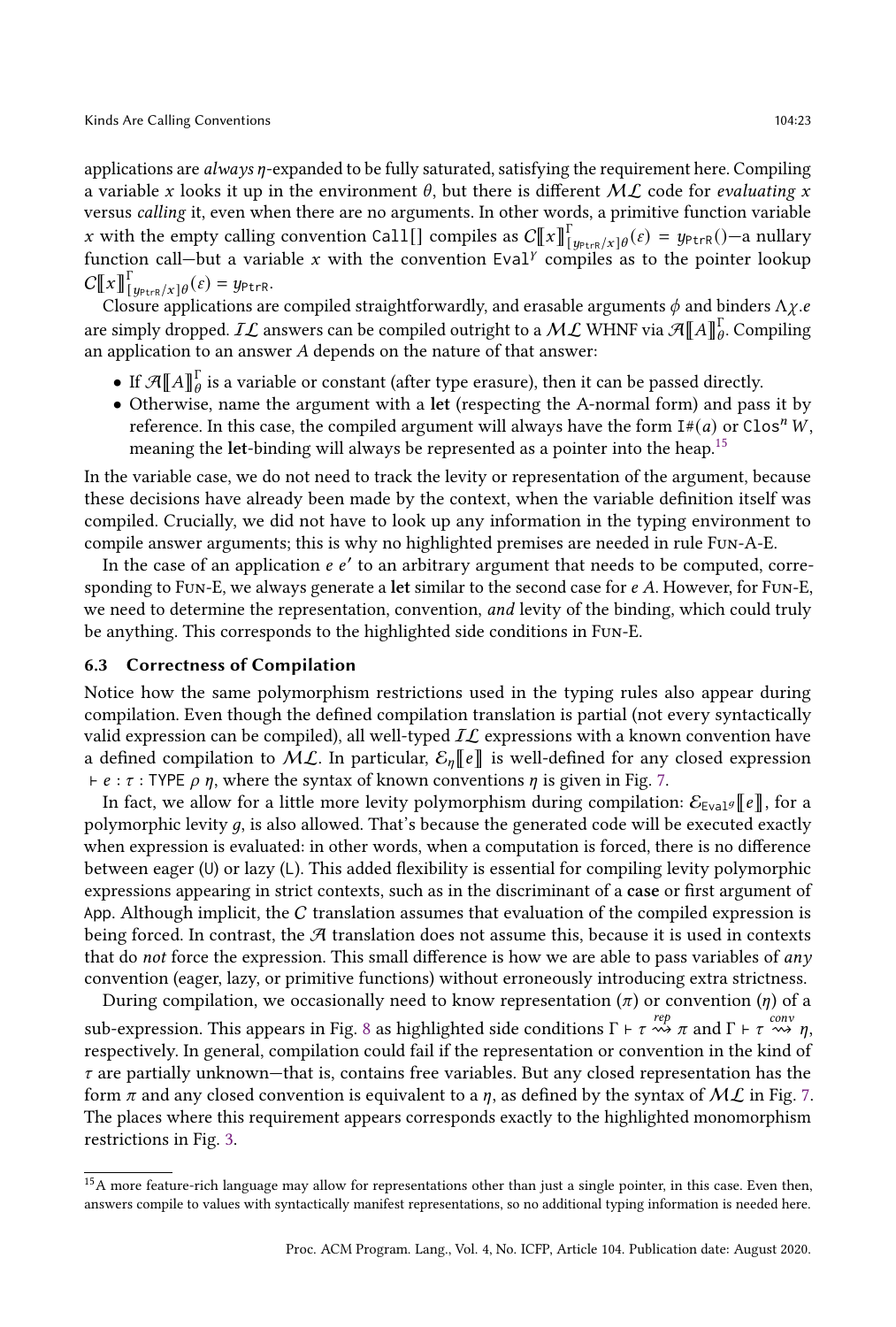**Theorem 3** (Closed Compilation). If  $\vdash e : \tau$  and  $\vdash \tau : \text{TYPE} \rho v$  then  $\mathcal{E}_v[[e]]$  is defined.

This theorem just states when compilation succeeds in generating  $ML$  code from a closed  $IL$ expression. We should also expect that compilation preserves the behavior of that  $IL$  expression as well. In other words, if an expression is equal to some answer in  $IL$  (as per Fig. [4\)](#page-16-1), then executing the compiled code should give the same answer in  $ML$ . But we are not interested in evaluating primitive functions directly—they are called, not evaluated!—so answers will be of some Evaluatable types like (un)boxed integers, which are simple enough values to line up on the nose.

<span id="page-23-0"></span>Theorem 4 (Soundness and Completeness).

```
(1) For any \vdash e : \text{Int}\#, \vdash e = i : \text{Int}\# if and only if \langle \mathcal{E}_{\text{Eval}} \mathcal{E} \Vert e \Vert \Vert \cdot \Vert \varepsilon \rangle \mapsto^* \langle i \Vert \varepsilon \Vert H \rangle.
(2) For any \vdash e : \text{Int}^{\gamma}, \vdash e = \text{I#}^{\gamma} i : \text{Int}^{\gamma} if and only if \langle \mathcal{E}_{\text{Eval}^{\gamma}}[[e]] | \varepsilon | \varepsilon \rangle \mapsto \langle \text{I}^{\#}(i) | \varepsilon | H \rangle.
```
# <span id="page-23-1"></span>7 DYNAMIC ARITY

Consider the following program written in Haskell, where  $exp$  is some expensive function:<sup>[16](#page-0-0)</sup>

| data $T = MkT$ (Int $\rightarrow$ Int $\rightarrow$ Int)                   | $appT1: T \rightarrow Int \rightarrow Int$          |
|----------------------------------------------------------------------------|-----------------------------------------------------|
| $t1 = MkT (\lambda x. \text{let } z = exp x \text{ in } \lambda y. z + y)$ | $appT1(MkTq) = q1$                                  |
| $t2 = MkT$ plus                                                            | $appT2: T \rightarrow Int$<br>$appT2(MkT q) = q 12$ |

In terms of the informal notion of arity in the source language (Section [2\)](#page-1-0), we can say that  $t_1$  stores an arity 1 closure and  $t2$  stores an arity 2 closure. Likewise,  $appT1$  performs an arity 1 application and *appT2* performs an arity 2 application. This can be compiled to  $IL$  (extended with data type declarations) similar to the translation in Fig. [5,](#page-18-3) which formalizes the arities like so:

$$
data T = MkT \{Int \rightsquigarrow \{Int \rightsquigarrow Int\}\}\n\nt1 = MkT (ClosL λx. let z = exp x in ClosL λy.z + y)\nt2 = MkT (ClosL λx. ClosL λy. plus x y)\nt3 = MkT (ClosL λx. ClosL λy. plus x y)\n\n
$$
x = \frac{MkT}{kT} \left(\frac{Clos^L}{kT} \right)
$$
\n
$$
x = \frac{MkT}{kT} \left(\frac{Clos^L}{kT} \right)
$$
\n
$$
x = \frac{MkT}{kT} \left(\frac{Clos^L}{kT} \right)
$$
$$

Notice how appT2 (MkTq) does not apply q to both arguments at once; instead, it must evaluate q applied to 1 first, then apply the returned closure to 2 in a separate step. The two-step application process is mandated by the type of the  $MkT$  constructor, even though most of the time  $MkT$  will ultimately be used store a closure capable of accepting both arguments at once. This arity demotion can be seen in  $t_1$ , where the binary *plus* function is wrapped up in a chain of two unary closures, as required by  $MkT$ . As a result, the call  $appT1 t2$  must pass 1 and 2 separately to plus, losing the opportunity for the faster binary calling convention that seemed possible in the source program.

We can attempt improve the performance of  $t2$  and  $appT2$  with an alternate translation:

| data $T' = MkT'^{\perp}$ {Int $\sim$ Int $\sim$ Int}                                 | $appT1': T' \rightarrow Int \rightarrow Int$<br>$appT1'$ $(MkT'g)$ $x = Appg1x$ |
|--------------------------------------------------------------------------------------|---------------------------------------------------------------------------------|
| $t1' = MkT'$ (Clos <sup>L</sup> $\lambda x.\lambda y$ . let $z = exp x$ in $z + y$ ) | $appT2': T' \rightarrow Int$                                                    |
| $t2' = MkT'$ (Clos <sup>L</sup> plus)                                                | $appT2' (MkT' g) = App g 12$                                                    |

Now, MkT' contains a closure of a single binary function. This way, appT2' t2' steps to the single binary application *plus* 1 2, passing both arguments at once to *plus*. But the type of  $MkT'$  makes it impossible to contain closures that memoize work when applied to only one argument—an unfortunate, unintended ramification of this "optimization." Unlike before, the closure inside 1 ′ recomputes  $exp x$  every time the second argument is given, instead of memoizing the result once the first argument is provided. Here, we make this fact syntactically explicit by  $\eta$ -expanding the

 $^{16}\rm{The}$  exact same example applies to OCaml as well by replacing L with U in translations into  $I\mathcal{L}$  that follow.

Proc. ACM Program. Lang., Vol. 4, No. ICFP, Article 104. Publication date: August 2020.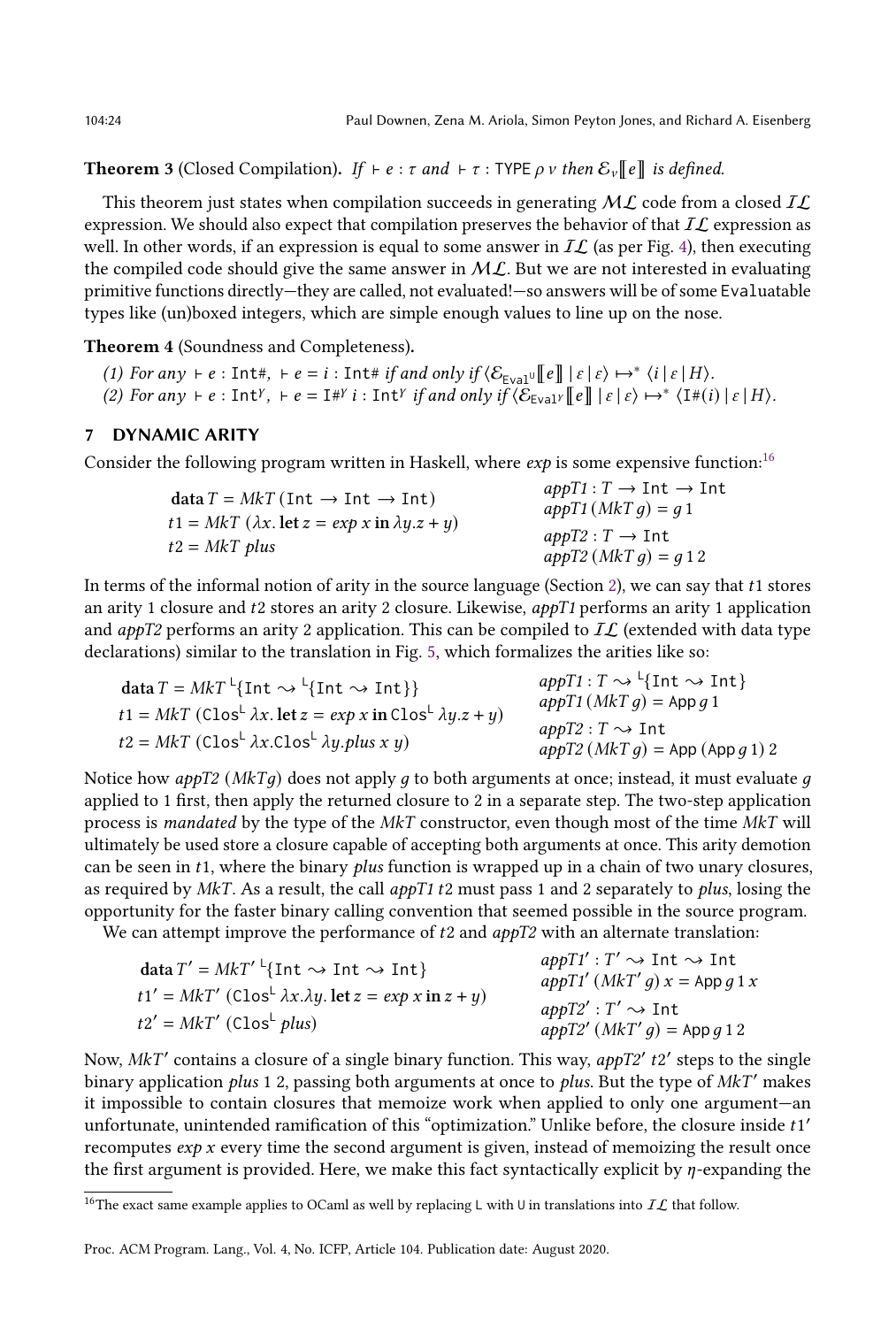definitions of t1' and *appT1'*, but because  $\rightsquigarrow$ -types are fully extensional, the same recomputation will occur no matter what. For example, map (appT1' t1') [1..1000] recomputes exp 1 for all 1000 elements of the list, whereas the previous  $map (appT1 t1)$  [1..1000] only computes  $exp 1$  once.

The root of the problem is that the data type definition of  $T$  forces us to pick one type for the constructor MkT. Because  $IL$  statically links this type to an arity, we are thus forced to pick one arity for  $MkT$  closures that is used throughout the entire program.  $MkT$  may often be used to hold essentially binary function closures, but the computational effect of unary application of MkT closures can still be crucial in certain corners of a program—either for asymptotic complexity in Haskell or for side effects in OCaml.

Rather than enforcing *statically* that every call is exactly saturated, perhaps we could perform a dynamic check. Given a binary application, we could interrogate the function value to check its arity, and behave differently depending on whether that arity is 1 (an over-saturated call), 2 (exactly saturated, the fast case), or greater than 2 (unsaturated). This is, in fact, what GHC does today, and corresponds to the "unknown" function calls of [Marlow and Peyton Jones](#page-27-6) [\[2004\]](#page-27-6) which inspect the arities of closure values at runtime to choose the best calling convention. But how can  $IL$ —with its statically-tracked notion of arity—accommodate dynamic arity checking?

The key is to allow for the primitive functions contained in closures to have a different arity than their call site, thus requiring a dynamic check on all Applications of closures. Applying too few arguments creates a partial application, and applying too many is broken down into several steps. More formally, the syntax of  $ML$  can be extended with partial applications Clos<sup>n</sup>  $f(\overline{a})$ , where f has been applied to arguments  $\bar{a}$  so far and *n* is the number of remaining arguments expected before  $f$  can be called. Now, consider these extra rules for dynamic handling a runtime arity mismatch:

 $(Apply)$   $\langle \text{Clos}^n W(\overline{a}) | \text{App}(\overline{a}'); K | H \rangle \mapsto \langle W(\overline{a}, \overline{a}') | K | H \rangle$  (if  $|\overline{a}$ )  $\vert = n \rangle$ 

$$
(PApp) \qquad \langle \text{Clos}^n W(\overline{a}) | \text{App}(\overline{a}^{\prime}); K | H \rangle \mapsto \langle \text{Clos}^{n-|\overline{a}^{\prime}|} W(\overline{a},\overline{a}^{\prime}) | K | H \rangle \quad (\text{if } |\overline{a}^{\prime}| < n)
$$

 $(OApp)$   $\langle \text{Clos}^n W(\overline{a}) | \text{App}(\overline{a}', \overline{a}''); K | H \rangle \mapsto \langle W(\overline{a}, \overline{a}') | \text{App}(\overline{a}''); K | H \rangle$   $(i\text{f }|\overline{a}'| = n, |\overline{a}''| > 0)$ 

In practice, these extra rules for partial- and over-application lets us treat closure types like  $\mathbb{L}\{\text{Int} \to \text{Int}\}$  and  $\mathbb{L}\{\text{Int} \to \text{Int}\}$  as the same, without endangering type safety due to arity mismatch. For example, this would eliminate the difference between the  $\overline{T}$  and  $\overline{T}'$  data types from before. With these dynamic arity checks, it is safe to call appT1 t2': this results in a partial application because the caller (appT1) only provides one argument to the binary closure (t2'). Likewise, it is safe to call  $appT2'$  t1: this results in an over application where the caller ( $appT2'$ ) wants to pass two arguments to a unary closure  $(t1)$ . Yet, in the cases where the optimal arities do match (like appT1 t1 and appT2' t2'), the fastest calling convention is used at runtime. Therefore, the types T and T' can be used interchangeably, in some sense, as long as arities are checked at runtime. More generally, dynamic arity checks lets us safely equate these two closure types:

$$
{}^{y}\{\overline{\tau} \leadsto {}^{y}\{\sigma\}\} = {}^{y}\{\overline{\tau} \leadsto \sigma\}
$$

This could be formalized in  $I\mathcal{L}$  as a type equality or a type-safe coercion [\[Breitner et al.](#page-27-14) [2016\]](#page-27-14): both types are represented identically at runtime as closure objects with some runtime arity count.

In the end, both known and unknown calls of [Marlow and Peyton Jones](#page-27-6) [\[2004\]](#page-27-6) can be captured in the intermediate language. The arity of a type  $\tau \rightarrow \sigma$  is known statically by its kind, and the program must provide the right number of arguments and binders. However, types like  ${}^{\gamma}$ { $\tau \rightarrow \sigma$ } and  ${}^{\gamma}$ { $\tau \rightarrow {}^{\gamma}$ { $\sigma$ }}, which both store additional arity information at runtime, can be freely interchanged at compile time, as long as the arities are checked at runtime. To be clear, this extension has a trade-off: the closures described here are subject to extra dynamic checks. It is possible that an implementation would want to have both statically checked closures and dynamically checked ones. We can accommodate both by simply having two different closure types (with their own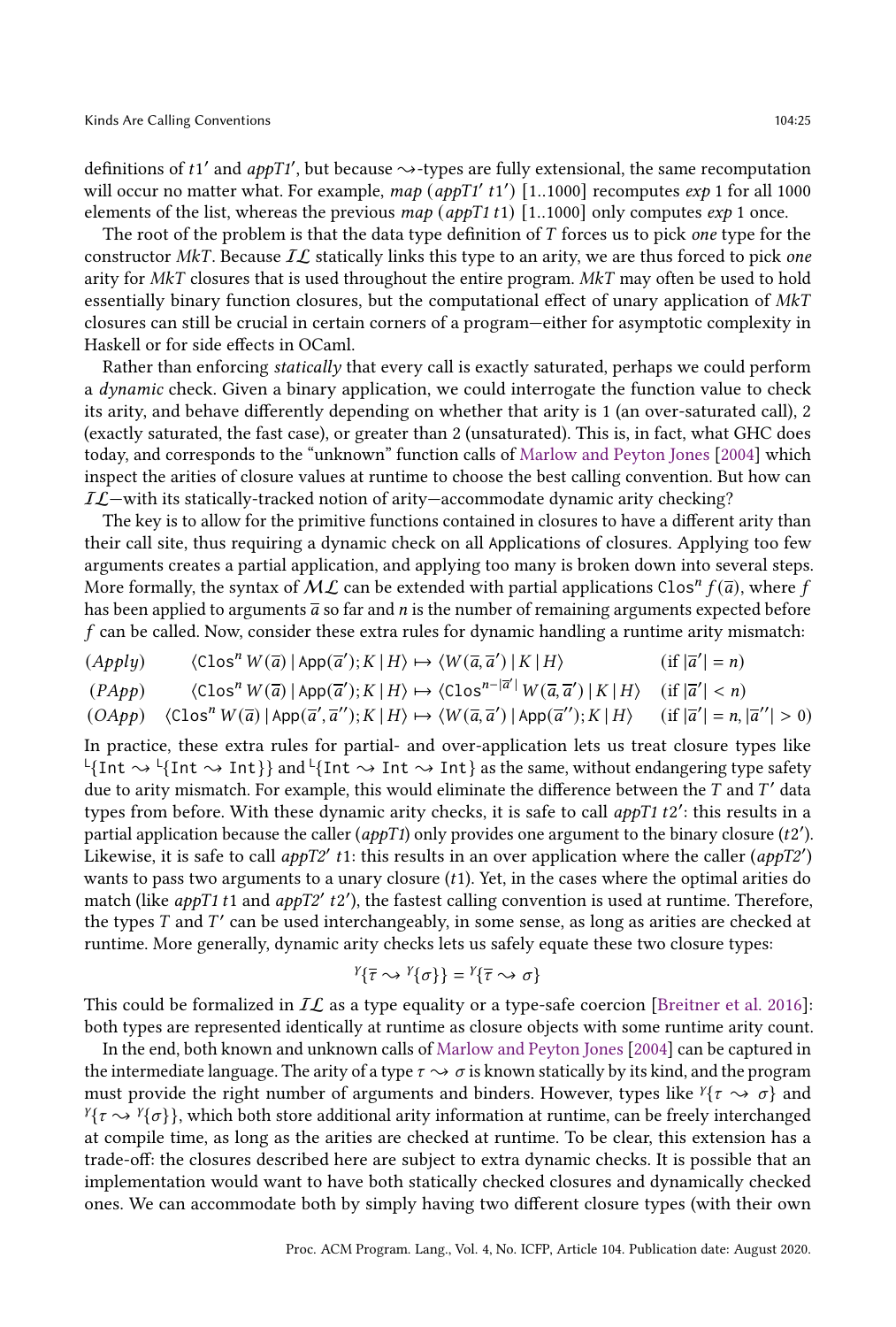Clos and App). Then, an optimizing compiler, or an expert user, can select the one with the best performance for a particular part of a program.

# 8 RELATED WORK

The system presented in this paper is the culmination of several independent lines of work on expressing performance issues directly in an intermediate language. The underlying theme is to capture the low-level details of calling conventions as features of a higher-level functional language.

# 8.1 Representation and Levity in the Kinds

The idea of distinguishing (un)boxed and (un)lifted types goes back to [Peyton Jones and Launchbury](#page-27-0) [\[1991\]](#page-27-0). That distinction has been static until recent work added levity polymorphism to the mix [\[Eisenberg and Peyton Jones](#page-27-1) [2017\]](#page-27-1), and shown that its utility is greater than expected (see Section 7 of that work). However, [Eisenberg and Peyton Jones](#page-27-1) [\[2017\]](#page-27-1) conflates levity polymorphism and representation polymorphism. Our contribution separates the two completely, with applications that are polymorphic in one but not the other. One our main requirements is to generate only one piece of code for every polymorphic definition. Certain definitions that must be rejected, because compilation would depend on a choice made at runtime. An alternative approach by [Dunfield](#page-27-15) [\[2015\]](#page-27-15) accepts more uses of levity polymorphism at the cost of generating *different* code for each choice—an exponential blowup of code size in practice—which we avoid.

# 8.2 Optimizing Curried Functions

Previous work established methods for optimizing curried function calls dynamically at runtime, avoiding the overhead of naively calling  $((f 1) 2) 3$  by passing one argument at a time. In practice,  $f$  will often expect all three arguments before doing any interesting work, so those calls should be fused when possible. Fusing can be done by pushing many arguments on the stack at once (the push/enter model) [\[Krivine](#page-27-16) [2007;](#page-27-16) [Leroy](#page-27-17) [1990\]](#page-27-17) or by evaluating the arity of closures (the eval/apply model) [\[Marlow and Peyton Jones](#page-27-6) [2004\]](#page-27-6). In this work, we capture this dynamic type of optimization within the syntax and types of programs, as described in Section [7.](#page-23-1)

# 8.3 Function Arity in Types

While there is performance to be gained by dynamically optimizing curried function calls at runtime, it is even better to optimize statically at compile time. Of course, this is easy to do when the compiler can find the definition of the called function [\[Marlow and Peyton Jones](#page-27-6) [2004\]](#page-27-6). This scheme is easily thwarted by higher-order functions, so a less syntactic approach—like one based on types—can be beneficial. Uncurrying—representing a function  $a \rightarrow b \rightarrow c \rightarrow d$  as  $(a, b, c) \rightarrow d$ —is an obvious place to start, and has been investigated before [\[Bolingbroke and Peyton Jones](#page-27-5) [2009;](#page-27-5) [Dargaye and Leroy](#page-27-18) [2009;](#page-27-18) [Hannan and Hicks](#page-27-19) [1998\]](#page-27-19). However, when polymorphism is brought into the picture, type quantification is irreparably fused with multi-arity functions; see [\[Downen et al.](#page-27-2) [2019,](#page-27-2) Section 8.1].

Following [Downen et al.](#page-27-2) [\[2019\]](#page-27-2),  $\mathcal{IL}$  instead retains the curried form of function types. However,  $IL$  goes significantly beyond that work by supporting type polymorphism over arrow types (Section [4.3\)](#page-12-1), and polymorphism over levities (Section [4.4\)](#page-12-0) and conventions (Section [4.5\)](#page-13-0). Another difference is that [Downen et al.](#page-27-2) [\[2019\]](#page-27-2) had two function arrows,  $(\tau \to \sigma)$  and  $(\tau \to \sigma)$ , whereas  $IL$ has just one arrow ( $\tau \rightarrow \sigma$ ), plus the closure type  $\gamma_{\tau}$ . The two are inter-convertible: we showed how to translate  $\tau \to \sigma$  to  $IL$  for either  $\gamma$  in Fig. [5,](#page-18-3) and in the other direction we have  $\gamma(\tau) = (\frac{1}{2}, \frac{1}{2})$ with  $(Clos<sup>y</sup> e) = \lambda<sup>y</sup>().e$  and  $(App e) = e().$  Note that, to make the analogy operationally exact, the unit type () should be an unboxed, empty tuple (i.e., represented as 0 arguments at runtime). The approach here has a greater economy of concepts, and a nice correspondence with Int# and Int<sup>y</sup>. However, two function arrows might be better for a practical compiler.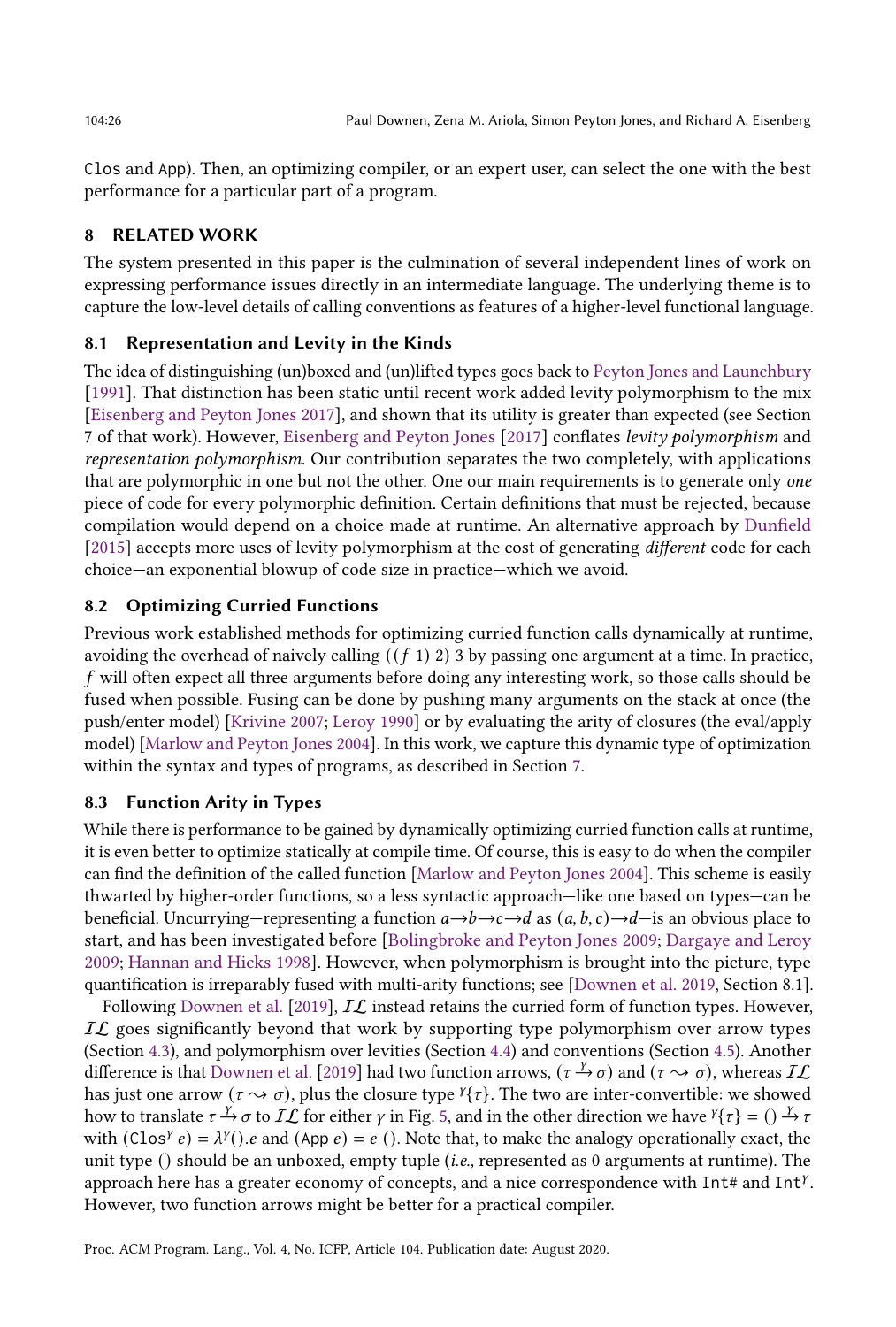## 8.4 The Glasgow Haskell Compiler

GHC already implements a rich kind system, including polymorphism over types, kinds, and representations. Indeed GHC goes further: instead of a stratified zoo of different things (types, kinds, representations, etc.) as in Fig. [1,](#page-8-1) they are all types [\[Weirich et al.](#page-28-1) [2013\]](#page-28-1) kept separate by their kinds. This is a fantastic simplification, immediately allowing polymorphism over all these conceptually-different things. This does, however, make it hard not to have polymorphism! Returning to Section [4.3,](#page-12-1) it would be hard to prevent instantiation of a forall-quantified type variable with an arrow type, requiring a restriction like "this quantified variable can have any kind other than Call." So GHC's infrastructure strongly encourages fully-fledged polymorphism.

#### 8.5 Logical Foundations

The  $I\mathcal{L}$  language is not an ad-hoc collection of design compromises driven by only performance considerations. Rather, it grows directly from principled foundations in logic.

Previous work on unboxed types and extensional functions shares the observation that lifting—in the sense of denotational semantics—corresponds to a *mismatch* between machine primitives and the semantics of a programming language. Unlifted types can be implemented more directly—and therefore more efficiently—in a machine. But the cause of lifting depends on the type: unlifted integers need to be call-by-value whereas unlifted curried functions need to be call-by-name. The first reconciliation was achieved in call-by-push-value [\[Levy](#page-27-20) [2001\]](#page-27-20), which avoids all lifting unless explicitly requested. As such, this paper can be seen as a practical extension of this foundation.

The same connection between types and evaluation is also tied to *focusing and polarity* [\[Andreoli](#page-27-21) [1992;](#page-27-21) [Laurent](#page-27-22) [2002\]](#page-27-22) in proof search, which corresponds to pattern-matching in functional programming [\[Zeilberger](#page-28-5) [2008,](#page-28-5) [2009\]](#page-28-6) and semantics and computation [\[Munch-Maccagnoni](#page-27-23) [2009,](#page-27-23) [2013\]](#page-27-24). Recently, these mixed evaluation strategy languages have been extended with practical features like call-by-need evaluation [\[Downen and Ariola](#page-27-7) [2018;](#page-27-7) [McDermott and Mycroft](#page-27-25) [2019\]](#page-27-25) to model shared computation. Of note, the types in  $IL$  used for boxing and indirection correspond exactly to the "polarity shifts" of [Downen and Ariola](#page-27-7) [\[2018\]](#page-27-7) to and from call-by-need. In particular, the boxed integer type corresponds to an "up shift" (Int  $= \int \ln t \, dt$ ) and the function closures to a "down shift"  $({\tau \leadsto \sigma}) = ||({\tau \leadsto \sigma})|$ . For the sake of usability,  $I\mathcal{L}$  performs other implicit polarity conversions of types based on their context. For example, closing over a non-function type like Int# implicitly shifts it to a "nullary function" (there written  $\uparrow$  Int), expressed by the encoding  $\{Int\#}\ = \|\uparrow\|$ Int#.

# 9 CONCLUSION

This paper illustrates a cohesive system for including low-level details—specifically representation, levity, and arity—inside a higher-level intermediate language. Not only does this let the language express intensional properties of programs, it also lets programs abstract over these details when they do not impact compilation. Parts of this work have been implemented already in the Glasgow Haskell Compiler, and we intend to further implement the entirety of kinds as calling conventions. The story presented here takes an explicitly typed intermediate language and—through type-driven elaboration—compiles it to an untyped target language. As future work, it could be enlightening to consider how types might be preserved by compilation by giving a sufficiently expressive type system for the lower-level language. Since the main objective is to capture performance in the intermediate language, we would also like to characterize the cost of computation in its semantics.

#### ACKNOWLEDGMENTS

The authors would like to thank Norman Ramsey and the anonymous reviewers, whose feedback was invaluable in improving the presentation of this paper. The material is based upon work supported by the National Science Foundation under Grant No. 1719158.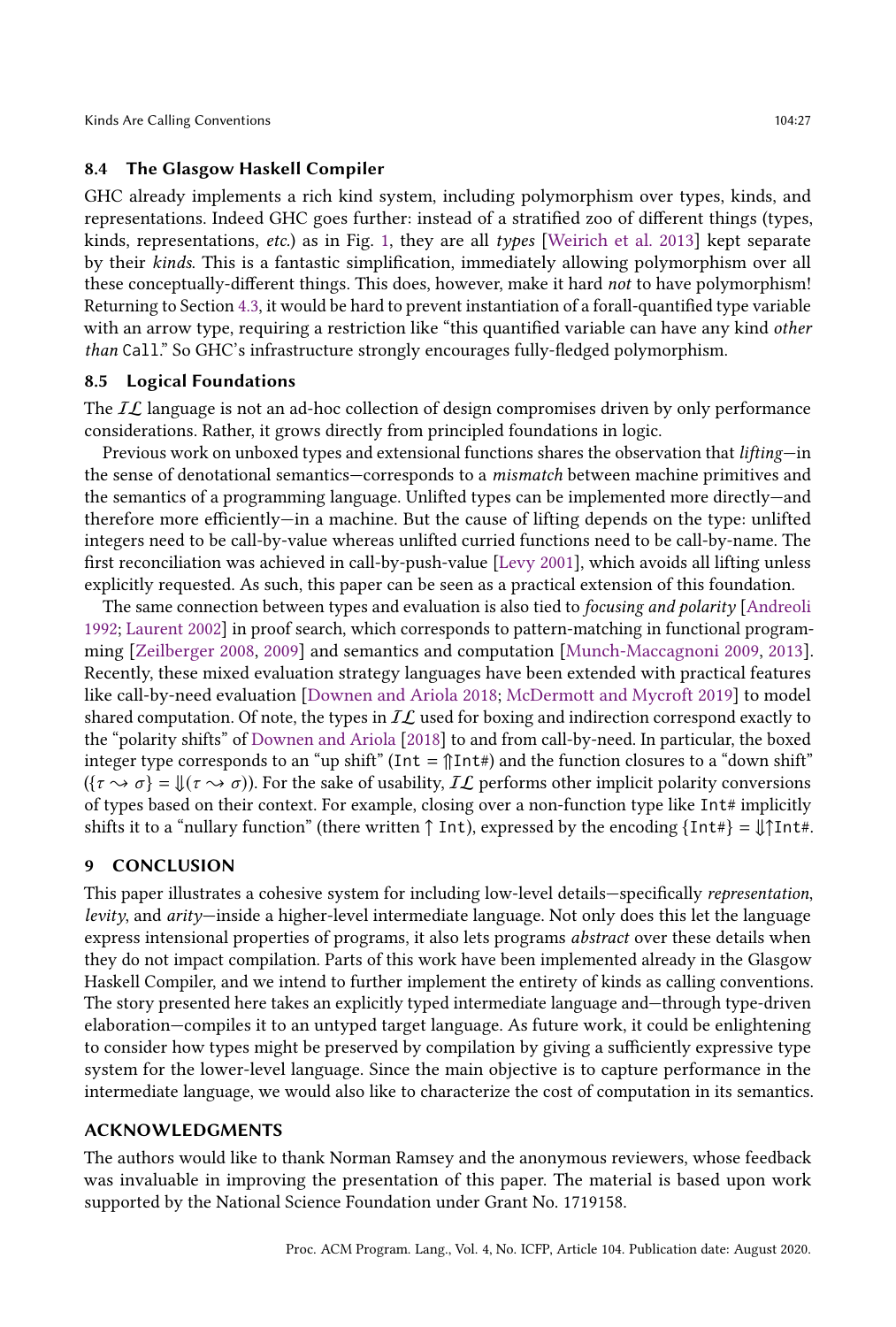#### REFERENCES

- <span id="page-27-21"></span>Jean-Marc Andreoli. 1992. Logic Programming with Focusing Proofs in Linear Logic. Journal of Logic and Computation 2, 3 (1992), 297–347. <https://doi.org/10.1093/logcom/2.3.297>
- <span id="page-27-4"></span>Zena M. Ariola and Matthias Felleisen. 1997. The Call-By-Need Lambda Calculus. Journal of Functional Programming 7, 3 (May 1997), 265–301. <https://doi.org/10.1017/S0956796897002724>
- <span id="page-27-5"></span>Maximilian C. Bolingbroke and Simon L. Peyton Jones. 2009. Types Are Calling Conventions. In Proceedings of the 2nd ACM SIGPLAN Symposium on Haskell (Haskell '09). ACM, 1–12.
- <span id="page-27-3"></span>Joachim Breitner. 2014. Call Arity. In Trends in Functional Programming - 15th International Symposium, TFP 2014, Soesterberg, The Netherlands, May 26-28, 2014. Revised Selected Papers. 34–50.
- <span id="page-27-14"></span>Joachim Breitner, Richard A. Eisenberg, Simon Peyton Jones, and Stephanie Weirich. 2016. Safe zero-cost coercions for Haskell. Journal of Functional Programming 26 (2016), e15. <https://doi.org/10.1017/S0956796816000150>
- <span id="page-27-18"></span>Zaynah Dargaye and Xavier Leroy. 2009. A verified framework for higher-order uncurrying optimizations. Higher-Order and Symbolic Computation 22, 3 (2009), 199–231.
- <span id="page-27-7"></span>Paul Downen and Zena M. Ariola. 2018. Beyond Polarity: Towards a Multi-Discipline Intermediate Language with Sharing. In 27th EACSL Annual Conference on Computer Science Logic, CSL 2018, September 4-7, 2018, Birmingham, UK. 21:1–21:23.
- <span id="page-27-2"></span>Paul Downen, Zachary Sullivan, Zena M. Ariola, and Simon Peyton Jones. 2019. Making a Faster Curry with Extensional Types. In Proceedings of the 12th ACM SIGPLAN International Symposium on Haskell (Haskell 2019). Association for Computing Machinery, New York, NY, USA, 58–70. <https://doi.org/10.1145/3331545.3342594>
- <span id="page-27-15"></span>Joshua Dunfield. 2015. Elaborating evaluation-order polymorphism. In Proceedings of the 20th ACM SIGPLAN International Conference on Functional Programming, ICFP 2015, Vancouver, BC, Canada, September 1-3, 2015. 256–268.
- <span id="page-27-8"></span>Richard Eisenberg. 2019. GHC Proposal 29: revised levity polymorphism. [https://github.com/ghc-proposals/ghc-proposals/](https://github.com/ghc-proposals/ghc-proposals/blob/master/proposals/0029-levity-polymorphism.rst) [blob/master/proposals/0029-levity-polymorphism.rst](https://github.com/ghc-proposals/ghc-proposals/blob/master/proposals/0029-levity-polymorphism.rst)
- <span id="page-27-1"></span>Richard A. Eisenberg and Simon Peyton Jones. 2017. Levity polymorphism. In Proceedings of the 38th ACM SIGPLAN Conference on Programming Language Design and Implementation, PLDI 2017, Barcelona, Spain, June 18-23, 2017. 525–539.
- <span id="page-27-9"></span>Sebastian Graf. 2020. GHC Proposal 265: unlifted data types. [https://github.com/ghc-proposals/ghc-proposals/blob/master/](https://github.com/ghc-proposals/ghc-proposals/blob/master/proposals/0265-unlifted-datatypes.rst) [proposals/0265-unlifted-datatypes.rst](https://github.com/ghc-proposals/ghc-proposals/blob/master/proposals/0265-unlifted-datatypes.rst)
- <span id="page-27-19"></span>John Hannan and Patrick Hicks. 1998. Higher-Order unCurrying. In POPL '98, Proceedings of the 25th ACM SIGPLAN-SIGACT Symposium on Principles of Programming Languages, San Diego, CA, USA, January 19-21, 1998. 1–11.
- <span id="page-27-16"></span>Jean-Louis Krivine. 2007. A Call-By-Name Lambda-Calculus Machine. Higher-Order and Symbolic Computation 20, 3 (2007), 199–207.
- <span id="page-27-22"></span>Olivier Laurent. 2002. Étude de la polarisation en logique. Ph.D. Dissertation. Université de la Méditerranée - Aix-Marseille  $\mathbf{I}$
- <span id="page-27-17"></span>Xavier Leroy. 1990. The ZINC experiment: an economical implementation of the ML language. Technical report 117. INRIA.

<span id="page-27-20"></span>Paul Blain Levy. 2001. Call-By-Push-Value. Ph.D. Dissertation. Queen Mary and Westfield College, University of London.

- <span id="page-27-6"></span>Simon Marlow and Simon L. Peyton Jones. 2004. Making a fast curry: push/enter vs. eval/apply for higher-order languages. In Proceedings of the Ninth ACM SIGPLAN International Conference on Functional Programming, ICFP 2004, Snow Bird, UT, USA, September 19-21, 2004. ACM, 4–15.
- <span id="page-27-10"></span>Andrew Martin. 2019a. GHC Proposal 112: unlifted arrays. [https://github.com/ghc-proposals/ghc-proposals/blob/master/](https://github.com/ghc-proposals/ghc-proposals/blob/master/proposals/0112-unlifted-array.rst) [proposals/0112-unlifted-array.rst](https://github.com/ghc-proposals/ghc-proposals/blob/master/proposals/0112-unlifted-array.rst)
- <span id="page-27-11"></span>Andrew Martin. 2019b. GHC Proposal 203: pointer rep. [https://github.com/ghc-proposals/ghc-proposals/blob/master/](https://github.com/ghc-proposals/ghc-proposals/blob/master/proposals/0203-pointer-rep.rst) [proposals/0203-pointer-rep.rst](https://github.com/ghc-proposals/ghc-proposals/blob/master/proposals/0203-pointer-rep.rst)
- <span id="page-27-12"></span>Andrew Martin. 2019c. GHC Proposal 98: unlifted newtypes. [https://github.com/ghc-proposals/ghc-proposals/blob/master/](https://github.com/ghc-proposals/ghc-proposals/blob/master/proposals/0098-unlifted-newtypes.rst) [proposals/0098-unlifted-newtypes.rst](https://github.com/ghc-proposals/ghc-proposals/blob/master/proposals/0098-unlifted-newtypes.rst)
- <span id="page-27-25"></span>Dylan McDermott and Alan Mycroft. 2019. Extended Call-by-Push-Value: Reasoning About Effectful Programs and Evaluation Order. In Programming Languages and Systems, Luís Caires (Ed.). Springer International Publishing, Cham, 235–262.
- <span id="page-27-23"></span>Guillaume Munch-Maccagnoni. 2009. Focalisation and Classical Realisability. In Computer Science Logic: 23rd international Workshop, CSL 2009, 18th Annual Conference of the EACSL (CSL 2009), Erich Grädel and Reinhard Kahle (Eds.). Springer Berlin Heidelberg, Berlin, Heidelberg, 409–423.
- <span id="page-27-24"></span>Guillaume Munch-Maccagnoni. 2013. Syntax and Models of a non-Associative Composition of Programs and Proofs. Ph.D. Dissertation. Université Paris Diderot.
- <span id="page-27-13"></span>Simon L. Peyton Jones. 1992. Implementing Lazy Functional Languages on Stock Hardware: The Spineless Tagless G-machine. Journal of Functional Programming 2, 2 (1992), 127–202.
- <span id="page-27-0"></span>Simon L. Peyton Jones and John Launchbury. 1991. Unboxed Values As First Class Citizens in a Non-Strict Functional Language. In Proceedings of the 5th ACM Conference on Functional Programming Languages and Computer Architecture. Springer-Verlag, London, UK, UK, 636–666.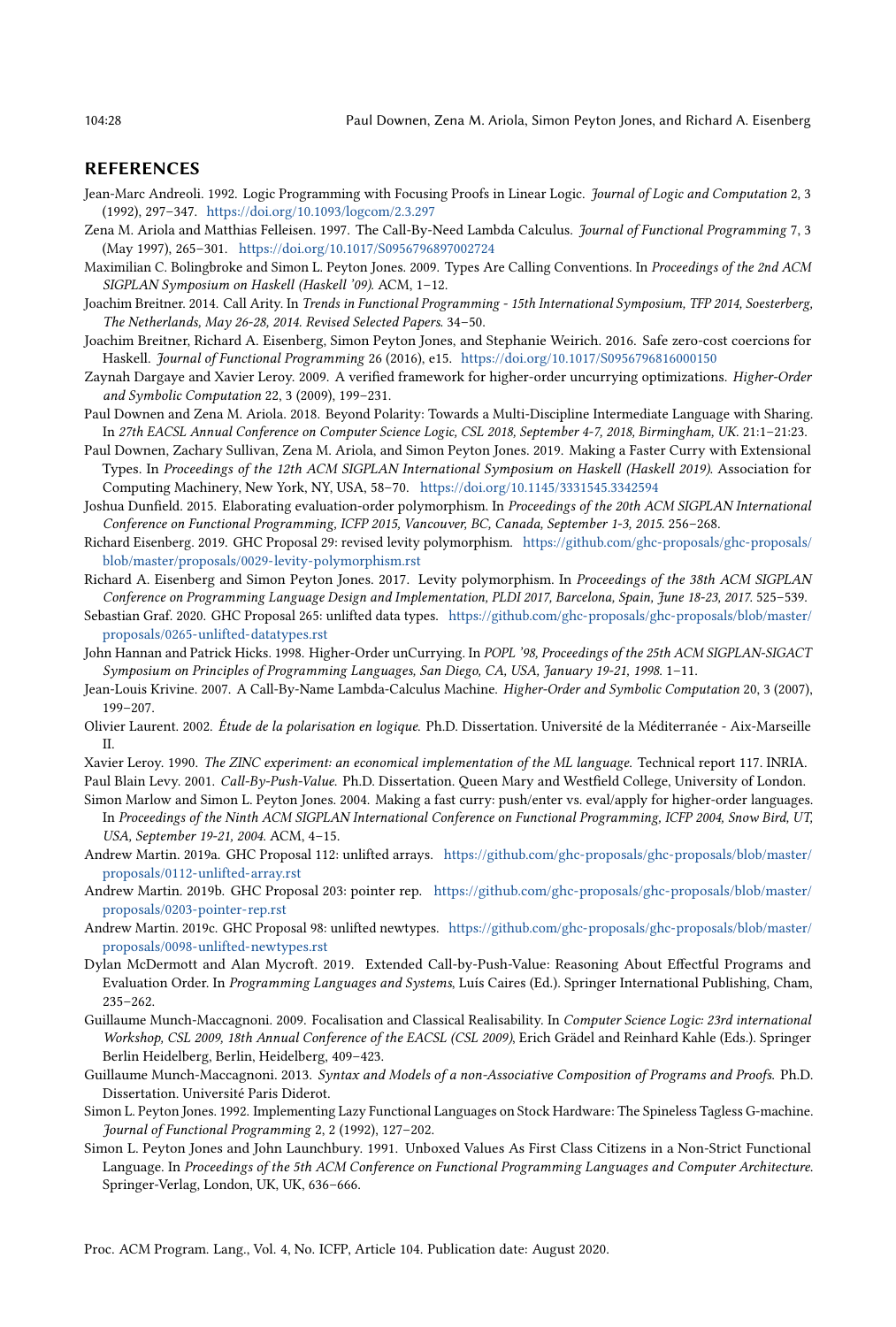- <span id="page-28-4"></span>Amr Sabry and Matthias Felleisen. 1993. Reasoning About Programs in Continuation-Passing Style. Lisp and Symbolic Computation 6, 3-4 (Nov. 1993), 289–360.
- <span id="page-28-0"></span>Amr Sabry and Philip Wadler. 1997. A Reflection on Call-by-Value. ACM Transactions on Programming Languages and Systems 19, 6 (1997), 916–941.
- <span id="page-28-3"></span>Alex Theriault. 2019. GHC Proposal 209: levity-polymorphic Lift. [https://github.com/ghc-proposals/ghc-proposals/blob/](https://github.com/ghc-proposals/ghc-proposals/blob/master/proposals/0209-levity-polymorphic-lift.rst) [master/proposals/0209-levity-polymorphic-lift.rst](https://github.com/ghc-proposals/ghc-proposals/blob/master/proposals/0209-levity-polymorphic-lift.rst)
- <span id="page-28-2"></span>Philip Wadler, Walid Taha, and David Macqueen. 1998. How to add laziness to a strict language without even being odd. In Proceedings of the Standard ML Workshop.
- <span id="page-28-1"></span>Stephanie Weirich, Justin Hsu, and Richard A. Eisenberg. 2013. System FC with Explicit Kind Equality. In International Conference on Functional Programming (ICFP '13). ACM.
- <span id="page-28-5"></span>Noam Zeilberger. 2008. On the Unity of Duality. Annals of Pure and Applied Logic 153, 1 (2008), 660–96.
- <span id="page-28-6"></span>Noam Zeilberger. 2009. The Logical Basis of Evaluation Order and Pattern-Matching. Ph.D. Dissertation. Carnegie Mellon University.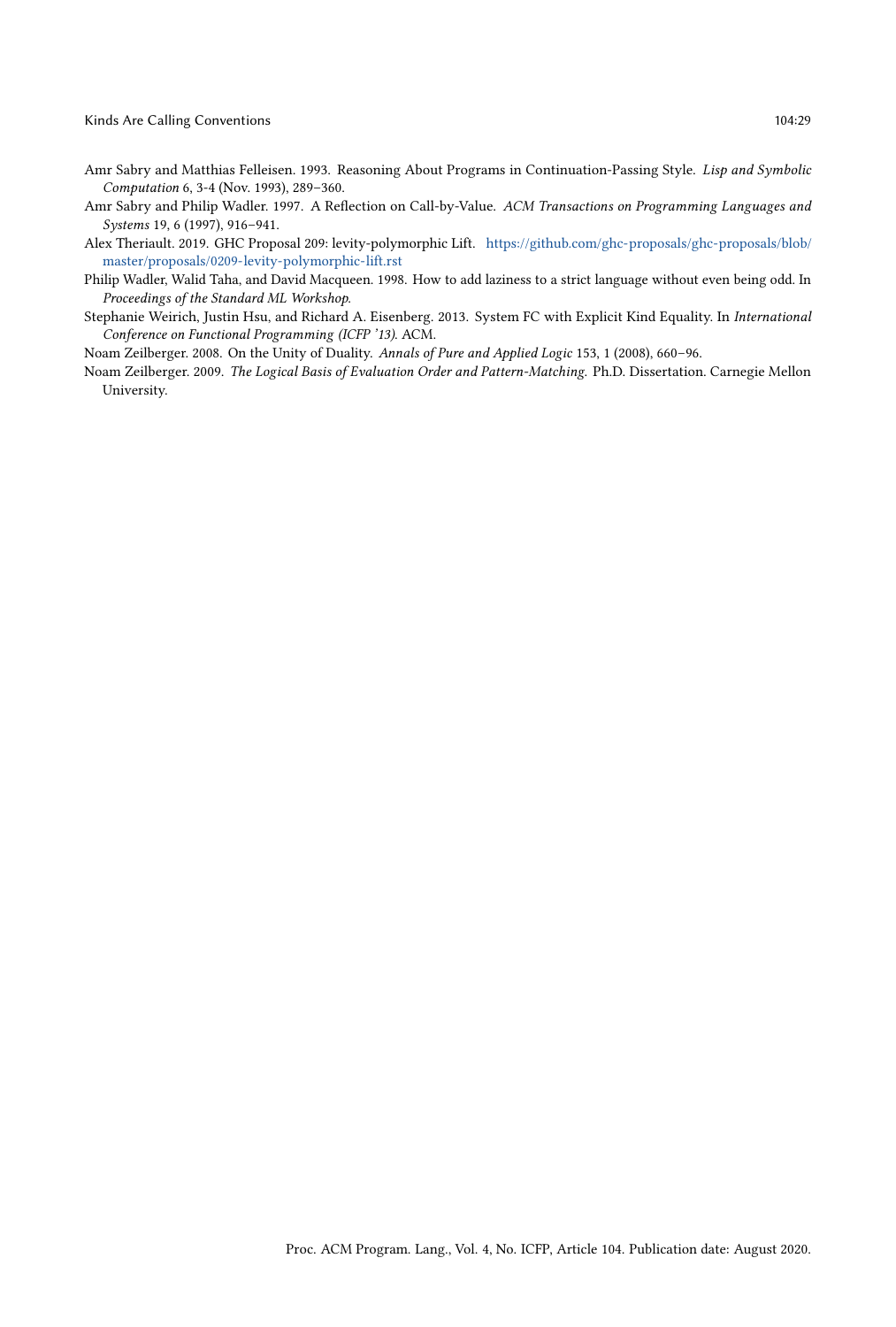#### A OPERATIONAL SEMANTICS FOR IL A.1 Notation

We use  $\mapsto$  to denote the single step relation of an operational semantics,  $\mapsto^?$  to denote its reflexive closure,  $\mapsto^+$  to denote its transitive closure, and  $\mapsto^*$  to denote its reflexive-transitive closure. This same notation is used for other reduction arrows.

# <span id="page-29-0"></span>A.2 Substitution-based (call-by-name) operational semantics

*Final*  $\ni$  *Fin* ::=  $V$  |  $E$ [error  $\rho$   $\gamma$   $\tau$   $V$ ]  $Value \ni V ::= x \overline{\phi} \mid c \overline{\phi} \mid I#^{Y}V \mid Clos^{Y} e \mid \lambda x : \tau.e \mid \Lambda \chi.V$  $EvalCxt \ni E ::= \Box \mid e E \mid E e \mid \text{App } E \mid \text{I#}^{\gamma} E \mid \text{case } E \text{ of } \text{I#} x \rightarrow e \mid E \phi \mid \Lambda \chi.E$ 

Note that the definition of value above only differs from answer (in Fig. [1\)](#page-8-1) in that we don't allow for  $\beta_{\rm Y}$  redexes. In other words, every answer reduces (by the following operational semantics) to some value: for all answers  $A$  there is a value  $V$  such that  $A \mapsto^*_{\beta_{\forall}} V$ . A the correspondingly generalized notion of substitutable value can be bound to a variable is determined in part by the type of the expression as given by the following rules:

$$
\cfrac{\Gamma \vdash e : \tau \quad \Gamma \vdash \tau : \text{TYPE} \; \rho \; \text{Call}[ \alpha ]}{\Gamma \vdash e \; \text{val}} \qquad \cfrac{\Gamma \vdash e : \tau \quad \Gamma \vdash \tau : \text{TYPE} \; \rho \; \text{Eval}^{\text{L}}}{\Gamma \vdash e \; \text{val}}
$$

The decomposition of an expression into an evaluation context surrounding an expression is also defined in part by typing information, written with the judgement  $\Gamma \vdash E \omega e : \tau \implies \sigma$ , by the following inference rules:

$$
\frac{\Gamma + e : \tau}{\Gamma + \square \omega e : \tau \implies \tau} \qquad \frac{\Gamma + E \omega e : \tau \implies \text{Int}\#}{\Gamma + \square \#^{\gamma} E \omega e : \tau \implies \text{Int}\gamma} \qquad \frac{\Gamma + E \omega e : \tau \implies \text{Int}\gamma \quad \Gamma, x : \text{Int}\# + e' : \sigma}{\Gamma + \text{case } E \text{ of } \text{H}\# x \to e' \omega e : \tau \implies \sigma}
$$
\n
$$
\frac{\Gamma + E \omega e : \tau \implies \gamma_{\{\sigma\}}}{\Gamma + \text{App } E \omega e : \tau \implies \sigma} \qquad \frac{\Gamma + E \omega e : \tau \implies \forall \chi. \sigma \qquad \Gamma, \chi + E \omega e : \tau \implies \sigma}{\Gamma + E \phi \omega e : \tau \implies \sigma[\phi/\chi]} \qquad \frac{\Gamma + \chi. E \omega e : \tau \implies \sigma}{\Gamma + \Lambda \chi. E \omega e : \tau \implies \forall \chi. \sigma}
$$
\n
$$
\frac{\Gamma + E \omega e : \tau \implies \tau' \quad \Gamma + \tau' : \text{Type } F \text{ wall} \quad \Gamma + e : \tau' \leadsto \sigma \quad \text{F - prop}}{\Gamma + e' E \omega e : \tau \implies \sigma}
$$
\n
$$
\frac{\Gamma + E \omega e : \tau \implies \tau' \quad \Gamma + e' : \tau' \quad \Gamma + e' \text{ val} \quad \Gamma + \tau' \text{ mono - rep}}{\Gamma + E \omega e : \tau \implies \sigma}
$$

The (typed) operational stepping relation is written  $\Gamma \vdash e \mapsto e' : \sigma$ , and always assumes as a precondition that  $\Gamma \vdash e : \sigma$  holds. The primary reduction steps are by the following rules (where we omit the typing precondition on the left-hand side):

$$
\begin{array}{ll}\n(\beta_{\sim}) & \Gamma \vdash (\lambda x : \tau.e) \ e' \mapsto e[e'/x] : \sigma \quad (\text{if } \Gamma \vdash e' \text{ val}) \\
(\beta_{\forall}) & \Gamma \vdash (\Lambda \chi.V) \ \phi \mapsto V[\phi/\chi] : \sigma[\phi/\chi] \\
(\beta_{\{\}}) & \Gamma \vdash \text{App } (\text{Clos}^y \ e) \mapsto e : \sigma \\
(\beta_{\text{Int}}) & \Gamma \vdash \text{case } I^{\#Y} \text{ V of } I^{\#} \ x \to e \mapsto e[V/x] : \sigma\n\end{array}
$$

Additionally, the operational steps are closed under evaluation contexts:

$$
\frac{\Gamma \vdash E \oslash e : \tau \stackrel{\Gamma'}{\Longrightarrow} \sigma \quad \Gamma, \Gamma' \vdash e \mapsto e' : \tau}{\Gamma \vdash E[e] \mapsto E[e'] : \sigma} \text{ compact}
$$

Proc. ACM Program. Lang., Vol. 4, No. ICFP, Article 104. Publication date: August 2020.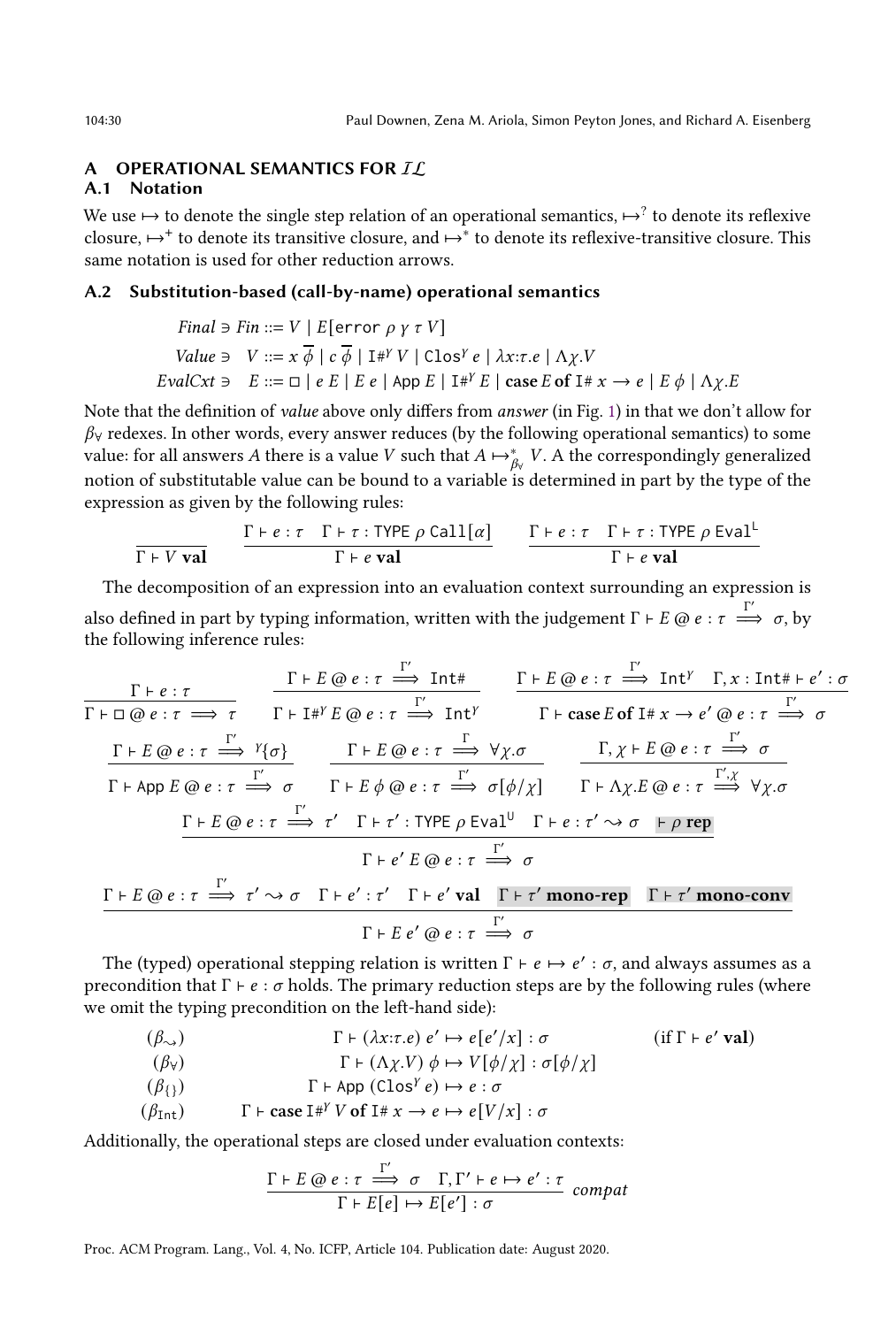Kinds Are Calling Conventions **104:31** Nicolas Are Calling Conventions **104:31** Nicolas Are Calling Conventions

**Lemma 1** (Typed Decomposition). If  $\Gamma \vdash E \oslash e : \tau \stackrel{\Gamma'}{\Longrightarrow} \sigma$  then  $\Gamma, \Gamma' \vdash e : \tau$  and  $\Gamma \vdash E[e] : \sigma$ .

PROOF. By induction on the derivation of the decomposition  $\Gamma \vdash E @ e : \tau \stackrel{\Gamma'}{\Longrightarrow} \sigma$ . □

<span id="page-30-0"></span>**Lemma 2** (Unique Decomposition). For every  $I\mathcal{L}$  expression Γ ⊦ e : σ, either:

- (1)  $e \in Value$ , or
- (2) there is a unique  $\Gamma \vdash E \oslash e' : \tau \stackrel{\Gamma'}{\Longrightarrow} \sigma$  such that either
- (a) e' is a variable or constant, or
- (b)  $\Gamma \vdash e' \mapsto e'' : \tau$  directly (i.e., not by compat).

PROOF. By induction on the typing derivation of  $\Gamma \vdash e : \sigma$ .

<span id="page-30-3"></span>**Corollary 1** (Determinism). If  $\Gamma \vdash e \mapsto e_1 : \sigma$  and  $\Gamma \vdash e \mapsto e_2 : \sigma$  then  $e_1 =_{\alpha} e_2$ .

PROOF. Follows directly from Lemma [2](#page-30-0) and the fact that the operational rules don't overlap.  $\Box$ 

<span id="page-30-2"></span>Lemma 3 (Stability under Substitution).

(1) If  $\Gamma \vdash e'' : \sigma$  and  $\Gamma \vdash e''$  val then  $\Gamma, x : \sigma \vdash e \mapsto e' : \tau$  implies  $\Gamma \vdash e[e''/x] \mapsto e'[e''/x] : \sigma$ . (2) If  $\Gamma \vdash [\phi/\chi]$  poly then  $\Gamma, \chi \vdash e \mapsto e' : \tau$  if and only if  $\Gamma[\phi/\chi] \vdash e[\phi/\chi] \mapsto e'[\phi/\chi] : \tau[\phi/\chi]$ . Similarly, the decomposition of evaluation contexts  $E$  is stable under substitution.

PROOF. By induction on the derivation of the reduction, or the syntax of the context.  $□$ 

<span id="page-30-1"></span>Lemma 4 (Typed Substitution). ':  $\sigma$  then  $\Gamma$   $\vdash$   $e[e'/x]$  :  $\tau$ . (2) If  $\Gamma$ ,  $t : \kappa \vdash e : \tau$  and  $\Gamma \vdash \sigma : \kappa$  then  $\Gamma \vdash e[\sigma/t] : \tau[\sigma/t]$ . (3) If  $\Gamma$ ,  $q \vdash e : \tau$  and  $\Gamma \vdash \gamma$  lev then  $\Gamma[\gamma/q] \vdash e[\gamma/q] : \tau[\gamma/q]$ . (4) If  $\Gamma$ ,  $r \vdash e : \tau$  and  $\Gamma \vdash \rho$  rep then  $\Gamma[\rho/r] \vdash e[\rho/r] : \tau[\rho/r]$ . (5) If  $\Gamma$ ,  $n \vdash e : \tau$  and  $\Gamma \vdash v$  conv then  $\Gamma[v/n] \vdash e[v/n] : \tau[v/n]$ .

PROOF. By induction on the given typing derivation of  $e$ .  $\Box$ 

**Lemma 5** (Progress). If  $\vdash$  *e* :  $\tau$  then either:

(1)  $e \in Final$ , or  $(2) \vdash e \mapsto e' : \tau.$ 

Proof. Follows directly from Lemma [2](#page-30-0) and compatibility. □

**Lemma 6** (Preservation). If  $\Gamma \vdash e \mapsto e' : \tau$  then  $\Gamma \vdash e' : \tau$ .

Proof. Follows by induction on the decomposition of expressions into evaluation contexts and redexes and cases on the operational rules, using the fact that well-typed substitution preserves typing (Lemma [4\)](#page-30-1).  $\Box$ 

## <span id="page-30-4"></span>A.3 Environment-based (call-by-need) operational semantics

The primary difference between the call-by-need operational semantics—using environments to handle variables—versus the call-by-name operational semantics—using substitution instead—is sharing: when a lazy expression is bound in call-by-need, it is computed at most once. In order to make this distinction more syntactically apparent, here we officially at let-expressions to the language, with the typing rules given by the encoding

$$
\det x:\tau = e \text{ in } e' \triangleq (\lambda x:\tau.e') e
$$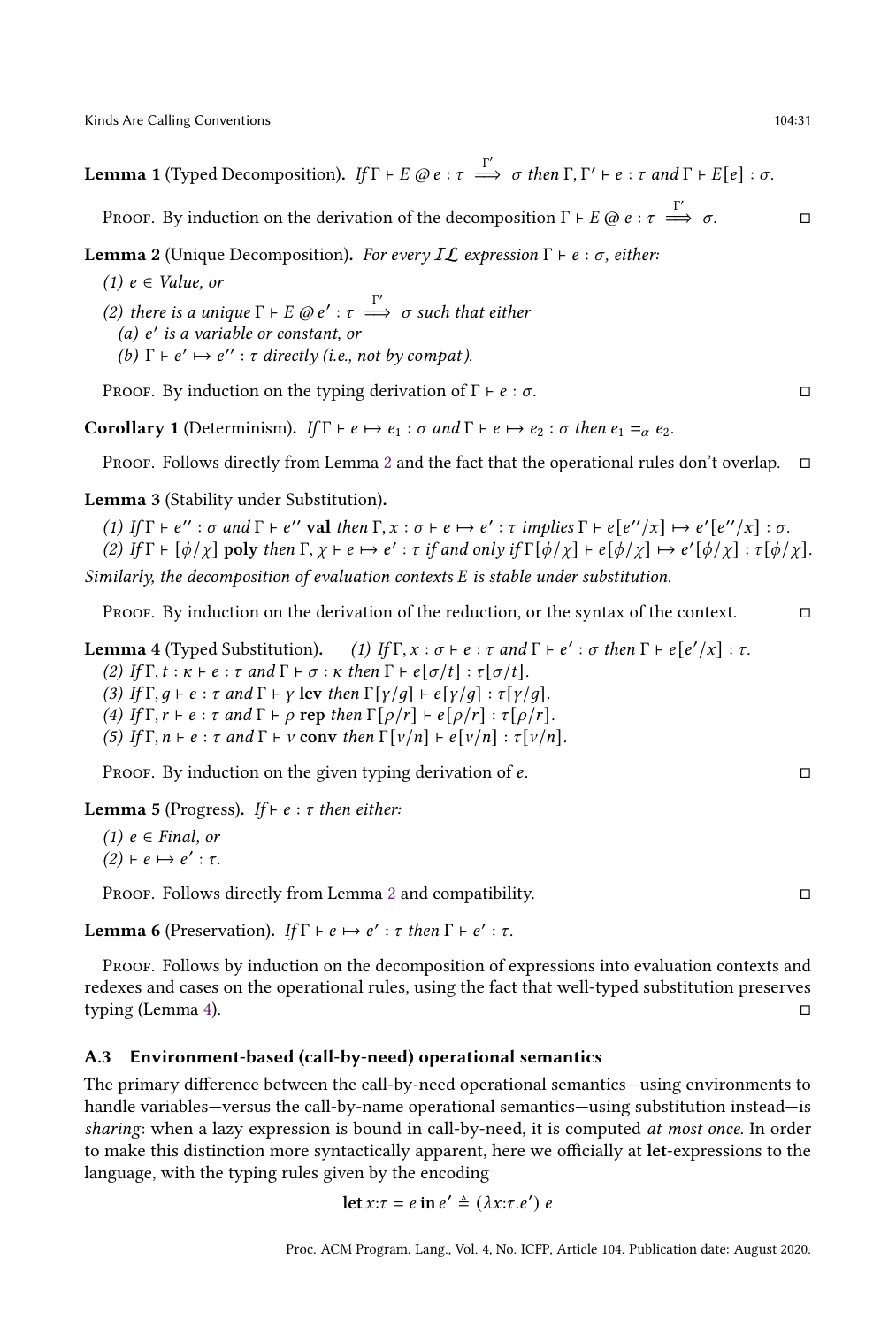The refined definition of final expressions, evaluation contexts, etc.is given as follows:

Value 
$$
\ni V ::= c \overline{\phi} | R | \Lambda \chi.V
$$
  
\nReference  $\ni R ::= \text{I#}^V a | \text{Clos}^V e | \lambda x : \tau.e | \Lambda \chi.R$   
\n $\text{Arg } \ni a ::= c \overline{\phi} | x \overline{\phi} | \Lambda \chi.a$   
\nFinal  $\ni Fin ::= H[V] | E[error \rho \gamma \tau a]$   
\nEvalCxt  $\ni E ::= \Box | F[E] | B[E]$   
\n $\text{ClosCxt } \ni H ::= \Box | B[H]$   
\nFrameCxt  $\ni F ::= \Box a | \text{App } \Box | \text{case } \Box \text{of } I \# x \rightarrow e | \text{let } x : \tau = \Box \text{in } e | \Box \phi$   
\nBindCxt  $\ni B ::= \text{let } x : \tau = e \text{ in } \Box | \Lambda \chi. \Box$ 

Notice that to support call-by-need evaluation, we further distinguish references to values, which may be copied at will, versus bindable expressions, which are merely allocated. Intuitively, referenced values may be copied, whereas bound expressions must be fully evaluated first before they can be copied.

| $\Gamma$ | $\Gamma$ | $e : \tau$ | $\Gamma$ | $\tau$ | $\Gamma$ | $\tau$ | $\Gamma$ | $\Gamma$ | $\Gamma$ | $\Gamma$ | $\Gamma$ | $\Gamma$ | $\Gamma$ | $\Gamma$ | $\Gamma$ | $\Gamma$ | $\Gamma$ | $\Gamma$ | $\Gamma$ | $\Gamma$ | $\Gamma$ | $\Gamma$ | $\Gamma$ | $\Gamma$ | $\Gamma$ | $\Gamma$ | $\Gamma$ | $\Gamma$ | $\Gamma$ | $\Gamma$ | $\Gamma$ | $\Gamma$ | $\Gamma$ | $\Gamma$ | $\Gamma$ | $\Gamma$ | $\Gamma$ | $\Gamma$ | $\Gamma$ | $\Gamma$ | $\Gamma$ | $\Gamma$ | $\Gamma$ | $\Gamma$ | $\Gamma$ | $\Gamma$ | $\Gamma$ | $\Gamma$ | $\Gamma$ | $\Gamma$ | $\Gamma$ | $\Gamma$ | $\Gamma$ | $\Gamma$ | $\Gamma$ | $\Gamma$ | $\Gamma$ | $\Gamma$ | $\Gamma$ | $\Gamma$ | $\Gamma$ | $\Gamma$ | $\Gamma$ | $\Gamma$ | $\Gamma$ | $\Gamma$ | $\Gamma$ | $\Gamma$ |
|----------|----------|------------|----------|--------|----------|--------|----------|----------|----------|----------|----------|----------|----------|----------|----------|----------|----------|----------|----------|----------|----------|----------|----------|----------|----------|----------|----------|----------|----------|----------|----------|----------|----------|----------|----------|----------|----------|----------|----------|----------|----------|----------|----------|----------|----------|----------|----------|----------|----------|----------|----------|----------|----------|----------|----------|----------|----------|----------|----------|----------|----------|----------|----------|----------|----------|----------|----------|----------|
|----------|----------|------------|----------|--------|----------|--------|----------|----------|----------|----------|----------|----------|----------|----------|----------|----------|----------|----------|----------|----------|----------|----------|----------|----------|----------|----------|----------|----------|----------|----------|----------|----------|----------|----------|----------|----------|----------|----------|----------|----------|----------|----------|----------|----------|----------|----------|----------|----------|----------|----------|----------|----------|----------|----------|----------|----------|----------|----------|----------|----------|----------|----------|----------|----------|----------|----------|----------|----------|

The type-driven decomposition of expressions into evaluation contexts and their sub-expression is the same for all syntactic forms except for applications and let-expressions (which are new for call-by-need). Decomposition for these cases are defined as:

$$
\frac{\Gamma \vdash E \oslash e : \tau \xrightarrow{\Gamma'} \tau' \rightsquigarrow \sigma \quad \Gamma \vdash a : \tau'}{\Gamma \vdash E a \oslash e : \tau \xrightarrow{\Gamma'} \sigma} \quad \frac{\Gamma'}{\Gamma \vdash E a \oslash e : \tau \xrightarrow{\Gamma'} \sigma} \quad \frac{\Gamma'}{\Gamma \vdash e' \text{ bind}} \quad \Gamma \vdash \tau' \text{ mono-rep}}{\Gamma \vdash \text{let} x : \tau' = e' \text{ in } E \oslash e : \tau \xrightarrow{\Gamma', x : \tau'} \sigma} \quad \frac{\Gamma'}{\Gamma \vdash E \oslash e : \tau \xrightarrow{\Gamma'} \tau' \quad \Gamma, x : \tau' \vdash e' : \sigma \quad \Gamma \vdash \tau' : \text{Type } \rho \text{Eval}^{\text{U}} \quad \Gamma \vdash \tau' \text{ mono-rep}}{\Gamma \vdash \text{let} x : \tau' = E \text{ in } e' \oslash e : \tau \xrightarrow{\Gamma'} \sigma} \quad \frac{\Gamma'}{\Gamma \vdash \text{let} x : \tau' \vdash E_1 \oslash x : \tau' \xrightarrow{\Gamma} \sigma \quad \Gamma \vdash E_2 \oslash e : \tau \xrightarrow{\Gamma} \tau' \quad \Gamma \vdash \tau' : \text{Type } \text{Ptr } \text{Eval}^{\text{L}}}{\Gamma \vdash \text{let} x : \tau' = E_2 \text{ in } E_1[x] \oslash e : \tau \xrightarrow{\Gamma_2} \sigma} \quad \frac{\Gamma_2}{\Gamma \vdash \text{let} x : \tau' \vdash E_2 \oslash e : \tau \xrightarrow{\Gamma_2} \tau' \quad \Gamma \vdash \tau' : \text{Type } \text{ptr } \text{Real}^{\text{L}}}{\Gamma \vdash \text{let} x : \tau' = E_2 \text{ in } E_1[x] \oslash e : \tau \xrightarrow{\Gamma_2} \sigma}
$$

As with decomposing an evaluation context, we also need to confirm that final results are properly decomposed into the appropriate context surrounding either a value or an error:

$$
\frac{\Gamma \vdash H \textcircled{a} V : \tau \stackrel{\Gamma'}{\implies} \sigma}{\Gamma \vdash H[V] \text{ fin}} \qquad \frac{\Gamma \vdash E \textcircled{a} \text{ error } \rho \text{ } \gamma \text{ } \tau \text{ } a : \tau \stackrel{\Gamma'}{\implies} \sigma}{\Gamma \vdash E \text{ [error } \rho \text{ } \gamma \text{ } \tau \text{ } a] \text{ fin}}
$$

The reduction rules for call-by-need are also updated from the call-by-name semantics. Of note,  $\beta_{\sim}$  is much more restricted to only substituting arguments which (after type erasure) are variables

Proc. ACM Program. Lang., Vol. 4, No. ICFP, Article 104. Publication date: August 2020.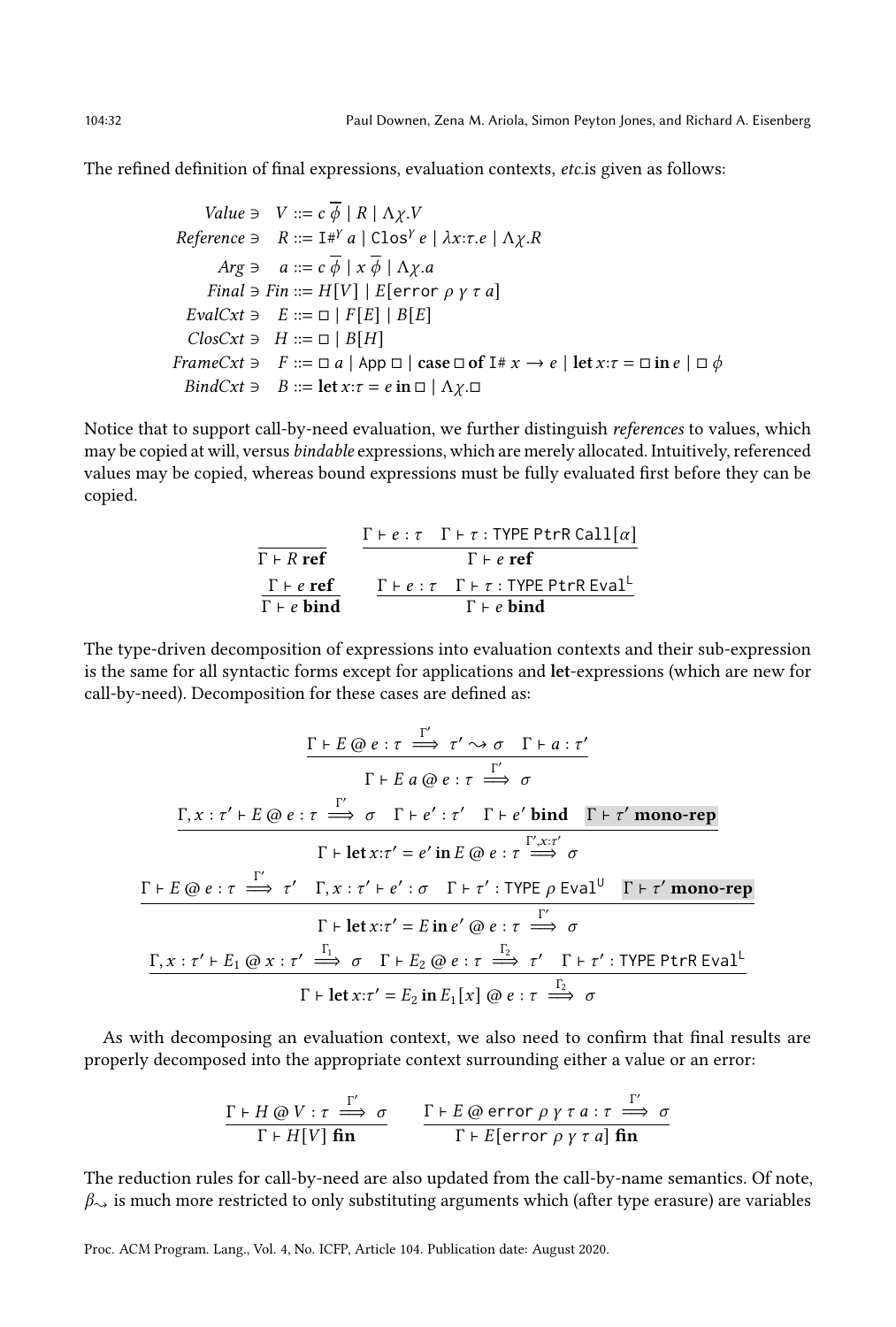or constants. The analogous substitution is repeated for renaming in a let-expression.

$$
(\beta_{\sim}) \qquad \Gamma \vdash (\lambda x : \tau . e) \ a \mapsto e[a/x] : \sigma
$$
\n
$$
(\beta_{\forall}) \qquad \Gamma \vdash (\Lambda \chi . \text{Fin}) \ \phi \mapsto \text{Fin}[\phi/\chi] : \sigma[\phi/\chi]
$$
\n
$$
(\beta_{\{\}) \qquad \Gamma \vdash \text{case I} \# \gamma \text{ a of I} \# \ x \to e \mapsto e[a/x] : \sigma
$$
\n
$$
(rename) \qquad \Gamma \vdash \text{let } x : \tau = a \text{ in } e \mapsto e[a/x] : \sigma
$$
\n
$$
(name_{\exists}) \qquad \Gamma \vdash \text{let } x : \tau = a \text{ in } e \mapsto e[a/x] : \sigma
$$
\n
$$
(name_{\exists}) \qquad \Gamma \vdash \Gamma \# \gamma \text{ e} \mapsto \text{let } x : \text{Int} \# = e \text{ in } \Gamma \# \gamma \times \Gamma \text{ Int} \gamma \qquad (\text{if } e \notin \text{Arg})
$$
\n
$$
(name) \qquad \Gamma \vdash e \lor e \mapsto \text{let } x : \tau = e \text{ in } e' \ x : \sigma \qquad (\text{if } \Gamma \vdash e : \tau \text{ and } e \notin \text{Arg})
$$

Because the grammar of evaluation context is simplified to be primarily based on lets—rather than chains of curried function application—we convert more complex applications to an alternative let form, as done by the *name* and  $name_{T#}$  rules. These let-expressions are interpreted by variable lookup (which inlines the definition of a let only when its needed in an evaluation context, and only when the definition is a copyable reference). The presence of delayed let bindings also necessitates administrative *commuting conversions*, which push bindings out of the way to bring frames of an evaluation context closer to the root of a final expression.

$$
\frac{\Gamma \vdash E \text{ @ } x : \tau \stackrel{\Gamma'}{\Longrightarrow} \sigma \quad x \notin \text{dom}(\Gamma) \quad \Gamma \vdash e \text{ ref}}{\Gamma \vdash \text{let } x : \tau = e \text{ in } E[x] \mapsto \text{let } x : \tau = e \text{ in } E[e] : \sigma \text{ look}}
$$
\n
$$
\frac{\Gamma \vdash F \text{ @ let } x : \tau' = e \text{ in } Fin : \tau \implies \sigma \quad \Gamma \vdash \text{let } x : \tau' = e \text{ in } Fin \text{ fin}}{\Gamma \vdash F[\text{let } x : \tau' = e \text{ in } Fin] \mapsto \text{let } x : \tau' = e \text{ in } F[Fin] : \sigma} \text{ comm}
$$
\n
$$
\frac{\Gamma \vdash E \text{ @ } e : \tau \stackrel{\Gamma'}{\Longrightarrow} \sigma \quad \Gamma, \Gamma' \vdash e \mapsto e' : \tau}{\Gamma \vdash E[e] \mapsto E[e'] : \sigma} \text{ compact}
$$

**Lemma** 7 (Typed Decomposition). If  $\Gamma \vdash E \oslash e : \tau \stackrel{\Gamma'}{\Longrightarrow} \sigma$  then  $\Gamma, \Gamma' \vdash e : \tau$  and  $\Gamma \vdash E[e] : \sigma$ .

PROOF. By induction on the derivation of the decomposition  $\Gamma \vdash E @ e : \tau \stackrel{\Gamma'}{\Longrightarrow} \sigma$ . □

<span id="page-32-0"></span>**Lemma 8** (Unique Decomposition). For every  $IL$  expression  $\Gamma \vdash e : \sigma$ , either:

- (1)  $e \in Final$ , or
- (2) there is a unique  $\Gamma \vdash E \oslash e' : \tau \stackrel{\Gamma'}{\Longrightarrow} \sigma$  such that either (a) e' is a variable or constant, or (b)  $\Gamma \vdash e' \mapsto e'' : \tau$  directly (i.e., not by compat).

PROOF. By induction on the typing derivation of  $\Gamma \vdash e : \sigma$ .

**Corollary 2** (Determinism). If  $\Gamma \vdash e \mapsto e_1 : \sigma$  and  $\Gamma \vdash e \mapsto e_2 : \sigma$  then  $e_1 =_{\alpha} e_2$ .

PROOF. Follows directly from Lemma [8](#page-32-0) and the fact that the operational rules don't overlap.  $\Box$ 

Lemma 9 (Progress). If  $\vdash$   $e : \tau$  then either:

(1)  $e \in Final$ , or

 $(2) \vdash e \mapsto e' : \tau.$ 

Proof. Follows directly from Lemma [8](#page-32-0) and compatibility. □

**Lemma 10** (Preservation). If  $\Gamma \vdash e \mapsto e' : \tau$  then  $\Gamma \vdash e' : \tau$ .

PROOF. Follows by induction on the decomposition of expressions into evaluation contexts and redexes and cases on the operational rules. □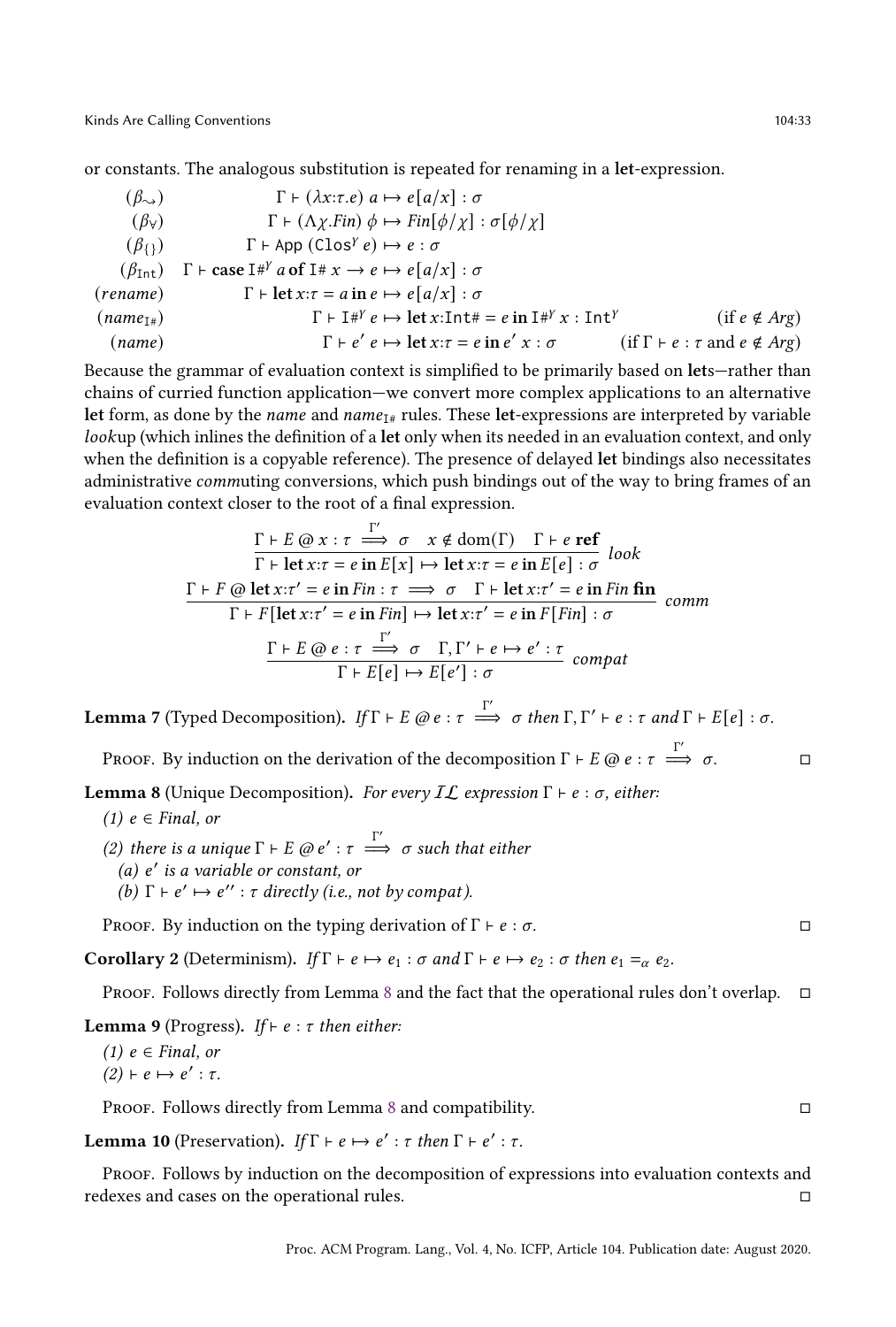#### A.4 Bisimulation between call-by-name and call-by-need

Definition 1 (Unwinding Simulation). The base simulation relation between the call-by-need and call-by-name operational semantics of  $IL$ , written  $\Gamma \vdash_{\mathcal{U}} e \sim e' : \tau$  where e may contain let-expressions but  $e'$  cannot, is defined inductively by the following rules for unwinding lets:

$$
\frac{\Gamma \vdash_{\mathcal{U}} e_e \sim e_s : \tau \quad \Gamma, \overline{y_i : \tau} \vdash_{\mathcal{U}} e'_e \sim e'_s : \sigma \quad \Gamma \vdash e_s \text{ val} \quad \Gamma \vdash e_{si} \mapsto^* e_s : \tau}{\Gamma \vdash_{\mathcal{U}} \text{let } x : \tau = e_e \text{ in } e'_e \overline{[x/y_i]} \sim e'_s \overline{[e_{si}/y_i]} : \sigma}
$$
\n
$$
\frac{\Gamma \vdash_{\mathcal{U}} e_e \sim e_s : \tau \quad \Gamma, x : \tau \vdash_{\mathcal{U}} e'_e \sim e'_s : \sigma}{\Gamma \vdash_{\mathcal{U}} \text{let } x : \tau = e_e \text{ in } e'_e \sim (\lambda x : \tau . e'_e) e_s : \sigma} \text{ share}
$$

plus rules for compatibility with all other syntactic forms. The full simulation is then defined by inlining some unneeded names in the call-by-name semantics:

$$
\frac{\Gamma \vdash_{\mathcal{U}} e \sim e'' : \tau \quad \Gamma \vdash e'' \mapsto^*_{unname,unname_{\Gamma^*}} e' : \tau}{\Gamma \vdash_{N} e \sim e' : \tau}
$$
\n(unname)

\n
$$
\Gamma \vdash (\lambda x : \tau.e' \ x) \ e \mapsto e' \ e : \sigma \quad \text{(if } x \notin \text{FV}(e'))
$$
\n(unname\_{\Gamma^\*}) \quad \Gamma \vdash (\lambda x : \text{Int}^\* \bot \text{H}^Y x) \ e \mapsto \text{H}^Y e : \text{Int}^Y

<span id="page-33-0"></span>**Lemma 11** (Context Unwinding). (1) If  $\Gamma \vdash E_e \otimes e_e : \tau \stackrel{\Gamma', \Gamma''}{\Longrightarrow} \sigma$  in the call-by-need  $I\mathcal{L}, \Gamma \vdash_{\mathcal{U}}$  $E_e[e_e] \sim e_s'' : \sigma$ , and  $\Gamma \nvdash e_e$  val, then  $\Gamma \vdash e_s'' \mapsto^* E_s[e_s[\theta]] : \tau$  for some evaluation context  $E_s$ and substitution  $\theta = \overline{[e/x]}$  in the call-by-name  $\mathcal{IL}$  such that  $\Gamma \vdash E_s \otimes e_s[\theta] : \tau \stackrel{\Gamma'}{\Longrightarrow} \sigma$  and  $\Gamma, \Gamma', \Gamma'' \vdash_{\mathcal{U}} e_e \sim e_s : \tau$ . Furthermore, if  $\Gamma, \Gamma', \Gamma'' \vdash e_e \mapsto^* e'_e : \tau$  and  $\Gamma, \Gamma', \Gamma'' \vdash e_s \mapsto^* e'_s : \tau$ such that  $\Gamma, \Gamma', \Gamma'' \vdash e_e' \sim e_s' : \tau$ , then  $\Gamma E_e[e_e'] \sim E_s[e_s'[\theta]] : \tau$ .

(2) If  $\Gamma \vdash H_e \otimes e_e : \tau \stackrel{\Gamma'}{\Longrightarrow} \sigma$  and  $\Gamma \vdash e_e$  val in the call-by-need  $I\mathcal{L}$  and  $\Gamma \vdash \tau_{\mathcal{U}} H_e[e_e] \sim e_s' : \sigma$ , then  $\Gamma \vdash e'_s \mapsto^* e_s[\theta] : \tau$  for some substitution  $\theta = [\overline{e/x}]$  in the call-by-name  $I\mathcal{L}$  such that  $\Gamma, \Gamma' \vdash_{\mathcal{U}} e_e \sim e_s : \tau.$ 

Proof. By simultaneous induction on the evaluation context decomposition and the unwinding simulation (note that the part (2) follows analogously to part (1) for bound lets):

- The cases for all non-let evaluation contexts follow from the inductive hypothesis.
- $\Gamma$  + let  $x:\tau' = e_e'$  in  $E_e \t{@} e_e : \tau \stackrel{\Gamma', \Gamma'', x:\tau'}{\Longrightarrow} \sigma$  because  $\Gamma, x : \tau' \vdash E_e \t{@} e_e : \tau \stackrel{\Gamma', \Gamma''}{\Longrightarrow} \sigma$  and  $\Gamma \vdash e_e'$  bind. This case depends on the rule of the simulation: – share: We have

$$
\frac{\Gamma, x : \tau' \vdash_{\mathcal{U}} E_e[e_e] \sim e_s : \sigma \quad \Gamma \vdash_{\mathcal{U}} e'_e \sim e'_s : \tau'}{\Gamma \vdash_{\mathcal{U}} \text{let } x : \tau' = e'_e \text{ in } E_e[e_e] \sim (\lambda x : \tau'.e_s) e'_s : \sigma}
$$

By the inductive hypothesis, we get that

 $\Gamma \vdash e_s \mapsto^* E_s[e_{s1}[\theta]] : \sigma \quad \Gamma, x : \tau' \vdash E_s @ e_{s1}[\theta] : \tau \stackrel{\Gamma'}{\Longrightarrow} \sigma \quad \Gamma, x : \tau', \Gamma', \Gamma'' \vdash_{\mathcal{U}} e_e \sim e_{s1} : \tau' \vdash_{\mathcal{U}} e_e \rightarrow e_{s2}$ 

In other words, we reduce to

$$
(\lambda x{:}\tau'.e_s) e'_s \mapsto_{\beta_{\sim}} e_s[e'_s/x] \mapsto^* E_s[e'_s/x][e_{s1}[\theta, e'_s/x]]
$$

which gives our new evaluation context and substitution, since evaluation contexts are stable under substitution (Lemma [3\)](#page-30-2). Any further reduction of  $e_e$  and  $e_{s1}$  preserve the relation by the  $copy$  rule.

Proc. ACM Program. Lang., Vol. 4, No. ICFP, Article 104. Publication date: August 2020.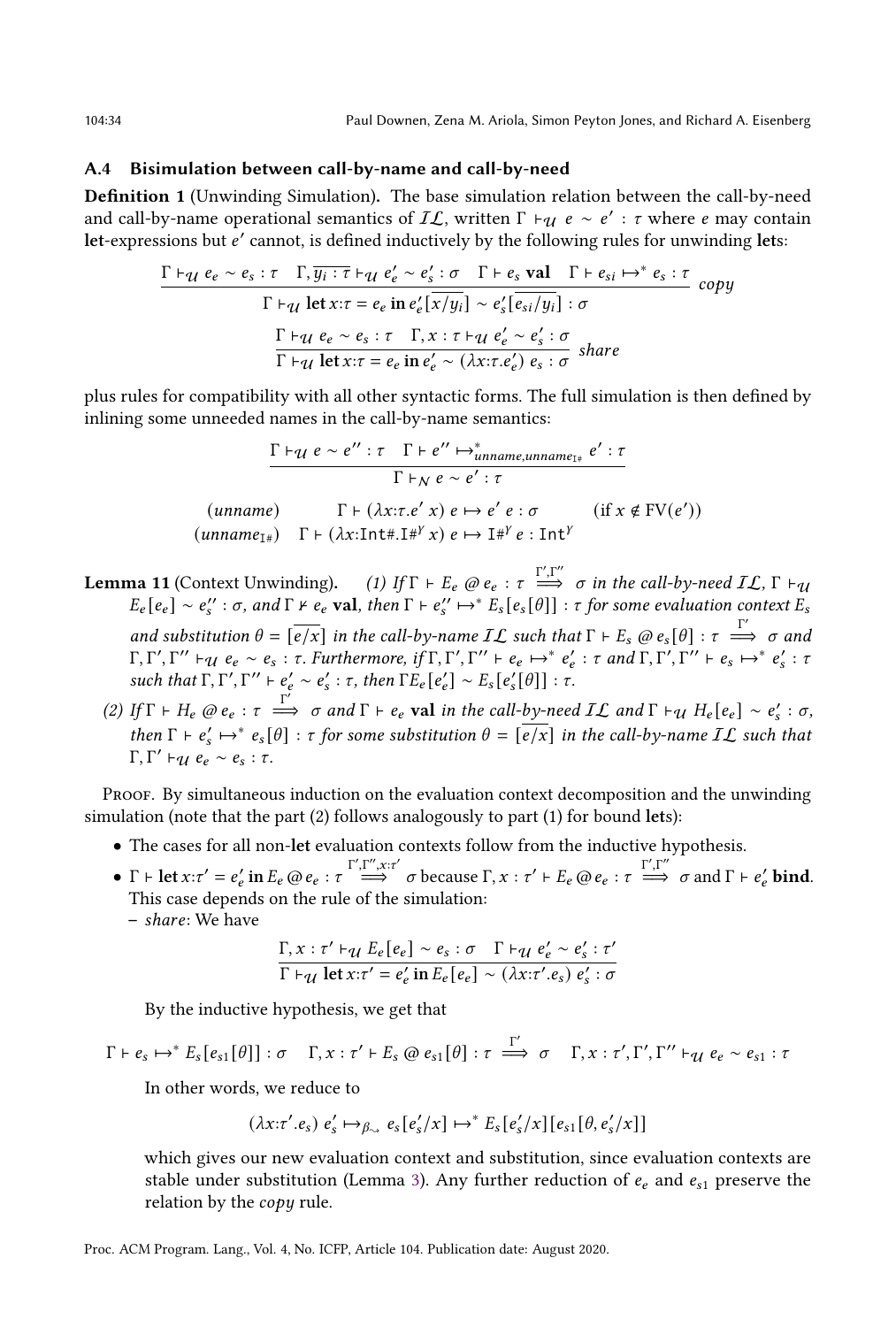Kinds Are Calling Conventions **104:35** and the United States of the United States 104:35

– copy: We have  $E_{e0} [e_{e0}] [\overline{x/y_i}] = E_e [e_e]$  such that  $\Gamma, \overline{y_i : \tau'} \vdash_{\mathcal{U}} E_{e0}[e_{e0}] \sim e_s : \sigma \quad \Gamma \vdash_{\mathcal{U}} e'_e \sim e'_s : \tau' \quad \Gamma \vdash e'_{si} \mapsto e'_s : \tau'$ 

$$
\Gamma \vdash_{\mathcal{U}} \text{let } x{:}\tau' = e'_e \text{ in } E_{e0} \big[e_{e0}\big] \big[\overline{x/y_i}\big] \sim e_s \big[\overline{e'_{si}/y_i}\big] : \sigma
$$

By the inductive hypothesis, we get that

$$
\Gamma, \overline{y_i : \tau'} \vdash e_s \mapsto^* E_{s0}[e_{s0}[\theta]] : \sigma \quad \Gamma, \overline{y_i : \tau'} \vdash E_{s0} \text{ @ } e_{s0}[\theta] : \tau \xrightarrow{\Gamma'} \sigma \quad \Gamma, \overline{y_i : \tau'} \vdash e_{e0} \sim e_{s0} : \sigma
$$
\nIn other words, by stability of call-by-name reduction under substitution (Lemma 3), we reduce to  $e_s[\overline{e'_{s1}}/y_i] \mapsto^* E_{s0}[e_{s0}[\theta, \overline{e'_{s1}}/y_i]]$ . Any further reduction of  $e_e$  and  $e_{s0}$  preserve the relation by the *copy* rule.

•  $\Gamma$  + let  $x: \tau' = E_e$  in  $e'_e \ @\ e_e : \tau \implies \sigma$  because  $\Gamma$  +  $E_e \ @\ e_e : \tau \implies \tau'$  and  $\Gamma$  +  $\tau'$  : TYPE  $\rho$  Eval<sup>U</sup>. Only the *share* rule applies, so we have that

$$
\frac{\Gamma, x : \tau' \vdash_{\mathcal{U}} e'_e \sim e'_s : \sigma \quad \Gamma \vdash_{\mathcal{U}} E_e[e_e] \sim e_s : \tau'}{\Gamma \vdash_{\mathcal{U}} \text{let } x : \tau' = E_e[e_e] \text{ in } e'_e \sim (\lambda x : \tau'. e'_s) e_s : \sigma}
$$

By the inductive hypothesis, we get that

$$
\Gamma \vdash e_s \mapsto^* E_{s0}[e_{s0}[\theta]] : \tau' \qquad \Gamma \vdash E_{s0} \otimes e_{s0}[\theta] : \tau \stackrel{\Gamma'}{\Longrightarrow} \sigma \qquad \Gamma, \Gamma', \Gamma'' \vdash_{\mathcal{U}} e_e \sim e_{s0} : \tau
$$

In other words, we reduce to  $(\lambda x:\tau'.e'_s) \ e_s \mapsto^* (\lambda x:\tau'.e'_s) \ E_{s0}[\![e_{s0}[\![\theta]\!]].$  Any further reduction of  $e_e$  and  $e_{s0}$  preserve the relation by the *share* rule.

•  $\Gamma$  + let  $x:\tau' = E_{e2}$  in  $E_{e1}[x] \omega e_e : \tau \stackrel{\Gamma_2,\Gamma''}{\implies} \sigma$  because  $\Gamma \vdash E_{2e} \omega e_e : \tau \stackrel{\Gamma_2,\Gamma''}{\implies} \tau'$  and  $\Gamma \vdash E_{1e} \omega x$ :  $\tau' \stackrel{\Gamma_2,\Gamma'',x:\tau'}{\Longrightarrow} \sigma$  and  $\Gamma \vdash \tau'$ : TYPE  $\rho$  Eval[L]. This case depends on the rule of the simulation: - share: We have

$$
\frac{\Gamma, x : \tau' \vdash_{\mathcal{U}} E_{e1}[x] \sim e_s : \sigma \quad \Gamma \vdash_{\mathcal{U}} E_{e2}[e_e] \sim e'_s : \tau'}{\Gamma \vdash_{\mathcal{U}} \text{let } x : \tau' = E_{e2}[e_e] \text{ in } E_{e1}[x] \sim (\lambda x : \tau'.e_s)e'_s : \sigma}
$$

By the inductive hypothesis, we get that

$$
\Gamma, x : \tau' \vdash e_s \mapsto^* E_{s1}[e_{s1}[\theta]] : \sigma
$$
\n
$$
\Gamma \vdash e'_s \mapsto^* E_{s2}[e''_s[\theta]] : \tau'
$$
\n
$$
\Gamma, x : \tau' \vdash E_{s1} \text{ @ } e_{s1}[\theta] : \tau' \implies \sigma
$$
\n
$$
\Gamma \vdash E_{s2} \text{ @ } e''_s[\theta] : \tau \implies \tau'
$$
\n
$$
\Gamma, \Gamma_2 \vdash u \ e_e \sim e''_s' : \tau
$$

It follows that  $e_{s1}$  must be x and  $x \notin \text{dom}(\theta)$ , so because reduction is stable under substitution (Lemma [3\)](#page-30-2) we reduce to

$$
(\lambda x{:}\tau'.e_s)e_s' \mapsto_{\beta_{\sim}} e_s[e_s'/x] \mapsto^* E_{s1}[e_s'] \mapsto^* E_{s1}[E_{s2}[e_s'']]
$$

Any further reduction of  $e_e$  and  $e''_s$  preserve the relation by the  $copy$  rule, notably expanding the other instances of  $e'_{s}$ .

- *copy*: We have 
$$
E'_{e1}[\overline{x/y_i}] = E_{e1}
$$
 and (without loss of generality)  $x \notin FV(E_{e1})$  such that

$$
\frac{\Gamma, x : \tau', \overline{y_i : \tau'} \vdash_{\mathcal{U}} E_{e1}[x] \sim e_s : \sigma \quad \Gamma \vdash_{\mathcal{U}} E_{e2}[e_e] \sim e'_s : \tau' \quad \Gamma \vdash e'_{si} \mapsto^* e'_s : \tau'}{\Gamma \vdash_{\mathcal{U}} \text{let } x : \tau' = E_{e2}[e_e] \text{ in } E_{e1}[x] \sim e_s[e'_{s0}/x, \overline{e'_{si}/y_i}] : \sigma}
$$

By the inductive hypothesis, we get that

$$
\Gamma, x : \tau', \overline{y_i : \tau'} \vdash e_s \mapsto^* E_{s1}[e_{s1}[\theta]] : \sigma
$$
\n
$$
\Gamma \vdash e'_s \mapsto^* E_{s2}[e''_s[\theta]] : \tau'
$$
\n
$$
\Gamma, x : \tau', \overline{y_i : \tau'} \vdash E_{s1} \text{ @ } e_{s1}[\theta] : \tau' \implies \sigma
$$
\n
$$
\Gamma \vdash E_{s2} \text{ @ } e''_s[\theta] : \tau \implies \tau'
$$
\n
$$
\Gamma, \Gamma_2 \vdash \tau \vdash e'_s \sim e''_s : \tau
$$
\n
$$
\Gamma, \Gamma_2 \vdash \tau \vdash e'_s \sim e''_s : \tau
$$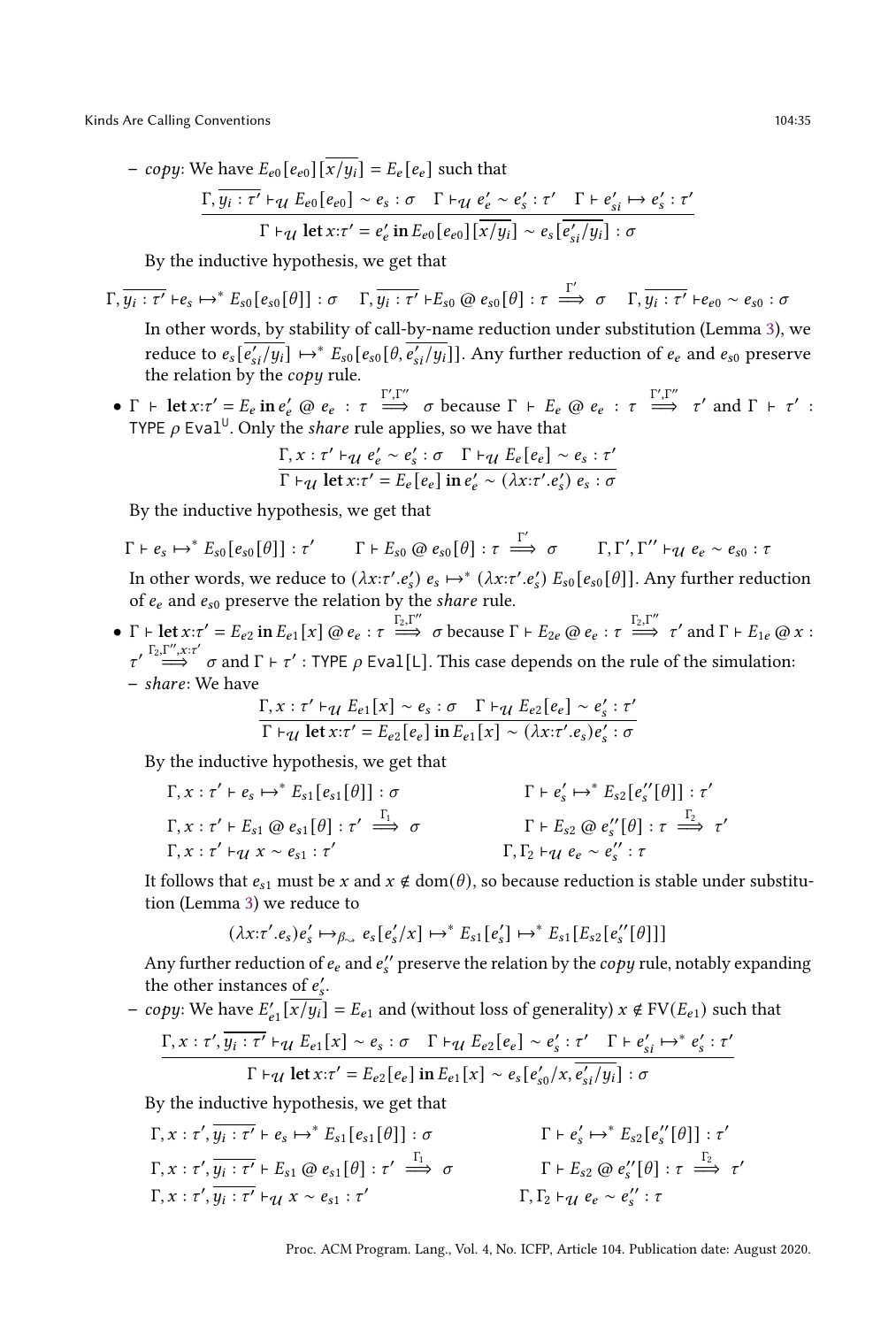□

It follows that  $e_{s1}$  must be x and  $x \notin \text{dom}(\theta)$ , so we reduce to

$$
e_s[e_{s0}/x, \overline{e'_{s1}/y_i}] \mapsto^* E_{s1}[e_{s0}] \mapsto^* E_{s1}[e'_{s}] \mapsto^* E_{s1}[E_{s2}[e''_{s}[\theta]]]
$$

Any further reduction of  $e_e$  and  $e''_s$  preserve the relation by the  $copy$  rule, further expanding the other instances of  $e'_{s}$ .

<span id="page-35-0"></span>**Lemma 12** (Finality Simulation). If  $\Gamma \vdash q$  Fin ~  $e : \tau$  then  $e \in Final$ , and if  $\Gamma \vdash q$   $e \sim Fin : \tau$  then  $e \in Final$ . Likewise, if  $\Gamma \vdash_N Fin \sim e : \tau$  then  $\Gamma \vdash e \mapsto^* Fin' : \tau$ , and if  $\Gamma \vdash_N e \sim Fin : \tau$  then  $e \in Final$ .

Proof. The first part about  $U$  follows immediately from Lemma [11](#page-33-0) and the fact that final expressions are closed under substitution. The second part about  $\mathcal U$  follows by induction on the simulation relation. The remaining statement about  $N$  follows by the reductions of the simulation, which are all instances of  $\beta_{\infty}$ .

<span id="page-35-1"></span>**Lemma 13** (Forward Simulation). If  $\Gamma \vdash_N e_1 \sim e_2 : \tau$  and  $\Gamma \vdash e_1 \mapsto e'_1 : \tau$  by the call-by-need semantics then  $\Gamma \vdash e_2 \mapsto^* e_2' : \tau$  by the call-by-name semantics.

Proof. First consider the cases where an operational step is applied directly to  $e_1$  (i.e., not ). These cases are as follows:

- $\beta_{\sim}$ ,  $\beta_{\rm V}$ ,  $\beta_{\rm \{1\}}$ , and  $\beta_{\rm Int}$  in call-by-need follow the rule of the same name in call-by-name.
- rename is either immediate (due to an application of  $copy$ ) or follows by  $\beta_{\sim}$  (due to an application of share).
- name<sub>I#</sub> and name follow from the *share* unwinding rules followed by a step of unname<sub>I#</sub> or unname, respectively.
- look and comm follow immediately when the let is simulated by  $\langle opy,$  and follows by  $\beta_{\sim}$ when simulated by share or name.

compat, follows by Lemma [11](#page-33-0) and the fact that reductions are stable under substitution (Lemma [3\)](#page-30-2). In more detail, suppose that

$$
\frac{\Gamma \vdash E_e \oslash e_e : \tau \stackrel{\Gamma'}{\implies} \sigma \quad \Gamma, \Gamma' \vdash e_e \mapsto e'_e : \tau}{\Gamma \vdash E_e[e_e] \mapsto E_e[e'_e] : \sigma}
$$

Then we know that, given any  $\Gamma \vdash_N E_e[e_e] \sim e_s : \sigma$ , we have  $\Gamma \vdash e_s \mapsto^* E_{s1}[e_{s1}[\theta]] \mapsto^*$  $E_{s1}[e'_{s1}[\theta]] : \sigma$  such that  $\Gamma \vdash_{\mathcal{N}} E_e[e'_e] \sim E_{s1}[e'_{s1}]$  $[\theta]$ .

**Lemma 14** (Context Rewinding). If  $\Gamma \vdash E_s$  @  $e_s : \tau \stackrel{\Gamma'}{\Longrightarrow} \sigma$  in the call-by-name IL and  $\Gamma \vdash_{\mathcal{U}} e_e' \sim$  $E_s[e_s] : \sigma$ , then

PROOF. By induction on the unwinding relation first, then on the decomposition of evaluation contexts.

- The cases for compatibility of unwinding with non-let syntax all follow by the inductive hypothesis.
- share: Where

$$
\frac{\Gamma \vdash_{\mathcal{U}} e_e \sim e_s : \tau' \quad \Gamma, x : \tau' \vdash_{\mathcal{U}} = e'_e \sim e'_s : \sigma}{\Gamma \vdash_{\mathcal{U}} \text{let } x : \tau' = e'_e \text{ in } e_e \sim (\lambda x : \tau' e_s) e'_s : \sigma}
$$

The only possible decompositions of  $(\lambda x:\tau' e_s) e'_s$  into an evaluation context is the empty context (for which the result follows immediately), or else ( $\lambda x : \tau' e_s$ )  $E_s$  when  $\Gamma \vdash \tau :$  TYPE  $\rho$  Eval  $^{\textsf{U}}$ (for which the result follows from the inductive hypothesis).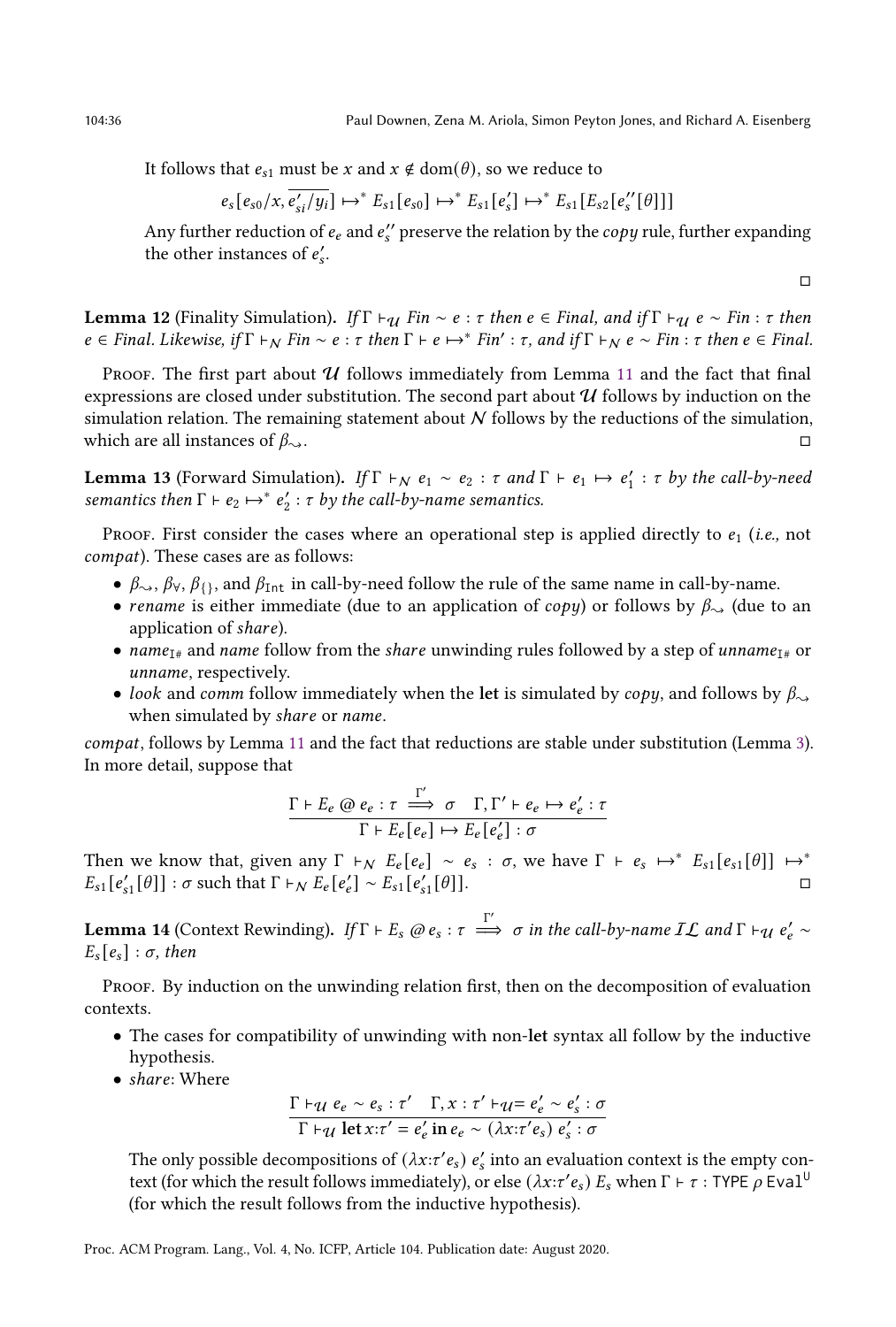Kinds Are Calling Conventions **104:37** Section 104:37

 $\bullet$  copy: Where

$$
\frac{\Gamma \vdash_{\mathcal{U}} e'_e \sim e'_s : \tau' \quad \Gamma, \overline{y_i : \tau'} \vdash_{\mathcal{U}} e_e \sim e_s : \sigma \quad \Gamma \vdash e'_s \text{ val} \quad \Gamma \vdash e'_{si} \mapsto^* e'_s : \tau}{\Gamma \vdash_{\mathcal{U}} \text{let } x : \tau' = e'_e \text{ in } e_e \left[ \overline{x/y_i} \right] \sim e_s \left[ \overline{e'_{si}}/y_i \right] : \sigma} \quad copy
$$

There are two possibilities for the decomposition of  $e_s[\overline{e_{si}'/y_i}]$  into an evaluation context surrounding a sub-expression (let  $\theta = [e'_{s0}/y_0, \theta']$  and  $\theta' = [e'_{s1}/y_1, \dots]$ ):

- Commutation  $e_s[\theta] = E_{s1}[\theta][e_{s1}[\theta]] = E_{s1}[e_{s1}][\theta]$  where the substitution does not interact with decomposition. In this case, we also have that  $\Gamma$ ,  $\overline{y_i : \tau'} \vdash E_{s1} \omega e_{s1} : \tau \stackrel{\Gamma'}{\Longrightarrow} \sigma$  before substitution, and so the result follows from the inductive hypothesis.
- Interference  $e_s[\theta] = E_{s1}[\theta][E_{s2}[\theta][e_{s2}[\theta]]] = E_{s1}[y_0][E_{s2}[e_{s2}]/y_0, \theta']$  where the substitution lands in the middle of an evaluation context (without loss of generality, assume this is the only free appearance of  $y_0$ ) and that substituted expression is further decomposed. In this case, the evaluation context is composed of  $E_s = E_{s1}[E_{s2}]$  which includes part of an expression in the substitution  $\theta$ . In other words, we have

$$
e_s[\theta] = E_{s1}[\theta'] [e'_{s0}] = E_{s1}[\theta'] [E_{s2}[e_{s2}]] \mapsto^* E_{s1}[\theta'] [e'_{s}]
$$

where we know already that  $\Gamma \vdash_{\mathcal{U}} e'_e \sim e'_s : \tau'.$ 

<span id="page-36-0"></span>**Lemma 15** (Backward Simulation). If  $\Gamma \vdash_N e_1 \sim e_2 : \tau$  and  $\Gamma \vdash e_2 \mapsto e'_2 : \tau$  by the call-by-name semantics then  $\Gamma \vdash e_1 \mapsto^* e'_1 : \tau$  by the call-by-need semantics such that  $\Gamma_N \vdash e'_1 \sim e'_2 : \tau$ .

Proof. Note that any unnaming expansions are either  $\beta_{\sim}$  redexes, or preserve the target of the evaluation context (in the case of a strict Eval<sup>U</sup> application), but these must be done first. Assuming there are additional reductions afterward, we can proceed by induction on the derivation the number of reduction steps in Γ ⊦  $e_2 \mapsto e'_2$  : τ first and the underlying unwinding Γ ⊦ $u$   $e_1 \sim e_2$  : τ first then. In the cases for compatibility of unwinding, we either reduce a sub-expression, which follows by induction, or the top-level expression itself. The latter cases may be:

- $\beta_{\gamma}, \beta_{\{\}}$ , and  $\beta_{\text{Int}}$  all follow by the inductive hypothesis by applying the call-by-need rule of the same name, using Lemma [12](#page-35-0) to ensure the body of the Λ-abstraction is still final in the case of  $\beta_{\gamma}$ . Note that it is possible that a redex of the form  $F[e]$  (where  $e$  fin) might have a let inserted in between the frame context and the final expression as  $F[B[e]]$ . In this case, an additional *comm* reduction is required.
- $\beta_{\sim}$ : note that in call-by-need we have

$$
\Gamma \vdash (\lambda x{:}\tau.e_e) e'_e \mapsto_{name} \text{let } x{:}\tau. = e'_e \text{ in } (\lambda x{:}\tau.e_e) x \mapsto_{\beta_{\sim}} \text{let } x{:}\tau. = e'_e \text{ in } e_e : \sigma
$$

such that the *copy* rule relates this to the call-by-name  $\beta_{\sim}$  reduct like so

$$
\frac{\Gamma \vdash_{\mathcal{U}} e'_e \sim e'_s : \tau \quad \Gamma, x : \tau \vdash_{\mathcal{U}} e_e \sim e_s : \sigma}{\Gamma \vdash_{\mathcal{U}} \text{let } x : \tau \ldots = e'_e \text{ in } e_e \sim e_s \left[ e'_s / x \right]} \text{ copy}
$$

This reduction is still possible if an additional let-binding is inserted in the middle of the  $\beta_{\rm V}$ redex, pushing the application to the argument  $a$  inside via  $comm$ .

Finally, we have the cases for unwinding a let-expression, which are as follows:

• share: Where

$$
\frac{\Gamma \vdash_{\mathcal{U}} e_e \sim e_s : \tau' \quad \Gamma, x : \tau' \vdash_{\mathcal{U}} = e'_e \sim e'_s : \sigma}{\Gamma \vdash_{\mathcal{U}} \text{let } x : \tau' = e'_e \text{ in } e_e \sim (\lambda x : \tau' e_s) e'_s : \sigma} \text{ share}
$$

The only possible decompositions of  $(\lambda x{:}t' e_s) e'_s$  into an evaluation context are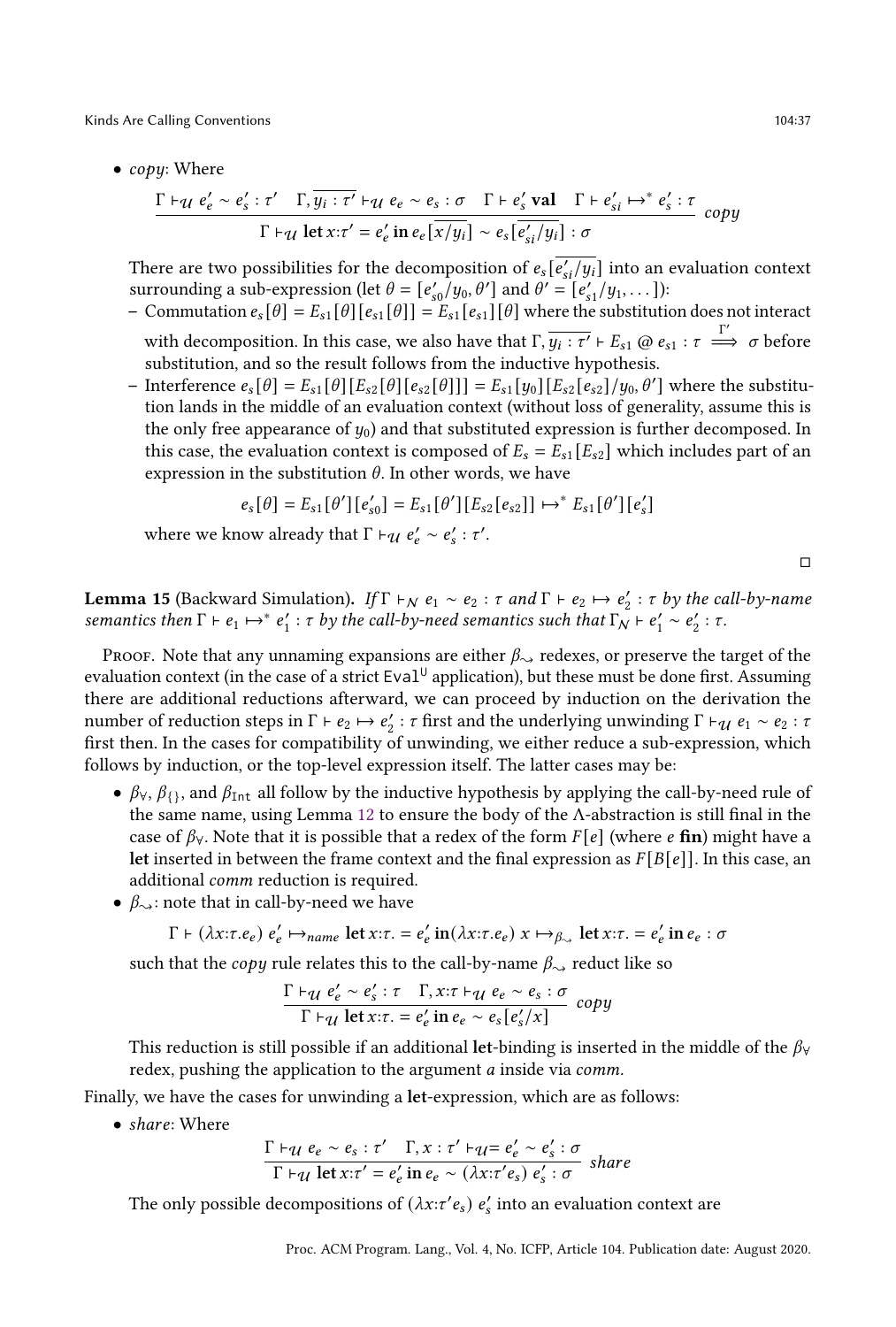- the empty context, for which the only possible reduction is  $\beta_{\sim}$ , whose reduct is related to the original expression by  $\omega \rho y$  instead, or
- else ( $\lambda x : t' e_s$ )  $E_s$  when Γ ⊦ τ : TYPE  $\rho$  Eval<sup>U</sup>, for which the result follows from the inductive hypothesis.
- $\bullet$  copy: Where

$$
\frac{\Gamma \vdash_{\mathcal{U}} e'_e \sim e'_s : \tau' \quad \Gamma, \overline{y_i : \tau'} \vdash_{\mathcal{U}} e_e \sim e_s : \sigma \quad \Gamma \vdash e'_s \text{ val} \quad \Gamma \vdash e'_{si} \mapsto^* e'_s : \tau}{\Gamma \vdash_{\mathcal{U}} \text{let } x : \tau' = e'_e \text{ in } e_e \left[ \overline{x/y_i} \right] \sim e_s \left[ \overline{e'_{si}}/y_i \right] : \sigma}
$$
 copy

There are two possibilities for the decomposition of  $e_s[\overline{e_{si}'/y_i}]$  into an evaluation context surrounding a sub-expression (let  $\theta = [e'_{s0}/y_0, \theta']$  and  $\theta' = [e'_{s1}/y_1, \dots]$ ):

- Commutation  $e_s[\theta] = E_{s1}[\theta][e_{s1}[\theta]] = E_{s1}[e_{s1}][\theta]$  where the substitution does not interact with decomposition. In this case, we also have that  $\Gamma$ ,  $\overline{y_i : \tau'} \vdash E_{s1} \omega e_{s1} : \tau \stackrel{\Gamma'}{\Longrightarrow} \sigma$  before substitution, and so the result follows from the inductive hypothesis.
- Interference  $e_s[\theta] = E_{s1}[\theta][E_{s2}[\theta][e_{s2}[\theta]]] = E_{s1}[y_0][E_{s2}[e_{s2}]/y_0, \theta']$  where the substitution lands in the middle of an evaluation context (without loss of generality, assume this is the only free appearance of  $y_0$ ) and that substituted expression is further decomposed. In this case, the evaluation context is composed of  $E_s = E_{s1}[E_{s2}]$  which includes part of an expression in the substitution  $\theta$ . In other words, we have

$$
e_s[\theta] = E_{s1}[\theta'] [e'_{s0}] = E_{s1}[\theta'] [E_{s2}[e_{s2}]] \mapsto^* E_{s1}[\theta'] [e'_{s}]
$$

where we know already that  $\Gamma \vdash_{\mathcal{U}} e'_e \sim e'_s : \tau'.$  Therefore, the reduction in call-by-name is either catching up to  $\langle copy, or if there are any steps remaining afterwards, the result follows$ by the inductive hypothesis. □

#### A.5 Correspondence to the equational theory

Here we show the correspondence between the equational theory (given in Section [4.9\)](#page-16-0) and the call-by-name operational semantics for  $I\mathcal{L}$  (given in Appendix [A.2\)](#page-29-0). Note that, crucially, the correspondence will hold specifically for expressions of final answer types  $\tau_{fin}$ :

$$
\tau_{fin}, \sigma_{fin} ::= \text{Int#} | \text{Int*}
$$

This restriction prevents the  $\eta_{\sim}$  and  $\eta_{\{}\}$  rules from exposing any underlying computation that needs to be evaluated, and thus, they are unnecessary for evaluating the final answer.

<span id="page-37-1"></span>**Theorem 5.** If  $\Gamma \vdash e \mapsto^* e' : \tau \text{ then } \Gamma \vdash e = e' : \tau.$ 

PROOF. Each call-by-name operational step is an instance of an equational axiom of  $\mathcal{IL}$ .  $\square$ 

For the other direction, we can show via confluence and standardization. First, let reduction relation

$$
\Gamma \vdash e \rightarrow e' : \tau
$$

be defined as the generalization of the call-by-name operational semantics in Appendix [A.2](#page-29-0) so that compatibility (*compat*) applies to *any* context, as well as the generalization of the  $\beta_{\rm V}$  rule to the left-to-right reading of  $\beta_{\forall}$  rule in Fig. [4.](#page-16-1) In other words,  $\beta_{\forall}$  applies to any polymorphic instantiation  $(\Lambda \chi \cdot e)$   $\phi$ , not just ones where the body *e* is final. Note that the reflexive-transitive-symmetric closure of this reduction theory the same as the equational theory presented in Fig. [4,](#page-16-1) even though the  $\beta_{\sim}$  rule only applies to values of kind Eval<sup>U</sup> rather than answers. That's because all answers evaluate to values, anyway.

**Lemma 16** (Answer Value). If  $\Gamma \vdash A : \tau$  then  $\Gamma \vdash A \mapsto V : \tau$ .

<span id="page-37-0"></span>Proc. ACM Program. Lang., Vol. 4, No. ICFP, Article 104. Publication date: August 2020.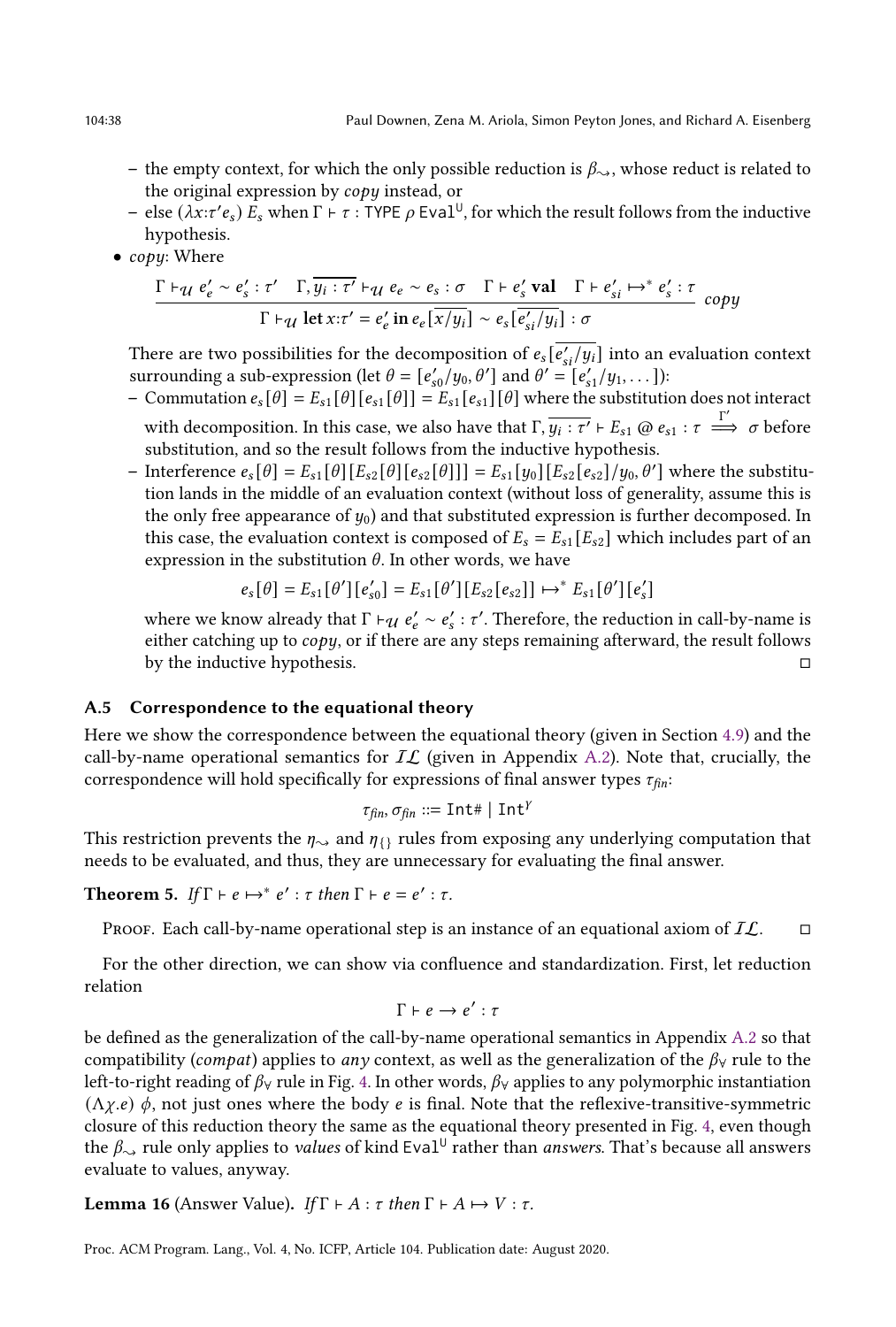Kinds Are Calling Conventions **104:39** Nicolas Are Calling Conventions **104:39** Nicolas Are Calling Conventions

**Theorem 6** (Confluence). If  $\Gamma \vdash e \rightarrow^* e_1 : \tau$  and  $\Gamma \vdash e \rightarrow^* e_2 : \tau$  then  $\Gamma \vdash e_1 \rightarrow^* e' : \tau$  and  $\Gamma \vdash e_2 \rightarrow^* e' : \tau \text{ for some } e'.$ 

Proof. The only critical pairs in the reduction rules are between matching  $\beta$  and  $\eta$  rules, which join together immediately (in zero steps). As such, the reduction theory forms a combinatorial, orthogonal rewrite system. □

<span id="page-38-4"></span>Corollary 3 (Church-Rosser).  $\Gamma \vdash e = e' : \tau \text{ if and only if } \Gamma \vdash e \rightarrow^* e'' \leftarrow^* e' : \tau.$ 

Proof. Follows from Theorem [6.](#page-37-0) □

**Definition 2** (Internal Reduction). An *internal reduction*, written  $\Gamma \vdash e \rightarrow e' : \tau$ , is any reduction  $\Gamma \vdash e \rightarrow e' : \tau$  such that  $\Gamma \vdash e \not\mapsto e' : \tau$ .

Internal reductions (that is, ones that differ from the next operational step) are useful because they are never needed to convert expressions into final ones.

<span id="page-38-1"></span>Lemma 17 (Final Stability).

(1) If  $\Gamma \vdash e \to e' : \tau$ , then  $e \in Final$  if and only if  $e' \in Final$ , and  $\Gamma \vdash e$  val if and only if  $\Gamma \vdash e'$  val. (2) If  $\Gamma \vdash e \rightarrow e' : \tau_{fin}$ , then  $e' \in Final$  whenever  $e \in Final$ , and  $\Gamma \vdash e'$  val whenever  $\Gamma \vdash e$  val.

Proof. By induction on the syntax of final expressions and derivation of **val**, then cases on the possible internal reductions. Note that the restriction on the type in the second part prevents an  $\eta_{\sim}$  or  $\eta_{\Omega}$  reduction from exposing a non-final expression. □

**Definition 3** (Parallel Reduction). The *parallel reduction relation*, written  $\Gamma \vdash e \implies e' : \tau$ , is given by the restriction on  $\Gamma \vdash e \rightarrow^* e' : \tau$  to only non-overlapping redexes that are all present originally in e. The internal parallel reduction relation, written  $\Gamma \vdash e \Rightarrow e' : \tau$ , is the restriction of parallel reduction to only internal reductions.

Parallel reduction is interesting because, unlike an ordinary single reduction step, it commutes with substitution in one parallel step:

<span id="page-38-0"></span>Lemma 18 (Parallel Substitution).

If  $\Gamma$ ,  $x : \tau \vdash e : \sigma$  and  $\Gamma \vdash e' \Rightarrow e'' : \tau$  then  $\Gamma \vdash e[e'/x] \Rightarrow e[e''/x] : \sigma$ .

PROOF. By induction on the derivation of  $\Gamma, x : \tau \vdash e : \sigma$ .

<span id="page-38-2"></span>**Lemma 19** (Internal Decomposition). If  $\Gamma \vdash e \Rightarrow E_2[e_2] : \sigma_{\text{fin}}$  and  $\Gamma \vdash E_2 \text{ @ } e_2 : \tau \stackrel{\Gamma'}{\Longrightarrow} \sigma_{\text{fin}}$  then there is an  $E_1$  and  $\theta = [\overline{\phi}/\overline{\chi}]$  and  $\tau'$  such that

- $e =_{\alpha} E_1[e_1]$  and  $\Gamma \vdash E_1 \oslash e_1 : \tau' \stackrel{\Gamma', \overline{\chi}}{\Longrightarrow} \sigma_{fin}$ , •  $e_2 =_{\alpha} e_2 [\theta]$  and  $\Gamma, \Gamma', \chi \vdash e_1 \Rightarrow e_2 : \tau$ , and
- $\Gamma \vdash E[e_3] \Rightarrow E'[e_3[\theta]] : \sigma_{fin}$  for any  $\Gamma, \Gamma', \overline{\chi} \vdash e_3 : \tau$ .

PROOF. By induction on the syntax of evaluation contexts, and inversion on the possible internal reductions. The substitutions  $\theta$  are possible due to internal applications of  $\beta_{\rm V}$  to an abstraction  $\Lambda \chi$ .e with  $e$  not final. Note that the restriction on the final answer type required to prevent an internal  $\eta_{\sim}$  or  $\eta_{\Omega}$  reduction from exposing a deeper evaluation context inside the body of a Λ-abstraction or closure. As such, each application of these two  $\eta$  rules must either occur outside the eye of the evaluation context, or inside a  $\beta_{\gamma}$  or  $\beta_{\{1\}}$  redex. In the latter case, such  $\eta$  reductions mimic  $\beta$ operational steps, therefore making them non-internal and ruling them out. □

<span id="page-38-3"></span>**Lemma 20** (Standard Preponement). If  $\Gamma \vdash e \Rightarrow e_1 \mapsto^* e' : \tau_{fin}$  then  $\Gamma \vdash e \mapsto^* e_2 \Rightarrow e' : \tau_{fin}$ .

$$
\Box
$$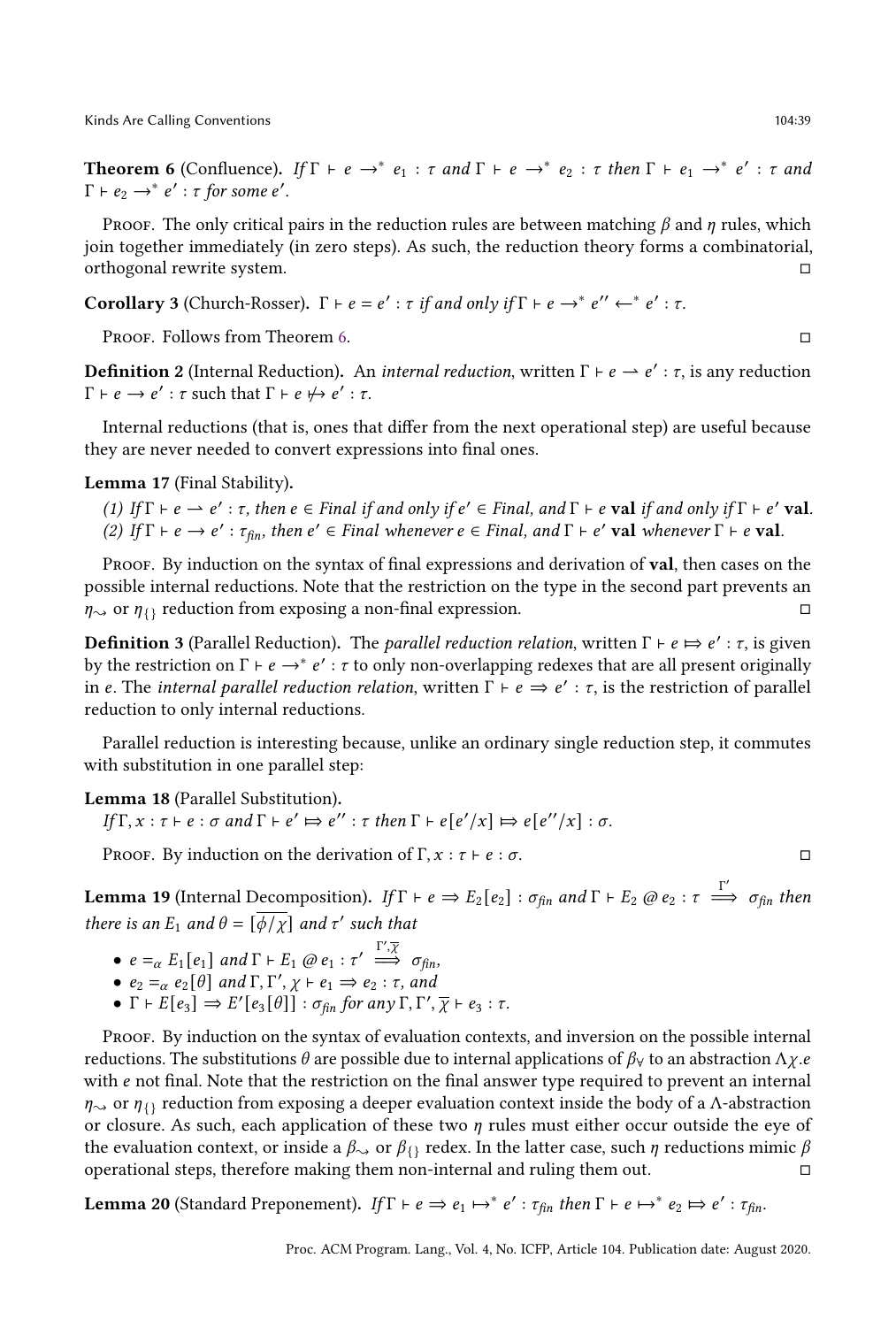PROOF. First, we show the case for a single step: If  $\Gamma \vdash e \Rightarrow e_1 \mapsto e' : \tau$  then  $\Gamma \vdash e \mapsto^* e_2 \mapsto e' : \tau$ for some  $e_2$ . The cases for applying an operational step directly to an expression are as follow from Lemma [18.](#page-38-0) For example, the  $\beta_{\sim}$  step is as follows: assume that

$$
\Gamma \vdash (\lambda x{:}\tau.e_1) e_2 \Rightarrow (\lambda x{:}\tau.e'_1) e'_2 \mapsto_{\beta_{\sim}} e'_1[e'_2/x] : \sigma
$$

because  $\Gamma, x : \tau \vdash e_1 \mapsto e'_1 : \sigma$  and  $\Gamma \vdash e_2 \mapsto e'_2 : \tau$  and  $\Gamma \vdash e'_2$  val. Note that  $\Gamma \vdash e_2$  val due to Lemma [17,](#page-38-1) so we can do the  $\beta_{\sim}$  step first, like so:

$$
\Gamma \vdash (\lambda x{:}\tau.e_1) e_2 \mapsto_{\beta \sim} e_1[e_2/x] \Rightarrow e'_1[e'_2/x]
$$

The other cases are similar. Compatibility of an operational steps inside an evaluation context follows from induction on the derivation and Lemma [19.](#page-38-2) Notably, if we have

$$
\frac{\Gamma \vdash E_2 \oslash e_2 : \sigma \stackrel{\Gamma'}{\Longrightarrow} \tau_{fin} \Gamma, \Gamma' \vdash e_2 \mapsto e'_2 : \sigma}{\Gamma \vdash e \Rightarrow E_2[e_2] \mapsto E_2[e'_2] : \tau_{fin}}
$$

Lemmas [3](#page-30-2) and [19](#page-38-2) ensure there is an  $E_1$ ,  $e_1$ , and  $\theta = [\overline{\phi}/\overline{\chi}]$  such that the beginning  $e =_{\alpha} E_1[e_1]$ , the reduced  $e_2 =_{\alpha} e_3 [\theta]$ , and:

$$
\Gamma, \Gamma', \overline{\chi} \vdash e_1 \Rightarrow e_3 \mapsto e_3' : \tau_{fin} \qquad \Gamma, \Gamma \vdash e_1[\theta] \Rightarrow e_2 \mapsto e_3'[\theta] : \tau_{fin}
$$

meaning that  $e'_2 =_\alpha e'_3[\theta]$  by Corollary [1.](#page-30-3) Therefore, from the inductive hypothesis and compatibility:

$$
\Gamma, \Gamma \vdash e_1 \mapsto^* e_4 \mapsto e_3' : \tau_{fin} \qquad \Gamma \vdash E_1[e_1] \mapsto^* E_1[e_4] \mapsto E_2[e_3'[\theta]] =_{\alpha} E_2[e_2'] : \tau_{fin}
$$

Finally, the case for multiple steps of the operational semantics follows from the single-step case by induction on the transitive closure of the stepping relation. □

<span id="page-39-0"></span>**Lemma 21** (Internal Postponement). If  $\Gamma \vdash e \rightharpoonup^* e_1 \mapsto^* e' : \tau_{fin}$  then  $\Gamma \vdash e \mapsto^* e_2 \rightharpoonup^* e' : \tau_{fin}$ .

Proof. Note that  $\rightarrow^*$  and  $\Rightarrow^*$  are the same relation, so the theorem is equivalent to: If  $\Gamma \vdash e \Rightarrow^*$  $e_1 \mapsto^* e' : \tau_{fin}$  then  $\Gamma \vdash e \mapsto^* e_2 \Rightarrow^* e' : \tau_{fin}$ . This follows from Lemma [20](#page-38-3) by induction on the reflexive-transitive closure of  $\Rightarrow^*$ . . □

<span id="page-39-1"></span>**Lemma 22** (Standard Order). If  $\Gamma \vdash e \rightarrow^* e' : \tau_{fin}$  then  $\Gamma \vdash e \mapsto^* e'' \rightharpoonup^* e' : \tau_{fin}$ 

PROOF. Every reduction sequence corresponds to alternations between operational steps and internal reductions:

 $e_1 \rightarrow^* e_n$  iff  $e_1 \rightarrow^* e_1 \mapsto^* \cdots \rightarrow^* e_{n-1} \mapsto^* e_n$ 

Therefore, by induction on the number of these alternations, we can reorder all the operational steps to come first with Lemma [21.](#page-39-0) □

<span id="page-39-2"></span>**Theorem 7** (Standardization). If  $\Gamma \vdash e \to^* \text{Fin} : \tau_{\text{fin}}$  then there is a  $\Gamma \vdash \text{Fin}' \to^* \text{Fin} : \tau_{\text{fin}}$  such that  $\Gamma \vdash e \mapsto^* \textit{Fin}' : \tau_{\textit{fin}}$ .

PROOF. From Lemma [22,](#page-39-1) we know that  $\Gamma \vdash e \mapsto^* e' \rightharpoonup^* Fin : \tau$  for some  $e'$ , and from Lemma [17](#page-38-1)  $e'$  must be final.

<span id="page-39-3"></span>**Corollary 4.** If  $\Gamma \vdash e = \text{Fin} : \tau_{\text{fin}}$  then  $\Gamma \vdash e \mapsto^* \text{Fin}' : \tau_{\text{fin}}$  such that  $\Gamma \vdash \text{Fin}' = \text{Fin} : \tau_{\text{fin}}$ .

Proof. From Corollary [3](#page-38-4) we know that  $\Gamma \vdash e \rightarrow^* \text{Fin}' \leftarrow^* \text{Fin} : \tau_{\text{fin}}$ , and from Theorem [7](#page-39-2) we know that  $\Gamma \vdash e \mapsto^* \text{Fin}' \rightarrow^* \text{Fin}' \leftarrow^* \text{Fin} : \tau_{\text{fin}}$ 

## CORRECTNESS OF IL-TO-ML COMPILATION

In this section, assume the use of black holes to mask forced thunks:

(Force)  $\langle x_{\text{PtrR}} | K | [x := \text{memo } e] H \rangle \mapsto \langle e | \text{set } x ; K | [x := \bullet] H \rangle$  $(Memo)$   $\langle R | set x; K | [x := \bullet] H \rangle \mapsto \langle R | K | [x := R] H \rangle$ 

Proc. ACM Program. Lang., Vol. 4, No. ICFP, Article 104. Publication date: August 2020.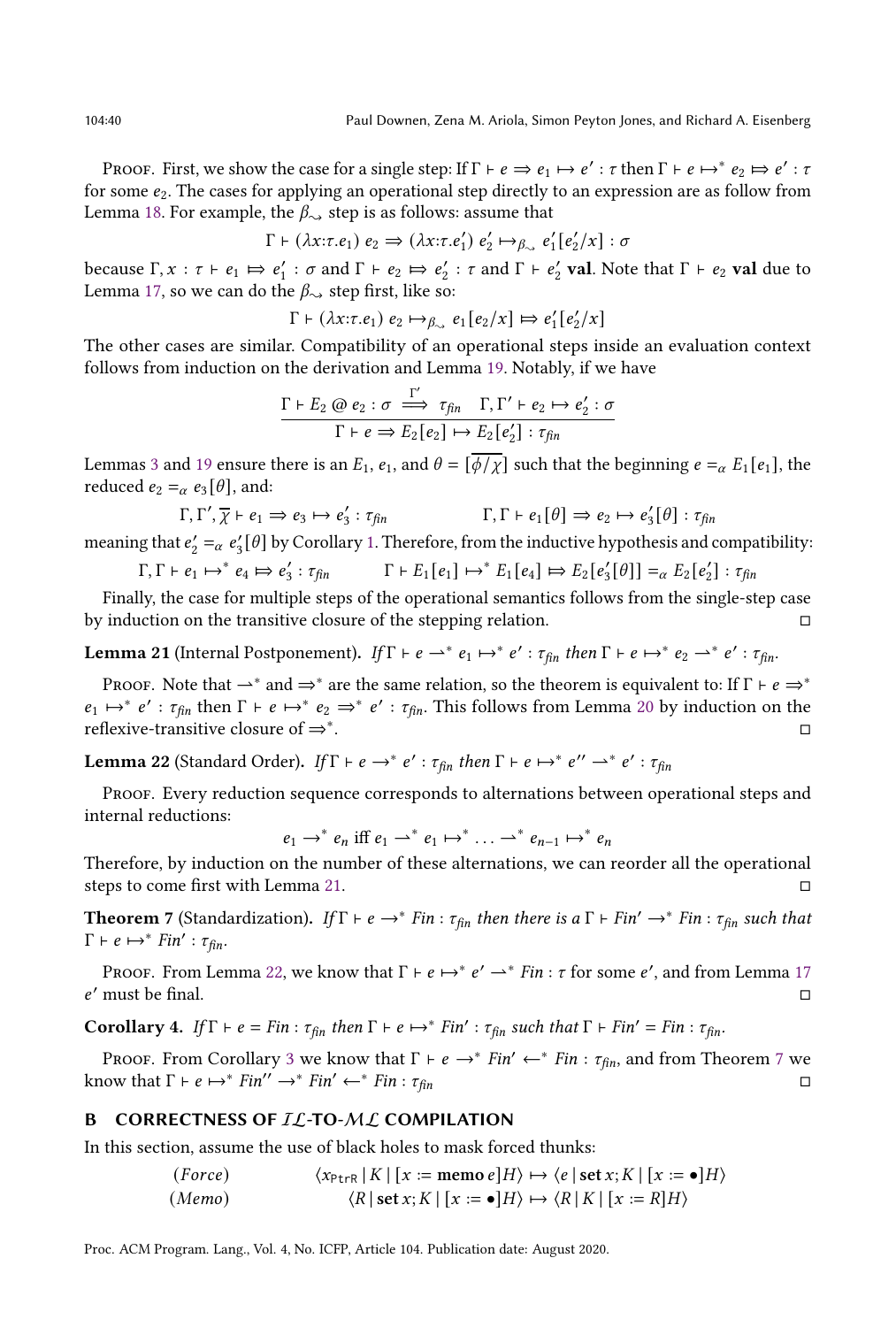Kinds Are Calling Conventions **104:41** Conventions **104:41** Conventions **104:41** Conventions **104:41** 

#### B.1 Well-typed Expressions Can be Compiled

While we might only be interested in applying the compiler to whole, closed programs, we still need to be able to handle fragments of that program during compilation. In general, we must consider compiling open expressions of different types which may have free variables in them. To do so, we need to calculate the primitive representation of function arguments  $a$ , which is defined as:

$$
\begin{array}{ccccc}\n rep & rep & rep & rep & rep & rep & rep & rep & rep & rep & rep & \mathcal{A} & \mathcal{A} & \mathcal{A} & \mathcal{A} & \mathcal{A} & \mathcal{A} & \mathcal{A} & \mathcal{A} & \mathcal{A} & \mathcal{A} & \mathcal{A} & \mathcal{A} & \mathcal{A} & \mathcal{A} & \mathcal{A} & \mathcal{A} & \mathcal{A} & \mathcal{A} & \mathcal{A} & \mathcal{A} & \mathcal{A} & \mathcal{A} & \mathcal{A} & \mathcal{A} & \mathcal{A} & \mathcal{A} & \mathcal{A} & \mathcal{A} & \mathcal{A} & \mathcal{A} & \mathcal{A} & \mathcal{A} & \mathcal{A} & \mathcal{A} & \mathcal{A} & \mathcal{A} & \mathcal{A} & \mathcal{A} & \mathcal{A} & \mathcal{A} & \mathcal{A} & \mathcal{A} & \mathcal{A} & \mathcal{A} & \mathcal{A} & \mathcal{A} & \mathcal{A} & \mathcal{A} & \mathcal{A} & \mathcal{A} & \mathcal{A} & \mathcal{A} & \mathcal{A} & \mathcal{A} & \mathcal{A} & \mathcal{A} & \mathcal{A} & \mathcal{A} & \mathcal{A} & \mathcal{A} & \mathcal{A} & \mathcal{A} & \mathcal{A} & \mathcal{A} & \mathcal{A} & \mathcal{A} & \mathcal{A} & \mathcal{A} & \mathcal{A} & \mathcal{A} & \mathcal{A} & \mathcal{A} & \mathcal{A} & \mathcal{A} & \mathcal{A} & \mathcal{A} & \mathcal{A} & \mathcal{A} & \mathcal{A} & \mathcal{A} & \mathcal{A} & \mathcal{A} & \mathcal{A} & \mathcal{A} & \mathcal{A} & \mathcal{A} & \mathcal{A} & \mathcal{A} & \mathcal{A} & \mathcal{A} & \mathcal{A} & \mathcal{A} & \mathcal{A} & \mathcal{A} & \mathcal{A} & \mathcal{A} & \mathcal{A} & \mathcal{A} & \mathcal{A} & \mathcal{A} & \mathcal{A} & \mathcal{A} & \mathcal{A} & \mathcal{A} & \
$$

These free variables are tracked in both a typing context  $\Gamma$  (used for type checking sub-expressions during compilation) as well as a renaming environment  $\theta$  (used for replacing IL variables with  $ML$  ones). We need to check these two forms of environments correspond to one another, and also that each  $ML$  variable has a known representation matching the type in Γ, as follows:

$$
\Gamma \vdash \theta
$$
 **mono-rep** iff for any  $x: \tau \in \Gamma$ ,  $\Gamma \vdash \tau \stackrel{rep}{\leadsto} \pi$  and  $\theta(x) \stackrel{rep}{\leadsto} \pi$ 

Note that the main compilation of expressions,  $C\llbracket e \rrbracket^{\Gamma}_{\theta}(\overline{a})$  generates code which evaluates  $e.$ In other words, this operation is always *strict* in  $e$ . As such, it does not matter if  $e$  is lifted or unlifted: evaluation of  $e$  is being forced either way. In general, compilation needs to know about the convention of  $e$ —if it is just being evaluated or called with a list of parameters—in order to generate the appropriate  $ML$  code. However, it does not need to know its levity, since the code that is generated will only be run when the result is needed anyway. To state this assumption formally, we need a more relaxed notion of calculating the calling convention of a type even if the levity is unknown—in other words, a levity polymorphic version of  $\tau \stackrel{conv}{\leadsto} v$ —as defined by the following rules for  $\Gamma \vdash \tau \stackrel{conv-lp}{\leadsto} \eta$ :

$$
\frac{\Gamma \vdash \tau \stackrel{conv}{\leadsto} \eta}{\Gamma \vdash \tau \stackrel{conv-lp}{\leadsto} \eta} \qquad \frac{\Gamma \vdash \tau : \text{TYPE } \rho \text{Eval}^l}{\Gamma \vdash \tau \stackrel{conv-lp}{\leadsto} \text{Eval}^l}
$$

With the notion of a levity-polymorphic, but otherwise statically known, calling convention, we can state the invariants for when static compilation is defined:

**Lemma 23** (Open Compilation).  ${\mathcal E}_{\nu}\llbracket e \rrbracket_{\theta}^{\Gamma}$  is defined if:

- (1)  $\Gamma \vdash e : \tau$  is derivable for some type  $\tau$ ,
- (2)  $\Gamma \vdash \tau \stackrel{conv-lp}{\leadsto} \nu$  for some v, and
- (3)  $\Gamma \vdash \theta$  mono-rep.

PROOF. By induction on the given typing derivation of  $\Gamma \vdash e : \tau$ . Note the following invariants to ensure that  $C\llbracket e \rrbracket^{\Gamma}_{\theta}(\overline{a})$  is defined:

(1)  $\Gamma \vdash e : \tau$  is derivable for some type  $\tau$ ,

(2)  $\Gamma \vdash \tau \stackrel{conv-lp}{\leadsto} v$  for some v, such that  $|\overline{a}| = |arity(v)|$ , and  $a_i \stackrel{rep}{\leadsto} \pi_i$  for each  $\pi_i \in arity(v)$ , and (3)  $\Gamma \vdash \theta$  mono-rep.

Furthermore, the only invariants required for  $\mathcal{A}[\![A]\!]_{\theta}^\Gamma$  to be defined are that (1)  $\Gamma \vdash e:\tau$  is derivable for some type τ, (2) Γ ⊢ θ **mono-rep**. The side conditions in rules requiring Γ ⊢ τ  $\stackrel{rep}{\leadsto}$  π and  $\Gamma \vdash \tau \stackrel{conv}{\rightsquigarrow} \eta$  are ensured by the following facts about the monomorphism restrictions:

- (1) If  $\vdash \rho$  rep, then  $\rho = \pi$  for some  $\pi$ .
- (2) If  $\vdash \gamma$  lev, then  $\gamma = \psi$  for some  $\psi$ .
- (3) If  $\vdash v$  conv, then either  $v = \eta$  for some  $\eta$ . □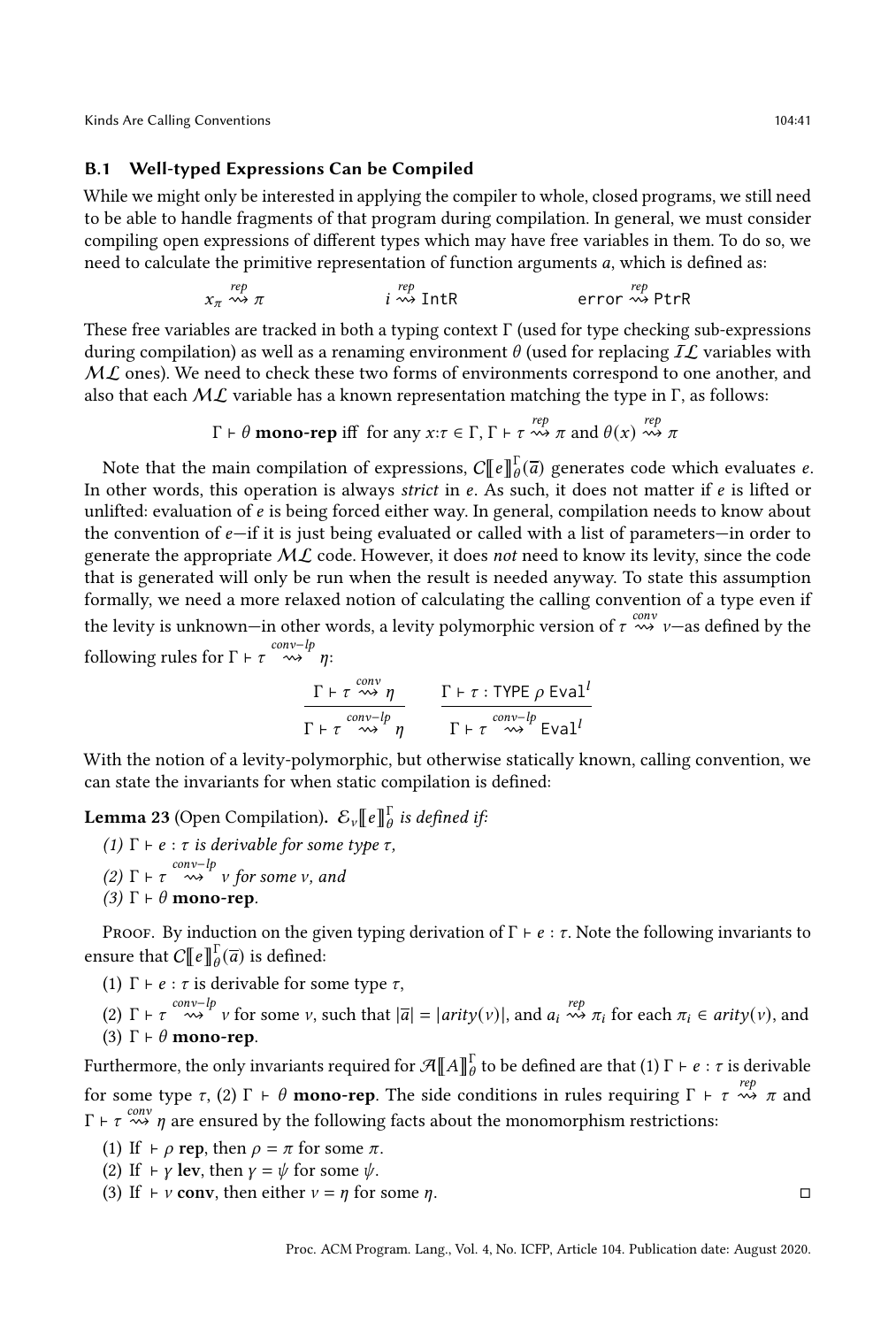## B.2 An Expression-based Operational Semantics for ML

 $Final \ni Fin ::= H[V] | E[error(n)]$  $EvalCxt \ni E ::= \Box | F[E] | B[E]$  $ClosCxt \ni H ::= \Box |B[H]$ FrameCxt  $\Rightarrow$   $F ::= \text{App } \Box(\overline{a}) \mid \text{case } \Box \text{ of } \mathrm{I} \#(x_{\text{IntR}}) \rightarrow e \mid \text{let } x_{\pi}^{\Box} = \Box \text{ in } e \mid \text{let } x_{\text{PrtrR}}^{\Box} = \Box \text{ in } E[x_{\text{PrtrR}}]$ *BindCxt*  $\supset B ::= \textbf{let } x_{\text{PtrR}}^{\text{U}} = R \textbf{ in } \square \mid \textbf{let } x_{\text{PtrR}}^{\text{L}} = e \textbf{ in } \square$ Main reductions:  $(1/\sqrt{2})$   $\rightarrow$   $(1/\sqrt{2})$ 

$$
(Call)
$$
\n
$$
(\lambda(\overline{x_{\pi}}).e) (\overline{a}) \mapsto e[a/x_{\pi}]
$$
\n
$$
(Apply)
$$
\n
$$
(Apply)
$$
\n
$$
(Move)
$$
\n
$$
let x_{\pi}^{U} = c in e \mapsto e[c/x_{\pi}]
$$
\n
$$
(Unbox)
$$
\n
$$
case I \#(a) of I \#(x_{IntR}) \to e \mapsto e[a/x_{IntR}]
$$
\n
$$
(i f |\overline{a}| = n)
$$

Pointer lookup and memoization (assume E does not bind  $x_{PtrR}$ ):

$$
\begin{aligned}\n(Fun) \quad \text{let } x_{\text{PtrR}}^{\text{U}} &= R \text{ in } E[x_{\text{PtrR}}(\overline{a})] \mapsto \text{let } x_{\text{PtrR}}^{\text{U}} &= R \text{ in } E[R(\overline{a})] \\
(Look) \quad \text{let } x_{\text{PtrR}}^{\text{U}} &= R \text{ in } E[x_{\text{PtrR}}] \mapsto \text{let } x_{\text{PtrR}}^{\text{U}} &= R \text{ in } E[R] \\
(Memo) \quad \text{let } x_{\text{PtrR}}^{\text{U}} &= R \text{ in } E[x_{\text{PtrR}}] \mapsto \text{let } x_{\text{PtrR}}^{\text{U}} &= R \text{ in } E[R]\n\end{aligned}
$$

Percolating frame contexts out of binding contexts (assume  $x \notin FV(F)$ ):

| (LAlloc) | $F[\text{let } x_{\text{PtrR}}^{\text{L}} = e \text{ in } Fin] \mapsto \text{let } x_{\text{PtrR}}^{\text{L}} = e \text{ in } F[Fin]$ |
|----------|---------------------------------------------------------------------------------------------------------------------------------------|
| (SAlloc) | $F[\text{let } x_{\text{PtrR}}^{\text{U}} = R \text{ in } Fin] \mapsto \text{let } x_{\text{PtrR}}^{\text{U}} = R \text{ in } F[Fin]$ |

# B.3 Bisimulation between  $ML$ 's operational semantics and abstract machine

Translating evaluation contexts to stacks and heaps:

$$
\mathcal{K}[\![\mathbf{E}]\!] \triangleq \varepsilon \qquad \mathcal{H}[\![\mathbf{E}]\!] \triangleq \varepsilon
$$
\n
$$
\mathcal{K}[\![F[E]\!] \triangleq \mathcal{K}[\![E]\!] \triangleq \mathcal{K}[\![E]\!] \qquad \mathcal{H}[\![F[E]\!] \triangleq \mathcal{H}[\![E]\!] \triangleq \mathcal{H}[\![E]\!] \triangleq \mathcal{H}[\![E]\!] \triangleq \mathcal{H}[\![E]\!] \triangleq \mathcal{H}[\![E]\!] \triangleq \mathcal{H}[\![E]\!] \triangleq \mathcal{H}[\![E]\!] \triangleq \mathcal{H}[\![E]\!] \triangleq \mathcal{H}[\![E]\!] \triangleq \mathcal{H}[\![E]\!] \triangleq \mathcal{H}[\![E]\!] \triangleq \mathcal{H}[\![E]\!] \triangleq \mathcal{H}[\![E]\!] \triangleq \mathcal{H}[\![E]\!] \triangleq \mathcal{H}[\![E]\!] \triangleq \mathcal{H}[\![E]\!] \triangleq \varepsilon
$$
\n
$$
\mathcal{K}[\![\mathbf{case} \sqcup \mathbf{of} \sqcup \mathbf{if}; \mathbf{if}; \mathbf{if}; \mathbf{if}; \mathbf{if}; \mathbf{if}; \mathbf{if}; \mathbf{if}; \mathbf{if}; \mathbf{if}; \mathbf{if}; \mathbf{if}; \mathbf{if}; \mathbf{if}; \mathbf{if}; \mathbf{if}; \mathbf{if}; \mathbf{if}; \mathbf{if}; \mathbf{if}; \mathbf{if}; \mathbf{if}; \mathbf{if}; \mathbf{if}; \mathbf{if}; \mathbf{if}; \mathbf{if}; \mathbf{if}; \mathbf{if}; \mathbf{if}; \mathbf{if}; \mathbf{if}; \mathbf{if}; \mathbf{if}; \mathbf{if}; \mathbf{if}; \mathbf{if}; \mathbf{if}; \mathbf{if}; \mathbf{if}; \mathbf{if}; \mathbf{if}; \mathbf{if}; \mathbf{if}; \mathbf{if}; \mathbf{if}; \mathbf{if}; \mathbf{if}; \mathbf{if}; \mathbf{if}; \mathbf{if}; \mathbf{if}; \mathbf{if}; \mathbf{if}; \mathbf{if}; \mathbf{if}; \mathbf{if}; \mathbf{if}; \mathbf{if}; \mathbf{if}; \mathbf{if}; \mathbf{if}; \mathbf{if}; \mathbf
$$

$$
\mathcal{H}\left[\left[\text{let } x_{\text{ptrR}}^{\text{U}} = R \text{ in } \square\right] \right] \triangleq \left[x := R\right]
$$
\n
$$
\mathcal{H}\left[\left[\text{let } x_{\text{ptrR}}^{\text{U}} = e \text{ in } \square\right] \right] \triangleq \left[x := \text{memo } e\right]
$$

Definition 4 (Refocusing). The refocusing steps of the abstract machine are  $PshApp$ ,  $PshCase$ , PshLet, LAlloc, SAlloc, Force, and Error. We write  $m \mapsto_F m'$  for a transition by one of the refocusing steps, and  $m \mapsto_R m'$  for a transition by a non-refocusing reduction step.

<span id="page-41-0"></span>**Lemma 24.** 
$$
\langle E[e] | K | H \rangle \mapsto_F^* \langle e | \mathcal{K}[[E]] \circ K | \mathcal{H}[[E]] \circ H \rangle
$$

PROOF. By induction on the syntax of  $E$ . The most interesting case is for an evaluation context of the form let  $x_{\text{PtrR}}^{\text{L}} = E_2$  in  $E_1[x_{\text{PtrR}}]$ , which proceeds as follows:

$$
\langle \text{let } x_{\text{ptrR}}^{\text{L}} = E_{2}[e] \text{ in } E_{1}[x_{\text{ptrR}}] \mid K \mid H \rangle \mapsto_{\text{Alice}} \langle E_{1}[x_{\text{ptrR}}] \mid K \mid [x := \text{meno } E_{2}[e]]H \rangle
$$
  
\n
$$
\mapsto_{IH} \langle x_{\text{ptrR}} \mid \mathcal{K}[[E_{1}]] \circ K \mid \mathcal{H}[[E_{1}]] \circ [x := \text{meno } E_{2}[e]]H \rangle
$$
  
\n
$$
\mapsto_{\text{Force}} \langle E_{2}[e] \mid \mathcal{K}[[E_{1}]] \circ K \mid \mathcal{H}[[E_{1}]] \circ [x := \bullet]H \rangle
$$
  
\n
$$
\mapsto_{IH} \langle e \mid \mathcal{K}[[E_{2}]] \circ \mathcal{K}[[E_{1}]] \circ K \mid \mathcal{H}[[E_{2}]] \circ \mathcal{H}[[E_{1}]] \circ [x := \bullet]H \rangle
$$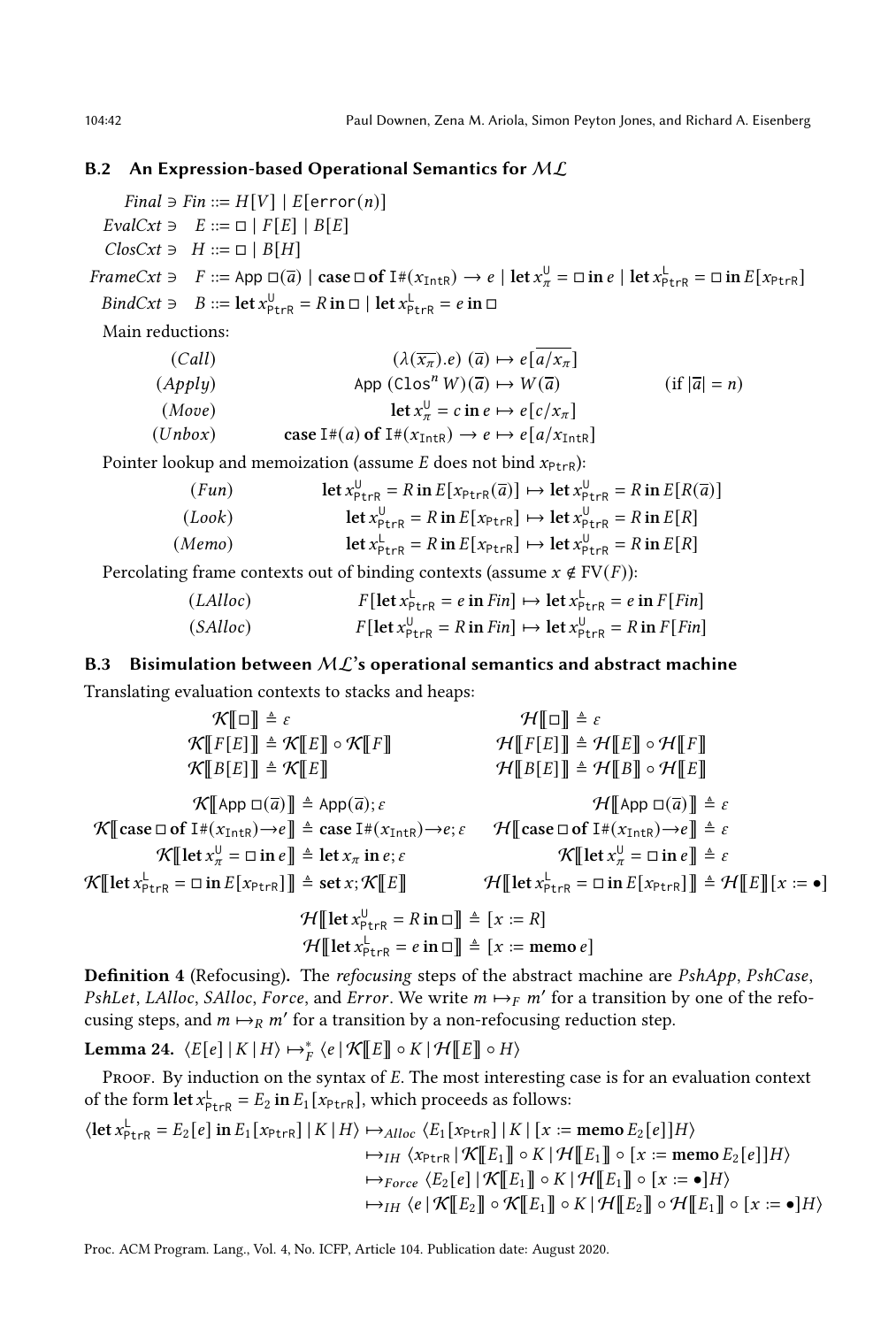And note that the corresponding stack is  $\mathcal{K}[\![\det x_\text{ptrR}^\text{L} = E_2 \text{ in } E_1[\![x_\text{ptrR}]\!] ]\!]=\mathcal{K}[\![E_2]\!] \circ \mathcal{K}[\![E_1]\!]$  and heap is  $\mathcal{H}[\![\text{let } x_{\text{ptrR}}^{\text{L}} = E_2 \text{ in } E_1[x_{\text{ptrR}}]\!] = \mathcal{H}[\![E_2]\!] \circ \widetilde{\mathcal{H}}[\![E_1]\!] \circ [x := \bullet]$ 

<span id="page-42-1"></span>**Corollary 5** (Finality Preservation). If Fin ~ m then  $m \mapsto_F^*$  Fin'. If  $e \sim Fin$ , then  $e \in Final$ .

Proof. By definition of final expressions and machine states in  $ML$ , from Lemma [24,](#page-41-0) taking a final *Error* step in the erroneous case  $E[error(n)]$ . □

**Definition 5** (Machine Simulation). The simulation relation between  $ML$  expressions and machine states is

$$
e \sim m
$$
 iff  $\langle e | \varepsilon | \varepsilon \rangle \mapsto_F^* m$ 

<span id="page-42-0"></span>**Lemma 25** (Forward Simulation). (1) If  $e \mapsto e'$  by LAlloc, or SAlloc and  $e \sim m$  then  $e' \sim m$ . (2) If  $e \mapsto e'$  by any other step and  $e \sim m$  then  $m \mapsto_{F}^{*} m' \mapsto_{R} m''$  and  $e' \sim m''$ . Therefore, if  $e \mapsto^* e'$  and  $e \sim m$  then  $m \mapsto^* m'$  and  $e' \sim m'$  for some m'.

PROOF. First, consider the cases where  $e \mapsto e'$  by applying a single step of the reduction rules directly. Each of the rules in the operational semantics corresponds to the machine rule of the same name.

• *LAlloc* is, due Lemma [24](#page-41-0) and the fact that the heap is unordered:

$$
\langle F[\text{let } x_{\text{ptrR}}^{\text{L}} = e \text{ in } Fin] \mid \varepsilon \mid \varepsilon \rangle \mapsto_{F}^{*} \langle \text{let } x_{\text{ptrR}}^{\text{L}} = e \text{ in } Fin \mid \mathcal{K}[[F]] \mid \mathcal{H}[[F]] \rangle
$$

$$
\mapsto_{\text{LALloc}} \langle Fin \mid \mathcal{K}[[F]] \mid [x := \text{memo } e] \mathcal{H}[[F]] \rangle
$$

$$
\leftrightarrow_{F}^{*} \langle F[Fin] \mid \varepsilon \mid [x := \text{memo } e] \rangle
$$

$$
\leftrightarrow_{F} \langle \text{let } x_{\text{ptrR}}^{\text{L}} = e \text{ in } F[Fin] \mid \varepsilon \mid \varepsilon \rangle
$$

- $SAIloc$  is similar to  $LAIloc$ .
- Call is  $\langle (\lambda(\overline{x}_{\pi}).e)(\overline{a}) | \varepsilon | \varepsilon \rangle \mapsto_{Call} \langle e[a/x_{\pi}] | \varepsilon | \varepsilon \rangle$ .
- $\bullet$  Move is similar to Call.
- Apply is  $\langle \text{App } (\text{Clos}^n W)(\overline{a}) | \varepsilon | \varepsilon \rangle \mapsto_{PshApp} \langle \text{Clos}^n W | \text{App}(\overline{a}); \varepsilon | \varepsilon \rangle \mapsto_{\text{Apply}} \langle W(\overline{a}) | \varepsilon | \varepsilon \rangle$ .
- *Unbox* is similar to  $Apply$
- $\bullet$  *Look* is

$$
\langle \text{let } x_{\text{ptrR}}^{\text{U}} = R \text{ in } E[x_{\text{ptrR}}] \mid K \mid H \rangle \mapsto_{F}^{*} \langle E[x_{\text{ptrR}}] \mid K \mid [x := R]H \rangle
$$
  

$$
\mapsto_{F}^{*} \langle x_{\text{ptrR}} \mid \mathcal{K}[[E]] \circ K \mid \mathcal{K}[[E]] \circ [x := R]H \rangle
$$
  

$$
\mapsto_{Look} \langle R \mid \mathcal{K}[[E]] \circ K \mid \mathcal{K}[[E]] \circ [x := R]H \rangle
$$
  

$$
\leftrightarrow_{F}^{*} \langle E[R] \mid K \mid [x := R]H \rangle
$$
  

$$
\leftrightarrow_{F}^{\text{U}} \langle \text{let } x_{\text{ptrR}}^{\text{U}} = R \text{ in } E[R] \mid K \mid H \rangle
$$

•  $\mathbf{F}un$  is similar.

 $\bullet$  Memo is

$$
\langle \text{let } x_{\text{ptrR}}^{\text{L}} = R \text{ in } E[x_{\text{ptrR}}] \mid K \mid H \rangle \mapsto_{F} \langle E[x_{\text{ptrR}}] \mid K \mid [x := \text{memo } R]H \rangle
$$
  
\n
$$
\mapsto_{F}^{*} \langle x_{\text{ptrR}} \mid \mathcal{K}[[E]] \circ K \mid \mathcal{H}[[E]] \circ [x := \text{memo } R]H \rangle
$$
  
\n
$$
\mapsto_{F} \langle R | \text{ set } x; \mathcal{K}[[E]] \circ K \mid \mathcal{H}[[E]] \circ [x := \bullet]H \rangle
$$
  
\n
$$
\mapsto_{\text{Memo}} \langle R | \mathcal{K}[[E]] \circ K \mid \mathcal{H}[[E]] \circ [x := R]H \rangle
$$
  
\n
$$
\leftrightarrow_{\text{Look}} \langle x_{\text{ptrR}} \mid \mathcal{K}[[E]] \circ K \mid \mathcal{H}[[E]] \circ [x := R]H \rangle
$$
  
\n
$$
\leftrightarrow_{F}^{*} \langle E[x_{\text{ptrR}}] \mid K \mid [x := R]H \rangle
$$
  
\n
$$
\leftrightarrow_{F}^{*} \langle \text{let } x_{\text{ptrR}}^{\text{u}} = R \text{ in } E[x_{\text{ptrR}}] \mid K \mid H \rangle
$$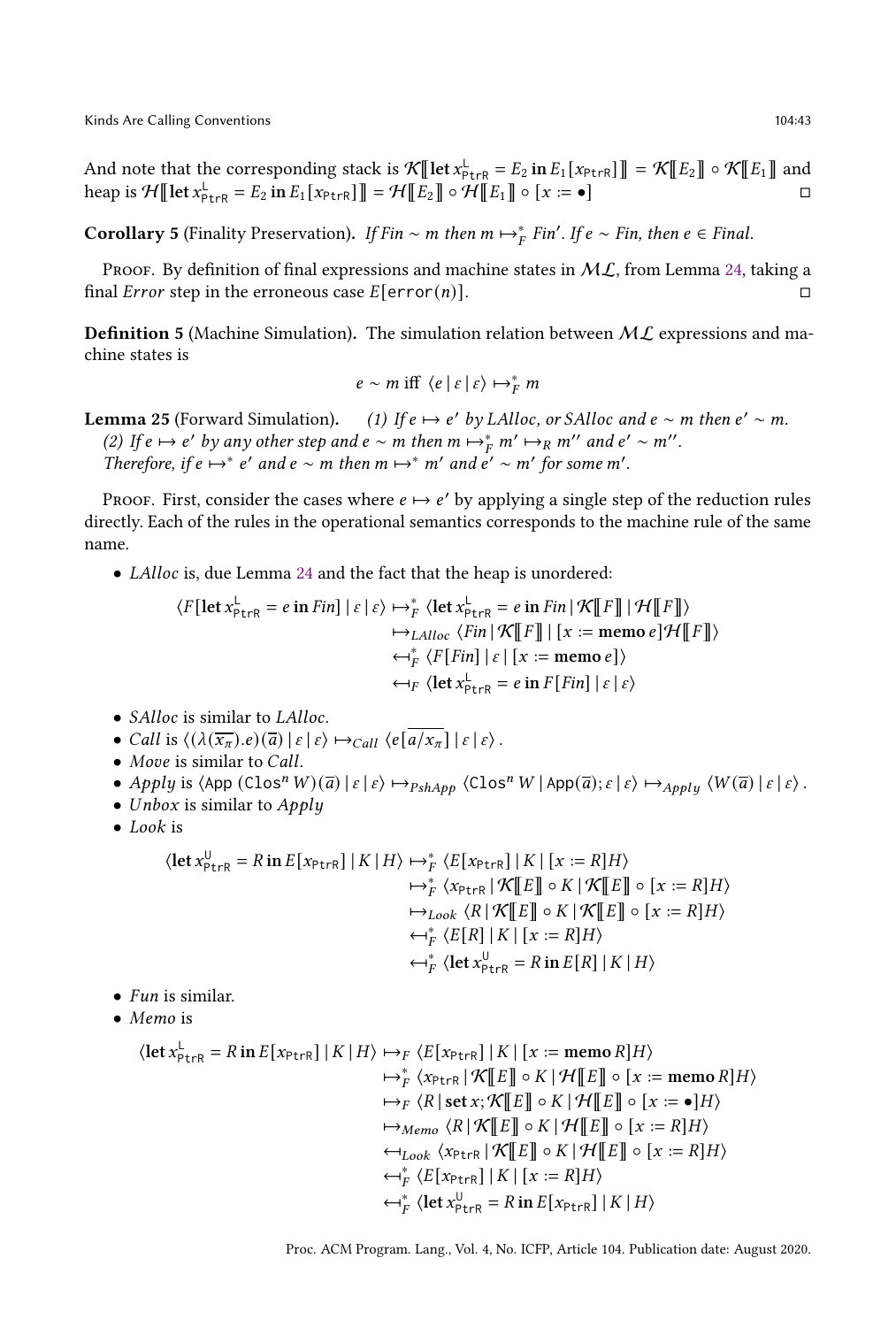Now, assume that  $e \mapsto e'$  by applying one of the reduction rules as in the above steps, by Lemma [24](#page-41-0) and due to the fact that refocusing steps are deterministic, reduction within an evaluation context  $E[e] \mapsto E[e']$  proceeds like so:

$$
\langle E[e] | K | H \rangle \mapsto_F^* m \mapsto_F^* \langle e | \mathcal{K}[[E]] \circ K | \mathcal{H}[[E]] \circ H \rangle
$$
  

$$
\mapsto^* m' \leftrightarrow_F^* \langle e' | \mathcal{K}[[E]] \circ K | \mathcal{H}[[E]] \circ H \rangle_F^* \leftrightarrow \langle E[e'] | K | H \rangle
$$

so that  $E[e'] \sim \langle e' | \mathcal{K} | E | \circ K | \mathcal{H} | E | \circ H \rangle$ . Finally, multiple reductions  $e \mapsto^* e'$  follows from transitivity by induction on the number of steps. □

<span id="page-43-2"></span>**Lemma 26** (Backward Simulation). If  $m \mapsto^* m'$  and  $e \sim m$  then  $e' \sim m'$  and  $e \mapsto^* e'$  for some  $e'$ .

Proof. Note that if  $m \mapsto^*_{F} m'$  then  $e \sim m'$  directly. Otherwise, if  $m \mapsto_{R} m'$  then  $e \mapsto^*_{LAIloc, SAIloc}$  $e'' \mapsto e'$  and by forward simulation Lemma [25](#page-42-0) and determinism of the abstract machine, we know that  $e' \sim m'$ . □

# B.4 Bisimulation between  $IL$  and  $ML$

Here, we relate the environment-based call-by-need operational semantics for  $I\mathcal{L}$  with the operational semantics for  $ML$ , so in the following, assume those definitions given in Appendix [A.3.](#page-30-4) The simulation relationship between the two languages is given by compilation. Note that the compilation of let-expressions can be derived from the encoding of lets as applied  $\lambda$ -abstractions.

**Definition 6** (Compilation Simulation). The simulation relation between open, typed  $IL$  expressions  $\Gamma \vdash e : \tau : \text{TYPE} \, \rho \, \nu$  and  $\mathcal{ML}$  expressions is defined as

$$
\Gamma \vdash_C e \sim e' : \tau \text{ iff } e' \mapsto^*_{Unlike} C[\![e]\!]^\Gamma_\theta(\overline{a})
$$

for some  $\theta$  and  $\overline{a}$  such that  $\Gamma \vdash \theta$  mono-rep and  $\overline{a} \stackrel{rep}{\leadsto}$  arity(v), where the  $Unlift$  reduction is:

$$
(Unlike) \tlet x_{PtrR}^L = R \text{ in } e \mapsto \text{let } x_{PtrR}^U = R \text{ in } e
$$

For the purpose of this simulation, we treat an *Apply* followed by a *Call* as a single step in  $ML$ .

<span id="page-43-0"></span>**Lemma 27** (Answer Stability).  $\mathcal{E}_{\nu}[\![A]\!]_{\theta}^{\Gamma} \triangleq \mathcal{A}[\![A]\!]_{\theta}^{\Gamma}$  and  $C[\![A']\!]_{\theta}^{\Gamma}(\varepsilon) \triangleq \mathcal{A}[\![A']\!]_{\theta}^{\Gamma}$  when defined and when A' is not a variable.

PROOF. By induction on the syntax of  $A$ .  $\square$ 

<span id="page-43-1"></span>**Lemma 28** (Finality Preservation). If  $\Gamma$  ⊢ Fin fin and  $\Gamma$  ⊢  $C$  Fin  $\sim e$  :  $\tau$  then  $e \in$  Final. If  $\Gamma \vdash_C e \sim Fin : \tau$ , then  $e \in Final$ .

PROOF. The first part follows by induction on the syntax of final  $IL$  expressions. Of note, in the base cases are where Fin is a reference  $I^{\#Y}$  arg or Clos<sup>y</sup> e (which have a convention of Eval<sup>y</sup> and cannot be applied to any arguments) or a constant  $c \phi$  (which could have any calling convention but cannot reduce further, even when applied). Dually, the only  $IL$  expressions that can compile to final  $M\mathcal{L}$  machine states are final  $I\mathcal{L}$  expressions.  $\Box$ 

Translation of  $IL$  evaluation contexts (surrounding an expression of type  $\tau$ ) to  $ML$  evaluation contexts is written as  $C_\tau\llbracket E \rrbracket_\theta^\Gamma(\overline{a}).$  The definition for most cases, where strictness is obvious from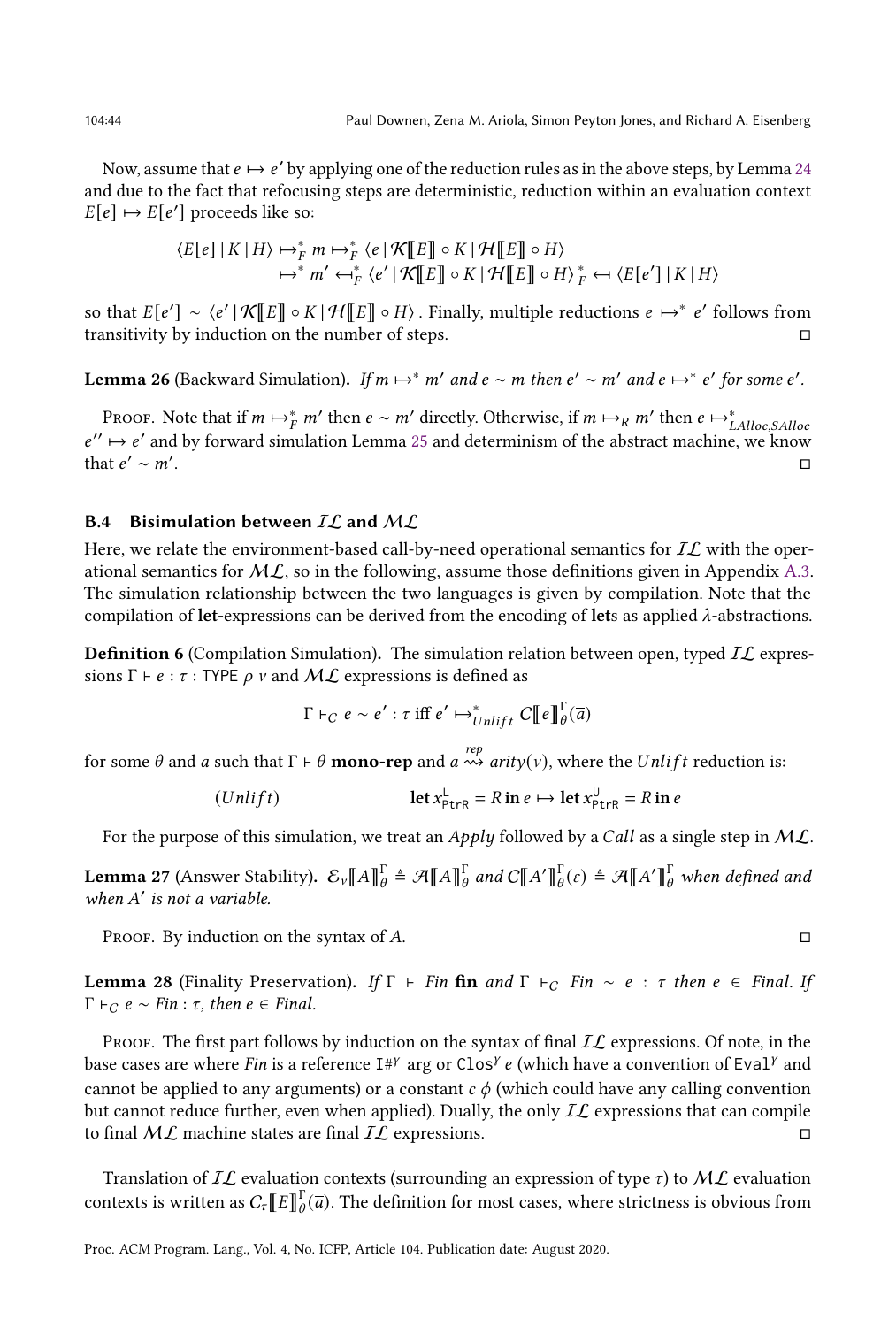the syntax, are defined as follows:

$$
C_{\tau}[\![\Box]\!]_{\theta}^{\Gamma}(\overline{a}) \triangleq \Box \overline{a}
$$
  
\n
$$
C_{\tau}[\![E \ a']\!]_{\theta}^{\Gamma}(\overline{a}) \triangleq C_{\tau}[\![E]\!]_{\theta}^{\Gamma}(\mathcal{A}[\![a']\!]_{\theta}^{\Gamma}, \overline{a})
$$
  
\n
$$
C_{\tau}[\![\text{case } E \text{ of } \mathbb{I} \# x \to e]\!]_{\theta}^{\Gamma}(\overline{a}) \triangleq \text{case } C_{\tau}[\![E]\!]_{\theta}^{\Gamma}(\varepsilon) \text{ of } \mathbb{I} \# x \to C[\![e]\!]_{\theta}^{\Gamma}(\overline{a})
$$
  
\n
$$
C_{\tau}[\![\text{App } E]\!]_{\theta}^{\Gamma}(\overline{a}) \triangleq \text{App } (C_{\tau}[\![E]\!]_{\theta}^{\Gamma}(\varepsilon))(\overline{a})
$$
  
\n
$$
C_{\tau}[\![E \phi]\!]_{\theta}^{\Gamma}(\overline{a}) \triangleq C_{\tau}[\![E]\!]_{\theta}^{\Gamma}(\overline{a})
$$
  
\n
$$
C_{\tau}[\![\Lambda \chi.E]\!]_{\theta}^{\Gamma}(\overline{a}) \triangleq C_{\tau}[\![E]\!]_{\theta}^{\Gamma}(\overline{a})
$$

The most complicated cases are for let-expressions, which rely on the types of the variable binding to determine the difference between strictness and laziness. These cases are defined (top-to-bottom) as follows:

$$
C_{\tau}[\text{let } x:\sigma = R \text{ in } E]_{\theta}^{\Gamma}(\overline{a}) \triangleq \text{let } x_{\text{PtrR}}^{\Upsilon} = \mathcal{A}[[R]]_{\theta}^{\Gamma} \text{ in } C_{\tau}[[E]]_{[x_{\text{PtrR}}/x]\theta}^{\Gamma,x:\sigma}(\overline{a})
$$
  
\n
$$
C_{\tau}[[\text{let } x:\sigma = e \text{ in } E]]_{\theta}^{\Gamma}(\overline{a}) \triangleq \text{let } x_{\text{PtrR}}^{lev(\eta)} = \mathcal{E}_{\eta}[[e]]_{\theta}^{\Gamma} \text{ in } C_{\tau}[[E]]_{[x_{\text{PtrR}}/x]\theta}^{\Gamma,x:\sigma}(\overline{a})
$$
  
\n
$$
(\text{if } \Gamma \vdash e \text{ bind and } \Gamma \vdash \sigma \xrightarrow{cov} \eta)
$$
  
\n
$$
C_{\tau}[[\text{let } x:\sigma = E \text{ in } e]]_{\theta}^{\Gamma}(\overline{a}) \triangleq \text{let } x_{\pi}^{\Upsilon} = C_{\tau}[[E]]_{\theta}^{\Gamma}(\varepsilon) \text{ in } C[[e]]_{[x_{\pi}/x]\theta}^{\Gamma,x:\sigma}(\overline{a})
$$
  
\n
$$
(\text{if } \Gamma \vdash \sigma \xrightarrow{conv} \text{Eval}^{\Upsilon} \text{ and } \Gamma \vdash \sigma \xrightarrow{rep} \pi)
$$
  
\n
$$
C_{\tau}[[\text{let } x:\sigma = E_{2} \text{ in } E_{1}[x]]_{\theta}^{\Gamma}(\overline{a}) \triangleq \text{let } x_{\text{PtrR}}^{\L} = C_{\tau}[[E]]_{\theta}^{\Gamma}(\varepsilon) \text{ in } C_{\sigma}[[E_{1}]]_{[x_{\text{PtrR}}/x]\theta}^{\Gamma,x:\sigma}(\overline{a})[x_{\text{PtrR}}]
$$
  
\n
$$
(\text{if } \Gamma \vdash \sigma \xrightarrow{conv} \text{Eval}^{\Upsilon})
$$
  
\n
$$
(\text{if } \Gamma \vdash \sigma \xrightarrow{conv} \text{Eval}^{\Upsilon})
$$

Note that  $IL$  closing, frame, and binding contexts are all special cases of evaluation contexts, and are defined as above, and all translate to their corresponding special case in  $ML$ .

**Lemma 29** (Context Compilation). 
$$
If \Gamma \vdash E \oslash e : \tau \Longrightarrow \sigma
$$
 then\n
$$
C[\![E[e]\!]_{\theta}^{\Gamma}(\overline{a}) \triangleq C_{\tau}[\![E]\!]_{\theta}^{\Gamma}(\overline{a})[C[\![e]\!]_{\theta}^{\Gamma}(\epsilon)]
$$

PROOF. By induction on the derivation of  $\Gamma \vdash E \oslash e : \tau \stackrel{\Gamma'}{\Longrightarrow} \sigma$ .

- <span id="page-44-0"></span>**Lemma 30** (Instantiation). (1) For any  $\Gamma, x : \tau \vdash e : \sigma$  and  $\Gamma \vdash a' : \tau$ , renaming an argument for a variable commutes with compilation:  $C[\![e[a'/x]\!]_0^{\Gamma}(\overline{a}) \triangleq C[\![e]\!]_{L, \alpha}^{\Gamma, x, \tau}$  $\begin{bmatrix} \mathcal{R} & \mathcal{I} \\ \mathcal{R} & \mathcal{I} \end{bmatrix} \begin{bmatrix} \mathcal{I} \\ \theta & \mathcal{I} \end{bmatrix} \begin{bmatrix} \mathcal{I} \\ \theta & \mathcal{I} \end{bmatrix} = \begin{bmatrix} \mathcal{I} \\ \theta & \mathcal{I} \end{bmatrix}.$ 
	- (2) For any  $\Gamma$ ,  $\chi$   $\vdash$   $e$  :  $\sigma$  and  $\Gamma$   $\vdash$  [ $\phi/\chi$ ] poly, instantiation of a type variable commutes with compilation:  $C \llbracket e[\phi/\chi] \rrbracket^{\Gamma}(\overline{a}) \triangleq C \llbracket e \rrbracket^{\Gamma,\chi}(\overline{a}).$

PROOF. By induction on the syntax of  $e$ .

<span id="page-44-1"></span>**Lemma 31** (Forward Simulation). For any IL expression  $e_i$  and ML expression  $e_m$ ,

- (1) If  $\Gamma \vdash_C e_i \sim e_m : \tau$  and  $\Gamma \vdash e_i \mapsto e'_i : \tau$  by a  $\beta_\sim$ ,  $\beta_\forall$ , rename, name, or name<sub>I#</sub> step, then  $\Gamma \vdash e'_i \sim e_m : \tau.$
- (2) If  $\Gamma$   $\vdash_C e_i \sim e_m : \tau$  and  $e_i \mapsto e'_i$  by a  $\beta_{\{\},\}$   $\beta_{\text{Int}}$ , look, or comm step, then  $e_m \mapsto e'_m$  and  $\Gamma \vdash e'_i \sim e_m : \tau$  for some  $e'_m$ .

Therefore, if  $\Gamma \vdash_C e_i \sim e_m : \tau$  and  $\Gamma \vdash e_i \mapsto^* e'_i : \tau$  then  $e_m \mapsto^* e'_m$  and  $\Gamma \vdash e'_i \sim e'_m : \tau$  for some  $e'_m$ .

PROOF. First consider the cases where  $\Gamma \vdash e_i \mapsto e'_i : \tau$  by applying a single step of the reduction rules directly (i.e., not compat). The first case of  $I\mathcal{L}$  reductions, which are erased by compilation are:

$$
\overline{a}
$$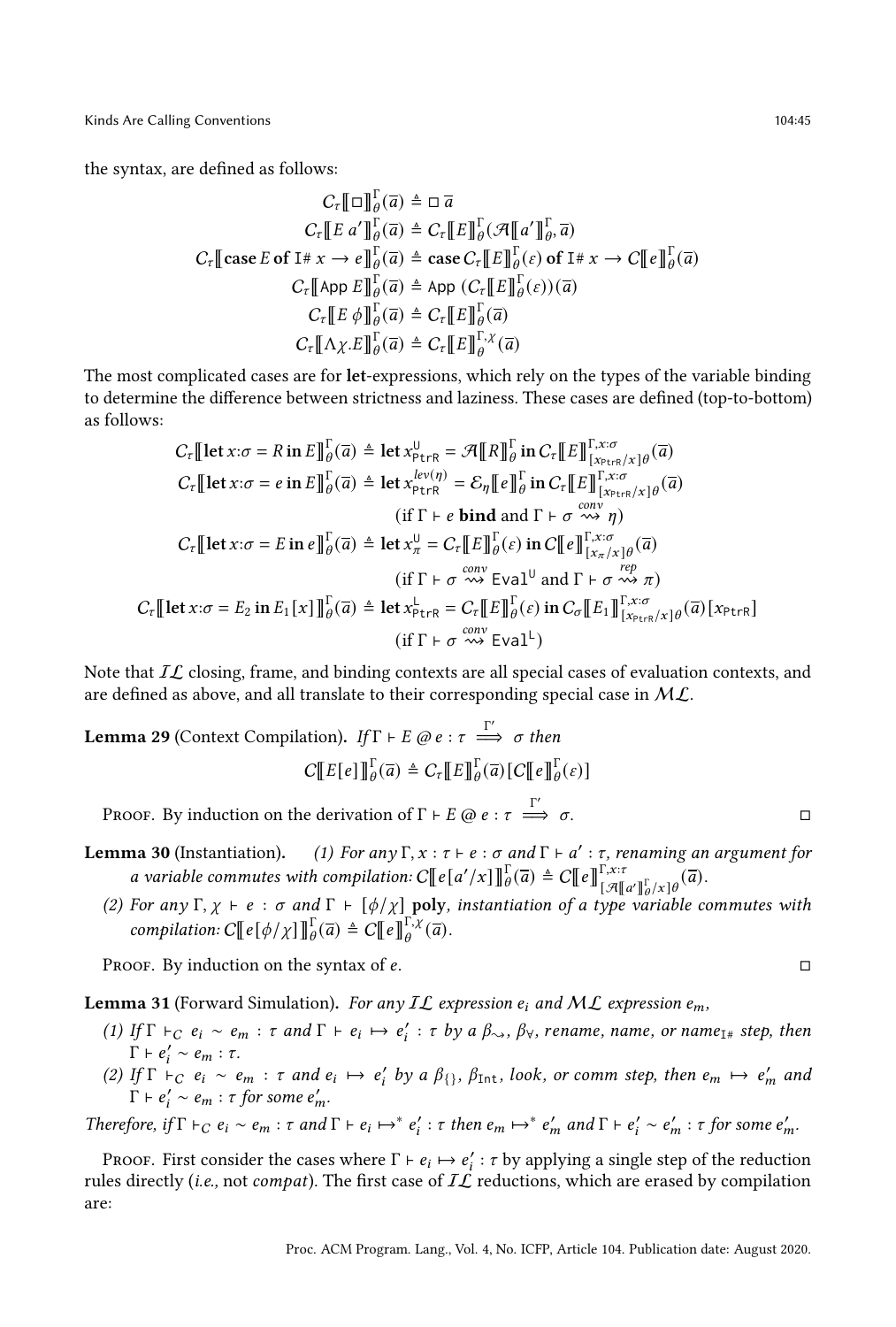104:46 Paul Downen, Zena M. Ariola, Simon Peyton Jones, and Richard A. Eisenberg

- $\beta_{\sim} C \llbracket (\lambda x : \tau.e) a' \rrbracket_{\theta}^{\Gamma}(\overline{a}) \triangleq C \llbracket \lambda x : \tau.e \rrbracket_{\theta}^{\Gamma}(\mathcal{A} \llbracket a' \rrbracket_{\theta}^{\Gamma}, \overline{a}) \triangleq C \llbracket e \rrbracket_{\Gamma, \sigma \parallel}^{\Gamma, x : \tau}$  $\Gamma, x: \tau$ <br> $[\mathcal{A}[[a']_{\theta}^{\Gamma}/x]\theta(\overline{a}) \triangleq C[[e[a'/x]]_{\theta}^{\Gamma}(\overline{a})]$ which follows from Lemma [30.](#page-44-0)
- *rename* is the same as  $\beta_{\sim}$ , via the encoding of let as applied  $\lambda$ -abstractions.
- $\beta_{\forall}$  is  $C \llbracket (\Lambda \chi. e) \phi \rrbracket^{\Gamma}(\overline{a}) \triangleq C \llbracket \Lambda \chi. e \rrbracket^{\Gamma}(\overline{a}) \triangleq C \llbracket e \rrbracket^{\Gamma, \chi}(\overline{a}) \triangleq C \llbracket e \rrbracket^{\Gamma}(\overline{a})$  which follows from Lemma [30.](#page-44-0)
- $name_{\mathbb{I}^{\#}}$  is  $C[\![\mathbb{I}^{\#Y} e]\!]_{\theta}^{\Gamma}(\varepsilon) \triangleq \mathrm{let} x_{\mathbb{I}^{\mathsf{nt}^{\mathsf{R}}}}^{\mathsf{U}} = C[\![\![e]\!]_{\theta}^{\Gamma}(\varepsilon)$  in  $\mathbb{I}^{\#}(x_{\mathbb{I}^{\mathsf{nt}^{\mathsf{R}}}}) \triangleq C[\![\![\mathsf{let} x:\mathbb{I}^{\mathsf{nt}^{\#}} = e \mathsf{in} \mathbb{I}^{\#Y} x]\!]_{\theta}^{\Gamma}(\varepsilon)$ .
- *name* is similar to *name*<sub>I#</sub>, and depends on the argument of application and its kind.

The second case of  $IL$  reductions that are mirrored by compilation are:

•  $\beta_{\{\}\}$  is

$$
C[\![ \text{App (Clos}^Y e) ]\!]_{{\theta}}^{\Gamma}(\overline{a}) \triangleq \text{App (Clos}^n \mathcal{E}_{\eta}[\![ e ]\!]_{{\theta}}^{\Gamma})(\overline{a})
$$

$$
\mapsto_{Apply} \mathcal{E}_{\eta}[\![ e ]\!]_{{\theta}}^{\Gamma}(\overline{a})
$$

$$
\mapsto_{Call}^2 C[\![ e ]\!]_{{\theta}}^{\Gamma}(\overline{a})
$$

assuming  $\Gamma \vdash e : \tau$  and  $\Gamma \vdash \tau \stackrel{conv}{\leadsto} \eta$ , which forces  $\overline{\pi} = arity(\eta)$  and  $n = |\overline{\pi}| = |\overline{a}|$  and  $\overline{a} \stackrel{rep}{\leadsto} \overline{\pi}$ . •  $\beta_{\text{Int}}$  follows from Lemma [30](#page-44-0)

$$
C[\![\case I^{\#Y} a' of I^{\#} x \rightarrow e]\!]_{{\theta}}^{\Gamma}(\overline{a}) \triangleq \cose I^{\#}(\mathcal{A}[\![a']\!]_{{\theta}}^{\Gamma}) of I^{\#}(x_{\text{Int}R}) \rightarrow C[\![e]\!]_{{x_{\text{Int}R}}^{\Gamma,x:\text{Int}\#}}^{\Gamma,x:\text{Int} \#} \\ \mapsto_{Unbox} C[\![e]\!]_{{x_{\text{Int}R}}^{\Gamma}(x)\![\theta}(\overline{a}) \triangleq C[\![e[a'/x]\!]_{{\theta}}^{\Gamma}(\overline{a})
$$

• *comm* is, for some  $\nu$  and  $\nu$ 

$$
C[\![F[\![let x : \tau = e \text{ in } Fin]\!]_{\theta}^{\Gamma}(\overline{a}) \leftarrow^*_{Unlift} C_{\sigma}[\![F]\!]_{\theta}^{\Gamma}(\overline{a}) [\![let x^{\psi}_{\text{PtrR}} = \mathcal{E}_{\nu}[\![e]\!]_{\theta}^{\Gamma} \text{ in } C[\![Fin]\!]_{\theta}^{\Gamma}(\varepsilon)]
$$
  
\n
$$
\mapsto_{A lloc} \text{ let } x^{\psi}_{\text{PtrR}} = \mathcal{E}_{\nu}[\![e]\!]_{\theta}^{\Gamma} \text{ in } C_{\sigma}[\![F]\!]_{\theta}^{\Gamma}(\overline{a}) [\![C[\![Fin]\!]_{\theta}^{\Gamma}(\varepsilon)]]
$$
  
\n
$$
\triangleq C[\![let x : \tau = e \text{ in } F[\![Fin]\!]_{\theta}^{\Gamma}(\overline{a})
$$

where  $\text{Alloc} = \text{L}\text{Alloc}$  if  $\psi = \text{L}$  and  $\text{Alloc} = \text{S}\text{Alloc}$  if  $\psi = \text{U}$ .

• look is, by Lemma [27,](#page-43-0) for some  $\nu$  and  $\nu$ 

$$
C[\![\det x:\tau = e \text{ in } E[x]\!]_{\theta}^{\Gamma}(\overline{a}) \leftarrow_{Unlike}^* \det x_{\text{ptrR}}^{\psi} = \mathcal{E}_{\nu}[\![e]\!]_{\theta}^{\Gamma} \text{ in } C_{\sigma}[\![E]\!]_{\theta}^{\Gamma}(\overline{a})[\{x_{\text{ptrR}}}\!]
$$

$$
\mapsto_{I\text{nline}} \det x_{\text{ptrR}}^{\mathsf{U}} = \mathcal{E}_{\nu}[\![e]\!]_{\theta}^{\Gamma} \text{ in } C_{\sigma}[\![E]\!]_{\theta}^{\Gamma}(\overline{a})[\![\mathcal{E}_{\nu}[\![e]\!]_{\theta}^{\Gamma}]
$$

$$
\triangleq C[\![\det x:\tau = e \text{ in } E[e]\!]_{\theta}^{\Gamma}(\overline{a})
$$

where Inline = Look or Inline = Memo if  $v =$  Eval<sup>y</sup> and Inline = Fun if  $v =$  Call $[\overline{\pi}]$ .

Now, assume that  $\Gamma \vdash e \mapsto e' : \tau$  by applying one of the reduction rules as in the above steps. Reduction within an evaluation context  $E[e] \mapsto E[e']$  proceeds like so:

$$
C[[E[e]]]_{{\theta}}^{\Gamma}(\overline{a}) \triangleq C_{\tau}[[E]]_{{\theta}}^{\Gamma}(\overline{a})[C[[e]]_{{\theta}}^{\Gamma}(\varepsilon)] \leftrightarrow_{Unlift}^{\ast} E''[e'']
$$

$$
\mapsto C_{\tau}[[E]]_{{\theta}}^{\Gamma}(\overline{a})[C[[e']]_{{\theta}}^{\Gamma}(\varepsilon)]
$$

$$
\mapsto_{Unlift}^{\ast} C[[E[e']]]_{{\theta}}^{\Gamma}(\overline{a})
$$

where additional applications of the  $Unlift$  step may be needed when a bound lazy expression (of kind Eval<sup>L</sup>) is finally reduced to a reference  $R$ .

<span id="page-45-0"></span>**Lemma 32** (Backward Simulation). If  $\Gamma \vdash_C e_i \sim e_m : \tau$  and  $e_m \mapsto^* e'_m$  then  $\Gamma \vdash e_i \mapsto^* e'_i : \tau$  and  $\Gamma \vdash_C e'_i \sim e'_m$  for some e'.

PROOF. Note that if  $\Gamma \vdash_C e_i \sim e_m : \tau$  then  $e_m \nleftrightarrow$  by the *Call* or *Move* steps. Otherwise, given  $e_m \mapsto e'_m$  by any other step, it is the case that  $\Gamma \vdash e_i \mapsto^* e''_i : \tau$  by  $\beta_\sim$ ,  $\beta_\forall$ , rename, name, and name<sub>I#</sub> steps, followed by  $\Gamma \vdash e_i'' \mapsto e_i' : \tau$  by one of the other steps. Therefore, by forward simulation Lemma [25](#page-42-0) and determinism of the  $ML$  operational semantics, we know that  $\Gamma \vdash_C e'_i \sim e'_m$ .  $\Box$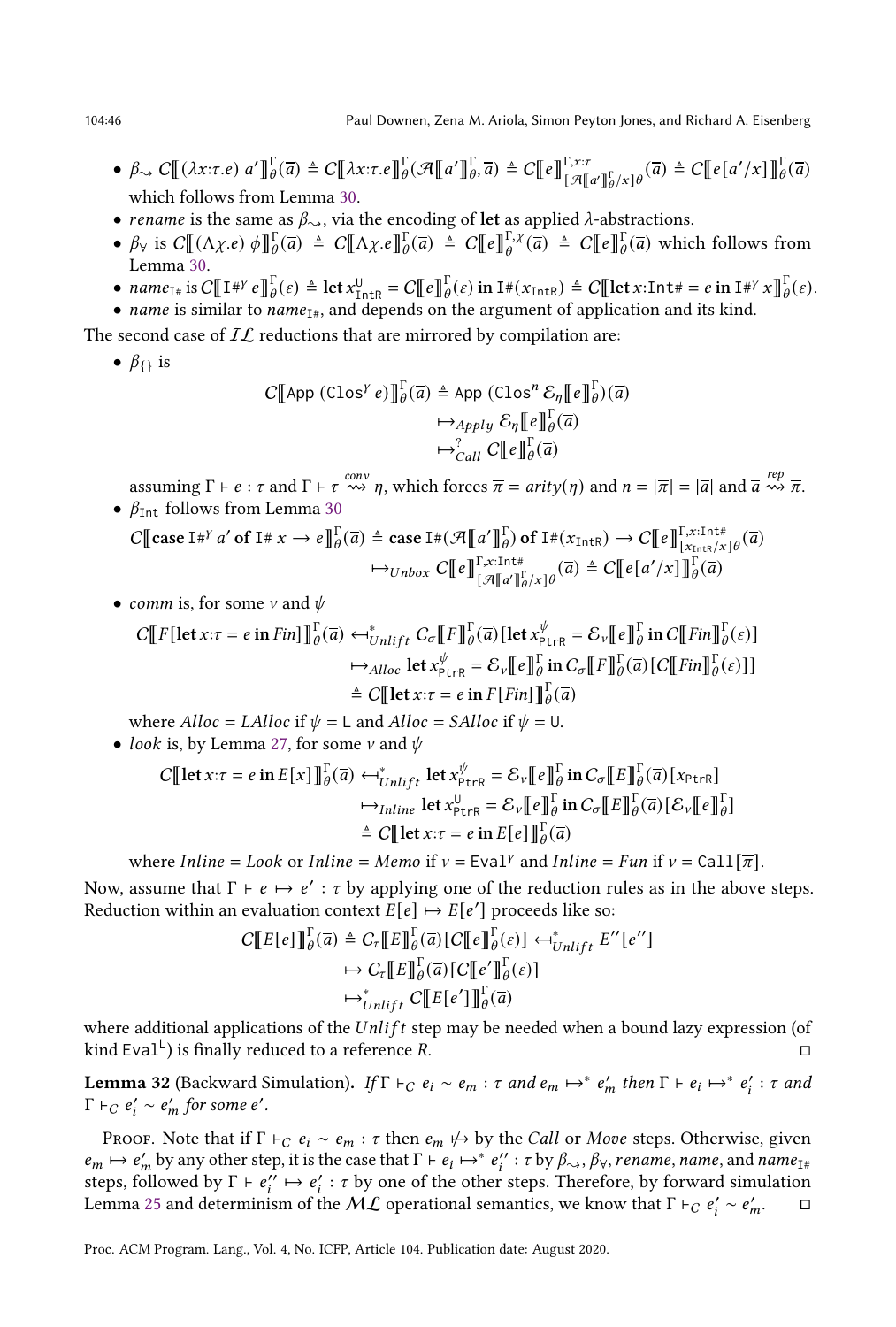<span id="page-46-0"></span>Types  $\sigma$  corresponding to the source call-by-name System F  $\sigma ::= a \mid \text{Int}^{\gamma} \mid {}^{\gamma}\{\tau\} \mid \forall t:\kappa.\sigma \qquad \tau ::= \sigma \leadsto \sigma' \qquad \kappa ::= \text{TYPE PtrR} \text{Eval}^{\gamma}$  $y ::= L$ Types  $\sigma$  corresponding to the source call-by-value System F  $\tau ::= a \mid Int^{\gamma} \mid^{\gamma}$  $\{\tau\}$   $\tau ::= \sigma \leadsto \sigma'$  $\kappa ::=$  TYPE PtrR Eval $^Y$  $y ::= U$ Decompilation of source types  $\lVert \sigma \rVert^{-1}$  and target-only types  $\lVert \tau \rVert^{-1}$  $[[a]]^{-1} \triangleq a$   $[[Int^{\gamma}]^{-1} \triangleq Int$   $[[$  $Y\{\tau\}\right]^{-1} \triangleq \llbracket \tau \rrbracket^{-1}$  $\llbracket \forall t: \kappa. \sigma \rrbracket^{-1} \triangleq \forall t. \llbracket \sigma \rrbracket^{-1}$   $\qquad \llbracket \sigma \leadsto \sigma' \rrbracket^{-1} \triangleq \llbracket \sigma \rrbracket^{-1} \rightarrow \llbracket \sigma' \rrbracket^{-1}$ 

Fig. 9. Decompiling  $IL$  types back to System F.

# B.5 Correctness of closed compilation

The correspondence between the equational theory of  $IL$  and the abstract machine of  $ML$  is based on four parts:

- (1) Standardization and confluence relating the equational theory of  $IL$  to the call-by-name operational semantics of  $\mathcal{IL}$  (defined as a sub-relation of the equational theory).
- (2) A bisimulation between the call-by-name and call-by-need operational semantics of  $I\mathcal{L}$ based on unwinding (i.e., copying) let-bindings.
- (3) A bisimulation between the call-by-need operational semantics of  $IL$  and the operational semantics of  $ML$  based on the compilation given in Fig. [8.](#page-21-0)
- (4) A bisimulation between the operational semantics and abstract machine of  $ML$ .

Each of these four parts are bi-directional, and bisimulations compose with one another. Therefore, we can trace high-level equalities in  $IL$  all the way down to the  $ML$  machine, and back. The only restriction imposed is the types of final answers allowed: a necessary restriction to respect the full  $\eta$ -extensionality we're after.

Theorem 8 (Soundness and Completeness).

(1) For any  $\vdash e : \text{Int}\#$ ,  $\vdash e = i : \text{Int}\#$  if and only if  $\langle \mathcal{E}_{\text{Eval}} \mathcal{E} \Vert e \Vert \Vert \cdot \Vert \varepsilon \rangle \mapsto^* \langle i \Vert \varepsilon \Vert H \rangle$ . (2) For any  $\vdash e : \text{Int}^{\gamma}, \vdash e = \text{I#}^{\gamma} i : \text{Int}^{\gamma}$  if and only if  $\langle \mathcal{E}_{\text{Eval}^{\gamma}}[[e]] | \varepsilon | \varepsilon \rangle \mapsto \langle \text{I}^{\#}(i) | \varepsilon | H \rangle$ .

Proof. We show the case for  $Int#$  as  $Int^{\gamma}$  is analogous. First, from the assumption that  $\vdash e = i : \text{Int#},$  we know:

- $\bullet \vdash e \mapsto^* i : \text{Int} \# \text{ in call-by-name } \mathcal{IL} \text{ from Corollary 4},$
- $\epsilon \mapsto^* H[i]$  : Int# in call-by-need  $\mathcal{IL}$  from Lemmas [12](#page-35-0) and [15](#page-36-0) and the fact that *i* is closed,
- $\mathcal{E}_{\text{Eval}}[\![e]\!] \mapsto^* H'[i]$  in  $\mathcal{ML}$  from Lemmas [28](#page-43-1) and [31,](#page-44-1) and
- $\langle \mathcal{E}_{\text{Eval}}^{\text{out}} | \tilde{e} \rangle | \epsilon | \epsilon \rangle \mapsto \langle i | \epsilon | H \rangle$  from Lemma [25](#page-42-0) and Corollary [5.](#page-42-1)

Second, from the assumption that  $\langle \mathcal{E}_{\text{Eval}} \mathbb{E}[e] \mid \varepsilon | \varepsilon \rangle \mapsto^* \langle i | \varepsilon | H \rangle$ , we know:

- $\mathcal{E}_{\text{Eval}} \llbracket e \rrbracket \mapsto^* H[i]$  in  $\mathcal{ML}$  from Lemma [26](#page-43-2) and Corollary [5,](#page-42-1)
- $\vdash e \mapsto^* H'[i] : \text{Int# in call-by-need } \mathcal{IL} \text{ from Lemmas 28 and 32,}$  $\vdash e \mapsto^* H'[i] : \text{Int# in call-by-need } \mathcal{IL} \text{ from Lemmas 28 and 32,}$  $\vdash e \mapsto^* H'[i] : \text{Int# in call-by-need } \mathcal{IL} \text{ from Lemmas 28 and 32,}$  $\vdash e \mapsto^* H'[i] : \text{Int# in call-by-need } \mathcal{IL} \text{ from Lemmas 28 and 32,}$  $\vdash e \mapsto^* H'[i] : \text{Int# in call-by-need } \mathcal{IL} \text{ from Lemmas 28 and 32,}$
- $\vdash e \mapsto^* i$ : Int# in call-by-name  $IL$  from Lemmas [12](#page-35-0) and [13](#page-35-1) and the fact that *i* is closed, and
- $e = i$ : Int# from Theorem [5.](#page-37-1)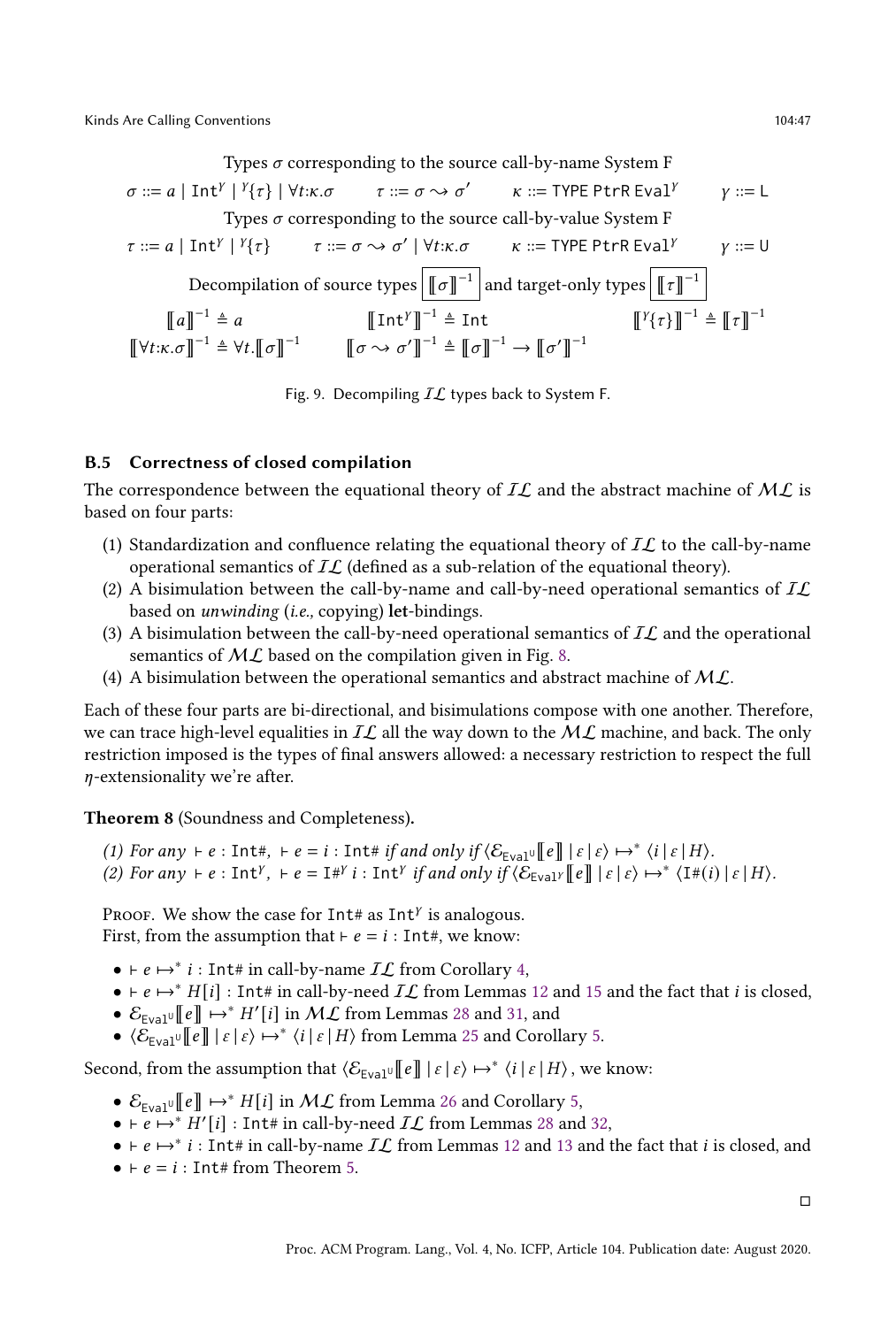Expressions corresponding to call-by-name -value System F (invariant:  $x : \sigma$ )  $e ::= x \mid \mathbb{I}^{\# Y} i \mid e \; e' \mid \lambda x : \sigma.e \mid e \; \sigma \mid \Lambda t : \kappa.e \mid \mathsf{App} \; e \mid \mathsf{Clos}^Y S$ Decompilation of serious expressions  $\lVert e \rVert^{-1}$  (invariant:  $e : \tau$  or  $e : \sigma$ )  $\llbracket x \rrbracket^{-1} \triangleq x$   $\llbracket \text{I#} \right.$  $[i]$ <sup>-1</sup>  $\triangleq i$  $[ e e']^{-1} \triangleq [e]^{-1} [e']^{-1}$  $[[\lambda x:\sigma \cdot e]]^{-1} \triangleq \lambda x \cdot \sigma \cdot [e]]^{-1}$  $\left[\!\left[ e\,\sigma\right]\!\right]^{-1} \triangleq \left[\!\left[ e\right]\!\right]^{-1} \left[\!\left[ \sigma\right]\!\right]^{-1}$  $[\![\Lambda t:\kappa.\mathbf{e}]\!]^{-1} \triangleq \Lambda t \cdot [\![\mathbf{e}]\!]^{-1}$  $[\![ \text{App } e \!]^{-1} \triangleq [\![ e \!]^{-1}$  $\llbracket \text{Clos}^{\gamma} V \rrbracket^{-1} \triangleq \eta \llbracket V \rrbracket^{-1}$  $\eta$ -expanded decompilation of values  $\eta \llbracket e \rrbracket^{-1}$  (invariant:  $e : \tau$  and  $e$  is a value)  $\eta \llbracket \lambda x : \sigma e \rrbracket^{-1} \triangleq \lambda x : \llbracket \sigma \rrbracket^{-1} \cdot \llbracket e \rrbracket^{-1} \equiv \eta \llbracket \text{App } e \rrbracket^{-1} \triangleq \lambda x : \llbracket \sigma \rrbracket^{-1} \cdot \llbracket e \rrbracket^{-1} x$  (if App  $e : \sigma \leadsto \sigma'$ )  $\eta \llbracket \Lambda t : \kappa. e \rrbracket^{-1} \triangleq \Lambda t. \llbracket e \rrbracket^{-1}$  $\eta$ [[App  $e$ ]<sup>-1</sup>  $\triangleq \Lambda t$ .[[ $e$ ]<sup>-1</sup> (if App  $e : \forall t: \kappa.\sigma$ )

Fig. 10. Decompiling  $IL$  expressions back to System F.

## C CORRECTNESS OF SYSTEM F-TO-IL COMPILATION

Decompilation of types and expressions from  $I\mathcal{L}$  back to System F is shown in Figs. [9](#page-46-0) and [10](#page-47-0) for call-by-name and call-by-value, respectively, which is defined over the sublanguage of  $IL$  that is reachable from compiling System F. Note that this sublanguage is closed under reduction.

We now show that both call-by-name and call-by-value compilation a decompilation form an equational correspondence between System F and  $IL$ .

Lemma 33 ( $\eta$ -Expansion). For both the call-by-value and call-by-name  $IL$  sublanguages:

(1) if  $\Gamma \vdash e : \sigma \leadsto \sigma'$ , then  $\eta \llbracket e \rrbracket^{-1} =_{\beta_{\{\}}} \lambda x : \llbracket \sigma \rrbracket^{-1} . \llbracket e \rrbracket^{-1} x$ , and (2) if  $\Gamma \vdash e : \forall t: \kappa.\sigma$ , then  $\eta \llbracket e \rrbracket^{-1} =_{\beta_{\forall}} \Lambda t: \kappa. \llbracket e \rrbracket^{-1} t$ .

Proof. By cases on the form of  $e.$  First, note that either type of  $\eta \llbracket \operatorname{\mathsf{App}}{e} \rrbracket^{-1}$  is definitionally equal to the right-hand side. If instead *e* is a  $\lambda$ - or Λ-abstraction, then  $\eta \llbracket e \rrbracket^{-1} \beta$ -expands to the right-hand side. □

Lemma 34 (Value Preservation). For both call-by-name and call-by-value:

- (1) Given any value  $\Gamma \vdash V : \tau$  in System  $F, [\![\Gamma]\!] \vdash [\![V]\!]$  subst in  $\mathcal{IL}$ .
- (2) Given any  $\Gamma \vdash e$  subst in the  $IL$  sublanguage,  $\lbrack\!\lbrack e\rbrack\!\rbrack^{-1}$  is a value in System F.
- (3) Given any  $\Gamma \vdash e$  subst in the  $IL$  sublanguage,  $\eta \llbracket e \rrbracket^{-1}$  is a value in System F.

Proof. Call-by-name value preservation is immediate, because every expression is a value in call-by-name System F, and every System F expression compiles to one with a type of kind TYPE PtrR Eval<sup>L</sup> so it is a value in  $IL$ .

Call-by-value value preservation follows by cases on the forms of values in the source System F and target  $IL$  sublanguage. Note that the  $\eta$ -expansion of  $\eta$  | App  $e$  ||<sup>-1</sup> ensures that this is always a value for types like  $\sigma \rightarrow \sigma'$ , from which value preservation follows for  $\llbracket e \rrbracket^{-1}$  for expressions of type  $\sigma$  which all have kind TYPE PtrR Eval<sup>U</sup>. . □

Lemma 35 (Forward Inverse). In call-by-value or call-by-name System F:

(1)  $\llbracket \llbracket \tau \rrbracket \rrbracket^{-1} \triangleq \tau$ , and (2) if  $\Gamma$   $\vdash e : \tau$  then  $\llbracket \llbracket e \rrbracket \rrbracket^{-1} \triangleq e$ .

Proc. ACM Program. Lang., Vol. 4, No. ICFP, Article 104. Publication date: August 2020.

<span id="page-47-0"></span>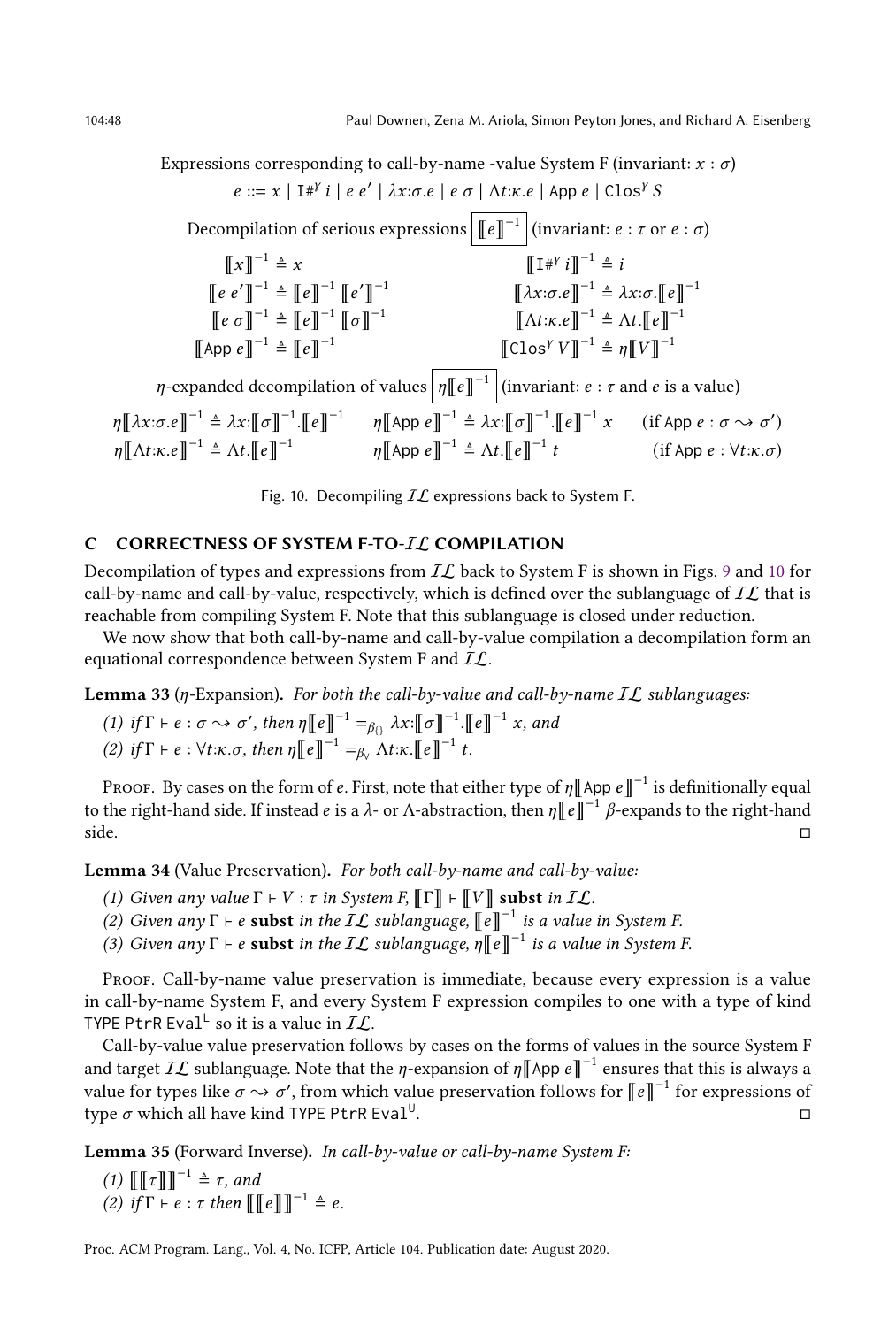Proof. By induction on the syntax of  $\tau$  and  $e$ , each case following directly from the inductive hypothesis. □

**Lemma 36** (Backward Inverse). In the IL sublanguage, for both call-by-value and call-by-name (de)compilation:

- (1)  $\left[\left[\!\left[ \tau \right]\!\right]^{-1}\right] \triangleq \tau$  and  $\left[\!\left[\!\left[ \sigma \right]\!\right]^{-1}\right] \triangleq$   $\forall \{\sigma\},$ (2) if  $\Gamma$   $\vdash$   $e$  :  $\sigma$  then  $\llbracket \llbracket e \rrbracket^{-1} \rrbracket =_{\beta_{\{\}}eta_{\sim}\eta_{\vee}} e$ ,
- (3) if  $\Gamma \vdash e : \tau$  then App  $\llbracket [e] \rrbracket^{-1} \rrbracket =_{\beta \setminus \eta \sim \eta \vee} e$ , and
- (4) if  $\Gamma \vdash e : \tau$  and  $\Gamma \vdash e$  subst then  $\llbracket \eta \llbracket e \rrbracket^{-1} \rrbracket =_{\beta \vdash \eta \sim \eta \vee}$  Clos<sup>Y</sup> e.

Proof. The first part follows directly on the syntax of  $\tau$  and  $\sigma$ , and the remaining parts follow simultaneously by induction on the structure of the syntax of e. The cases for x and  $I#Y$  i are immediate, and the remaining cases are as follows:

- (2)  $\left[\left[\left[e e^{t}\right]\right]^{-1}\right] \triangleq$  App  $\left[\left[\left[e^t\right]\right]^{-1}\right]$   $\left[\left[\left[e^t\right]\right]^{-1}\right] =_{(3)} e \left[\left[\left[e^t\right]\right]^{-1}\right] =_{(2)} e e^{t}$
- (2)  $\left[\left[\left[e\ \sigma\right]\right]^{-1}\right] =_{(2,3)} e \sigma$  is analogous to the previous case for call-by-value, and for call-byname is:  $\begin{bmatrix} \begin{bmatrix} e & \sigma \end{bmatrix}^{-1} \end{bmatrix} \triangleq \begin{bmatrix} \begin{bmatrix} e \end{bmatrix}^{-1} \end{bmatrix} \begin{bmatrix} \begin{bmatrix} f \end{bmatrix}^{-1} \end{bmatrix} =_{(2)} e \begin{bmatrix} \begin{bmatrix} \begin{bmatrix} \sigma \end{bmatrix} \end{bmatrix}^{-1} \end{bmatrix} =_{(1)} e \sigma$
- (2)  $\left[\left[\left[\Lambda t:\kappa.\mathbf{e}\right]\right]^{-1}\right] \triangleq \Lambda t:\kappa.\left[\left[\left[\left[\mathbf{e}\right]\right]^{-1}\right]\right] =_{(2)} \Lambda t:\kappa.\mathbf{e}$  Note this case only applies in call-by-name (de)compilation.
- (2)  $[[[[\cos^{y} S]]^{-1}]] \triangleq [[\eta [[S]]^{-1}]] =_{(4)} \text{Clos}^{y} S$
- $\bullet$  (3) App  $\llbracket \llbracket \lambda x : \sigma \cdot e \rrbracket^{-1} \rrbracket \triangleq$  App  $\llbracket \lambda x : \llbracket \sigma \rrbracket^{-1} \rrbracket \triangleq$  App  $\llbracket \sigma \rrbracket^{-1} \llbracket \sigma \rrbracket^{-1} \rrbracket \cdot \llbracket \llbracket e \rrbracket^{-1} \rrbracket$  $=(1,2)$  App  $(\widehat{C} \widehat{cos^{\gamma} \lambda x: \sigma} \cdot e) =_{\beta_{\{\}} \lambda x: \sigma}$ .
- (3) App  $\llbracket \llbracket \Lambda t : \kappa. e \rrbracket^{-1} \rrbracket =_{(1,2)\beta_{{i}}}\Lambda t : \kappa. e$  follows analogously to the previous case. Note this case only applies in call-by-value (de)compilation.
- (3) App  $\llbracket [\! \lfloor A \text{pp} \, e \rfloor \! \rceil^{-1} \rrbracket =_{(2)}$  App  $e$
- $\bullet$  (4)  $\llbracket \eta \llbracket \lambda x : \sigma \cdot e \rrbracket^{-1} \rrbracket \triangleq \llbracket \lambda x : \llbracket \sigma \rrbracket^{-1} \rrbracket \triangleq \text{Clos}^{\gamma} \lambda x : \llbracket \llbracket \sigma \rrbracket^{-1} \rrbracket \cdot \llbracket \llbracket e \rrbracket^{-1} \rrbracket =_{(1,2)} \text{Clos}^{\gamma} \lambda x : \sigma \cdot e$
- (4)  $\llbracket \eta \llbracket \Delta t : \kappa \cdot e \rrbracket^{-1} \rrbracket =_{(1,2)}^{\mathfrak{m}} \text{Clos}^{\gamma} \Delta t : \kappa \cdot e$  follows analogously to the previous case. Note this case only applies in call-by-value (de)compilation.
- (4) Given  $\Gamma \vdash e : Y\{\sigma \leadsto \sigma'\}$ :

$$
\llbracket \eta \llbracket \text{App } e \rrbracket^{-1} \rrbracket \triangleq \llbracket \lambda x : \llbracket \sigma \rrbracket^{-1} . \llbracket e \rrbracket^{-1} x \rrbracket \triangleq \text{Clos}^{\gamma} (\lambda x : \llbracket \llbracket \sigma \rrbracket^{-1} \rrbracket . \text{App } \llbracket \llbracket e \rrbracket^{-1} \rrbracket x)
$$

$$
=_{(1,2)} \text{Clos}^{\gamma} (\lambda x : \sigma \text{App } e \ x) =_{\eta \sim} \text{Clos}^{\gamma} (\text{App } e)
$$

• Given Γ ⊢ *e* : <sup>γ</sup>{∀*t*:κ.σ}, [[η[[App  $e$ ]]<sup>-1</sup>]] =<sub>(1,2)η<sub>γ</sub></sub> App *e* analogously to the previous case. □

**Lemma 37** (Forward Soundness). For any  $\Gamma \vdash e_i : \tau$  in System F, if  $\Gamma \vdash e_1 = e_2 : \tau$  in either call-by-value or call-by-name then  $\llbracket \Gamma \rrbracket \rvert = \llbracket e_1 \rrbracket = \llbracket e_2 \rrbracket : \llbracket \tau \rrbracket$  with regards to the corresponding compilation.

Proof. Note that, since the compilation translation is compositional, substitution commutes with compilation (i.e.,  $\llbracket e \rrbracket \llbracket \llbracket V \rrbracket / x \rrbracket = \llbracket e \llbracket V / x \rrbracket$  and similarly for type substitution). The equational axioms of call-by-name System F are sound w.r.t. compilation as follows:

 $\bullet$  ( $\beta_{\{\}}$ )  $\llbracket (\lambda x : \tau. e) V \rrbracket \triangleq \text{App } (\text{Clos}^{\gamma} \lambda x : \llbracket \tau \rrbracket \cdot \llbracket e \rrbracket) \llbracket V \rrbracket$  $=_{\beta_{\Omega}} (\lambda x \cdot \llbracket \tau \rrbracket \cdot \llbracket e \rrbracket) \llbracket V \rrbracket =_{\beta_{\gamma}} \llbracket e \rrbracket \cdot \llbracket \llbracket V \rrbracket / x \rrbracket \stackrel{\Delta}{=} \llbracket e[V/x] \rrbracket$ •  $(\beta_{\forall})$ 

$$
\llbracket (\Lambda t.e) \ \tau \rrbracket \triangleq (\Lambda t \cdot \kappa. \llbracket e \rrbracket) \ \llbracket \tau \rrbracket =_{\beta_{\forall}} \llbracket e \rrbracket \llbracket \llbracket \tau \rrbracket / t \rrbracket \triangleq \llbracket e \llbracket \tau / t \rrbracket \rrbracket
$$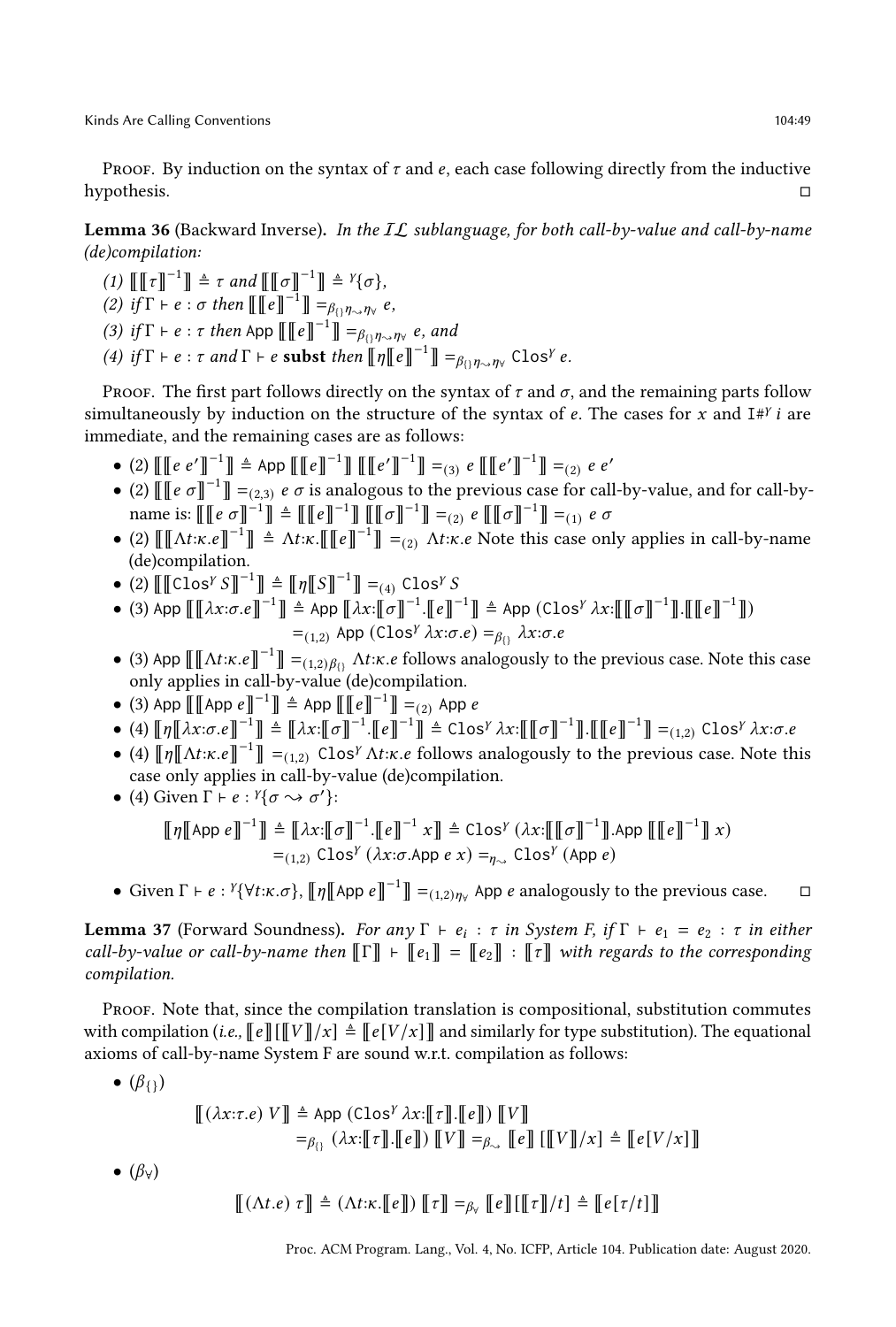- $\bullet$  ( $\eta_{\{\}}$ )  $\llbracket \lambda x : \tau.(V \ x) \rrbracket \triangleq \text{Clos}^{\gamma} \lambda x : \llbracket \tau \rrbracket.(\text{App } \llbracket V \rrbracket \ x) =_{\eta \wedge} \text{Clos}^{\gamma} (\text{App } \llbracket V \rrbracket) =_{\eta \wedge} \llbracket V \rrbracket$
- $(\eta_{\forall})$

$$
\llbracket \Lambda t.V \ t \rrbracket \triangleq \Lambda t.\llbracket V \rrbracket \ t =_{\eta \vee} \llbracket V \rrbracket
$$

 $\bullet$  (name)

$$
\begin{aligned} [[(\lambda x : \tau. e \ x) \ e']] &\triangleq \text{App } (\text{Clos}^{\gamma} \lambda x : [[\tau]]. \text{App } [[e]] \ x) \ [e']] \\ &=_{\beta_{\{ \}}} (\lambda x : [[\tau]]. \text{App } [[e]] \ x) \ [e']] =_{\eta_{\sim}} \text{App } [[e]] \ [e']] \triangleq [[e']] \end{aligned}
$$

The equational axioms of call-by-value System F are similarly sound, where the only difference is that the compilation of the  $\beta_V$  and  $\eta_V$  more closely resemble  $\beta_{\{\}}$  and  $\eta_{\{\}}$ .

Lemma 38 (Backward Soundness). In either the call-by-value or call-by-name sublanguage of  $IL$ :

- (1) for any  $\Gamma \vdash e_i : \sigma$ , if  $\Gamma \vdash e_1 = e_2 : \sigma$  then  $[\![ \Gamma ] \!]^{-1} \vdash [\![ e_1 ] \!]^{-1} = [\![ e_2 ] \!]^{-1} : [\![ \sigma ] \!]^{-1}$ , and
- (2) for any  $\Gamma \vdash e_i : \tau$ , if  $\Gamma \vdash e_1 = e_2 : \tau$  then  $\[\Gamma \]^{-1} \vdash \eta \|[e_1]\]^{-1} = \eta \|[e_2]\]^{-1} : \[\![ \tau ]\!]^{-1}$ ,

in the corresponding System F.

Proof. Note that, since the compilation translation is compositional, substitution commutes with decompilation (i.e.,  $[\![e]\!]^{-1} [\![e']\!]^{-1}/x] \triangleq [\![e[e'/x]\!]^{-1}$  and similarly for type substitution). The equational axioms of the call-by-name  $I\mathcal{L}$  sublanguage sound w.r.t. decompilation as follows:

 $\bullet$   $(\beta_{\sim})$  $[[(\lambda x:\tau.e) \ e']^{-1} \triangleq (\lambda x:\tau.\llbracket e \rrbracket^{-1}) \ \llbracket e' \rrbracket^{-1} =_{\beta_{\{\}}} [[e\rrbracket^{-1}[[e']^{-1}/x] = [[e[e'/x]]^{-1}]^{-1}$ •  $(\beta_{\forall})$ 

$$
\llbracket (\Lambda t : \kappa. e) \tau \rrbracket^{-1} \triangleq (\Lambda t : \kappa. \llbracket e \rrbracket^{-1}) \llbracket \tau \rrbracket^{-1} =_{\beta_{\forall}} \llbracket e \rrbracket^{-1} \llbracket \llbracket \tau \rrbracket^{-1} / t \rrbracket = \llbracket e \llbracket \tau / t \rrbracket \rrbracket^{-1}
$$

•  $({\beta}_{\{\}})$  Given that  $\Gamma \vdash e : \sigma \leadsto \sigma'$ , we have

$$
\eta \llbracket \text{App (Closy e) } \rrbracket^{-1} \triangleq \lambda x : \llbracket \sigma \rrbracket^{-1} . \llbracket \text{Clos}^y e \rrbracket^{-1} x \triangleq \lambda x : \llbracket \sigma \rrbracket^{-1} . \eta \llbracket e \rrbracket^{-1} x =_{\eta} \eta \llbracket e \rrbracket^{-1}
$$

The case in call-by-value where  $\Gamma \vdash e : \forall t : \kappa \ldotp \sigma$  is analogous.

 $\bullet$   $(\eta_{\sim})$ 

$$
\eta \llbracket \lambda x{:}\sigma.(e\ x)\rrbracket^{-1} \triangleq \lambda x{:}\llbracket \sigma\rrbracket^{-1}.(\llbracket e\rrbracket^{-1}\ x)=_{\beta_{{\{\}}}}\eta \llbracket e\rrbracket^{-1}
$$

•  $(\eta_{\forall})$  In call-by-name, we have

$$
\left[\!\left[ \Lambda t{:}\kappa.\!\left( e\;t \right) \right]\!\right]^{-1} \triangleq \Lambda t.\!\left( \left[\!\left[ \epsilon \right]\!\right]^{-1} t \right) =_{\eta\vee}\left[\!\left[ \epsilon \right]\!\right]^{-1}
$$

whereas in call-by-value, we have an analogous equality to the previous case.

•  $(\eta_{\{\})$  Given that  $\Gamma \vdash V : Y {\sigma \leadsto \sigma'}$ 

$$
\llbracket \text{Clos}^{\gamma} \text{ (App e)} \rrbracket^{-1} \triangleq \eta \llbracket \text{App e} \rrbracket^{-1} \triangleq \lambda x : \llbracket \sigma \rrbracket^{-1} \cdot \llbracket e \rrbracket^{-1} x =_{\eta_{\{i\}}} \llbracket V \rrbracket^{-1}
$$

The case in call-by-value where  $\Gamma \vdash e : {}^{\gamma} {\{\forall t : \kappa . \sigma\}}$  is analogous.

Congruence of equality follows by induction on the syntax of expressions, where the only cases that do not follow immediately from the inductive hypothesis are those which introduce  $\llbracket e \rrbracket$  when  $\Gamma \vdash e : \tau$ . This can occur with function application and App e expansion of type  $\sigma \leadsto \sigma'$ , which simplify to a known case as follows:

$$
\llbracket e e' \rrbracket^{-1} \triangleq \llbracket e \rrbracket^{-1} \llbracket e' \rrbracket^{-1} =_{name} (\lambda x : \llbracket \sigma \rrbracket^{-1} . \llbracket e \rrbracket^{-1} x) \llbracket e' \rrbracket^{-1} = \eta \llbracket e \rrbracket^{-1} \llbracket e' \rrbracket^{-1}
$$
  

$$
\eta \llbracket \text{App } e \rrbracket^{-1} \triangleq \lambda x : \llbracket \sigma \rrbracket^{-1} . \llbracket e \rrbracket^{-1} x = \beta_0 \eta \llbracket e \rrbracket^{-1}
$$

An analogous derivation is also required for polymorphic application and App  $e$  expansion in call-by-value, which both follow from the  $\beta_{\forall}$  axiom. □

Proc. ACM Program. Lang., Vol. 4, No. ICFP, Article 104. Publication date: August 2020.